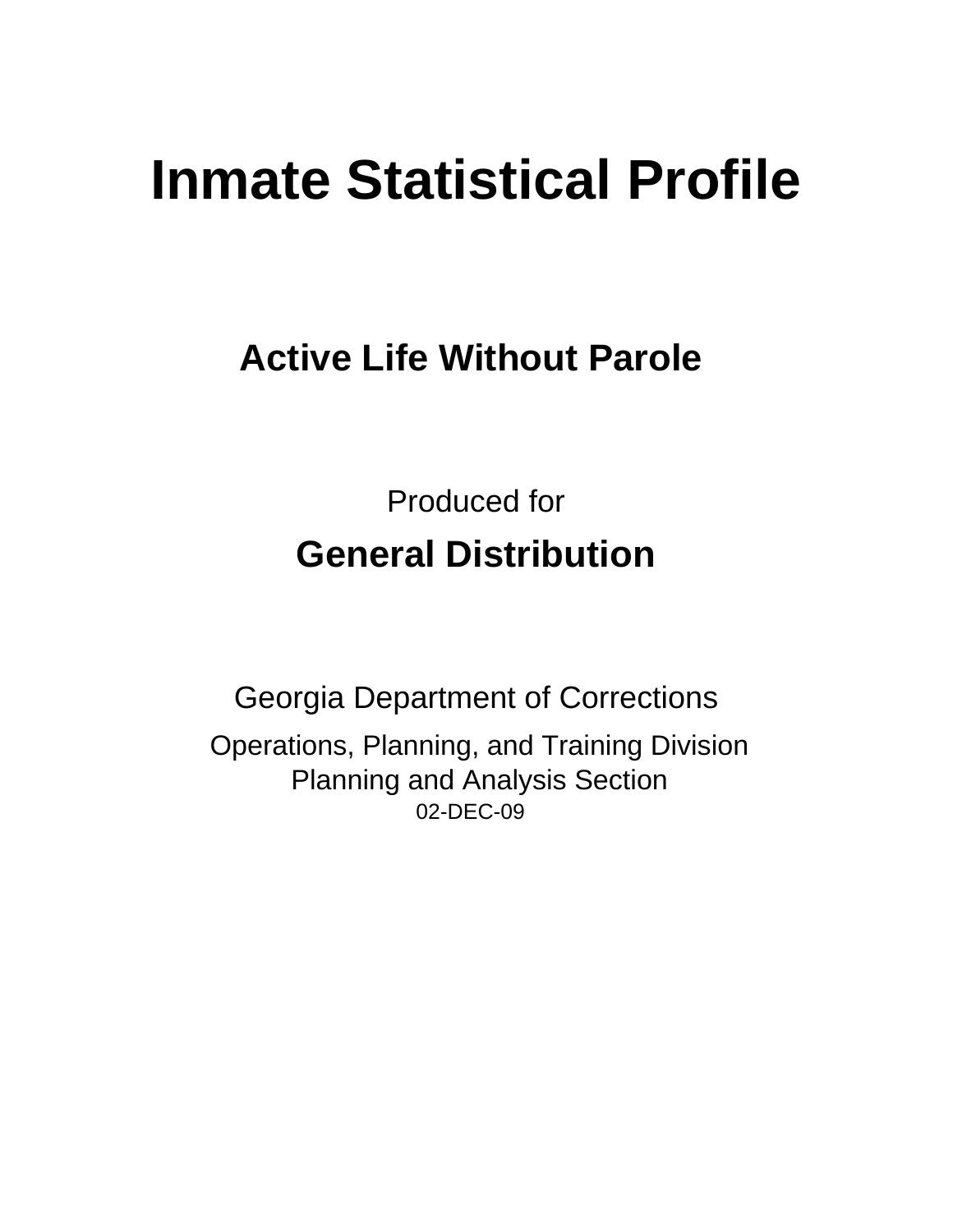## Inmate Statistical Profile 02-DEC-09

Contents

**Active Life Without Parole** 

Produced for General Distribution

## **Table of Contents**

|    | <b>Demographic information</b>                                       |
|----|----------------------------------------------------------------------|
|    | 5 Current age, broken out in ten year age groups                     |
|    | 6 Race group                                                         |
|    | 7 Hispanic Origin                                                    |
|    | 8 Marital status, self-reported at entry to prison                   |
|    | 9 Number of children, self-reported at entry to prison               |
|    | 10 Religious affiliation, self-reported at entry to prison           |
|    | 11 Home county - self-reported at entry to prison                    |
|    | 14 Socioeconomic class, self-reported at entry to prison             |
|    | 15 Environment to age 16, self-reported at entry to prison           |
|    | 16 Guardian status to age 16, self-reported at entry to prison       |
|    | 17 Employment status before prison, self-reported at entry to prison |
|    | 18 Age at admission                                                  |
|    | 20 Height, measured at entry to prison                               |
|    | 21 Weight, measured at entry to prison                               |
|    | 22 Military service                                                  |
|    | <b>Correctional information</b>                                      |
|    | 23 Type of admission to prison                                       |
|    | 24 Current / last security status                                    |
|    | 25 Current / last institution type                                   |
|    | 26 Institution type - transitional centers                           |
| 27 | Institution type - mental hospitals                                  |
|    | 28 Institution type - county prisons                                 |
|    | 29 Institution type - state prisons                                  |
|    | 30 Institution type - private prisons                                |
|    | 31 Institution type - prison annexes                                 |
|    | 32 Institution type - pre-release centers                            |
|    | 33 Institution type - inmate boot camp                               |
|    | 34 Number of disciplinary reports                                    |
|    | 35 Number of transfers                                               |
|    | 36 Number of escapes                                                 |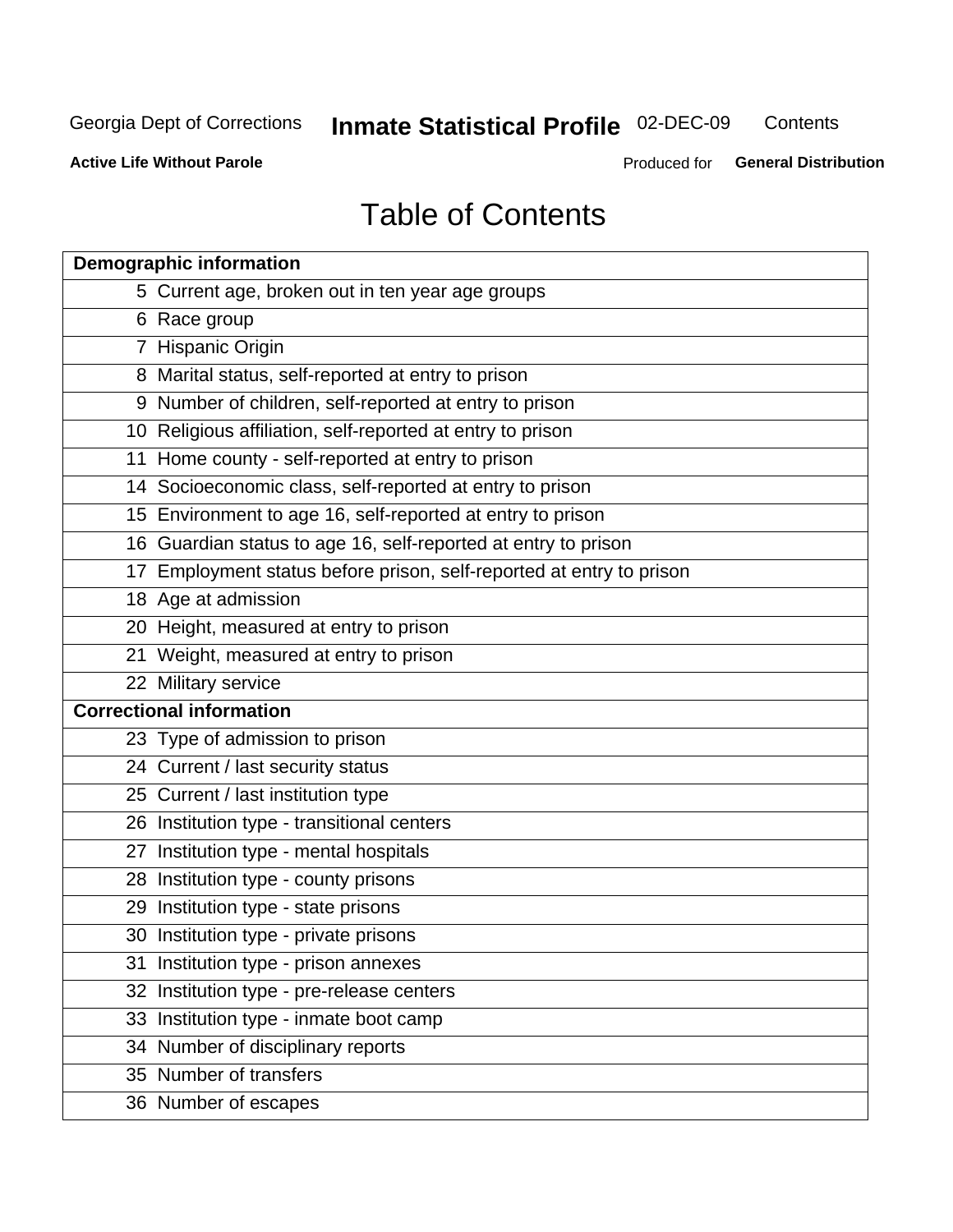## Inmate Statistical Profile 02-DEC-09

Contents

**Active Life Without Parole** 

Produced for General Distribution

## **Table of Contents**

| <b>Correctional information</b>                                  |  |  |  |  |  |  |
|------------------------------------------------------------------|--|--|--|--|--|--|
| 37 Time served in current (or last) institution                  |  |  |  |  |  |  |
| Educational, psychological and physical information              |  |  |  |  |  |  |
| 38 Highest grade level attained                                  |  |  |  |  |  |  |
| 39 Culture fair IQ scores                                        |  |  |  |  |  |  |
| 40 Wide Range Achievement Test (WRAT) reading score              |  |  |  |  |  |  |
| 41 Wide Range Achievement Test (WRAT) math score                 |  |  |  |  |  |  |
| 42 Wide Range Achievement Test (WRAT) spelling score             |  |  |  |  |  |  |
| 43 Scope of substance abuse - summary                            |  |  |  |  |  |  |
| 44 Scope of substance abuse - detail                             |  |  |  |  |  |  |
| 45 Current / last mental health treatment level                  |  |  |  |  |  |  |
| 46 PULHESDWIT medical scale - 'P' overall condition ('P'hysical) |  |  |  |  |  |  |
| 47 PULHESDWIT medical scale - 'U' upper body                     |  |  |  |  |  |  |
| 48 PULHESDWIT medical scale - 'L' lower body                     |  |  |  |  |  |  |
| 49 PULHESDWIT medical scale - 'H' hearing                        |  |  |  |  |  |  |
| 50 PULHESDWIT medical scale - 'E' vision                         |  |  |  |  |  |  |
| 51 PULHESDWIT medical scale -'S' psychiatric                     |  |  |  |  |  |  |
| 52 PULHESDWIT medical scale - 'D' dental                         |  |  |  |  |  |  |
| 53 PULHESDWIT medical scale - 'W' work ability                   |  |  |  |  |  |  |
| 54 PULHESDWIT medical scale - 'I' impairment                     |  |  |  |  |  |  |
| 55 PULHESDWIT medical scale - 'T' transportability               |  |  |  |  |  |  |
| 56 Criminality in family, self-reported                          |  |  |  |  |  |  |
| 57 Alcoholism in family, self-reported                           |  |  |  |  |  |  |
| 58 Drug abuse in family, self-reported                           |  |  |  |  |  |  |
| 59 Subjected to frequent beatings, self-reported                 |  |  |  |  |  |  |
| 60 Father absent during inmate's childhood                       |  |  |  |  |  |  |
| Mother absent during inmate's childhood<br>61                    |  |  |  |  |  |  |
| 62 Inmate diagnosed as manipulative                              |  |  |  |  |  |  |
| 63 Inmate diagnosed as assaultive                                |  |  |  |  |  |  |
| <b>Crimes and criminal history information</b>                   |  |  |  |  |  |  |
| 64 Number of prior Georgia incarcerations                        |  |  |  |  |  |  |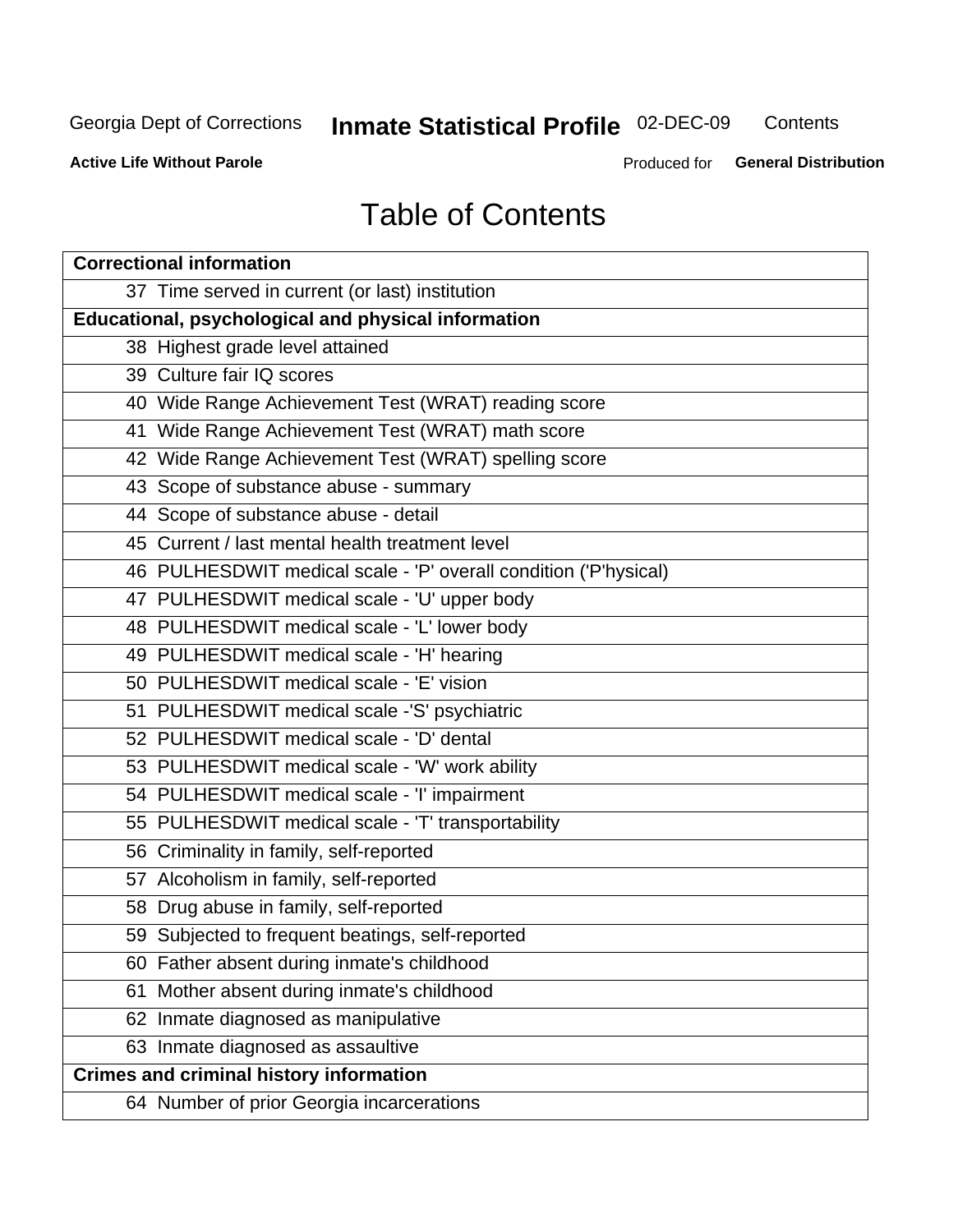## Inmate Statistical Profile 02-DEC-09

Contents

**Active Life Without Parole** 

Produced for General Distribution

## **Table of Contents**

| <b>Crimes and criminal history information</b>                 |
|----------------------------------------------------------------|
| 65 Prison sentence in years                                    |
| 66 Primary offense, broken out into felonies vs misdemeanors   |
| 67 Primary offense, broken out into six broad crime categories |
| 68 Primary offense, detailed offense code                      |
| 69 County of conviction of primary offense                     |
| 72 County of conviction of primary offense                     |
| 76 Circuit of conviction of primary offense                    |
| 78 Years served (jail + prison) in this incarceration          |
| <b>Medical information</b>                                     |
| 79 Results of most recent HIV test                             |
| 80 Results of most recent tuberculosis test                    |
| 81 Results of most recent syphilis test                        |
| 82 Results of most recent Hepatitis-C test                     |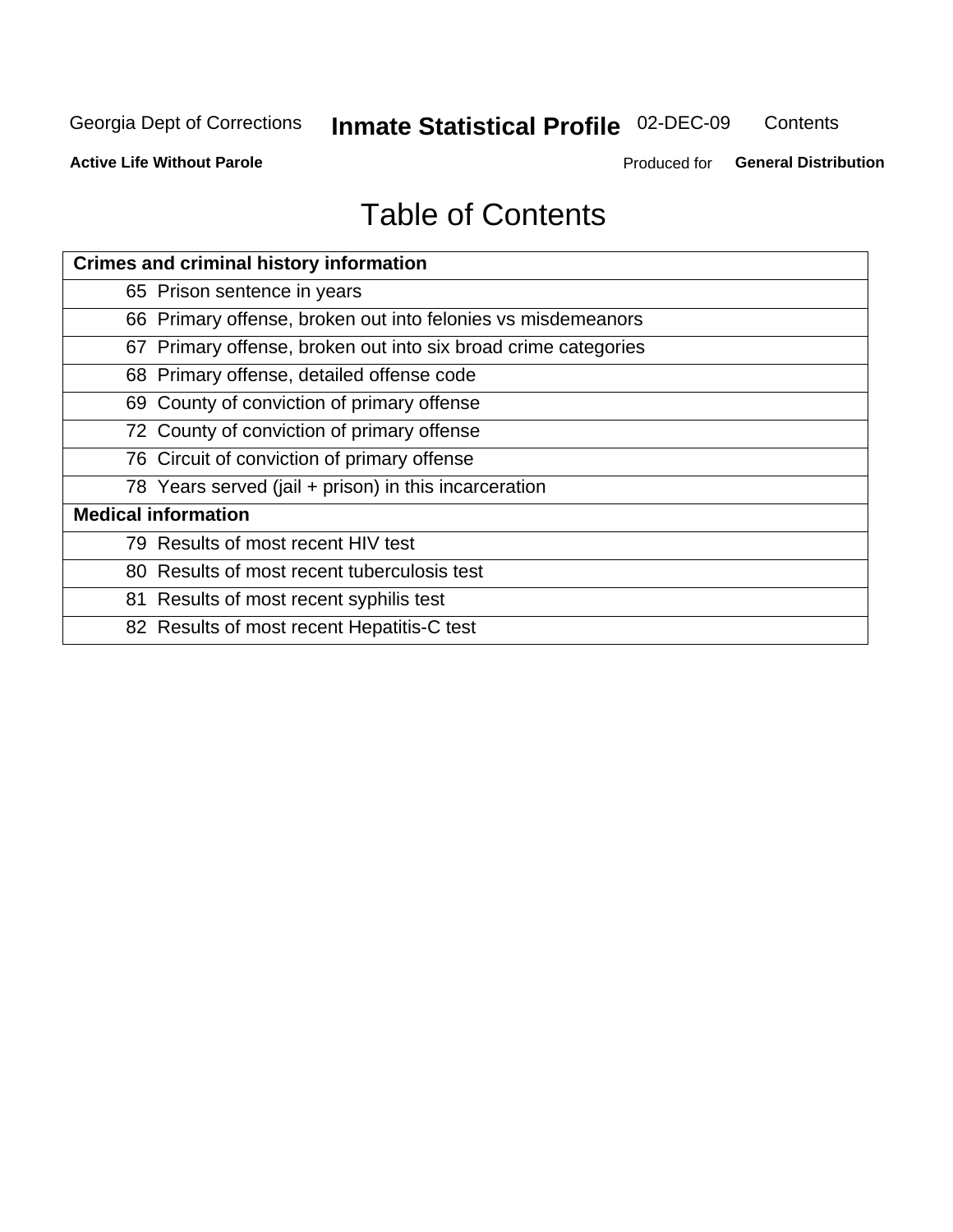### Inmate Statistical Profile 02-DEC-09 Page 5

#### **Active Life Without Parole**

#### Produced for General Distribution

#### Current age, broken out in ten-year age groups

COL % - percent each COUNT is of its particular column

|                          |              | <b>Male</b> |         |                 | <b>Female</b> |          | <b>Total</b>     |            |
|--------------------------|--------------|-------------|---------|-----------------|---------------|----------|------------------|------------|
| <b>Current Age</b>       | <b>Count</b> | Col %       | Row %   | <b>Count</b>    | Col %         | Row %    | <b>Total</b>     | Col %      |
| Twenties (20-29)         | 40           | $7.34\%$    | 95.24%  | 2               | 20.00%        | 4.76%    | 42               | 7.57%      |
| Thirties (30-39)         | 191          | 35.05%      | 98.96%  | 2               | 20.00%        | 1.04%    |                  | 193 34.77% |
| <b>Forties (40-49)</b>   | 179          | $32.84\%$   | 97.81%  | 4               | 40.00%        | 2.19%    |                  | 183 32.97% |
| <b>Fifties (50-59)</b>   | 101          | 18.53%      | 98.06%  | 2               | 20.00%        | 1.94%    | 103 <sub>1</sub> | 18.56%     |
| <b>Sixties (60-69)</b>   | 24           | 4.40%       | 100.00% |                 |               |          | 24               | 4.32%      |
| Seventy + (70 and above) | 10           | 1.83%       | 100.00% |                 |               |          | 10 <sup>1</sup>  | 1.80%      |
| <b>Total Reported</b>    | 545          | 100%        | 98.20%  | 10 <sup>1</sup> | 100%          | $1.80\%$ | 555              | 100%       |

| eported               |     |            |
|-----------------------|-----|------------|
| $rac{1}{2}$<br>______ | 545 | ---<br>ວວວ |

| Mean<br>(average)              | 42.77    | 40.3 | 42.72     |
|--------------------------------|----------|------|-----------|
| Median (middle)                |          |      |           |
| <b>Mode</b><br>(most frequent) | ^^<br>◡▵ |      | n g<br>⊾د |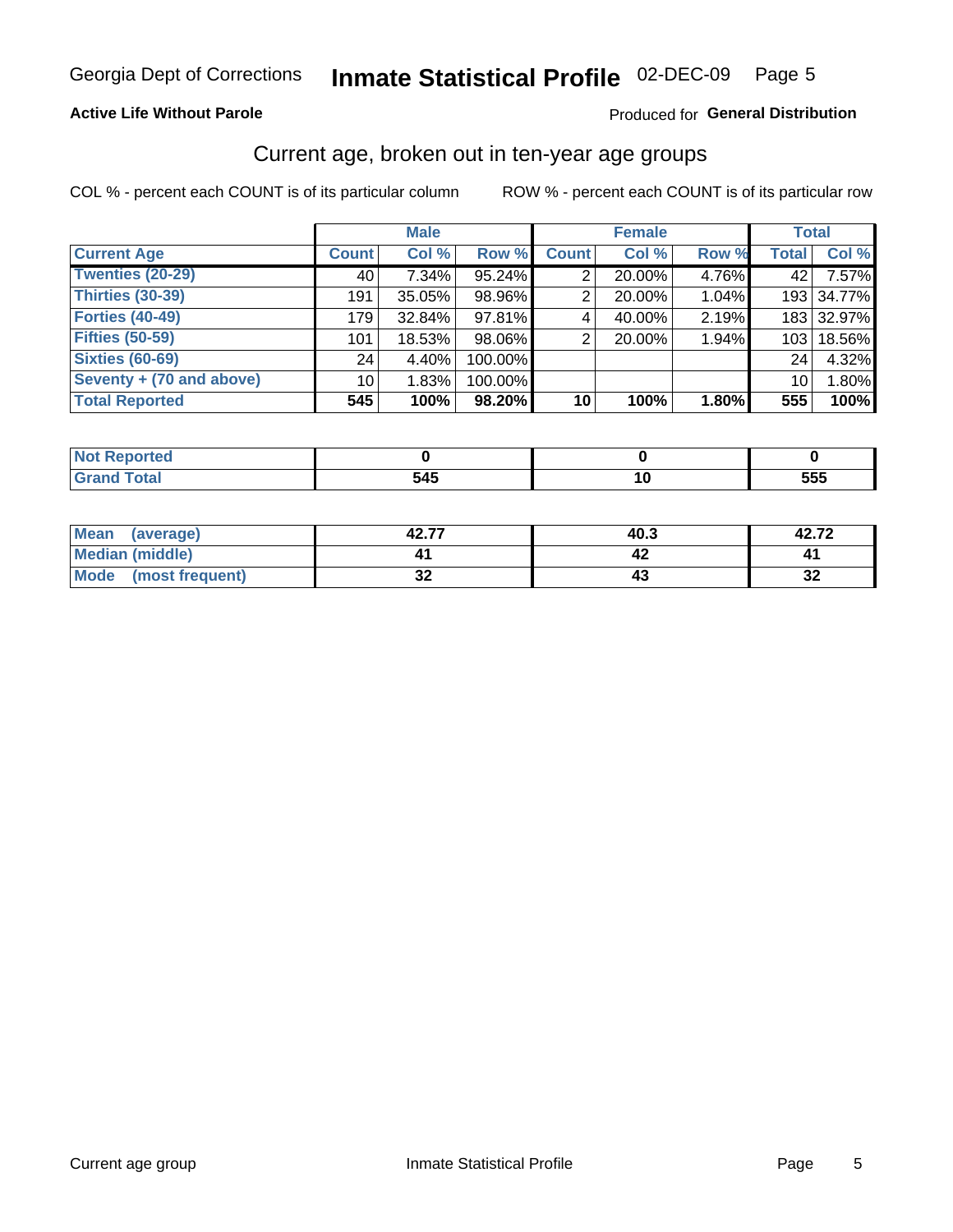#### Inmate Statistical Profile 02-DEC-09 Page 6

**Active Life Without Parole** 

Produced for General Distribution

#### Race group

COL % - percent each COUNT is of its particular column

|                       |              | <b>Male</b> |             |    | <b>Female</b> |       |       | <b>Total</b> |
|-----------------------|--------------|-------------|-------------|----|---------------|-------|-------|--------------|
| <b>Race Group</b>     | <b>Count</b> | Col %       | Row % Count |    | Col %         | Row % | Total | Col %        |
| White                 | 132          | 24.67%      | 95.65%      |    | $60.00\%$     | 4.35% | 138   | 25.32%       |
| <b>Black</b>          | 403          | 75.33%      | 99.02%      |    | 40.00%        | .98%  | 407   | 74.68%       |
| <b>Total Reported</b> | 535          | 100%        | 98.17% l    | 10 | 100%          | 1.83% | 545   | 100%         |

| <b>NOT Reported</b> | . .<br>10 |    | ט ו |
|---------------------|-----------|----|-----|
| $\sim$              | 545       | ١U | 555 |

| M | ------- | White | ------- |
|---|---------|-------|---------|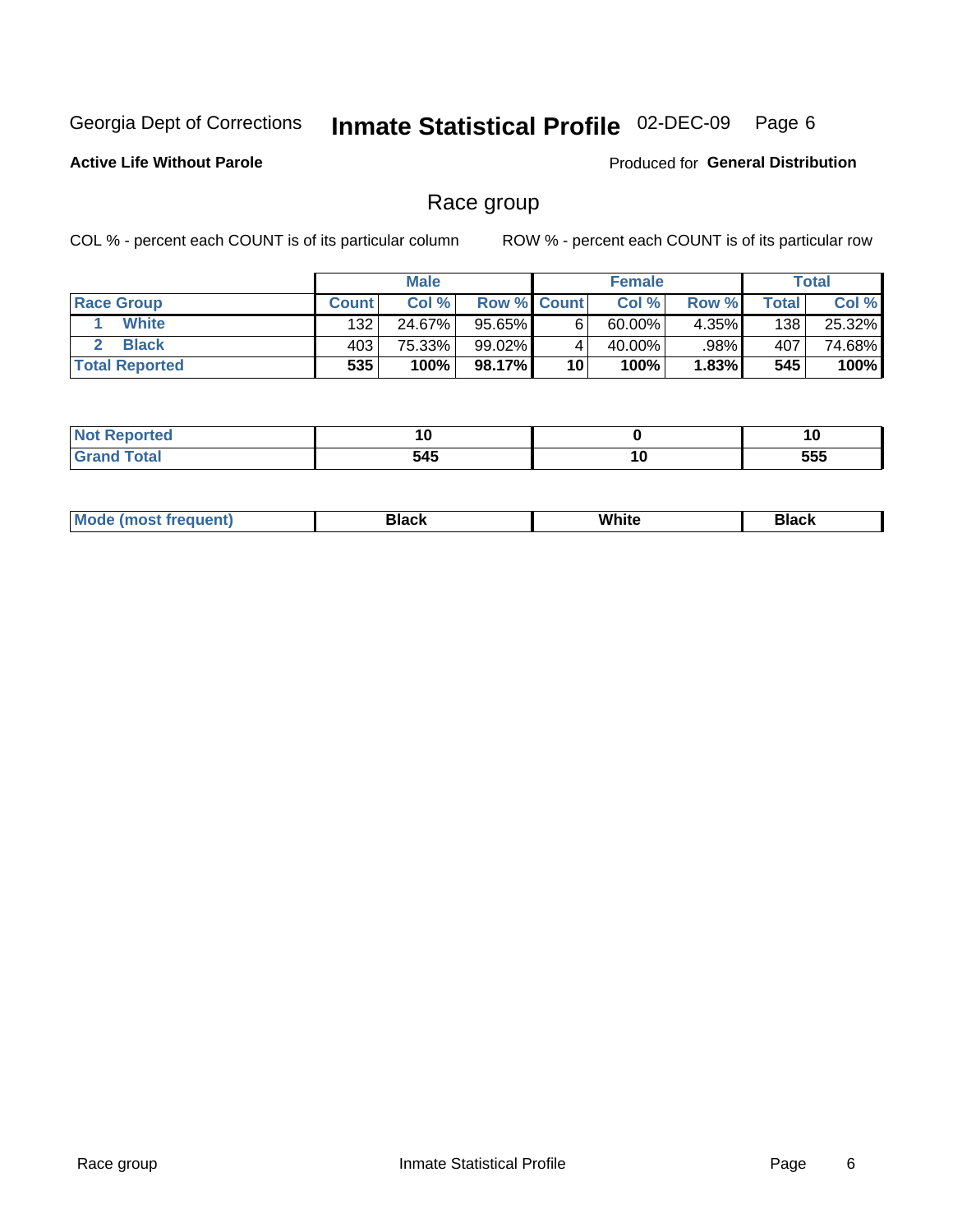#### Inmate Statistical Profile 02-DEC-09 Page 7

**Active Life Without Parole** 

Produced for General Distribution

#### **Hispanic Origin**

COL % - percent each COUNT is of its particular column

ROW % - percent each COUNT is of its particular row

|                        |                 | <b>Male</b> |                    |    | <b>Female</b> |          |       | <b>Total</b> |
|------------------------|-----------------|-------------|--------------------|----|---------------|----------|-------|--------------|
| <b>Hispanic Origin</b> | <b>Count</b>    | Col %       | <b>Row % Count</b> |    | Col %         | Row %    | Total | Col %        |
| <b>Non Hispanic</b>    | 535             | 98.17%      | 98.17%             | 10 | 100.00%       | $1.83\%$ | 545   | 98.20%       |
| <b>Hispanic</b>        | 10 <sub>1</sub> | 1.83%       | 100.00%            |    |               |          | 10    | $.80\%$      |
| <b>Total Reported</b>  | 545             | 100%        | $98.2\%$           | 10 | 100%          | ⊥8% ∣    | 555   | 100%         |

An inmate is counted as Hispanic if

(a) he self-reported as Hispanic during the diagnostic process, or

(b) his primary language is Spanish, or

(c) he claimed birth or citizenship in Spain or a Latin American country, or

(d) he had a common Spanish surname such as Lopez or Garcia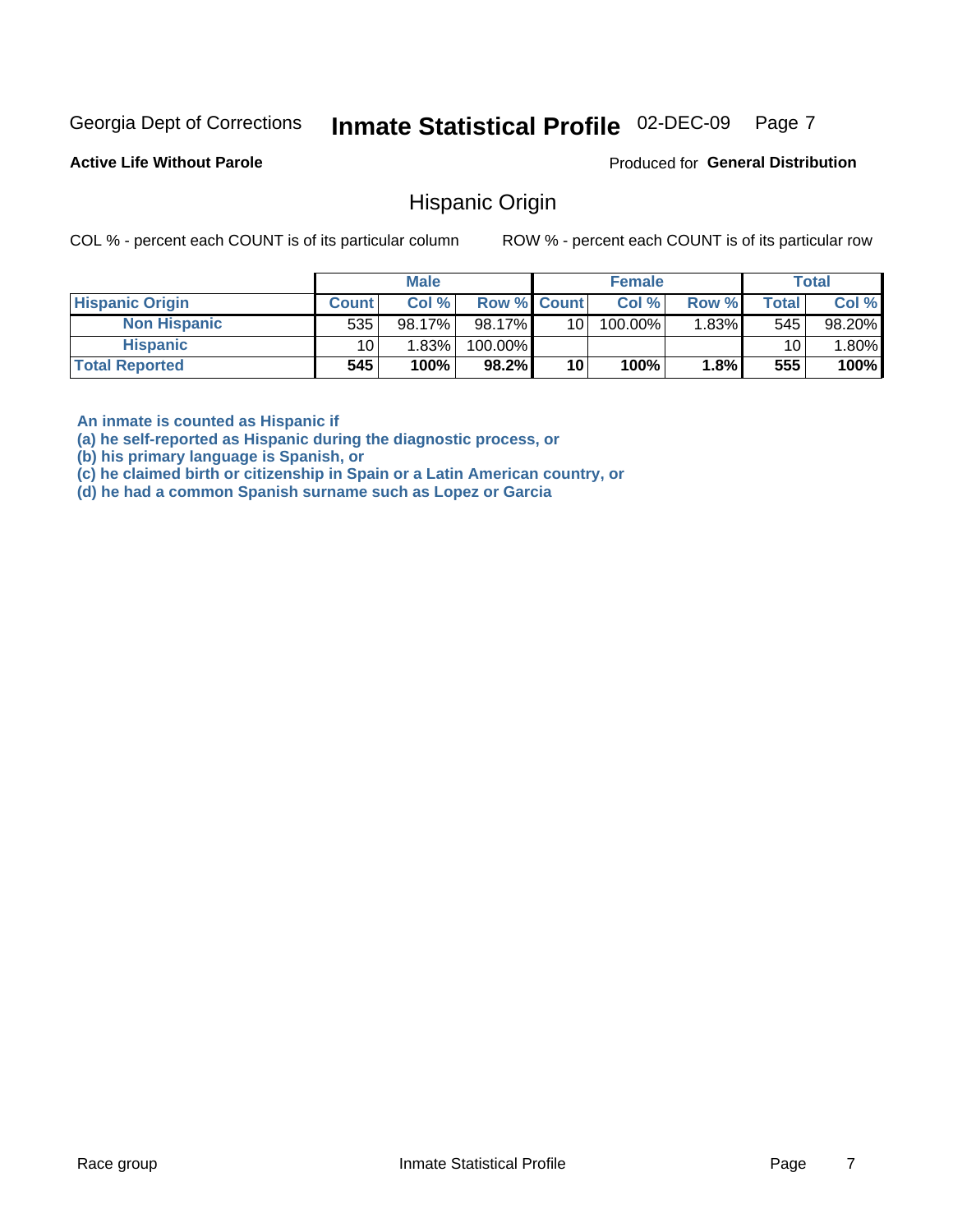#### Inmate Statistical Profile 02-DEC-09 Page 8

**Active Life Without Parole** 

#### Produced for General Distribution

### Marital status, self-reported at entry to prison

COL % - percent each COUNT is of its particular column

|                            | <b>Male</b>     |        |         | <b>Female</b> |        |       | <b>Total</b> |         |
|----------------------------|-----------------|--------|---------|---------------|--------|-------|--------------|---------|
| <b>Marital Status</b>      | <b>Count</b>    | Col %  | Row %   | <b>Count</b>  | Col %  | Row % | <b>Total</b> | Col %   |
| <b>Unknown</b><br>$\bf{0}$ | 5               | .92%   | 100.00% |               |        |       | 5            | $.90\%$ |
| <b>Divorced</b><br>D       | 37              | 6.79%  | 97.37%  |               | 10.00% | 2.63% | 38           | 6.85%   |
| <b>Married</b><br>М        | 91              | 16.70% | 96.81%  | 3             | 30.00% | 3.19% | 94           | 16.94%  |
| <b>Separated</b><br>S      | 10 <sub>1</sub> | 1.83%  | 100.00% |               |        |       | 10           | 1.80%   |
| <b>Unmarried</b><br>U      | 389             | 71.38% | 98.73%  | 5             | 50.00% | 1.27% | 394          | 70.99%  |
| <b>Widow</b><br>W          | 13              | 2.39%  | 92.86%  |               | 10.00% | 7.14% | 14           | 2.52%   |
| <b>Total Reported</b>      | 545             | 100%   | 98.2%   | 10            | 100%   | 1.8%  | 555          | 100%    |

| prtea<br>NOT |     |            |
|--------------|-----|------------|
|              | . Л | EEE<br>ວວວ |

|  | M | . | Unmarried | າmarried<br>______ |
|--|---|---|-----------|--------------------|
|--|---|---|-----------|--------------------|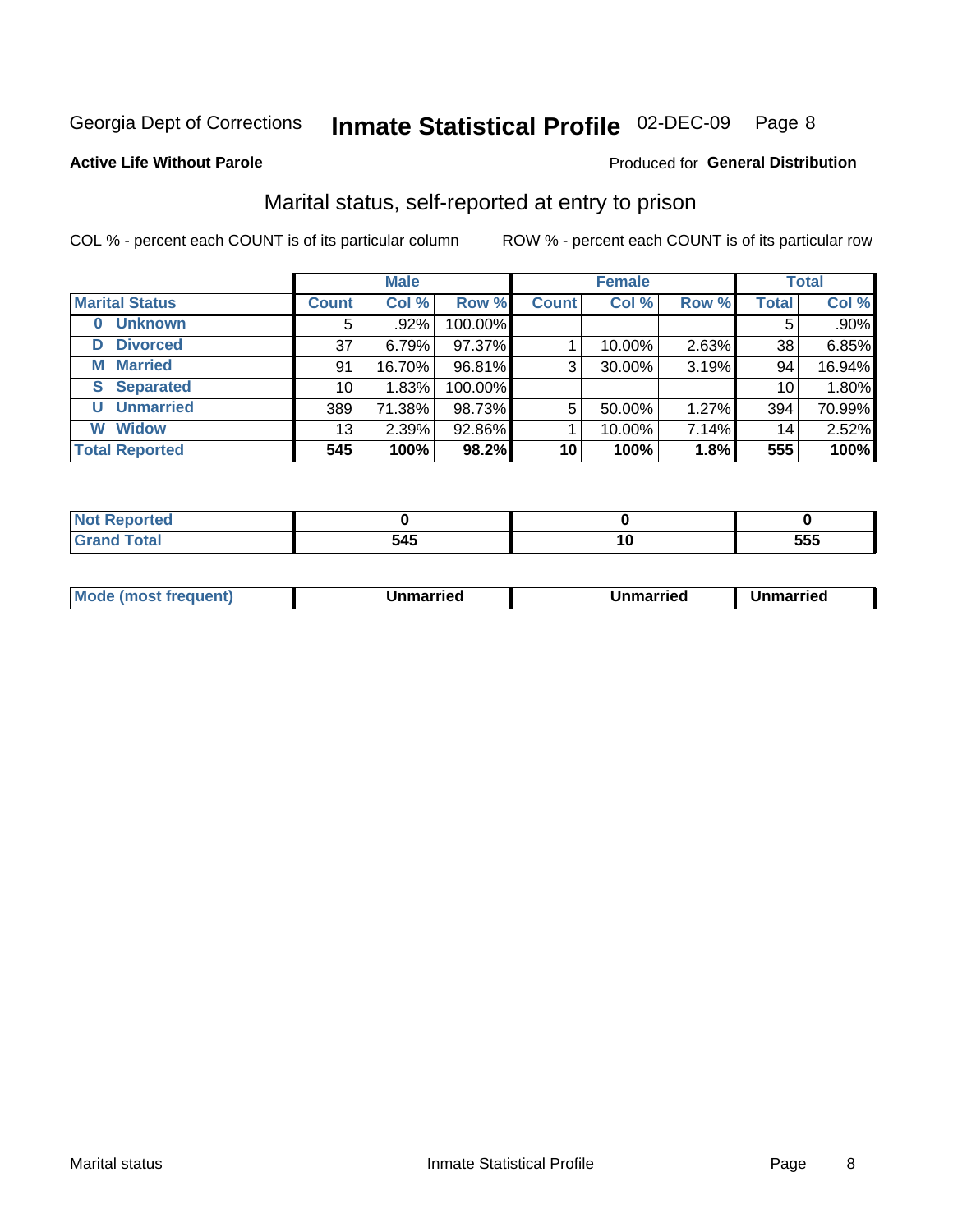#### Inmate Statistical Profile 02-DEC-09 Page 9

#### **Active Life Without Parole**

#### Produced for General Distribution

### Number of children, self reported at entry to prison

COL % - percent each COUNT is of its particular column

|                           |                 | <b>Male</b> |         |              | <b>Female</b> |       |              | <b>Total</b> |
|---------------------------|-----------------|-------------|---------|--------------|---------------|-------|--------------|--------------|
| <b>Number of Children</b> | <b>Count</b>    | Col %       | Row %   | <b>Count</b> | Col %         | Row % | <b>Total</b> | Col %        |
| 10                        | 398             | 73.03%      | 98.51%  | 6            | 60.00%        | 1.49% |              | 404 72.79%   |
|                           | 63              | 11.56%      | 95.45%  | 3            | 30.00%        | 4.55% | 66           | 11.89%       |
| $\overline{2}$            | 35              | 6.42%       | 100.00% |              |               |       | 35           | 6.31%        |
| 3                         | 17              | 3.12%       | 100.00% |              |               |       | 17           | $3.06\%$     |
| 4                         | 15              | 2.75%       | 93.75%  |              | 10.00%        | 6.25% | 16           | 2.88%        |
| 5                         | 10 <sup>1</sup> | 1.83%       | 100.00% |              |               |       | 10           | 1.80%        |
| 6                         | 5               | 0.92%       | 100.00% |              |               |       | 5            | 0.90%        |
| 9                         |                 | 0.18%       | 100.00% |              |               |       |              | 0.18%        |
| Over <sub>10</sub>        |                 | 0.18%       | 100.00% |              |               |       |              | 0.18%        |
| <b>Total Reported</b>     | 545             | 100%        | 98.20%  | 10           | 100%          | 1.80% | 555          | 100%         |

| Reported<br><b>NO</b> t |     |        |     |
|-------------------------|-----|--------|-----|
| <b>otal</b><br>______   | 545 | $\sim$ | 555 |

| Mean (average)       | c۹<br>د | .ია |
|----------------------|---------|-----|
| Median (middle)      |         |     |
| Mode (most frequent) |         |     |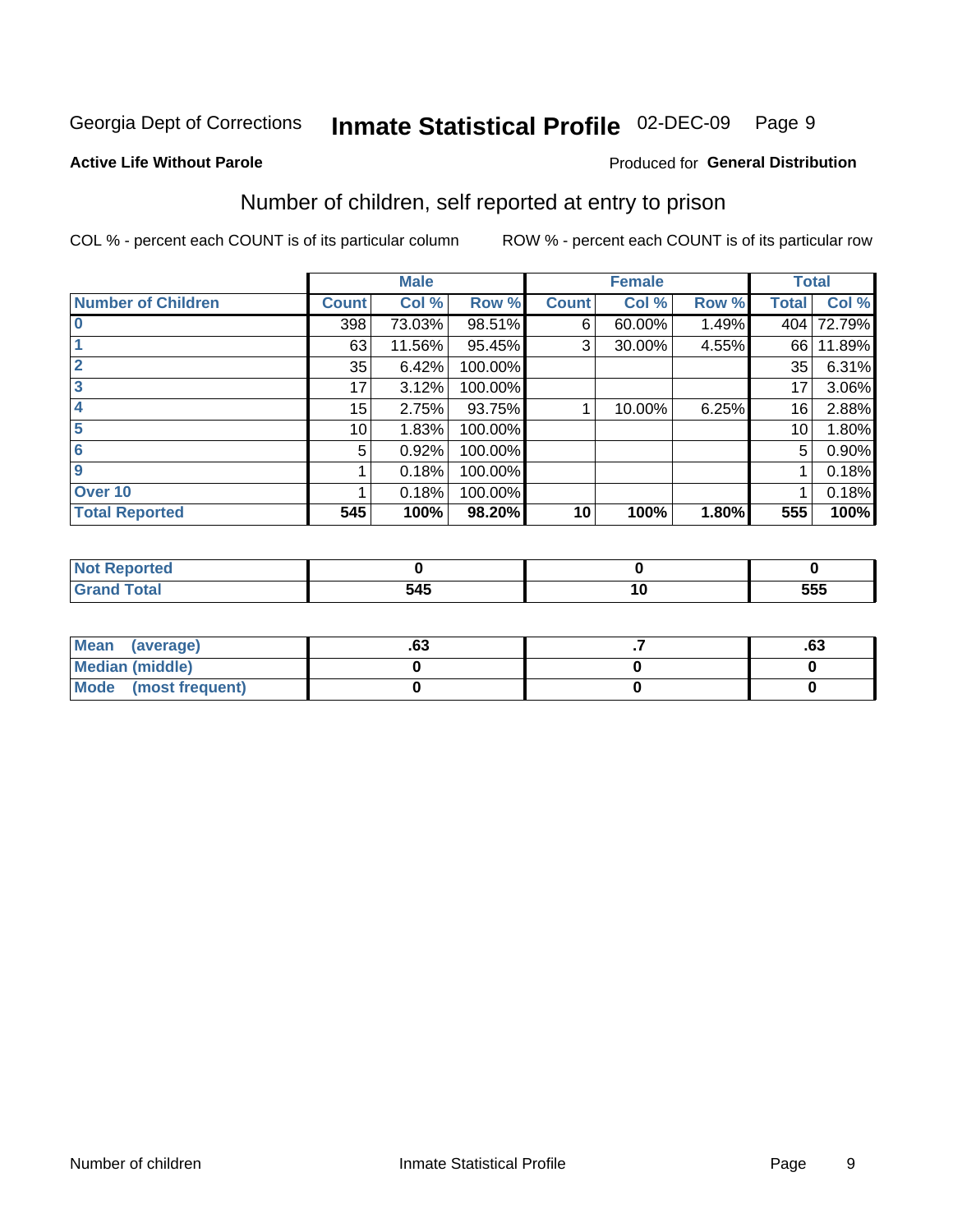#### Inmate Statistical Profile 02-DEC-09 Page 10

Produced for General Distribution

#### **Active Life Without Parole**

### Religious affiliation, self-reported at entry to prison

COL % - percent each COUNT is of its particular column

|              |                              |                 | <b>Male</b> |         |              | <b>Female</b> |       |       | <b>Total</b> |
|--------------|------------------------------|-----------------|-------------|---------|--------------|---------------|-------|-------|--------------|
|              | <b>Religious Affiliation</b> | <b>Count</b>    | Col %       | Row %   | <b>Count</b> | Col %         | Row % | Total | Col %        |
|              | <b>Islam</b>                 | 8               | 20.00%      | 100.00% |              |               |       | 8     | 19.51%       |
| $\mathbf{2}$ | <b>Catholic</b>              |                 | 2.50%       | 100.00% |              |               |       |       | 2.44%        |
| $\mathbf{3}$ | <b>Baptist</b>               | 20 <sub>l</sub> | 50.00%      | 95.24%  |              | 100.00%       | 4.76% | 21    | 51.22%       |
| 8            | <b>Holiness</b>              |                 | 2.50%       | 100.00% |              |               |       |       | 2.44%        |
| 9            | <b>Jewish</b>                |                 | 2.50%       | 100.00% |              |               |       |       | 2.44%        |
| 16           | <b>Seven D Ad</b>            |                 | 2.50%       | 100.00% |              |               |       |       | 2.44%        |
| 17           | <b>Jehovah Wt</b>            |                 | 2.50%       | 100.00% |              |               |       |       | 2.44%        |
| 20           | <b>Other Prot</b>            |                 | 17.50%      | 100.00% |              |               |       |       | 17.07%       |
|              | <b>Total Reported</b>        | 40              | 100%        | 97.56%  |              | 100%          | 2.44% | 41    | 100%         |

| . ted       | 505 |    | 51 1 |
|-------------|-----|----|------|
| $C = 4 - 7$ | 545 | 10 | 555  |

| <b>Mode (most frequent)</b> | laptist | 3aptist | ∖aptist |
|-----------------------------|---------|---------|---------|
|                             |         |         |         |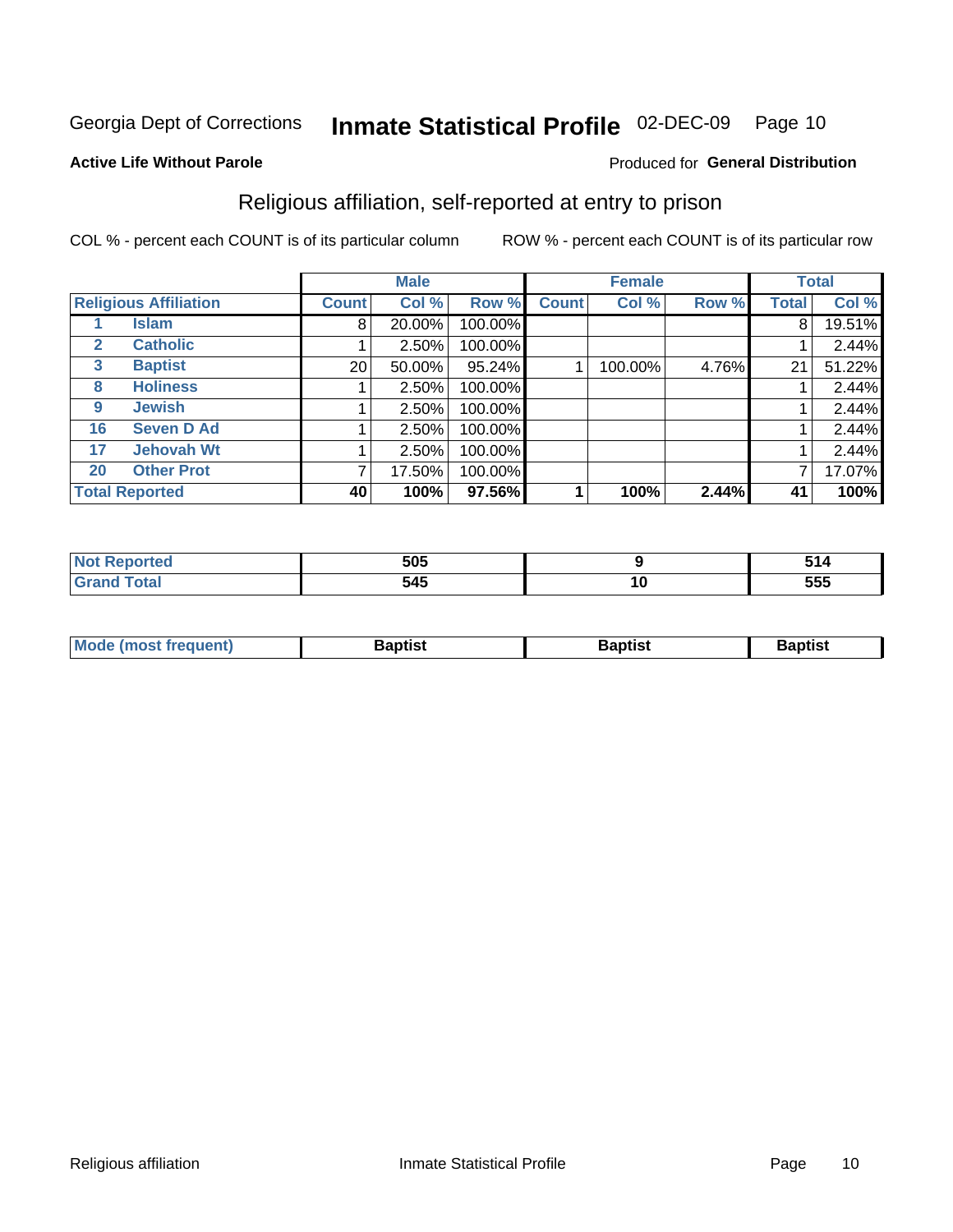#### Inmate Statistical Profile 02-DEC-09 Page 11

#### **Active Life Without Parole**

#### Produced for General Distribution

### Home county, self-reported at entry to prison

COL % - percent each COUNT is of its particular column

|                         |                      |                | <b>Male</b> |         |              | <b>Female</b> |        | <b>Total</b>   |       |
|-------------------------|----------------------|----------------|-------------|---------|--------------|---------------|--------|----------------|-------|
|                         | <b>Home County</b>   | <b>Count</b>   | Col %       | Row %   | <b>Count</b> | Col %         | Row %  | <b>Total</b>   | Col % |
| 1                       | <b>Appling</b>       | 2              | .38%        | 100.00% |              |               |        | 2              | .37%  |
| $\overline{2}$          | <b>Atkinson</b>      | 1              | .19%        | 100.00% |              |               |        | 1              | .19%  |
| 5                       | <b>Baldwin</b>       | 4              | .76%        | 100.00% |              |               |        | 4              | .75%  |
| 7                       | <b>Barrow</b>        | 3              | .57%        | 100.00% |              |               |        | 3              | .56%  |
| $\overline{\mathbf{8}}$ | <b>Bartow</b>        | 5              | .95%        | 100.00% |              |               |        | 5              | .93%  |
| $\overline{9}$          | <b>Ben Hill</b>      | 4              | .76%        | 100.00% |              |               |        | $\overline{4}$ | .75%  |
| 10                      | <b>Berrien</b>       | 1              | .19%        | 100.00% |              |               |        | 1              | .19%  |
| $\overline{11}$         | <b>Bibb</b>          | 10             | 1.90%       | 100.00% |              |               |        | 10             | 1.87% |
| 12                      | <b>Bleckley</b>      | 3              | .57%        | 100.00% |              |               |        | 3              | .56%  |
| 14                      | <b>Brooks</b>        | 1              | .19%        | 100.00% |              |               |        | 1              | .19%  |
| 16                      | <b>Bulloch</b>       | 4              | .76%        | 80.00%  | $\mathbf{1}$ | 10.00%        | 20.00% | 5              | .93%  |
| 17                      | <b>Burke</b>         | 4              | .76%        | 100.00% |              |               |        | $\overline{4}$ | .75%  |
| 18                      | <b>Butts</b>         | 1              | .19%        | 100.00% |              |               |        | 1              | .19%  |
| 20                      | <b>Camden</b>        | 5              | .95%        | 100.00% |              |               |        | 5              | .93%  |
| $\overline{22}$         | <b>Carroll</b>       | $\overline{2}$ | .38%        | 100.00% |              |               |        | $\overline{2}$ | .37%  |
| 23                      | <b>Catoosa</b>       | 1              | .19%        | 100.00% |              |               |        | 1              | .19%  |
| 24                      | <b>Charlton</b>      | $\mathbf{1}$   | .19%        | 100.00% |              |               |        | 1              | .19%  |
| 25                      | <b>Chatham</b>       | 28             | 5.32%       | 100.00% |              |               |        | 28             | 5.22% |
| 26                      | <b>Chattahoochee</b> | 1              | .19%        | 100.00% |              |               |        | 1              | .19%  |
| 28                      | <b>Cherokee</b>      | $\overline{c}$ | .38%        | 100.00% |              |               |        | $\overline{2}$ | .37%  |
| 29                      | <b>Clarke</b>        | 13             | 2.47%       | 100.00% |              |               |        | 13             | 2.43% |
| 31                      | <b>Clayton</b>       | 14             | 2.66%       | 100.00% |              |               |        | 14             | 2.61% |
| 33                      | <b>Cobb</b>          | 17             | 3.23%       | 100.00% |              |               |        | 17             | 3.17% |
| 34                      | <b>Coffee</b>        | 3              | .57%        | 100.00% |              |               |        | 3              | .56%  |
| 35                      | <b>Colquitt</b>      | 2              | .38%        | 100.00% |              |               |        | $\overline{2}$ | .37%  |
| 36                      | <b>Columbia</b>      | 3              | .57%        | 100.00% |              |               |        | 3              | .56%  |
| $\overline{37}$         | <b>Cook</b>          | 4              | .76%        | 100.00% |              |               |        | 4              | .75%  |
| 38                      | <b>Coweta</b>        | $\overline{3}$ | .57%        | 100.00% |              |               |        | 3              | .56%  |
| 40                      | <b>Crisp</b>         | $\overline{2}$ | .38%        | 100.00% |              |               |        | $\overline{2}$ | .37%  |
| 43                      | <b>Decatur</b>       | $\mathbf{1}$   | .19%        | 100.00% |              |               |        | 1              | .19%  |
| 44                      | <b>Dekalb</b>        | 37             | 7.03%       | 100.00% |              |               |        | 37             | 6.90% |
| 46                      | <b>Dooly</b>         | 1              | .19%        | 100.00% |              |               |        | 1              | .19%  |
| 47                      | <b>Dougherty</b>     | 18             | 3.42%       | 100.00% |              |               |        | 18             | 3.36% |
| 48                      | <b>Douglas</b>       | 6              | 1.14%       | 85.71%  | 1            | 10.00%        | 14.29% | 7              | 1.31% |
| 49                      | <b>Early</b>         | $\mathbf 1$    | .19%        | 100.00% |              |               |        | 1              | .19%  |
| 51                      | <b>Effingham</b>     | 2              | .38%        | 100.00% |              |               |        | $\overline{2}$ | .37%  |
| 52                      | <b>Elbert</b>        | 3              | .57%        | 100.00% |              |               |        | 3              | .56%  |
| 53                      | <b>Emanuel</b>       | $\mathbf 1$    | .19%        | 100.00% |              |               |        | 1              | .19%  |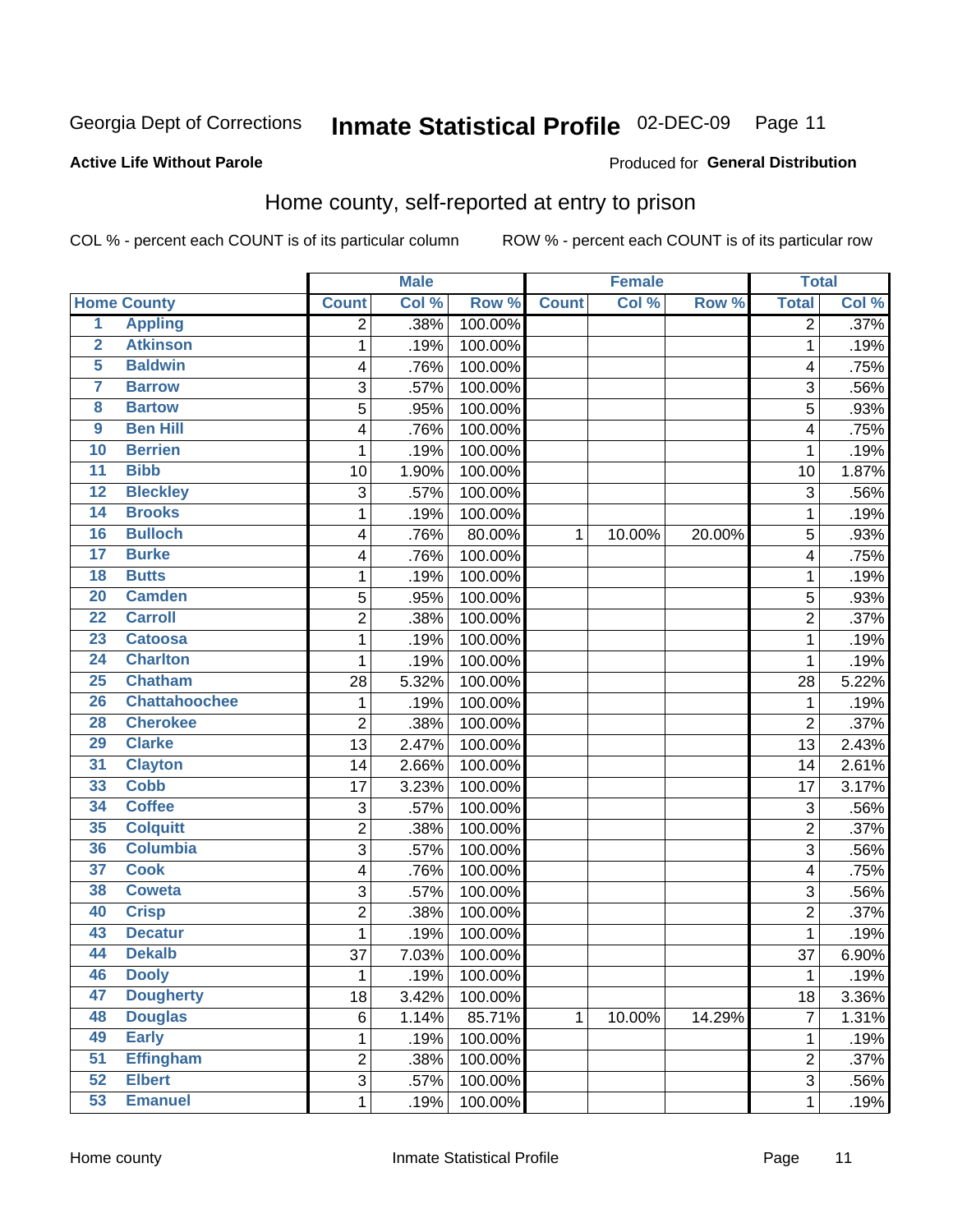#### Inmate Statistical Profile 02-DEC-09 Page 12

#### **Active Life Without Parole**

#### Produced for General Distribution

### Home county, self-reported at entry to prison

COL % - percent each COUNT is of its particular column

|                 |                    |                  | <b>Male</b> |         |              | <b>Female</b> |        | <b>Total</b>            |        |
|-----------------|--------------------|------------------|-------------|---------|--------------|---------------|--------|-------------------------|--------|
|                 | <b>Home County</b> | <b>Count</b>     | Col %       | Row %   | <b>Count</b> | Col %         | Row %  | <b>Total</b>            | Col %  |
| 56              | <b>Fayette</b>     | $\overline{3}$   | .57%        | 100.00% |              |               |        | 3                       | .56%   |
| 57              | <b>Floyd</b>       | 5                | .95%        | 100.00% |              |               |        | 5                       | .93%   |
| 58              | <b>Forsyth</b>     | $\mathbf{1}$     | .19%        | 100.00% |              |               |        | 1                       | .19%   |
| 59              | <b>Franklin</b>    | $\overline{2}$   | .38%        | 100.00% |              |               |        | $\overline{2}$          | .37%   |
| 60              | <b>Fulton</b>      | 66               | 12.55%      | 98.51%  | 1            | 10.00%        | 1.49%  | 67                      | 12.50% |
| 61              | <b>Gilmer</b>      | 1                | .19%        | 100.00% |              |               |        | 1                       | .19%   |
| 63              | <b>Glynn</b>       | 10               | 1.90%       | 100.00% |              |               |        | 10                      | 1.87%  |
| 66              | <b>Greene</b>      | 1                | .19%        | 100.00% |              |               |        | 1                       | .19%   |
| 67              | <b>Gwinnett</b>    | 9                | 1.71%       | 100.00% |              |               |        | 9                       | 1.68%  |
| 68              | <b>Habersham</b>   | $\mathbf{1}$     | .19%        | 100.00% |              |               |        | 1                       | .19%   |
| 69              | <b>Hall</b>        | 8                | 1.52%       | 88.89%  | 1            | 10.00%        | 11.11% | 9                       | 1.68%  |
| 70              | <b>Hancock</b>     | $\boldsymbol{2}$ | .38%        | 100.00% |              |               |        | 2                       | .37%   |
| $\overline{71}$ | <b>Haralson</b>    | $\boldsymbol{2}$ | .38%        | 100.00% |              |               |        | 2                       | .37%   |
| $\overline{72}$ | <b>Harris</b>      | $\mathbf{1}$     | .19%        | 100.00% |              |               |        | 1                       | .19%   |
| 73              | <b>Hart</b>        | $\overline{c}$   | .38%        | 100.00% |              |               |        | $\overline{c}$          | .37%   |
| 75              | <b>Henry</b>       | 3                | .57%        | 100.00% |              |               |        | 3                       | .56%   |
| 76              | <b>Houston</b>     | $\overline{7}$   | 1.33%       | 100.00% |              |               |        | 7                       | 1.31%  |
| 78              | <b>Jackson</b>     | 5                | .95%        | 100.00% |              |               |        | 5                       | .93%   |
| 80              | <b>Jeff Davis</b>  | $\mathbf{1}$     | .19%        | 100.00% |              |               |        | 1                       | .19%   |
| 81              | <b>Jefferson</b>   | $\mathbf{1}$     | .19%        | 100.00% |              |               |        | 1                       | .19%   |
| 82              | <b>Jenkins</b>     | $\boldsymbol{2}$ | .38%        | 100.00% |              |               |        | $\overline{\mathbf{c}}$ | .37%   |
| 87              | <b>Laurens</b>     | 3                | .57%        | 100.00% |              |               |        | 3                       | .56%   |
| 88              | Lee                | $\mathbf{1}$     | .19%        | 100.00% |              |               |        | 1                       | .19%   |
| 89              | <b>Liberty</b>     | 6                | 1.14%       | 100.00% |              |               |        | 6                       | 1.12%  |
| 90              | <b>Lincoln</b>     | 1                | .19%        | 100.00% |              |               |        | 1                       | .19%   |
| 91              | Long               | 1                | .19%        | 50.00%  | 1            | 10.00%        | 50.00% | $\overline{2}$          | .37%   |
| 92              | <b>Lowndes</b>     | 4                | .76%        | 100.00% |              |               |        | 4                       | .75%   |
| 96              | <b>Marion</b>      | $\mathbf{1}$     | .19%        | 100.00% |              |               |        | 1                       | .19%   |
| 97              | <b>Mcduffie</b>    | $\boldsymbol{2}$ | .38%        | 100.00% |              |               |        | $\overline{\mathbf{c}}$ | .37%   |
| 98              | <b>Mcintosh</b>    | $\overline{2}$   | .38%        | 100.00% |              |               |        | $\overline{2}$          | .37%   |
| 100             | <b>Miller</b>      | $\mathbf{1}$     | .19%        | 100.00% |              |               |        | 1                       | .19%   |
| <b>101</b>      | <b>Mitchell</b>    | 1                | .19%        | 100.00% |              |               |        | 1                       | .19%   |
| 102             | <b>Monroe</b>      | $\mathbf{1}$     | .19%        | 100.00% |              |               |        | 1                       | .19%   |
| 104             | <b>Morgan</b>      | $\mathbf{1}$     | .19%        | 100.00% |              |               |        | 1                       | .19%   |
| 106             | <b>Muscogee</b>    | 14               | 2.66%       | 100.00% |              |               |        | 14                      | 2.61%  |
| 107             | <b>Newton</b>      | $\overline{2}$   | .38%        | 66.67%  | 1            | 10.00%        | 33.33% | 3                       | .56%   |
| 109             | <b>Oglethorpe</b>  | $\boldsymbol{2}$ | .38%        | 100.00% |              |               |        | 2                       | .37%   |
| 110             | <b>Paulding</b>    | $\overline{2}$   | .38%        | 66.67%  | $\mathbf 1$  | 10.00%        | 33.33% | 3                       | .56%   |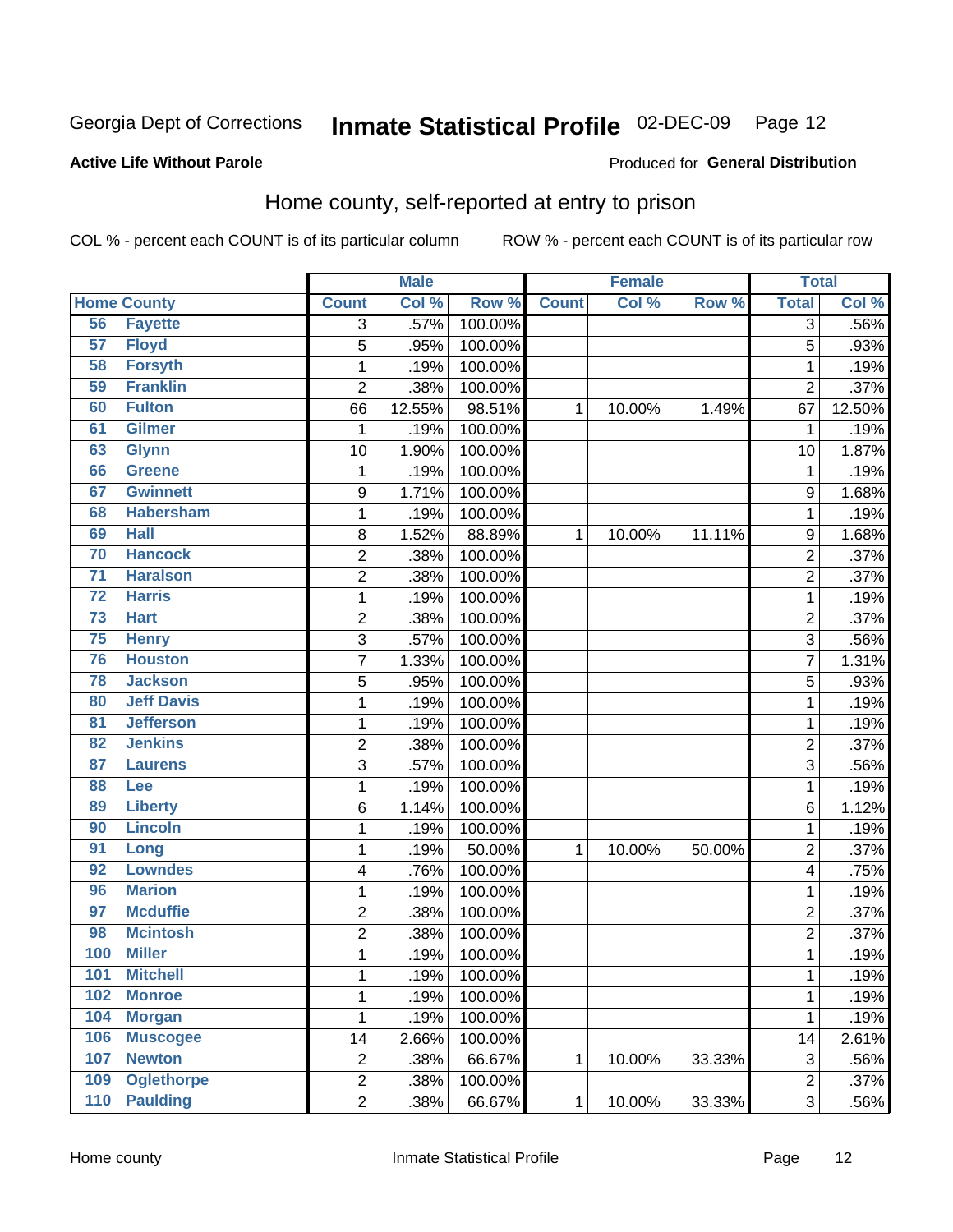#### Inmate Statistical Profile 02-DEC-09 Page 13

#### **Active Life Without Parole**

#### Produced for General Distribution

### Home county, self-reported at entry to prison

COL % - percent each COUNT is of its particular column

|                  |                      |                | <b>Male</b> |         |                 | <b>Female</b> |        | <b>Total</b>   |       |
|------------------|----------------------|----------------|-------------|---------|-----------------|---------------|--------|----------------|-------|
|                  | <b>Home County</b>   | <b>Count</b>   | Col %       | Row %   | <b>Count</b>    | Col %         | Row %  | <b>Total</b>   | Col % |
| 113              | <b>Pierce</b>        | 2              | .38%        | 100.00% |                 |               |        | $\overline{2}$ | .37%  |
| 114              | <b>Pike</b>          | 3              | .57%        | 75.00%  | 1               | 10.00%        | 25.00% | 4              | .75%  |
| $\overline{115}$ | <b>Polk</b>          | $\overline{2}$ | .38%        | 100.00% |                 |               |        | $\overline{c}$ | .37%  |
| 117              | <b>Putnam</b>        | $\overline{2}$ | .38%        | 100.00% |                 |               |        | $\overline{2}$ | .37%  |
| 119              | <b>Rabun</b>         | 1              | .19%        | 100.00% |                 |               |        | 1              | .19%  |
| 120              | <b>Randolph</b>      | $\overline{2}$ | .38%        | 100.00% |                 |               |        | $\overline{2}$ | .37%  |
| 121              | <b>Richmond</b>      | 21             | 3.99%       | 95.45%  | 1               | 10.00%        | 4.55%  | 22             | 4.10% |
| 122              | <b>Rockdale</b>      | $\overline{2}$ | .38%        | 100.00% |                 |               |        | $\overline{2}$ | .37%  |
| 125              | <b>Seminole</b>      | 1              | .19%        | 100.00% |                 |               |        | 1              | .19%  |
| 126              | <b>Spalding</b>      | 7              | 1.33%       | 100.00% |                 |               |        | 7              | 1.31% |
| 127              | <b>Stephens</b>      | 2              | .38%        | 100.00% |                 |               |        | $\overline{2}$ | .37%  |
| 129              | <b>Sumter</b>        | $\mathbf 1$    | .19%        | 100.00% |                 |               |        | 1              | .19%  |
| $\overline{132}$ | <b>Tattnall</b>      | $\mathbf 1$    | .19%        | 100.00% |                 |               |        | 1              | .19%  |
| 134              | <b>Telfair</b>       | 1              | .19%        | 100.00% |                 |               |        | 1              | .19%  |
| 136              | <b>Thomas</b>        | 3              | .57%        | 100.00% |                 |               |        | 3              | .56%  |
| 137              | <b>Tift</b>          | 4              | .76%        | 100.00% |                 |               |        | 4              | .75%  |
| 138              | <b>Toombs</b>        | 7              | 1.33%       | 100.00% |                 |               |        | 7              | 1.31% |
| 142              | <b>Turner</b>        | $\mathbf{1}$   | .19%        | 100.00% |                 |               |        | 1              | .19%  |
| 144              | <b>Union</b>         | $\mathbf{1}$   | .19%        | 100.00% |                 |               |        | 1              | .19%  |
| 145              | <b>Upson</b>         | $\overline{2}$ | .38%        | 100.00% |                 |               |        | $\overline{2}$ | .37%  |
| 146              | <b>Walker</b>        | $\overline{2}$ | .38%        | 66.67%  | 1               | 10.00%        | 33.33% | 3              | .56%  |
| 147              | <b>Walton</b>        | 3              | .57%        | 100.00% |                 |               |        | 3              | .56%  |
| 148              | <b>Ware</b>          | 6              | 1.14%       | 100.00% |                 |               |        | 6              | 1.12% |
| 150              | <b>Washington</b>    | 3              | .57%        | 100.00% |                 |               |        | 3              | .56%  |
| 151              | <b>Wayne</b>         | 3              | .57%        | 100.00% |                 |               |        | 3              | .56%  |
| 155              | <b>Whitfield</b>     | 3              | .57%        | 100.00% |                 |               |        | 3              | .56%  |
| 158              | <b>Wilkinson</b>     | 1              | .19%        | 100.00% |                 |               |        | 1              | .19%  |
| 160              | <b>Unknown</b>       | 47             | 8.94%       | 100.00% |                 |               |        | 47             | 8.77% |
|                  | <b>Total Rported</b> | 526            | 100%        | 98.13%  | $\overline{10}$ | 100%          | 1.87%  | 536            | 100%  |

| portea                                |                          | 7 L<br>10  |
|---------------------------------------|--------------------------|------------|
| المقطا<br>$\sim$ $\sim$ $\sim$ $\sim$ | $-$ 4 $-$<br>ว4ว<br>- -- | ---<br>ວວວ |

| Mode<br>W.<br>i Isav<br>∙ulton<br>- -<br>IW<br>____ |
|-----------------------------------------------------|
|-----------------------------------------------------|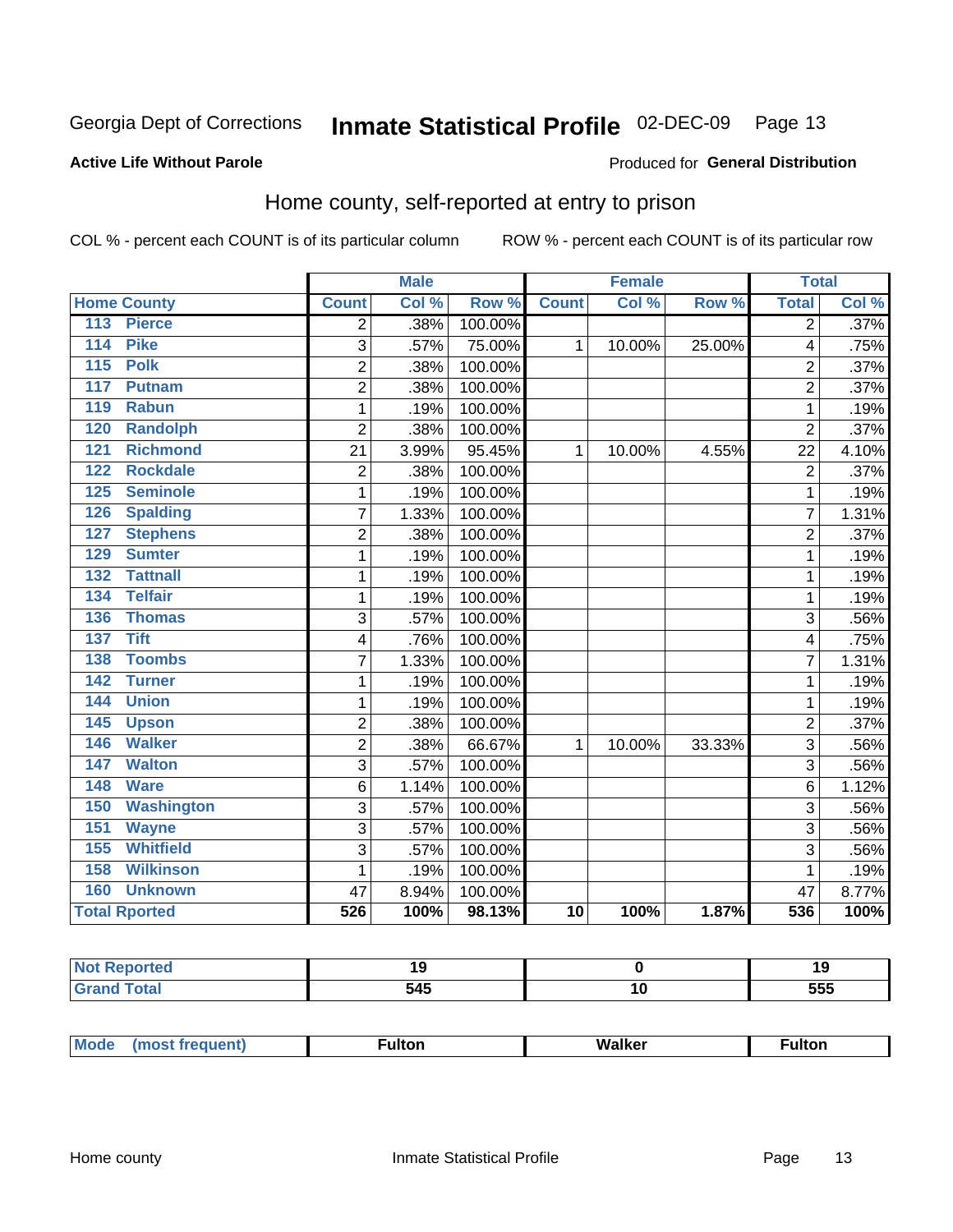### Inmate Statistical Profile 02-DEC-09 Page 14

#### **Active Life Without Parole**

#### Produced for General Distribution

### Socioeconomic class, self-reported at entry to prison

COL % - percent each COUNT is of its particular column

|                       |              | <b>Male</b> |            |              | <b>Female</b> |       |       | <b>Total</b> |
|-----------------------|--------------|-------------|------------|--------------|---------------|-------|-------|--------------|
| Socioeconomic Class   | <b>Count</b> | Col %       | Row %      | <b>Count</b> | Col %         | Row % | Total | Col %        |
| <b>Welfare</b>        | 30           | 5.92%       | 100.00%    |              |               |       | 30    | 5.83%        |
| <b>Occ Employ</b>     | 22           | 4.34%       | $100.00\%$ |              |               |       | 22    | 4.27%        |
| <b>Minimum Std</b>    | 263          | 51.87%      | $99.62\%$  |              | $12.50\%$     | .38%  | 264   | 51.26%       |
| <b>Middle</b>         | 192          | 37.87%      | 96.48%     |              | 87.50%        | 3.52% | 199   | 38.64%       |
| <b>Total Reported</b> | 507          | 100%        | 98.45%     |              | 100%          | 1.55% | 515   | 100%         |

| tea<br> | . .<br>ึงเ |            |
|---------|------------|------------|
|         | - - -      | ---<br>ວວວ |

| ____ |
|------|
|------|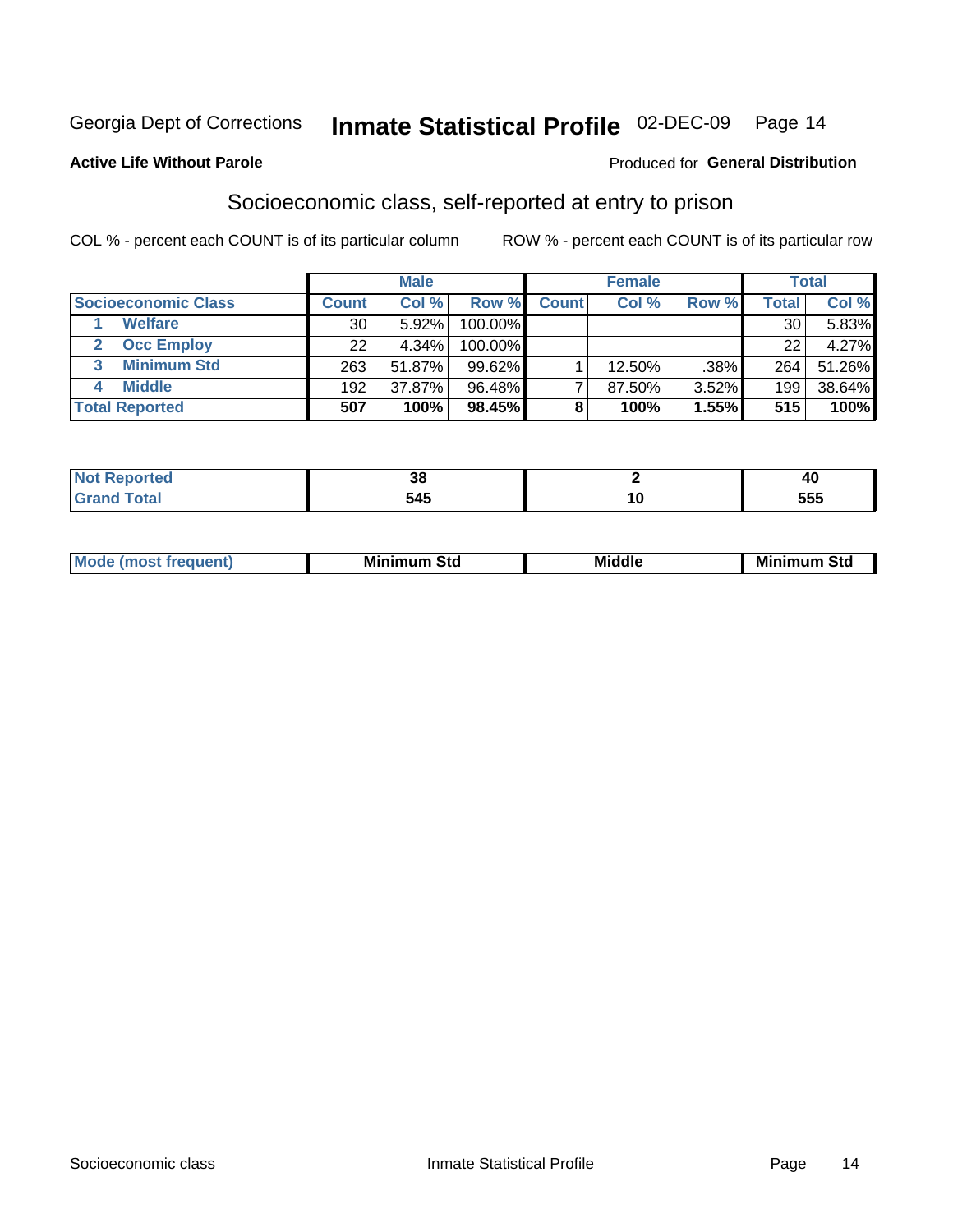### Inmate Statistical Profile 02-DEC-09 Page 15

#### **Active Life Without Parole**

#### **Produced for General Distribution**

### Environment to age 16, self-reported at entry to prison

COL % - percent each COUNT is of its particular column

|                              |                 | <b>Male</b> |           |              | <b>Female</b> |        |              | <b>Total</b> |
|------------------------------|-----------------|-------------|-----------|--------------|---------------|--------|--------------|--------------|
| <b>Environment to age 16</b> | <b>Count</b>    | Col %       | Row %     | <b>Count</b> | Col %         | Row %  | <b>Total</b> | Col %        |
| <b>Rural/Farm</b>            | 10              | 1.93%       | 100.00%   |              |               |        | 10           | 1.90%        |
| <b>Rural/Nfarm</b><br>2      | 22 <sub>1</sub> | 4.25%       | 84.62%    |              | 44.44%        | 15.38% | 26           | 4.93%        |
| S.M.S.A<br>3                 | 215             | 41.51%      | $99.54\%$ |              | 11.11%        | .46%   | 216          | 40.99%       |
| <b>Urban</b>                 | 107             | 20.66%      | 98.17%    | ົ            | 22.22%        | 1.83%  | 109          | 20.68%       |
| <b>Small Town</b><br>5       | 164             | 31.66%      | 98.80%    | ົ            | 22.22%        | 1.20%  | 166          | 31.50%       |
| <b>Total Reported</b>        | 518             | 100%        | 98.29%    | 9            | 100%          | 1.71%  | 527          | 100%         |

| rtea<br><b>NOT</b><br>. Rebo<br>. <b>.</b> | $ -$ |     | . .<br>24 L |
|--------------------------------------------|------|-----|-------------|
| ۰a۱.                                       | 545  | 1 U | ---<br>ວວວ  |

| Mo | M<br>______ | <b>17516</b><br><b>Ifarm</b><br>. | -<br>M<br>_____ |
|----|-------------|-----------------------------------|-----------------|
|    |             |                                   |                 |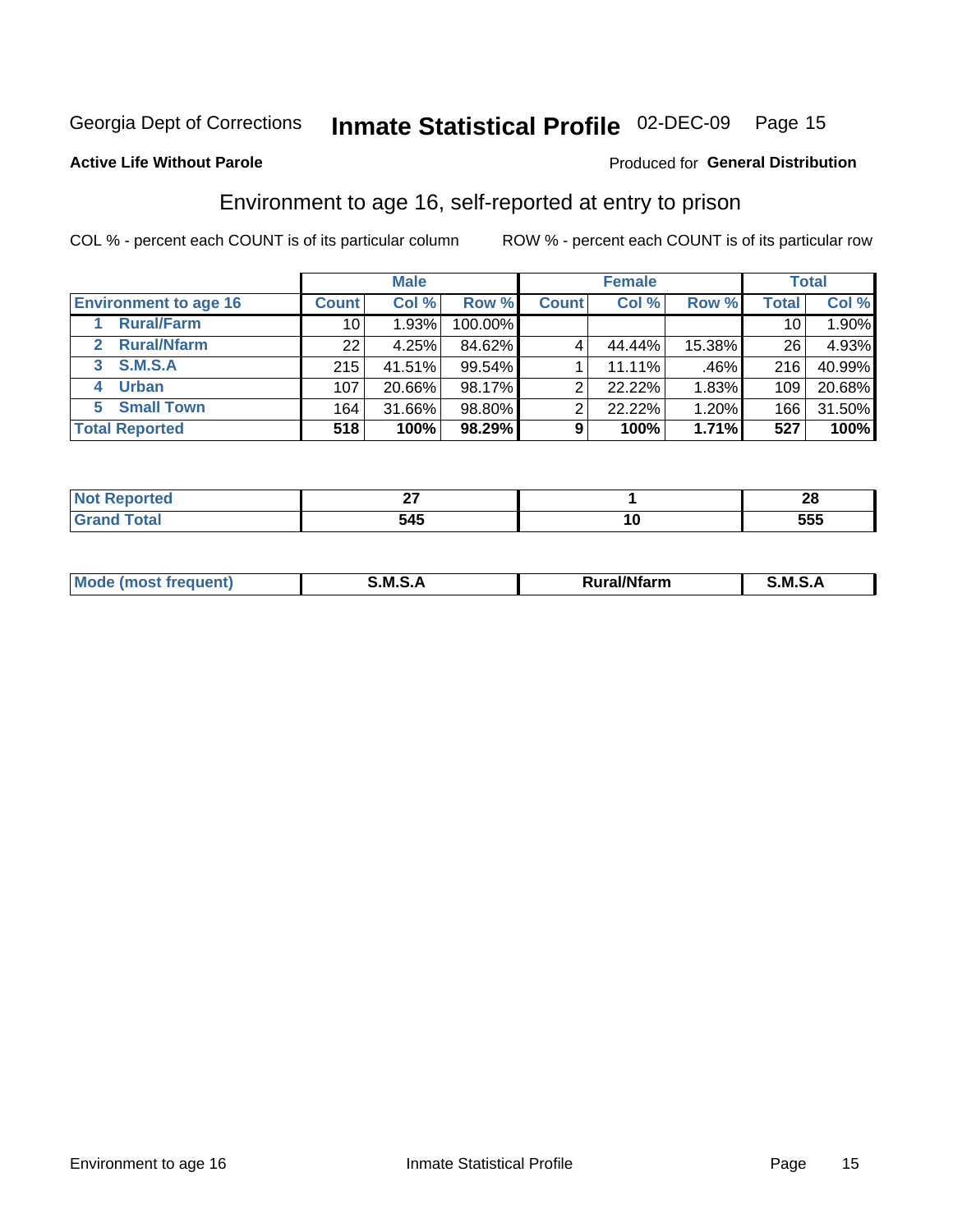## Inmate Statistical Profile 02-DEC-09 Page 16

#### **Active Life Without Parole**

#### Produced for General Distribution

### Guardian status to age 16, self-reported at entry to prison

COL % - percent each COUNT is of its particular column

|                                  |                 | <b>Male</b> |         |              | <b>Female</b> |       |              | <b>Total</b> |
|----------------------------------|-----------------|-------------|---------|--------------|---------------|-------|--------------|--------------|
| <b>Guardian Status To Age 16</b> | <b>Count</b>    | Col %       | Row %   | <b>Count</b> | Col %         | Row % | <b>Total</b> | Col%         |
| 2 Father Only                    | 9               | 2.14%       | 100.00% |              |               |       | 9            | 2.10%        |
| <b>3 Both Parents</b>            | 176             | 41.81%      | 97.24%  | 5            | 71.43%        | 2.76% | 181          | 42.29%       |
| <b>4 Mother Only</b>             | 169             | 40.14%      | 99.41%  |              | 14.29%        | .59%  | 170          | 39.72%       |
| <b>6 Oth Female</b>              | 15              | 3.56%       | 100.00% |              |               |       | 15           | 3.50%        |
| <b>7 Oth Male</b>                | 3               | .71%        | 100.00% |              |               |       | 3            | .70%         |
| 8 Step-Parents                   | 12 <sub>2</sub> | 2.85%       | 100.00% |              |               |       | 12           | 2.80%        |
| 9 Foster Home                    | 9               | 2.14%       | 100.00% |              |               |       | 9            | 2.10%        |
| <b>10 Grand Parents</b>          | 28              | 6.65%       | 96.55%  |              | 14.29%        | 3.45% | 29           | 6.78%        |
| <b>Total Reported</b>            | 421             | 100%        | 98.36%  |              | 100%          | 1.64% | 428          | 100%         |

| ted | .          | ---<br>. |
|-----|------------|----------|
|     | ₹ЛЕ<br>ノーソ | 555      |

| <b>Mode (most frequent)</b> | <b>Both Parents</b> | <b>Both Parents</b> | <b>Both Parents</b> |
|-----------------------------|---------------------|---------------------|---------------------|
|                             |                     |                     |                     |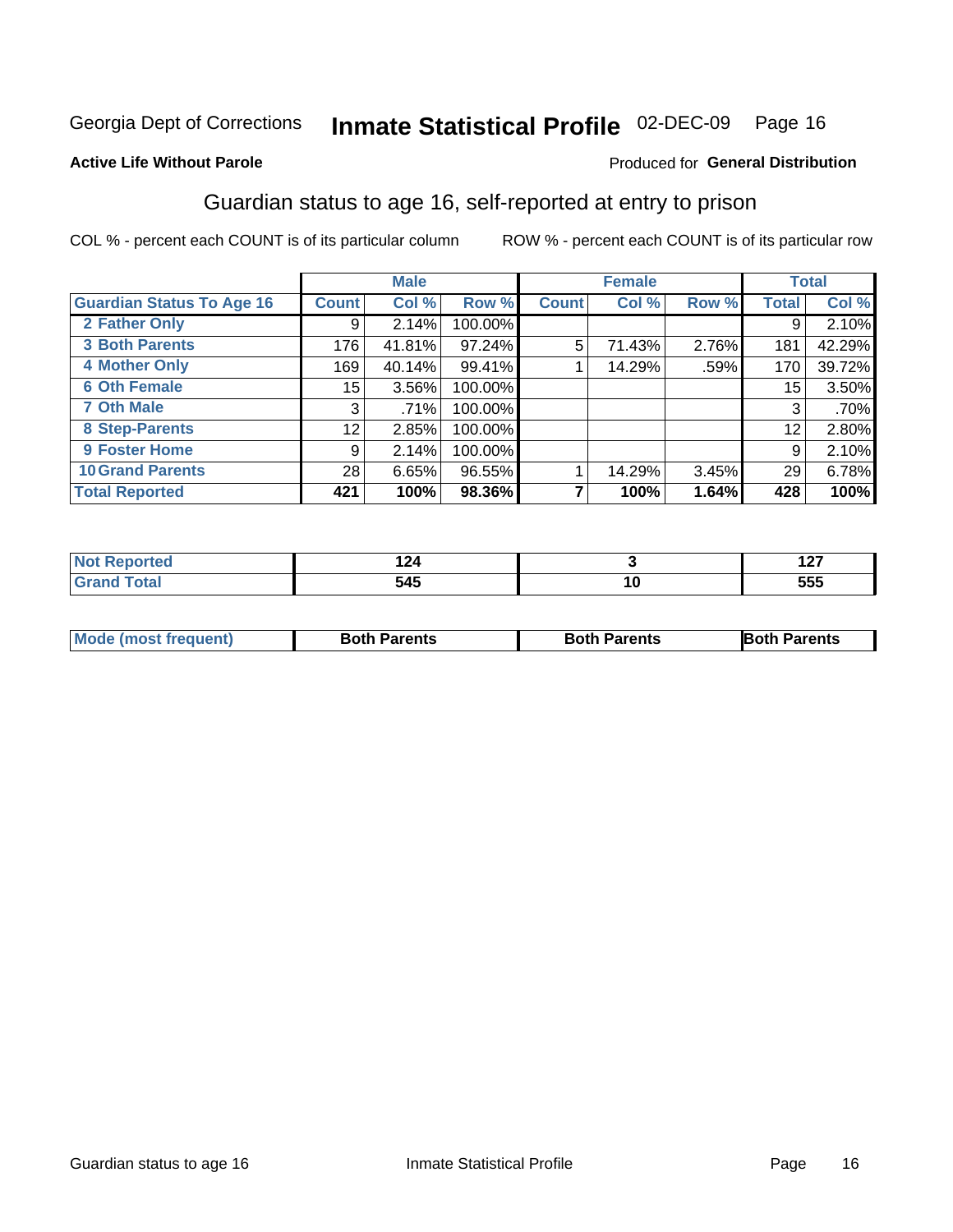#### Inmate Statistical Profile 02-DEC-09 Georgia Dept of Corrections Page 17

#### **Active Life Without Parole**

### Employment status before prison, self-reported at entry to prison

COL % - percent each COUNT is of its particular column

ROW % - percent each COUNT is of its particular row

|                          |              | <b>Male</b> |             | <b>Female</b> |              |              | Total |
|--------------------------|--------------|-------------|-------------|---------------|--------------|--------------|-------|
| <b>Employment Status</b> | <b>Count</b> | Col %       | Row % Count | Col %         | <b>Row %</b> | <b>Total</b> | Col % |
| <b>Total Reported</b>    |              |             |             |               |              |              |       |

| keported<br>N0<br>$\cdots$      | 545 | ้าน | 555 |
|---------------------------------|-----|-----|-----|
| <b>otal</b><br>$\mathbf{v}$ and |     |     |     |

| Null<br>. .<br>. .<br>M.<br>Nui.<br>______ |  |  |
|--------------------------------------------|--|--|
|                                            |  |  |

Produced for General Distribution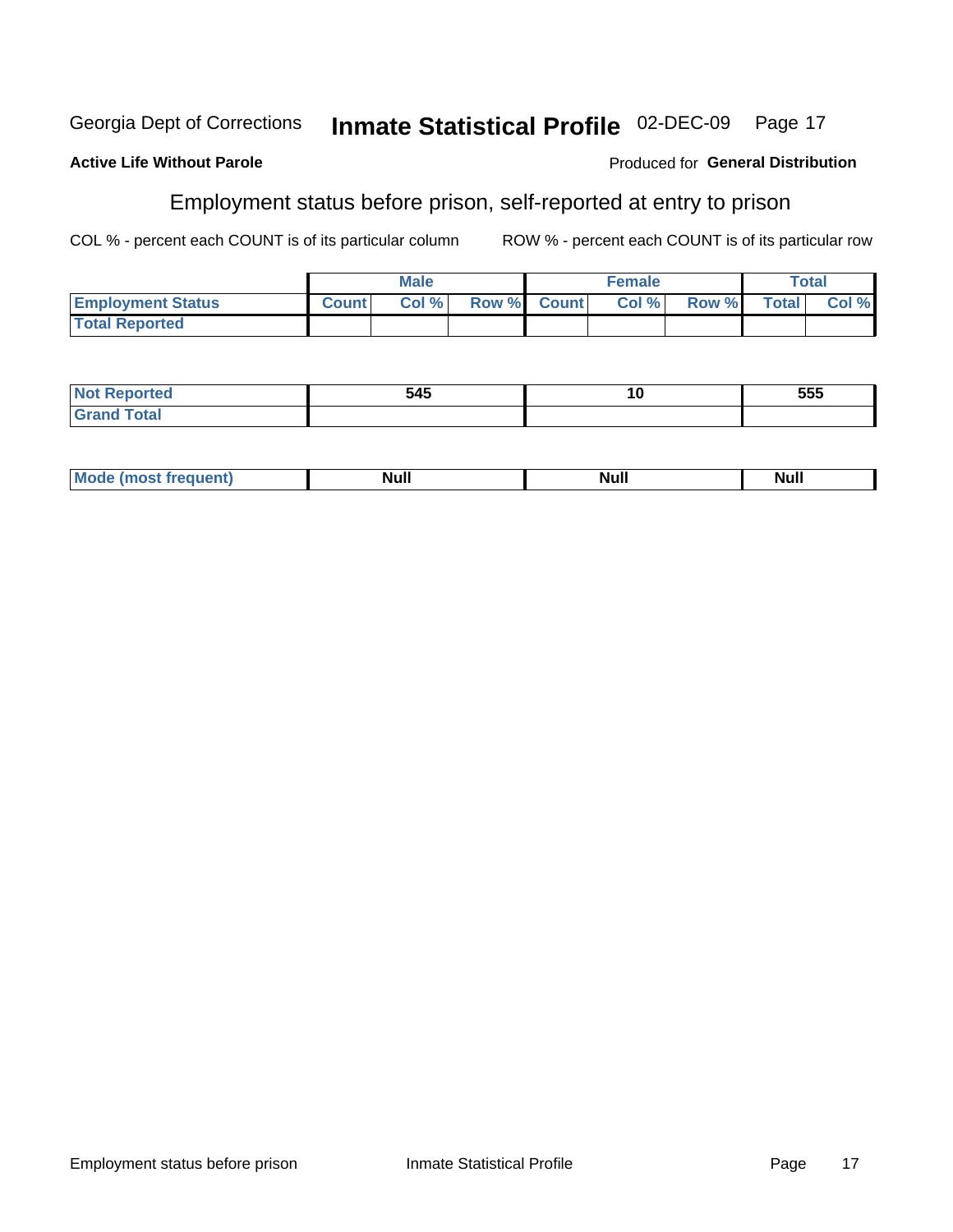## Inmate Statistical Profile 02-DEC-09 Page 18

#### **Active Life Without Parole**

Produced for General Distribution

#### Age at admission

COL % - percent each COUNT is of its particular column

|                         |                         | <b>Male</b> |         |                | <b>Female</b> |        |                  | <b>Total</b> |
|-------------------------|-------------------------|-------------|---------|----------------|---------------|--------|------------------|--------------|
| <b>Age At Admission</b> | <b>Count</b>            | Col %       | Row %   | <b>Count</b>   | Col %         | Row %  | <b>Total</b>     | Col %        |
| 15                      | 1                       | 0.18%       | 100.00% |                |               |        | 1                | 0.18%        |
| 16                      | 1                       | 0.18%       | 100.00% |                |               |        | 1                | 0.18%        |
| $\overline{17}$         | $\overline{c}$          | 0.37%       | 100.00% |                |               |        | $\overline{2}$   | 0.36%        |
| 18                      | 3                       | 0.55%       | 100.00% |                |               |        | 3                | 0.54%        |
| 19                      | 11                      | 2.02%       | 100.00% |                |               |        | 11               | 1.98%        |
| $\overline{20}$         | $6\phantom{1}6$         | 1.10%       | 85.71%  | 1              | 10.00%        | 14.29% | 7                | 1.26%        |
| 21                      | 17                      | 3.12%       | 100.00% |                |               |        | 17               | 3.06%        |
| 22                      | 25                      | 4.59%       | 100.00% |                |               |        | 25               | 4.50%        |
| $\overline{23}$         | 17                      | 3.12%       | 94.44%  | 1              | 10.00%        | 5.56%  | 18               | 3.24%        |
| 24                      | 17                      | 3.12%       | 100.00% |                |               |        | 17               | 3.06%        |
| $\overline{25}$         | 17                      | 3.12%       | 94.44%  | 1              | 10.00%        | 5.56%  | 18               | 3.24%        |
| 26                      | 20                      | 3.67%       | 100.00% |                |               |        | 20               | 3.60%        |
| $\overline{27}$         | 18                      | 3.30%       | 100.00% |                |               |        | 18               | 3.24%        |
| 28                      | 21                      | 3.85%       | 100.00% |                |               |        | 21               | 3.78%        |
| 29                      | 22                      | 4.04%       | 100.00% |                |               |        | 22               | 3.96%        |
| 30                      | 15                      | 2.75%       | 100.00% |                |               |        | 15               | 2.70%        |
| 31                      | 20                      | 3.67%       | 100.00% |                |               |        | 20               | 3.60%        |
| 32                      | 22                      | 4.04%       | 91.67%  | $\overline{2}$ | 20.00%        | 8.33%  | 24               | 4.32%        |
| 33                      | 17                      | 3.12%       | 100.00% |                |               |        | 17               | 3.06%        |
| 34                      | 12                      | 2.20%       | 100.00% |                |               |        | 12               | 2.16%        |
| 35                      | 17                      | 3.12%       | 94.44%  | 1              | 10.00%        | 5.56%  | 18               | 3.24%        |
| 36                      | 28                      | 5.14%       | 100.00% |                |               |        | 28               | 5.05%        |
| $\overline{37}$         | 21                      | 3.85%       | 100.00% |                |               |        | 21               | 3.78%        |
| 38                      | 16                      | 2.94%       | 100.00% |                |               |        | 16               | 2.88%        |
| 39                      | 14                      | 2.57%       | 100.00% |                |               |        | 14               | 2.52%        |
| 40                      | 11                      | 2.02%       | 100.00% |                |               |        | 11               | 1.98%        |
| 41                      | 19                      | 3.49%       | 100.00% |                |               |        | 19               | 3.42%        |
| 42                      | 17                      | 3.12%       | 100.00% |                |               |        | 17               | 3.06%        |
| 43                      | 13                      | 2.39%       | 100.00% |                |               |        | 13               | 2.34%        |
| 44                      | 9                       | 1.65%       | 90.00%  | 1              | 10.00%        | 10.00% | 10               | 1.80%        |
| 45                      | 14                      | 2.57%       | 100.00% |                |               |        | 14               | 2.52%        |
| 46                      | 13                      | 2.39%       | 86.67%  | $\overline{2}$ | 20.00%        | 13.33% | 15               | 2.70%        |
| 47                      | 10                      | 1.83%       | 100.00% |                |               |        | 10               | 1.80%        |
| 48                      | 10                      | 1.83%       | 90.91%  | 1              | 10.00%        | 9.09%  | 11               | 1.98%        |
| 49                      | 9                       | 1.65%       | 100.00% |                |               |        | $\boldsymbol{9}$ | 1.62%        |
| 50                      | 4                       | 0.73%       | 100.00% |                |               |        | 4                | 0.72%        |
| $\overline{51}$         | 4                       | 0.73%       | 100.00% |                |               |        | 4                | 0.72%        |
| 52                      | 6                       | 1.10%       | 100.00% |                |               |        | 6                | 1.08%        |
| 54                      | $\overline{\mathbf{c}}$ | 0.37%       | 100.00% |                |               |        | 2                | 0.36%        |
| 55                      | 1                       | 0.18%       | 100.00% |                |               |        | 1                | 0.18%        |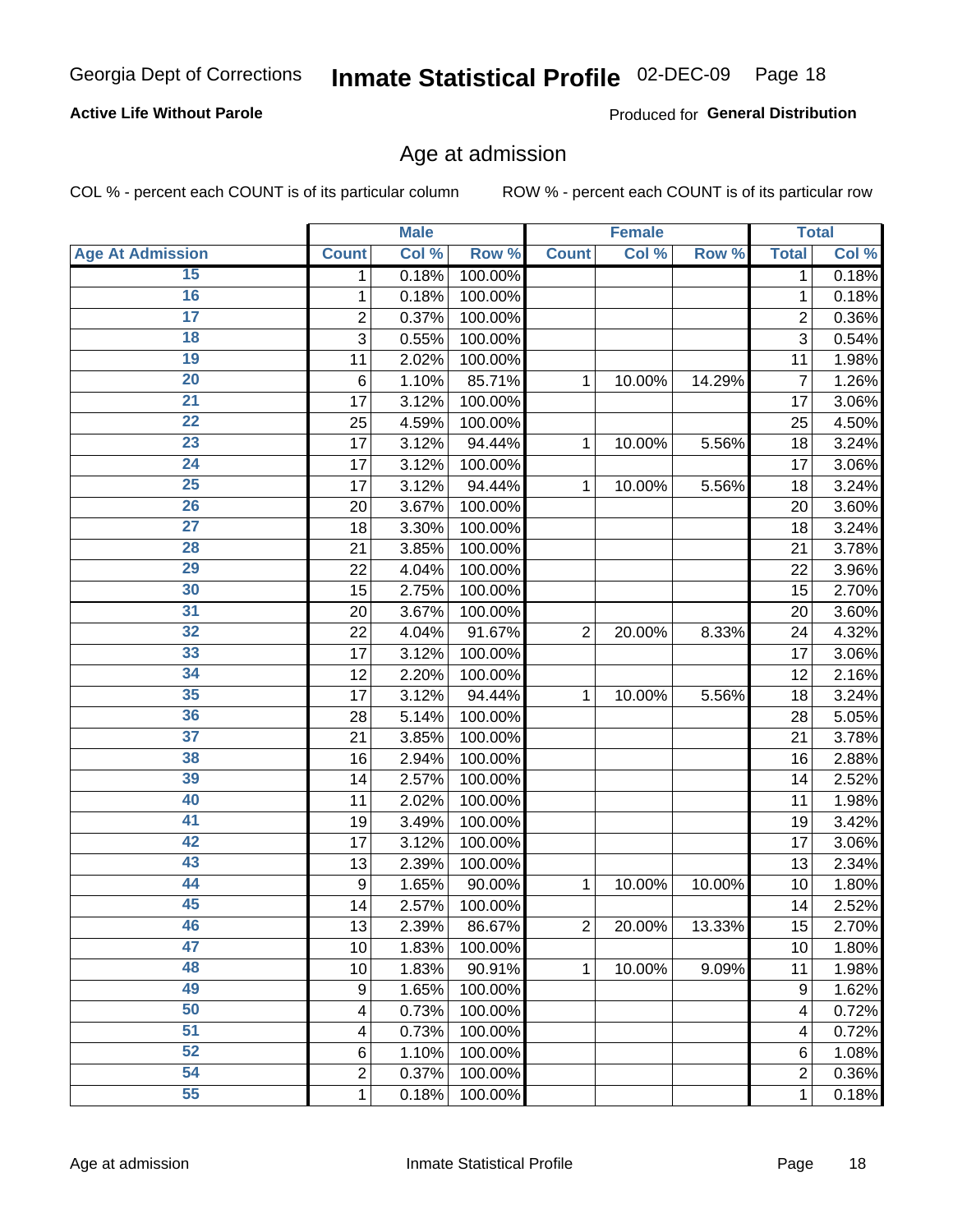## Inmate Statistical Profile 02-DEC-09 Page 19

#### **Active Life Without Parole**

Produced for General Distribution

#### Age at admission

COL % - percent each COUNT is of its particular column

|                         |              | <b>Male</b> |         |              | <b>Female</b> |       |              | <b>Total</b> |
|-------------------------|--------------|-------------|---------|--------------|---------------|-------|--------------|--------------|
| <b>Age At Admission</b> | <b>Count</b> | Col %       | Row %   | <b>Count</b> | Col %         | Row % | <b>Total</b> | Col %        |
| 56                      | 4            | 0.73%       | 100.00% |              |               |       | 4            | 0.72%        |
| 57                      | 6            | 1.10%       | 100.00% |              |               |       | 6            | 1.08%        |
| 58                      | 2            | 0.37%       | 100.00% |              |               |       | 2            | 0.36%        |
| 60                      |              | 0.18%       | 100.00% |              |               |       |              | 0.18%        |
| 62                      |              | 0.18%       | 100.00% |              |               |       |              | 0.18%        |
| 63                      |              | 0.18%       | 100.00% |              |               |       |              | 0.18%        |
| 64                      | 3            | 0.55%       | 100.00% |              |               |       | 3            | 0.54%        |
| 65                      |              | 0.18%       | 100.00% |              |               |       |              | 0.18%        |
| 66                      |              | 0.18%       | 100.00% |              |               |       |              | 0.18%        |
| 67                      |              | 0.18%       | 100.00% |              |               |       |              | 0.18%        |
| 69                      |              | 0.18%       | 100.00% |              |               |       |              | 0.18%        |
| 71                      |              | 0.18%       | 100.00% |              |               |       |              | 0.18%        |
| <b>Total Reported</b>   | 545          | 100%        | 98.20%  | 10           | 100%          | 1.80% | 555          | 100%         |

| τeα   |     |    |     |
|-------|-----|----|-----|
| _____ | 545 | ιv | 555 |

| <b>Mean</b><br>(average)       | 34.63 | 35.1    | 34.63 |
|--------------------------------|-------|---------|-------|
| <b>Median (middle)</b>         |       | 33.5    | 34    |
| <b>Mode</b><br>(most frequent) | 36    | ົ<br>JZ | 36    |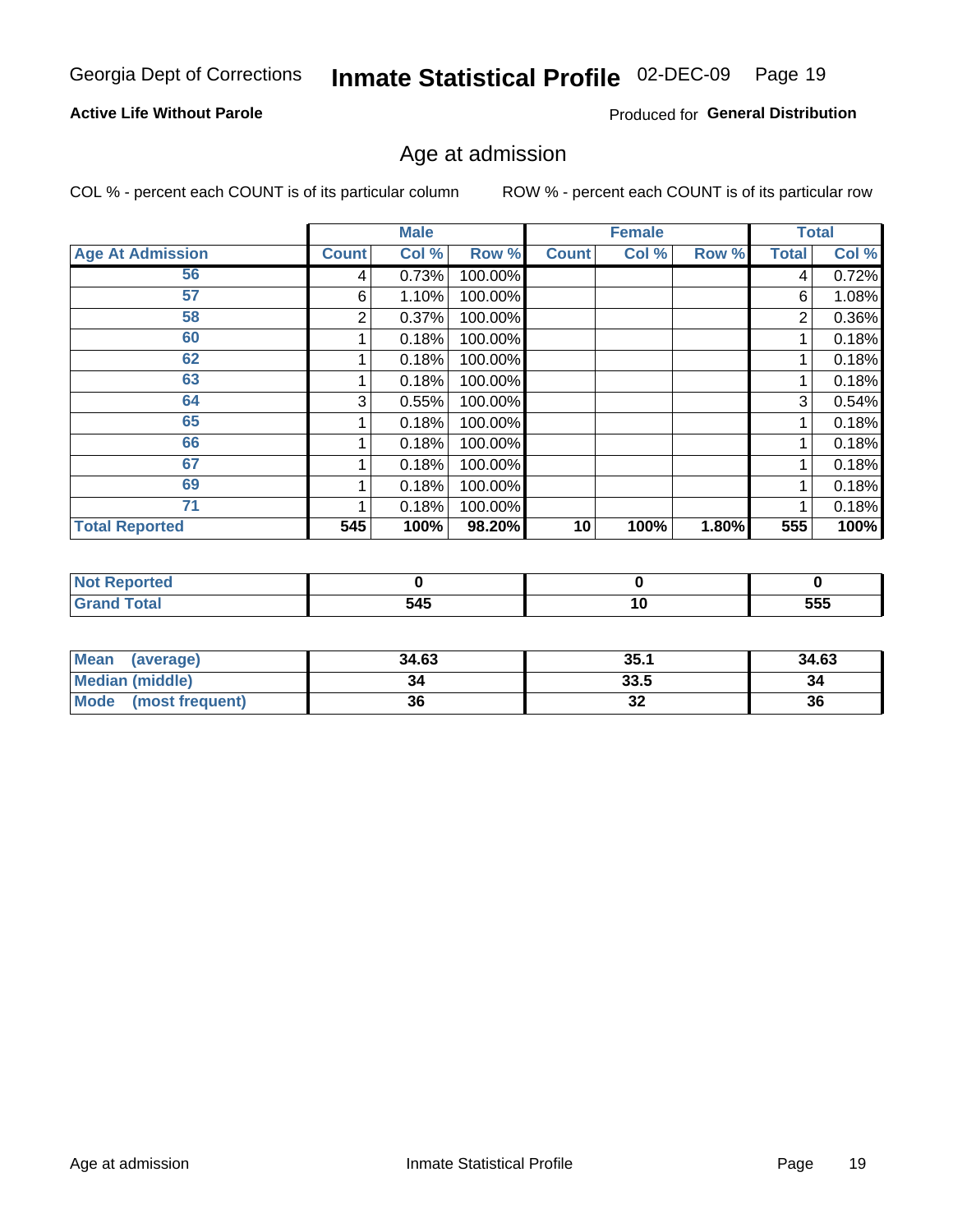### Inmate Statistical Profile 02-DEC-09 Page 20

#### **Active Life Without Parole**

Produced for General Distribution

#### Height, measured at entry to prison

COL % - percent each COUNT is of its particular column

|                       |              | <b>Male</b> |          |             | <b>Female</b> |       |              | Total     |
|-----------------------|--------------|-------------|----------|-------------|---------------|-------|--------------|-----------|
| <b>Height</b>         | <b>Count</b> | Col%        |          | Row % Count | Col %         | Row % | <b>Total</b> | Col %     |
| 5'10''                | 83           | 53.21%      | 100.00%  |             |               |       |              | 83 53.21% |
| 5'11''                | 731          | 46.79%      | 100.00%  |             |               |       |              | 73 46.79% |
| <b>Total Reported</b> | 156          | 100%        | 100.00%】 |             |               | 0.00% | 156          | 100%      |

| <b>Not</b><br>orted<br>enor  | 389 | 399 |
|------------------------------|-----|-----|
| <b>Total</b><br><b>Grand</b> | 545 | 555 |

| <b>Mean</b><br>(average)       | 5'10'' | ,,,         | 5'10"  |
|--------------------------------|--------|-------------|--------|
| <b>Median (middle)</b>         | 5'10"  |             | 5'10'' |
| <b>Mode</b><br>(most frequent) | 5'10"  | <b>Null</b> | 5'10"  |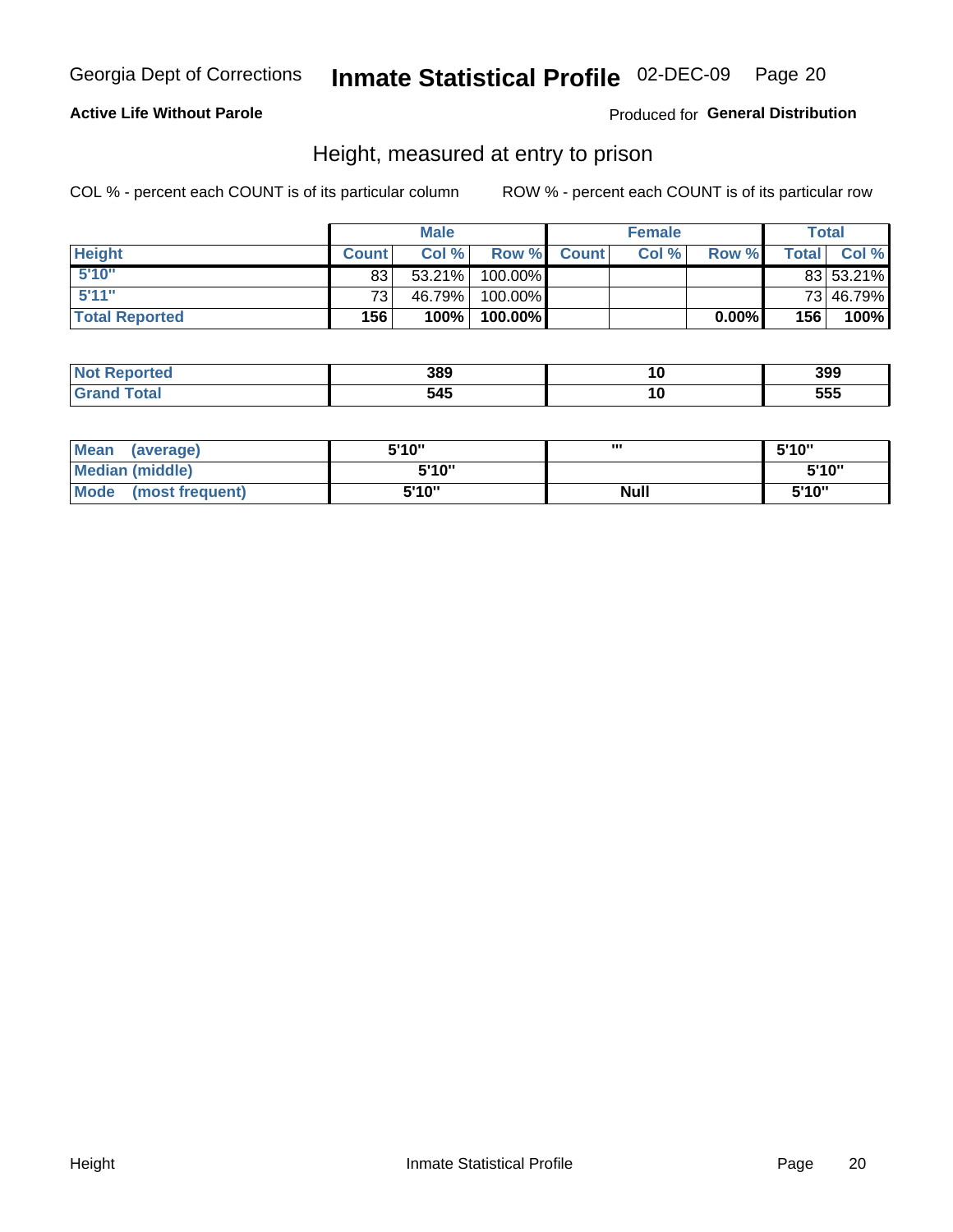### Inmate Statistical Profile 02-DEC-09 Page 21

#### **Active Life Without Parole**

#### Produced for General Distribution

### Weight, measured at entry to prison

COL % - percent each COUNT is of its particular column

|                       |                | <b>Male</b> |         |                | <b>Female</b> |         | <b>Total</b>   |        |
|-----------------------|----------------|-------------|---------|----------------|---------------|---------|----------------|--------|
| <b>Weight</b>         | <b>Count</b>   | Col %       | Row %   | <b>Count</b>   | Col %         | Row %   | <b>Total</b>   | Col %  |
| 110 - 119 pounds      |                |             |         | 2              | 20.00%        | 100.00% | $\overline{2}$ | 0.36%  |
| 120 - 129 pounds      | 1              | 0.18%       | 50.00%  | 1              | 10.00%        | 50.00%  | $\overline{2}$ | 0.36%  |
| 130 - 139 pounds      | 12             | 2.20%       | 92.31%  | 1              | 10.00%        | 7.69%   | 13             | 2.34%  |
| 140 - 149 pounds      | 33             | 6.06%       | 100.00% |                |               |         | 33             | 5.95%  |
| 150 - 159 pounds      | 47             | 8.62%       | 100.00% |                |               |         | 47             | 8.47%  |
| 160 - 169 pounds      | 76             | 13.94%      | 98.70%  | 1              | 10.00%        | 1.30%   | 77             | 13.87% |
| 170 - 179 pounds      | 83             | 15.23%      | 98.81%  | 1              | 10.00%        | 1.19%   | 84             | 15.14% |
| 180 - 189 pounds      | 64             | 11.74%      | 96.97%  | $\overline{2}$ | 20.00%        | 3.03%   | 66             | 11.89% |
| 190 - 199 pounds      | 45             | 8.26%       | 100.00% |                |               |         | 45             | 8.11%  |
| 200 - 209 pounds      | 47             | 8.62%       | 97.92%  | 1              | 10.00%        | 2.08%   | 48             | 8.65%  |
| 210 - 219 pounds      | 33             | 6.06%       | 100.00% |                |               |         | 33             | 5.95%  |
| 220 - 229 pounds      | 37             | 6.79%       | 100.00% |                |               |         | 37             | 6.67%  |
| 230 - 239 pounds      | 19             | 3.49%       | 100.00% |                |               |         | 19             | 3.42%  |
| 240 - 249 pounds      | 18             | 3.30%       | 100.00% |                |               |         | 18             | 3.24%  |
| 250 - 259 pounds      | 8              | 1.47%       | 100.00% |                |               |         | 8              | 1.44%  |
| 260 - 269 pounds      | 6              | 1.10%       | 85.71%  | 1              | 10.00%        | 14.29%  | 7              | 1.26%  |
| 270 - 279 pounds      | 4              | 0.73%       | 100.00% |                |               |         | 4              | 0.72%  |
| 280 - 289 pounds      | 5              | 0.92%       | 100.00% |                |               |         | 5              | 0.90%  |
| 290 - 299 pounds      | $\overline{2}$ | 0.37%       | 100.00% |                |               |         | $\overline{2}$ | 0.36%  |
| 320 - 329 pounds      | 3              | 0.55%       | 100.00% |                |               |         | 3              | 0.54%  |
| 330 - 339 pounds      | 1              | 0.18%       | 100.00% |                |               |         | $\mathbf{1}$   | 0.18%  |
| 400 pounds and over   | 1              | 0.18%       | 100.00% |                |               |         | 1              | 0.18%  |
| <b>Total Reported</b> | 545            | 100%        | 98.20%  | 10             | 100%          | 1.80%   | 555            | 100%   |

| w<br><b>eported</b>        |                      |     |
|----------------------------|----------------------|-----|
| <b>otal</b><br>$- \cdot -$ | <u>r 4 r</u><br>ు4పె | 555 |

| Mean<br>(average)              | 189 | 164 | 189 |
|--------------------------------|-----|-----|-----|
| <b>Median (middle)</b>         | 180 | 474 | 180 |
| <b>Mode</b><br>(most frequent) | 170 | 110 | 170 |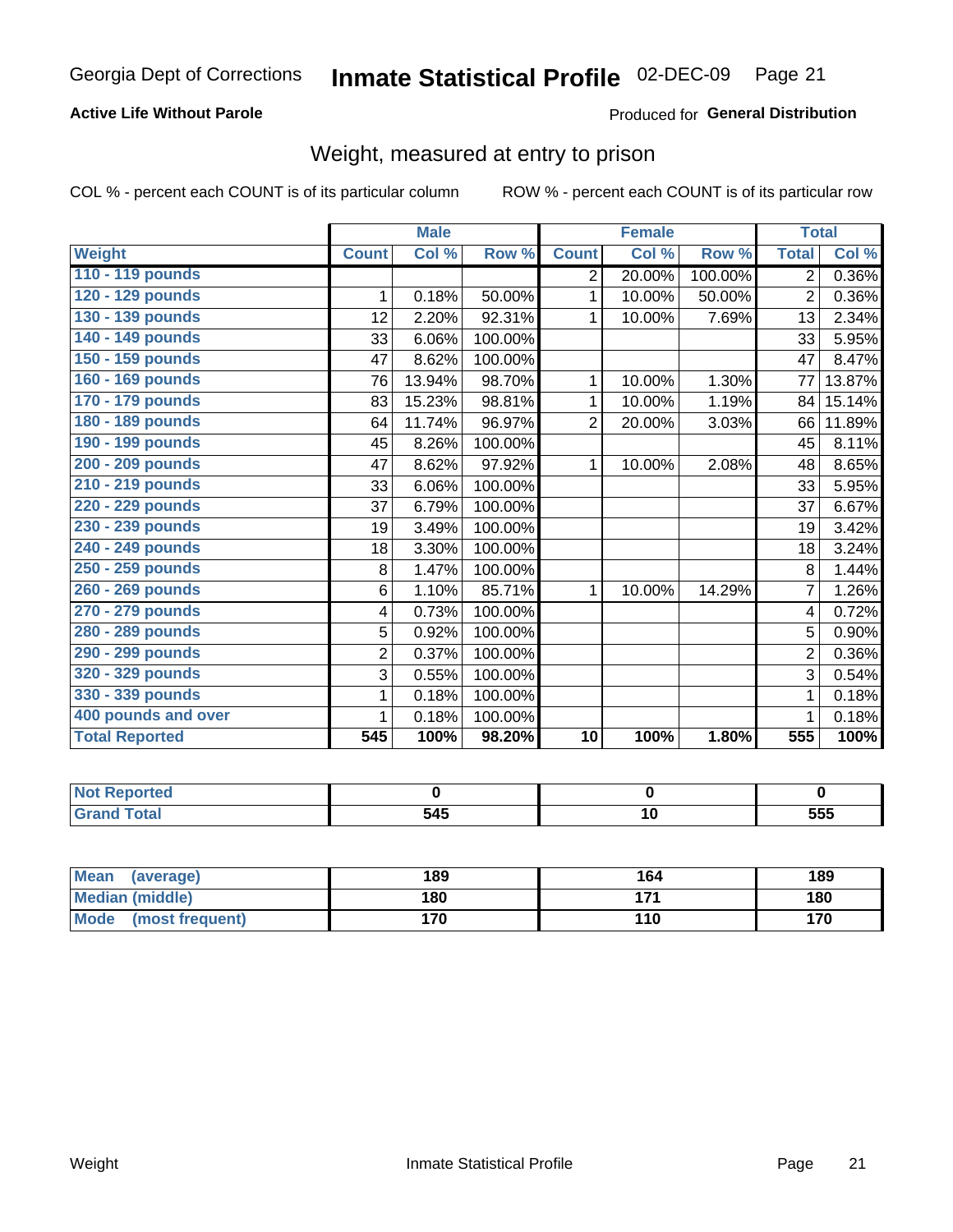#### Inmate Statistical Profile 02-DEC-09 Page 22

**Active Life Without Parole** 

Produced for General Distribution

### Military service

COL % - percent each COUNT is of its particular column

|                         |              | <b>Male</b> |                    | <b>Female</b> |        |        | <b>Total</b> |
|-------------------------|--------------|-------------|--------------------|---------------|--------|--------|--------------|
| <b>Military service</b> | <b>Count</b> | Col%        | <b>Row % Count</b> | Col %         | Row %  | Totall | Col %        |
| <b>Air Force</b>        |              | $33.33\%$   | 100.00%            |               |        |        | 33.33%       |
| <b>Army</b>             |              | $33.33\%$   | 100.00%            |               |        |        | 33.33%       |
| <b>Coast Guard</b>      |              | $33.33\%$   | 100.00%            |               |        |        | 33.33%       |
| <b>Total Reported</b>   |              | 100%        | $100.00\%$         |               | .00% I |        | 100%         |

| 542 | ı | 552 |
|-----|---|-----|
| 545 | ı | 555 |

| <b>Mo</b><br>frequent)<br>יצחותו בור | <b>Army</b> | <b>Null</b> | Army |
|--------------------------------------|-------------|-------------|------|
|                                      |             |             |      |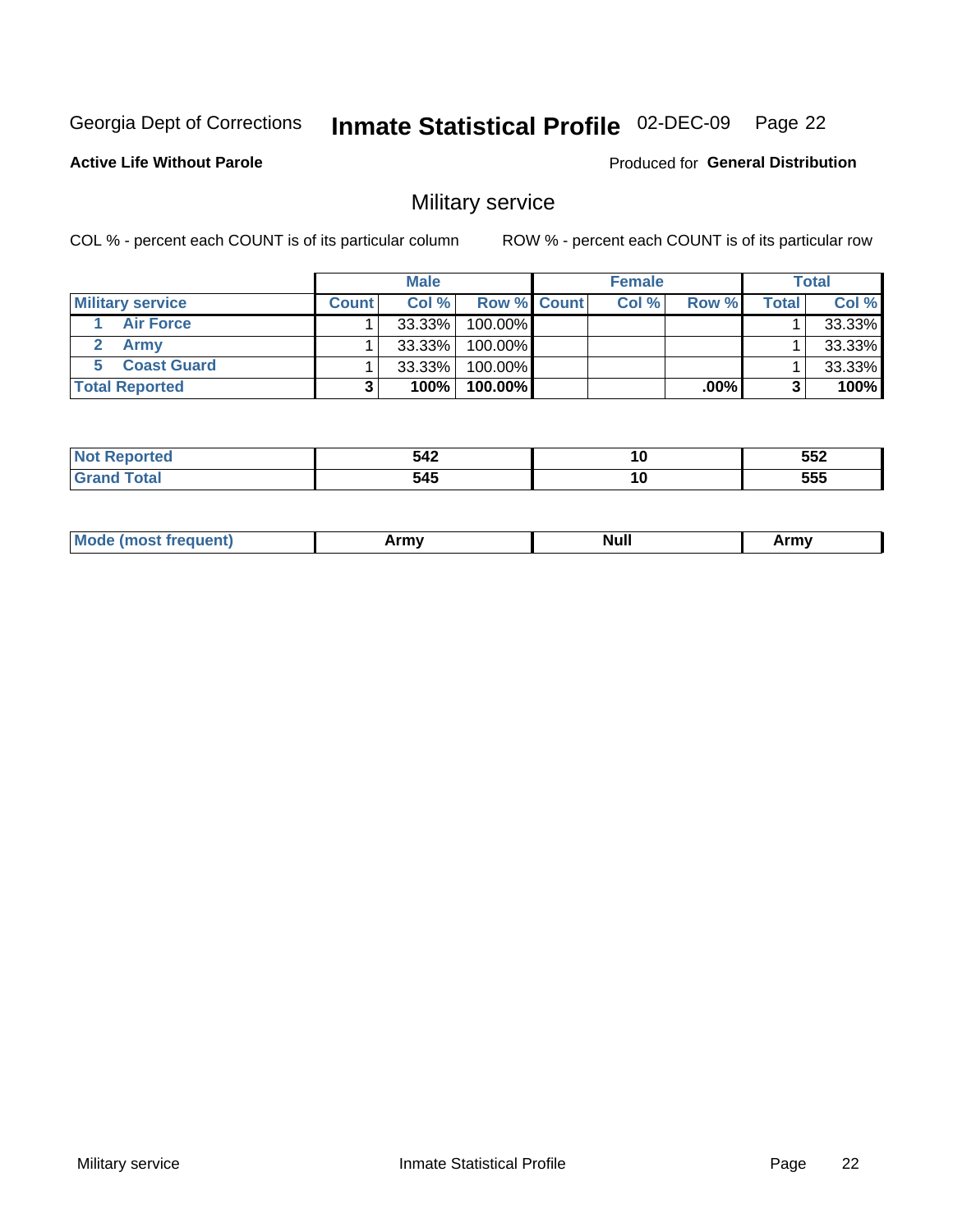#### Inmate Statistical Profile 02-DEC-09 Page 23

#### **Active Life Without Parole**

#### Produced for General Distribution

#### Type of admission to prison

COL % - percent each COUNT is of its particular column

|     |                             |              | <b>Male</b> |                    |    | <b>Female</b> |       |              | <b>Total</b> |
|-----|-----------------------------|--------------|-------------|--------------------|----|---------------|-------|--------------|--------------|
|     | <b>Type of Admission</b>    | <b>Count</b> | Col %       | <b>Row % Count</b> |    | Col %         | Row % | <b>Total</b> | Col %        |
|     | <b>Committed From Court</b> | 172          | 31.62%      | 97.18%             | 5  | 50.00%        | 2.82% | 177          | 31.95%       |
| 3   | <b>Parole Rev/New Sent</b>  | 37           | 6.80%       | 100.00%            |    |               |       | 37           | 6.68%        |
| 4   | <b>Par Rev/No New Sent</b>  | 8            | 1.47%       | 100.00%            |    |               |       | 8            | 1.44%        |
| 6   | <b>Prob Viol/Partial</b>    | 6            | 1.10%       | 100.00%            |    |               |       | 6            | 1.08%        |
| 9   | <b>Prob Rev/Remainder</b>   | 11           | 2.02%       | 100.00%            |    |               |       | 11           | 1.99%        |
| 10  | <b>New Sent/Par Rev Pnd</b> |              | .18%        | 100.00%            |    |               |       |              | .18%         |
| 11. | <b>Life W/O Parole</b>      | 308          | 56.62%      | 98.40%             | 5  | 50.00%        | 1.60% | 313          | 56.50%       |
| 30  | <b>Par Rev/Rsn Unknown</b>  |              | .18%        | 100.00%            |    |               |       |              | .18%         |
|     | <b>Total Reported</b>       | 544          | 100%        | 98.19%             | 10 | 100%          | 1.81% | 554          | 100%         |

| <b>orted</b>       |     |     |
|--------------------|-----|-----|
| <b>Total</b><br>-- | 545 | 555 |

| Mode (most frequent) | f W/O Par. | <b>Court Cmmt</b> | f W/O Par |
|----------------------|------------|-------------------|-----------|
|                      |            |                   |           |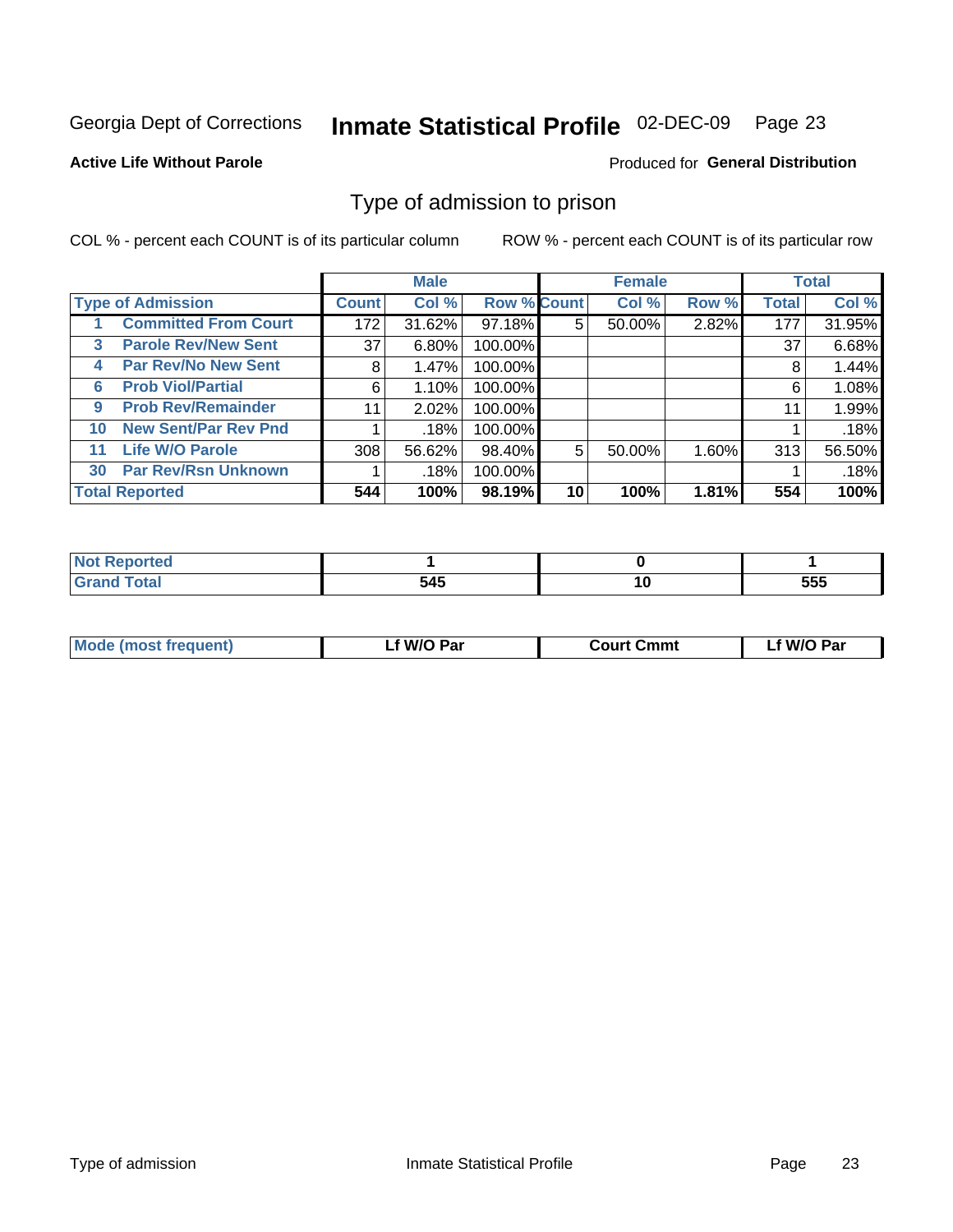## Inmate Statistical Profile 02-DEC-09 Page 24

**Active Life Without Parole** 

Produced for General Distribution

#### Current / last security status

COL % - percent each COUNT is of its particular column

|                        |                | <b>Male</b> |                    |    | <b>Female</b> |          |       | <b>Total</b> |
|------------------------|----------------|-------------|--------------------|----|---------------|----------|-------|--------------|
| <b>Security Status</b> | <b>Count</b> l | Col %       | <b>Row % Count</b> |    | Col %         | Row %    | Total | Col %        |
| 4 Medium               |                | .55%        | 75.00%             |    | 10.00%        | 25.00%   |       | .73%         |
| 5 Close                | 537            | 99.26%      | 98.35%             | 9  | 90.00%        | $1.65\%$ | 546   | 99.09%       |
| 6 Maximum              |                | .18%        | 100.00%            |    | .00%          |          |       | .18%         |
| <b>Total Reported</b>  | 541            | 100%        | 98.19%             | 10 | 100%          | 1.81%    | 551   | 100%         |

| <b>Still being diagnosed</b> |     |     |
|------------------------------|-----|-----|
| <b>Not Reported</b>          |     |     |
| <b>Grand Total</b>           | 545 | 555 |

| Moc<br>rreguent)<br>$\cdots$ | Jlose | Close | Close |
|------------------------------|-------|-------|-------|
|                              |       |       |       |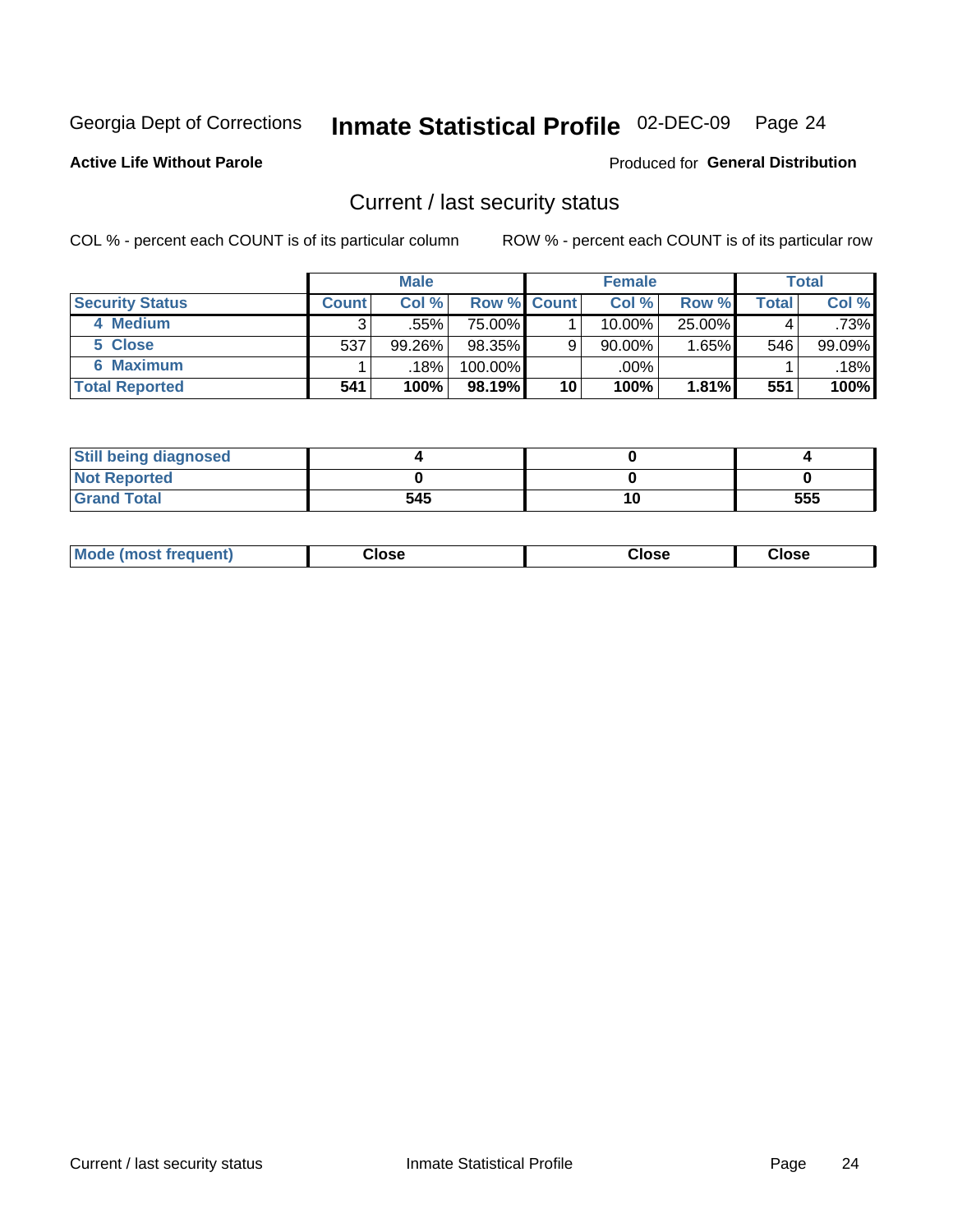#### Inmate Statistical Profile 02-DEC-09 Page 25

**Active Life Without Parole** 

Produced for General Distribution

### Current / last type of institution

COL % - percent each COUNT is of its particular column

|                            |        | <b>Male</b> |                    |      | <b>Female</b> |        |              | <b>Total</b> |
|----------------------------|--------|-------------|--------------------|------|---------------|--------|--------------|--------------|
| <b>Type of Institution</b> | Count. | Col%        | <b>Row % Count</b> |      | Col %         | Row %  | <b>Total</b> | Col %        |
| <b>State Prison</b>        | 545    | $100.00\%$  | 98.20%             | 10 I | $100.00\%$    | .80%   | 555          | 100.00%      |
| <b>Total Reported</b>      | 545    | 100%        | $98.2\%$           | 10   | 100%          | 1.8% l | 555          | 100%         |

| τeα<br>. |       |    |     |
|----------|-------|----|-----|
| $\sim$   | - - - | 11 | --- |
|          | J4J   |    | ວວບ |

| <b>Mode (most frequent)</b> | <b>State Prison</b> | <b>State Prison</b> | <b>State Prison</b> |
|-----------------------------|---------------------|---------------------|---------------------|
|                             |                     |                     |                     |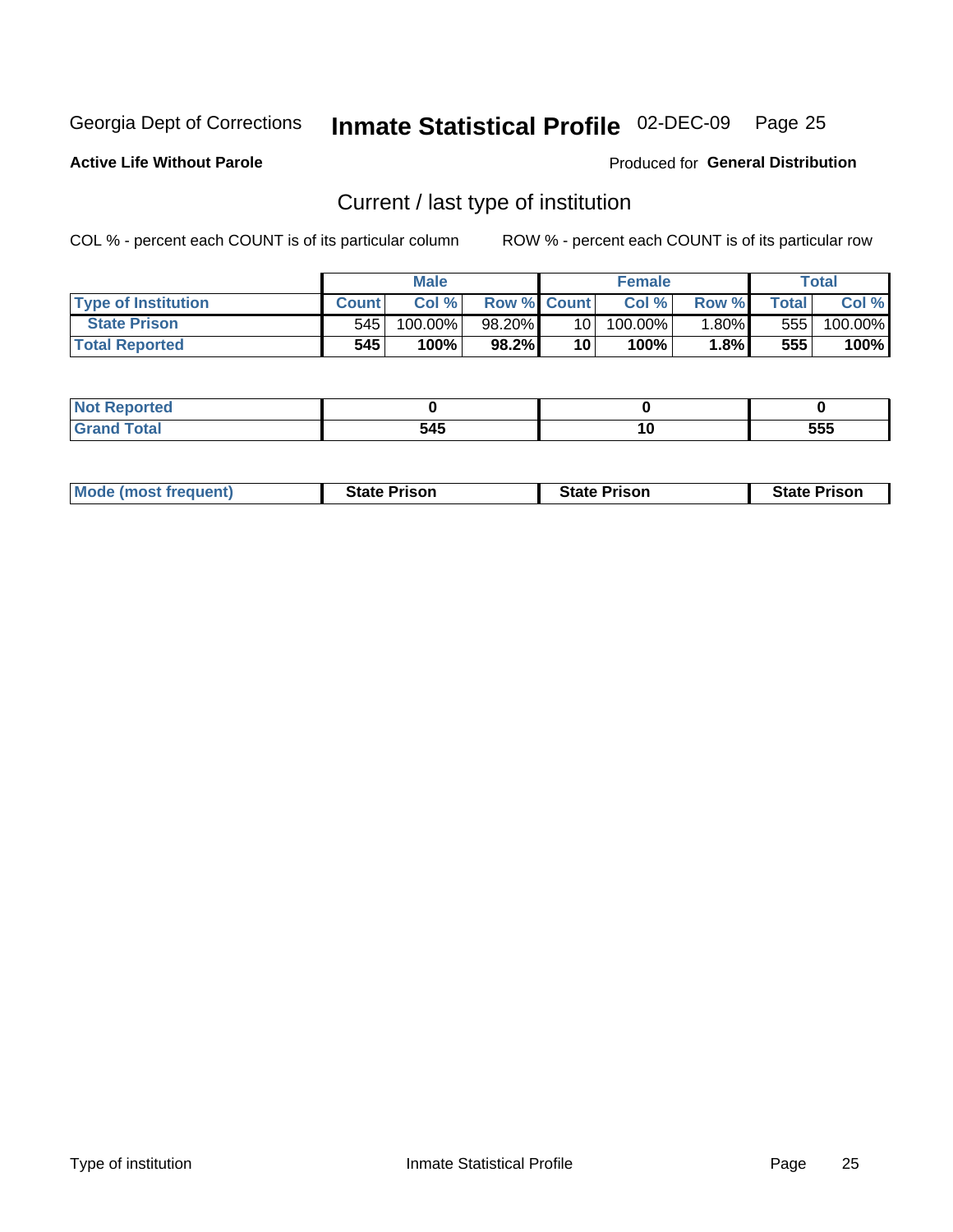#### Inmate Statistical Profile 02-DEC-09 Page 26

**Active Life Without Parole** 

#### Produced for General Distribution

### Institution type - transitional centers

COL % - percent each COUNT is of its particular column

|                                          |              | <b>Male</b> |                    | <b>Female</b> |             | <b>Total</b> |
|------------------------------------------|--------------|-------------|--------------------|---------------|-------------|--------------|
| <b>Institution Type - Trans. Centers</b> | <b>Count</b> | CoI%        | <b>Row % Count</b> | Col %         | Row % Total | Col %        |
| <b>Total Reported</b>                    |              |             |                    |               |             |              |

| <b>Reported</b><br><b>NOT</b>  |  |  |
|--------------------------------|--|--|
| $n+n$<br>C <sub>r</sub><br>--- |  |  |

| Mode (most frequent) | <b>Null</b> | <b>Null</b> | <b>Null</b> |
|----------------------|-------------|-------------|-------------|
|                      |             |             |             |
|                      |             |             |             |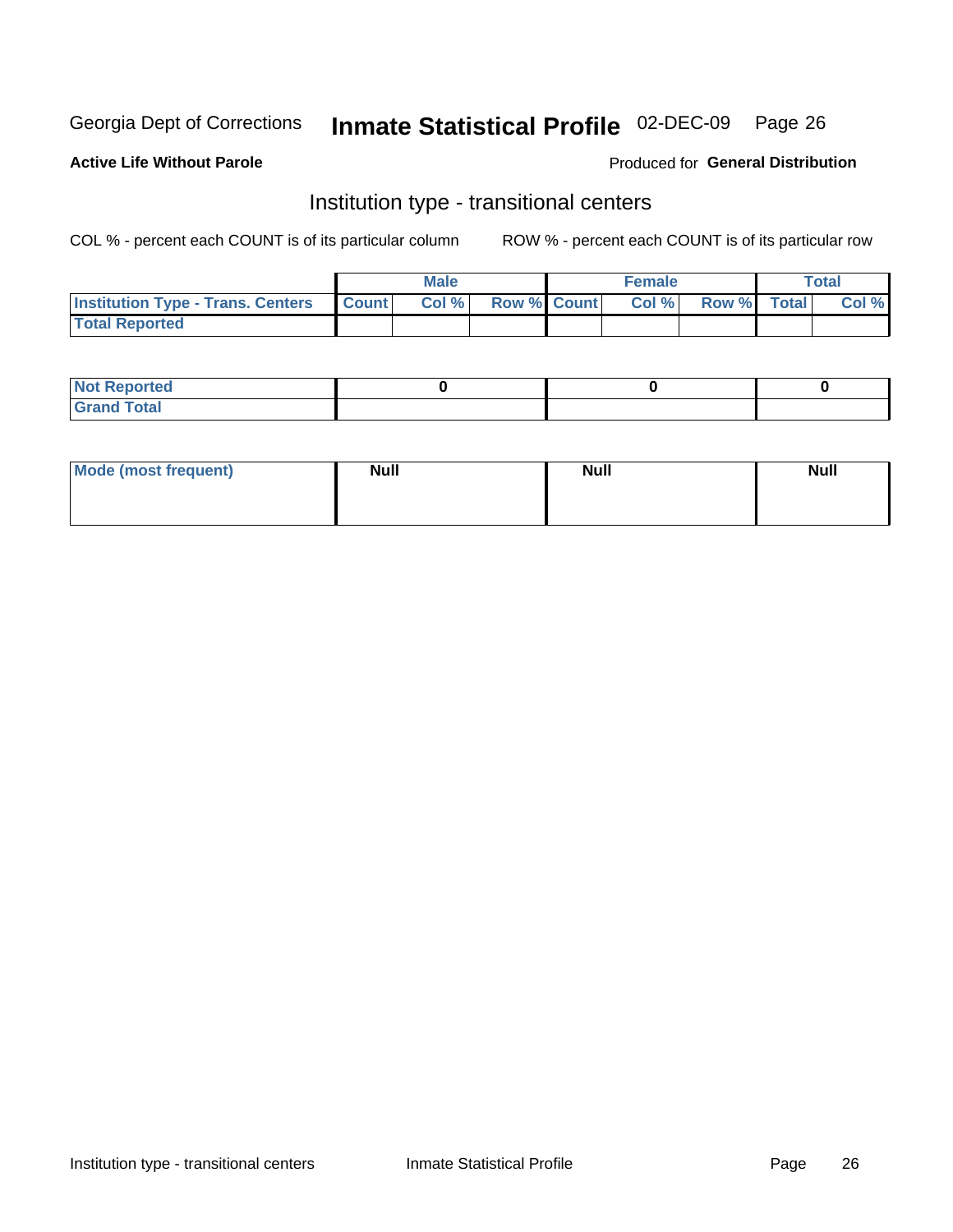#### Inmate Statistical Profile 02-DEC-09 Page 27

#### **Active Life Without Parole**

#### Produced for General Distribution

### Institution type - mental hospitals

COL % - percent each COUNT is of its particular column

|                                                  | Male |                    | <b>Female</b> |                   | <b>Total</b> |
|--------------------------------------------------|------|--------------------|---------------|-------------------|--------------|
| <b>Institution Type - Mental Hospitals Count</b> | Col% | <b>Row % Count</b> |               | Col % Row % Total | Col %        |
| <b>Total Reported</b>                            |      |                    |               |                   |              |

| <b>Not Reported</b>                     |  |  |
|-----------------------------------------|--|--|
| <b>otal</b><br>C <sub>r</sub><br>______ |  |  |

| <b>Mode</b><br>frequent)<br>(most | <b>Null</b> | <b>Null</b> | <b>Null</b><br>_____ |
|-----------------------------------|-------------|-------------|----------------------|
|                                   |             |             |                      |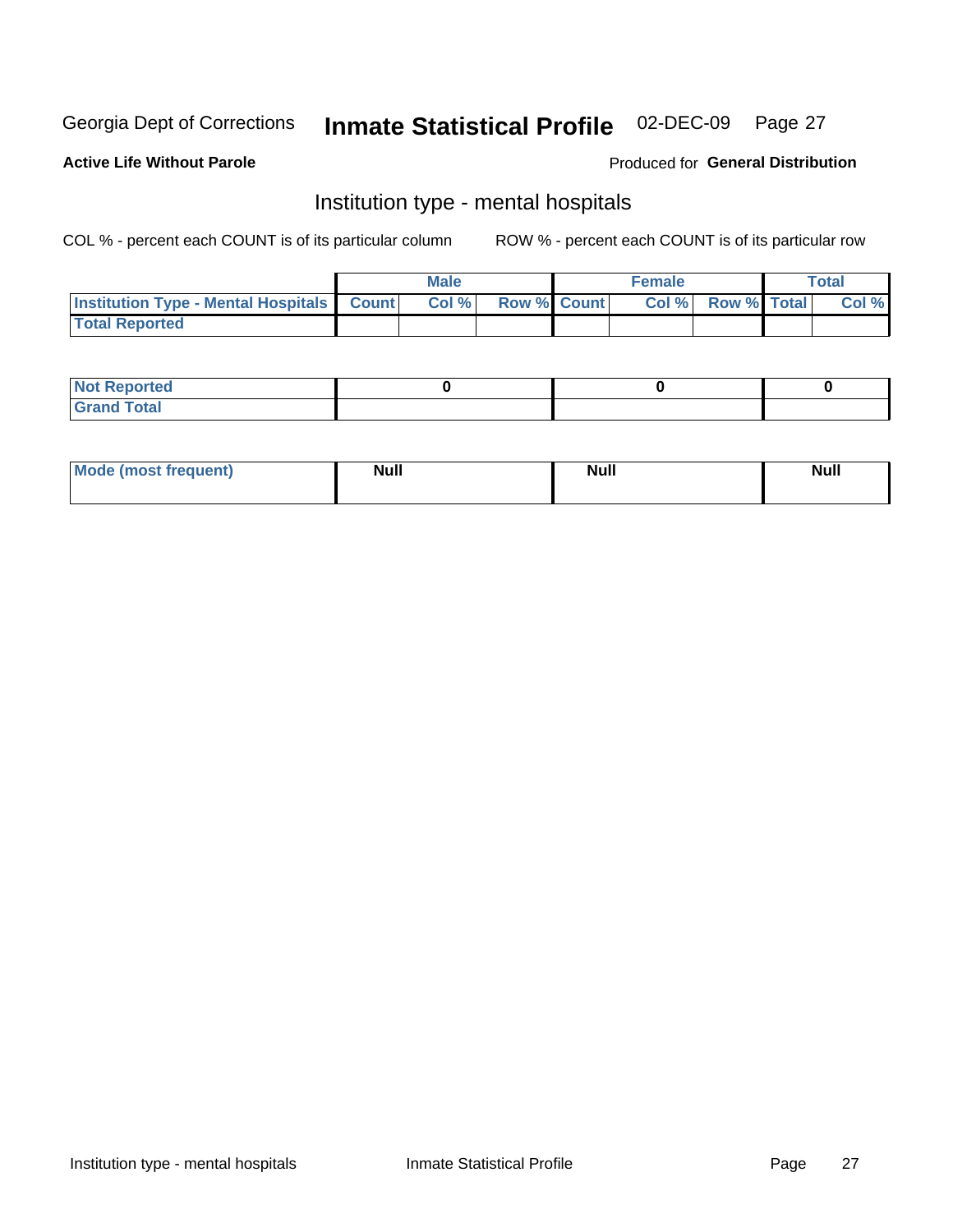## Inmate Statistical Profile 02-DEC-09 Page 28

**Active Life Without Parole** 

Produced for General Distribution

#### Institution type - county prisons

COL % - percent each COUNT is of its particular column

|                                                    | <b>Male</b> |                          | <b>Female</b> |             | <b>Total</b> |
|----------------------------------------------------|-------------|--------------------------|---------------|-------------|--------------|
| <b>Institution Type - County Prisons   Count  </b> | Col %       | <b>Row % Count Col %</b> |               | Row % Total | Col %        |
| <b>Total Reported</b>                              |             |                          |               |             |              |

| <b>Not Reported</b>   |  |  |
|-----------------------|--|--|
| <b>Total</b><br>Granc |  |  |

| <b>Mode</b>      | <b>Null</b> | <b>Null</b> | <b>Null</b> |
|------------------|-------------|-------------|-------------|
| (most freauent). |             |             |             |
|                  |             |             |             |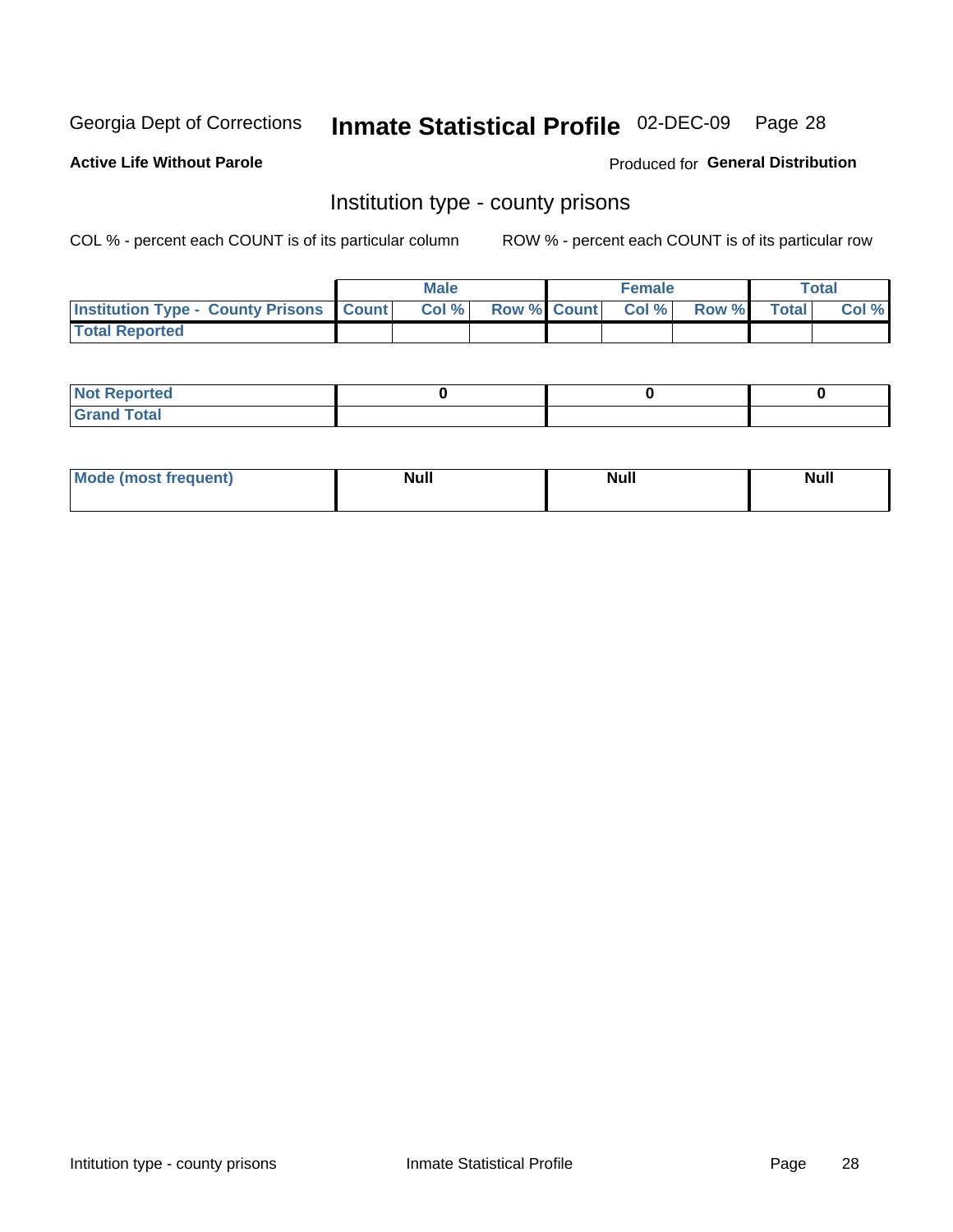#### Inmate Statistical Profile 02-DEC-09 Page 29

#### **Active Life Without Parole**

#### Produced for General Distribution

#### Institution type - state prisons

COL % - percent each COUNT is of its particular column

|     |                                         |              | <b>Male</b> |         |              | <b>Female</b> |         | <b>Total</b> |        |
|-----|-----------------------------------------|--------------|-------------|---------|--------------|---------------|---------|--------------|--------|
|     | <b>Institution Type - State Prisons</b> | <b>Count</b> | Col %       | Row %   | <b>Count</b> | Col %         | Row %   | <b>Total</b> | Col %  |
| 532 | <b>Augusta State Med.</b>               | 26           | 4.77%       | 100.00% |              |               |         | 26           | 4.68%  |
|     | <b>Prison</b>                           |              |             |         |              |               |         |              |        |
| 553 | <b>Baldwin State Prison</b>             | 20           | 3.67%       | 100.00% |              |               |         | 20           | 3.60%  |
| 521 | <b>Ga Diag &amp; Class Pris</b>         | 14           | 2.57%       | 100.00% |              |               |         | 14           | 2.52%  |
| 522 | <b>Ga Diag &amp; Class Pris-</b>        | 10           | 1.83%       | 100.00% |              |               |         | 10           | 1.80%  |
|     | <b>Perm</b>                             |              |             |         |              |               |         |              |        |
| 517 | <b>Ga State Prison</b>                  | 10           | 1.83%       | 100.00% |              |               |         | 10           | 1.80%  |
| 541 | <b>Hancock State Prison</b>             | 57           | 10.46%      | 100.00% |              |               |         | 57           | 10.27% |
| 540 | <b>Hays State Prison</b>                | 67           | 12.29%      | 100.00% |              |               |         | 67           | 12.07% |
| 549 | <b>Macon State Prison</b>               | 78           | 14.31%      | 100.00% |              |               |         | 78           | 14.05% |
| 519 | <b>Men'S State Prison</b>               | 3            | .55%        | 100.00% |              |               |         | 3            | .54%   |
| 554 | <b>Metro State Prison (W)</b>           |              |             |         | 8            | 80.00%        | 100.00% | 8            | 1.44%  |
| 505 | <b>Phillips State Prison</b>            | 16           | 2.94%       | 100.00% |              |               |         | 16           | 2.88%  |
| 557 | <b>Pulaski State Prison (W)</b>         |              |             |         | 2            | 20.00%        | 100.00% | 2            | .36%   |
| 550 | <b>Smith State Prison</b>               | 61           | 11.19%      | 100.00% |              |               |         | 61           | 10.99% |
| 542 | <b>Telfair State Prison</b>             | 79           | 14.50%      | 100.00% |              |               |         | 79           | 14.23% |
| 537 | <b>Valdosta State Prison</b>            | 52           | 9.54%       | 100.00% |              |               |         | 52           | 9.37%  |
| 501 | <b>Ware State Prison</b>                | 51           | 9.36%       | 100.00% |              |               |         | 51           | 9.19%  |
| 552 | <b>Washington Sp</b>                    |              | .18%        | 100.00% |              |               |         |              | .18%   |
|     | <b>Total Reported</b>                   | 545          | 100%        | 98.2%   | 10           | 100%          | 1.8%    | 555          | 100%   |

| Reported    |     |     |
|-------------|-----|-----|
| Total<br>-- | 545 | 555 |

| Mode (most frequent) | 542 Telfair State Prison | 554 Metro State Prison (W)   542 Telfair State | <b>Prison</b> |
|----------------------|--------------------------|------------------------------------------------|---------------|
|----------------------|--------------------------|------------------------------------------------|---------------|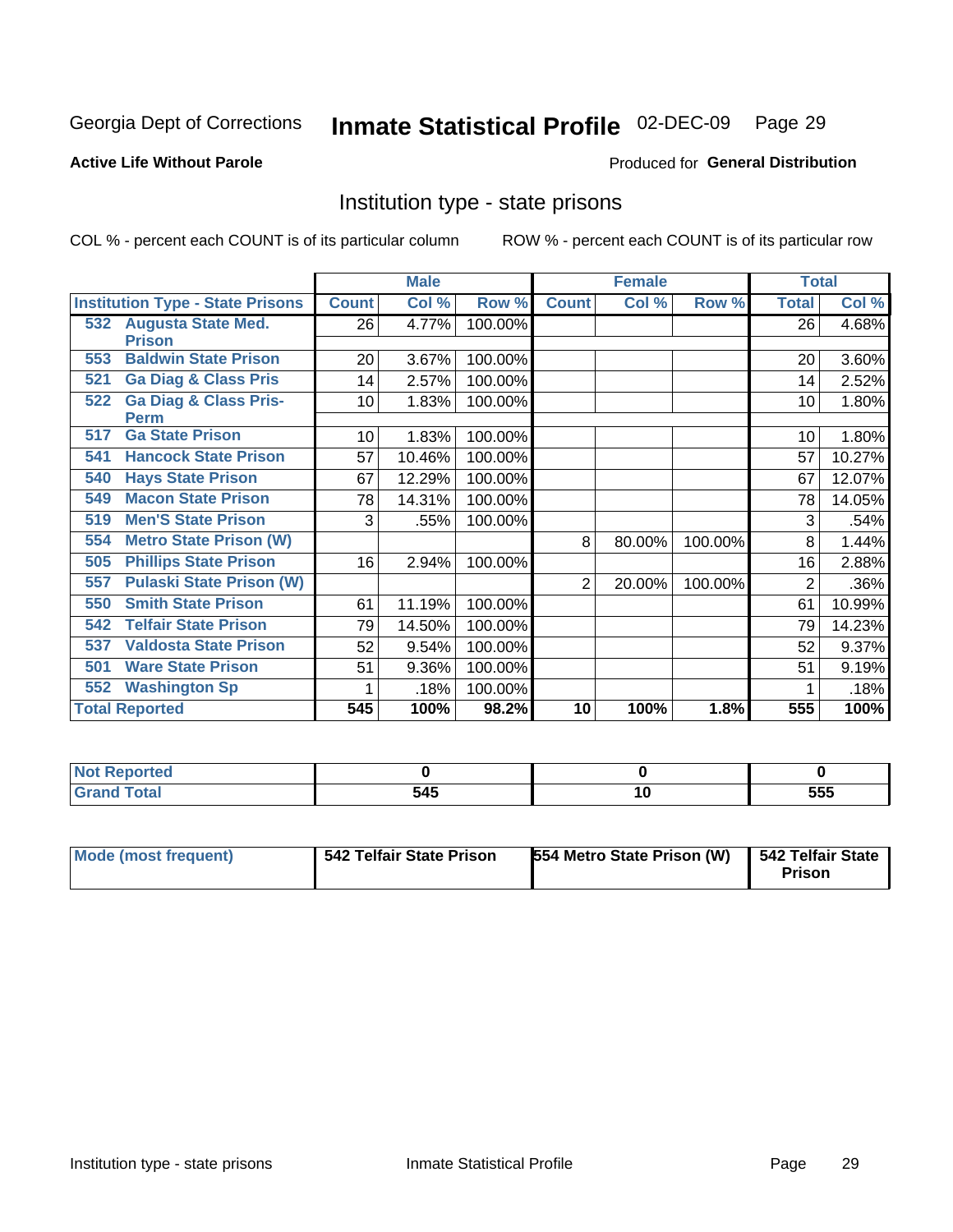## Inmate Statistical Profile 02-DEC-09 Page 30

**Active Life Without Parole** 

Produced for General Distribution

### Institution type - private prisons

COL % - percent each COUNT is of its particular column

|                                                     | <b>Male</b> |                    | <b>Female</b> |             | Total |
|-----------------------------------------------------|-------------|--------------------|---------------|-------------|-------|
| <b>Institution Type - Private Prisons   Count  </b> | Col %       | <b>Row % Count</b> | Col %         | Row % Total | Col % |
| <b>Total Reported</b>                               |             |                    |               |             |       |

| <b>Reported</b><br><b>NOT</b><br>$\sim$            |  |  |
|----------------------------------------------------|--|--|
| $f$ $f \circ f \circ f$<br>$C = 1$<br><b>TULAI</b> |  |  |

| <b>Mod</b> | <b>Null</b> | <b>Null</b> | . .    |
|------------|-------------|-------------|--------|
| "requent)  |             |             | ------ |
|            |             |             |        |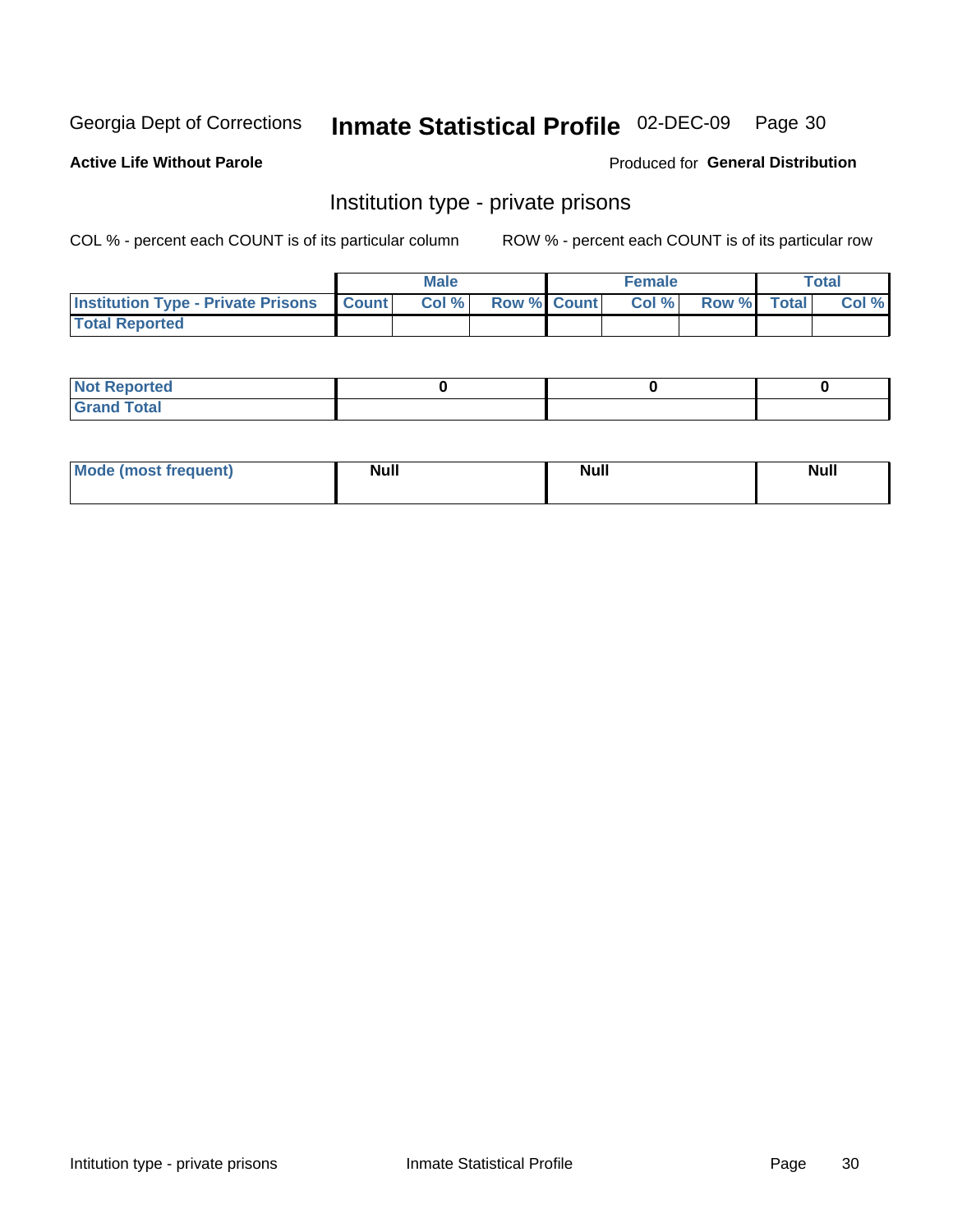## Inmate Statistical Profile 02-DEC-09 Page 31

**Active Life Without Parole** 

Produced for General Distribution

### Institution type - prison annexes

COL % - percent each COUNT is of its particular column

|                                                   | <b>Male</b> |                    | <b>Female</b> |             | <b>Total</b> |
|---------------------------------------------------|-------------|--------------------|---------------|-------------|--------------|
| <b>Institution Type - Prison Annexe   Count  </b> | Col %       | <b>Row % Count</b> | Col %         | Row % Total | Col %        |
| <b>Total Reported</b>                             |             |                    |               |             |              |

| <b>Reported</b><br>I NOT                      |  |  |
|-----------------------------------------------|--|--|
| <b>Total</b><br>Carar<br>$\sim$ . When $\sim$ |  |  |

| <b>Mode</b>     | <b>Null</b> | <b>Null</b> | <b>Null</b> |
|-----------------|-------------|-------------|-------------|
| most frequent). |             |             |             |
|                 |             |             |             |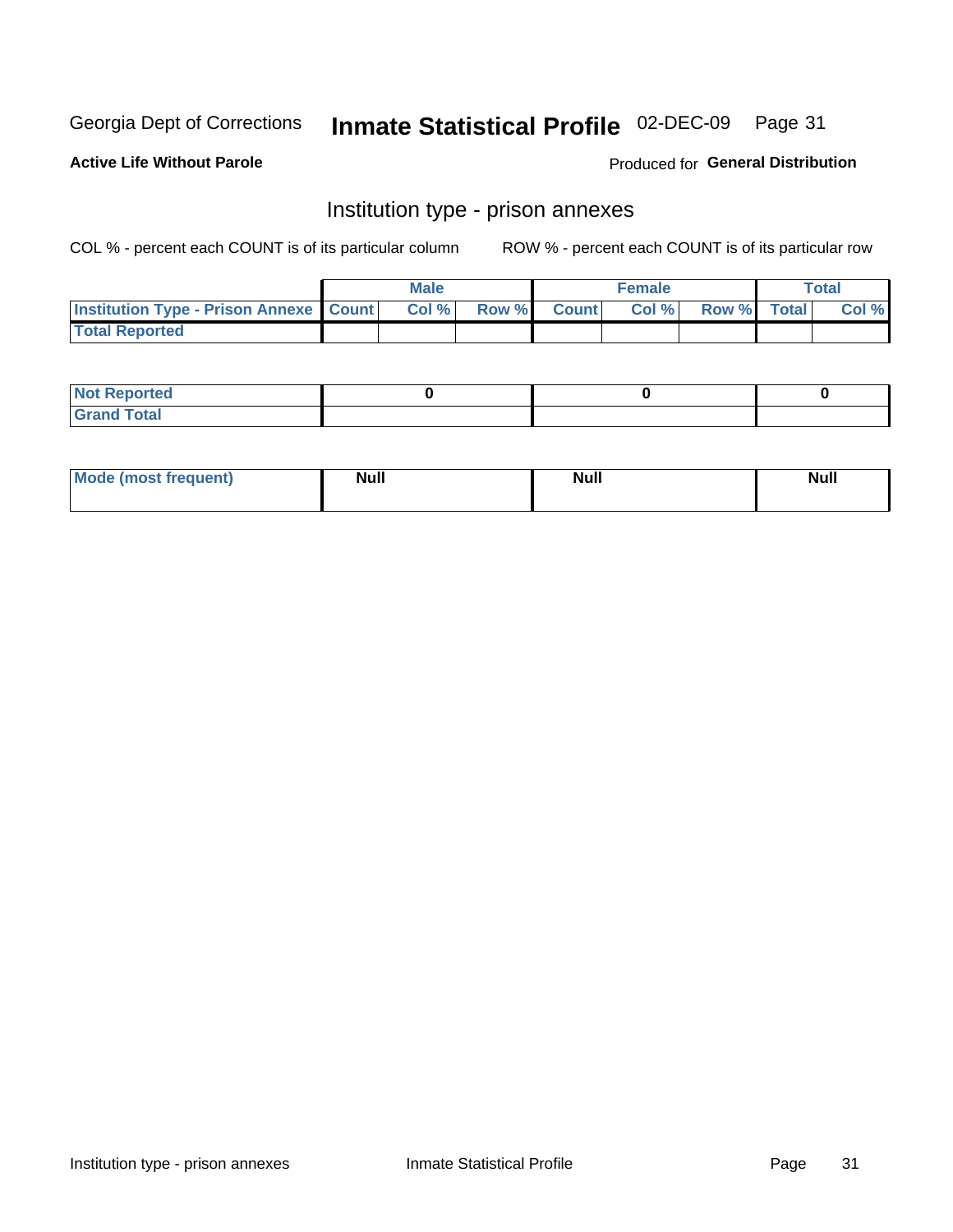### Inmate Statistical Profile 02-DEC-09 Page 32

**Active Life Without Parole** 

Produced for General Distribution

## Institution type - pre-release centers

COL % - percent each COUNT is of its particular column

|                                                   | <b>Male</b> |              |       | <b>Female</b> |                    | <b>Total</b> |
|---------------------------------------------------|-------------|--------------|-------|---------------|--------------------|--------------|
| <b>Institution Type - Prison Annexe   Count  </b> | Col %       | <b>Row %</b> | Count | Col %         | <b>Row %</b> Total | Col %        |
| <b>Total Reported</b>                             |             |              |       |               |                    |              |

| <b>Reported</b><br>I NOT |  |  |
|--------------------------|--|--|
| <b>Total</b><br>$C$ ren  |  |  |

| Mor<br><b>ruent</b> )<br>rea<br>nos | <b>Null</b> | <b>Moll</b><br>_____ | . .<br><b>Null</b> |
|-------------------------------------|-------------|----------------------|--------------------|
|                                     |             |                      |                    |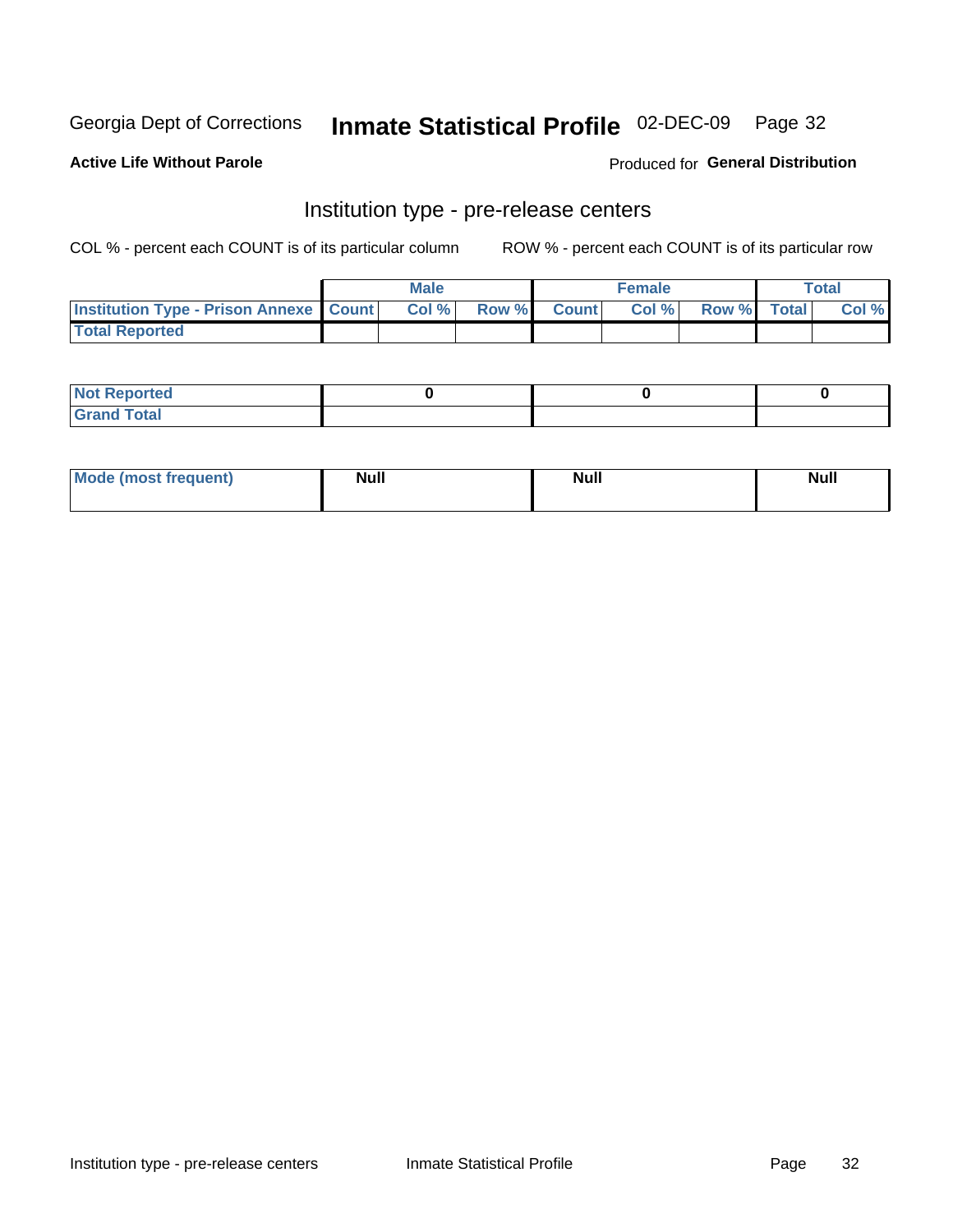#### Inmate Statistical Profile 02-DEC-09 Page 33

#### **Active Life Without Parole**

#### Produced for General Distribution

### Institution type - inmate boot camp

COL % - percent each COUNT is of its particular column

|                                      |              | <b>Male</b> |               |              | <b>Female</b> |             | <b>Total</b> |
|--------------------------------------|--------------|-------------|---------------|--------------|---------------|-------------|--------------|
| <b>Institution Type - Boot Camps</b> | <b>Count</b> | Col %       | <b>Row %I</b> | <b>Count</b> | Col %         | Row % Total | Col %        |
| <b>Total Rported</b>                 |              |             |               |              |               |             |              |

| <b>Not Reported</b> |  |  |
|---------------------|--|--|
| <b>Total</b><br>Cro |  |  |

| <b>AhoM</b>       | <b>Null</b> | <b>Null</b> | Ab d' |
|-------------------|-------------|-------------|-------|
| <b>"requent</b> ) |             |             |       |
|                   |             |             |       |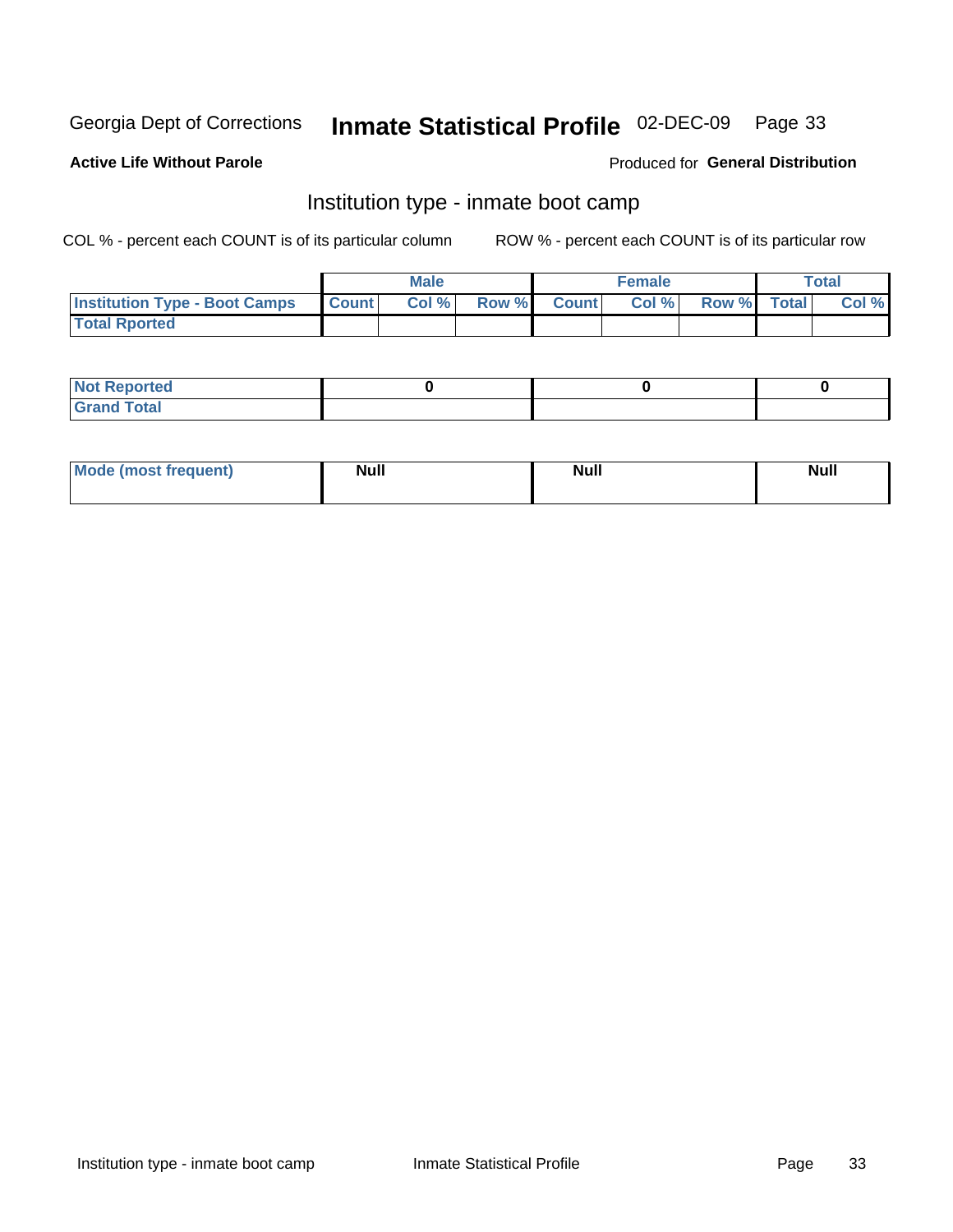#### Inmate Statistical Profile 02-DEC-09 Page 34

**Active Life Without Parole** 

Produced for General Distribution

#### Number of disciplinary reports

COL % - percent each COUNT is of its particular column

|                                       |              | <b>Male</b> |                    |    | <b>Female</b> |       |       | <b>Total</b> |
|---------------------------------------|--------------|-------------|--------------------|----|---------------|-------|-------|--------------|
| <b>Number of Disciplinary Reports</b> | <b>Count</b> | Col %       | <b>Row % Count</b> |    | Col %         | Row % | Total | Col %        |
|                                       | 132          | 24.22%      | 96.35%             | 5  | 50.00%        | 3.65% | 137   | 24.68%       |
|                                       | 53           | 9.72%       | 100.00%            |    |               |       | 53    | 9.55%        |
| 2                                     | 47           | 8.62%       | 95.92%             | 2  | 20.00%        | 4.08% | 49    | 8.83%        |
| 3                                     | 40           | 7.34%       | 97.56%             |    | 10.00%        | 2.44% | 41    | 7.39%        |
|                                       | 32           | 5.87%       | 100.00%            |    |               |       | 32    | 5.77%        |
|                                       | 28           | 5.14%       | 100.00%            |    |               |       | 28    | 5.05%        |
| <b>More Than 5</b>                    | 213          | 39.08%      | 99.07%             | 2  | 20.00%        | 0.93% | 215   | 38.74%       |
| <b>Total Reported</b>                 | 545          | 100%        | 98.20%             | 10 | 100%          | 1.80% | 555   | 100.0%       |

| N               |     |            |
|-----------------|-----|------------|
| $int^{\bullet}$ | 545 | ---<br>uuu |

| Mean (average)       | 8.13 | 8.09 |
|----------------------|------|------|
| Median (middle)      |      |      |
| Mode (most frequent) |      |      |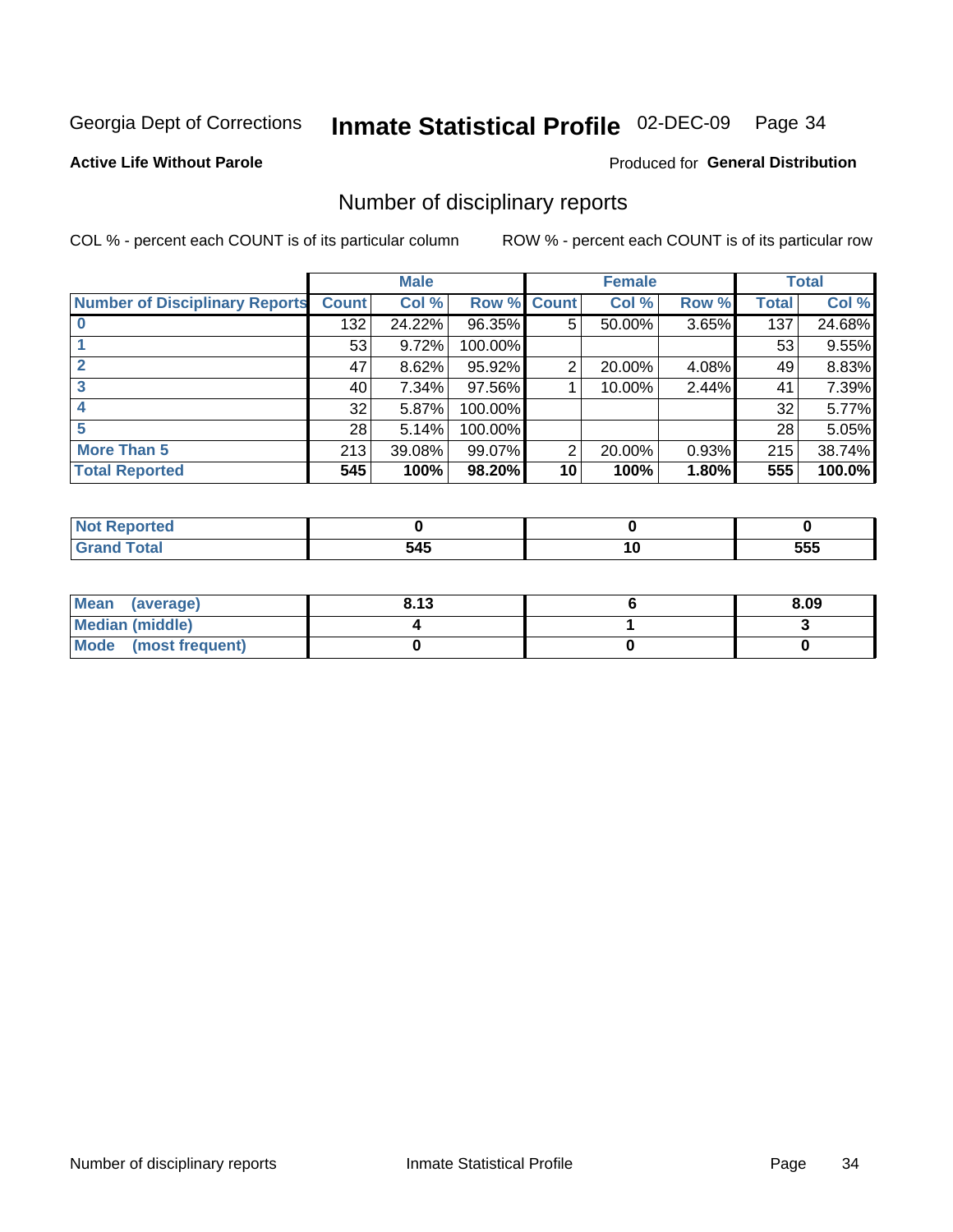## Inmate Statistical Profile 02-DEC-09 Page 35

**Active Life Without Parole** 

**Produced for General Distribution** 

### Number of transfers

COL % - percent each COUNT is of its particular column

|                            |              | <b>Male</b> |             |    | <b>Female</b> |        |              | <b>Total</b> |
|----------------------------|--------------|-------------|-------------|----|---------------|--------|--------------|--------------|
| <b>Number of Transfers</b> | <b>Count</b> | Col %       | Row % Count |    | Col %         | Row %  | <b>Total</b> | Col %        |
|                            | 6            | 1.10%       | 66.67%      | 3  | 30.00%        | 33.33% | 9            | 1.62%        |
|                            | 121          | 22.20%      | 98.37%      | 2  | 20.00%        | 1.63%  | 123          | 22.16%       |
| $\mathbf{2}$               | 123          | 22.57%      | 98.40%      | 2  | 20.00%        | 1.60%  | 125          | 22.52%       |
| 3                          | 104          | 19.08%      | 97.20%      | 3  | 30.00%        | 2.80%  | 107          | 19.28%       |
|                            | 51           | 9.36%       | 100.00%     |    |               |        | 51           | 9.19%        |
| 5                          | 46           | 8.44%       | 100.00%     |    |               |        | 46           | 8.29%        |
| <b>More Than 5</b>         | 94           | 17.25%      | 100.00%     |    |               |        | 94           | 16.94%       |
| <b>Total Reported</b>      | 545          | 100%        | 98.20%      | 10 | 100%          | 1.80%  | 555          | 100%         |

| N<br>тео. |                   |    |            |
|-----------|-------------------|----|------------|
|           | <b>54F</b><br>, , | 10 | ---<br>555 |

| Mean (average)       | 3.44 | .   | 3.41 |
|----------------------|------|-----|------|
| Median (middle)      |      | . . |      |
| Mode (most frequent) |      |     |      |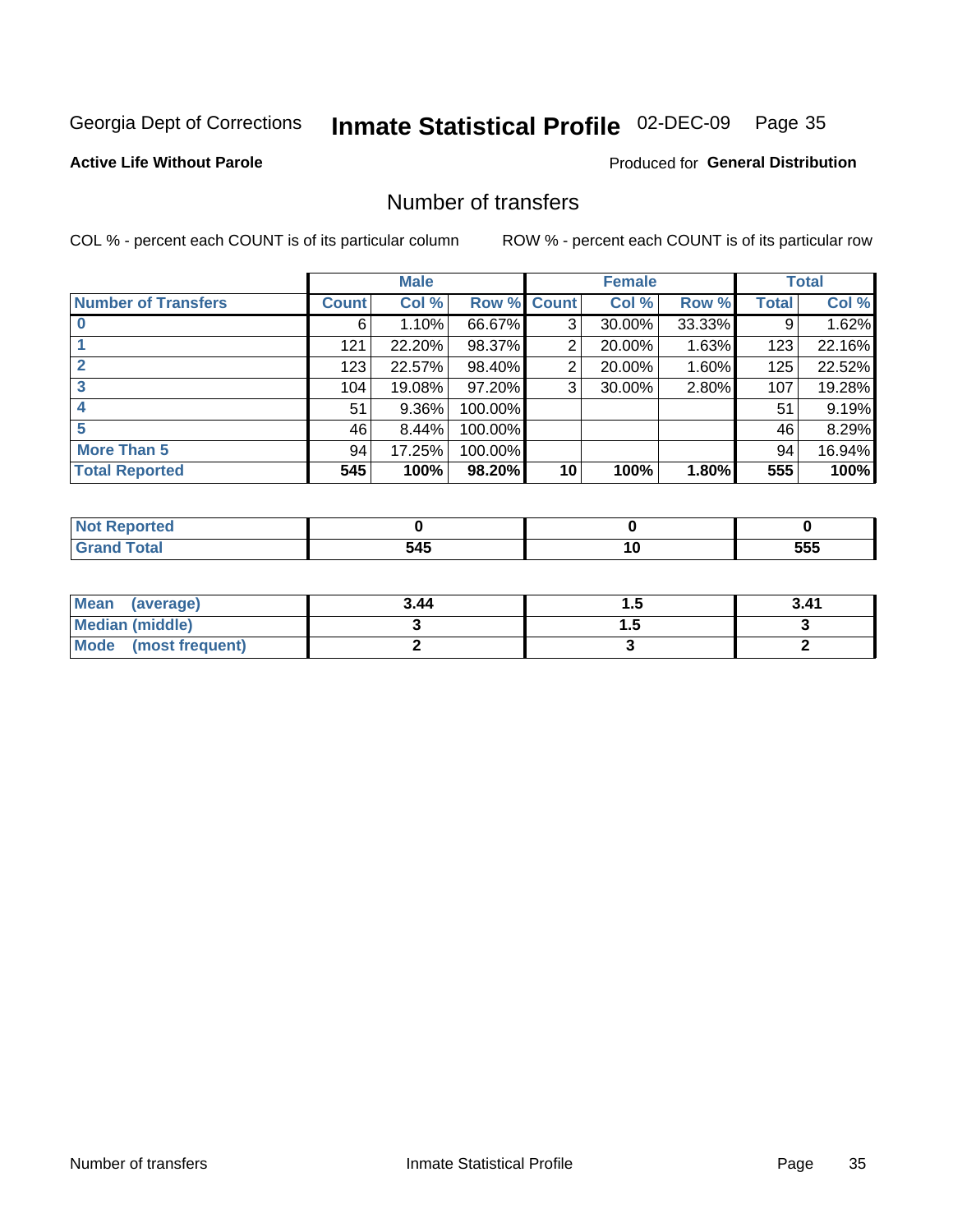## Inmate Statistical Profile 02-DEC-09 Page 36

**Active Life Without Parole** 

**Produced for General Distribution** 

### Number of escapes

COL % - percent each COUNT is of its particular column

|                          |              | <b>Male</b> |                    |                 | <b>Female</b> |          |         | <b>Total</b> |
|--------------------------|--------------|-------------|--------------------|-----------------|---------------|----------|---------|--------------|
| <b>Number of Escapes</b> | <b>Count</b> | Col %       | <b>Row % Count</b> |                 | Col %         | Row %    | Total I | Col %        |
|                          | 543          | $99.63\%$   | 98.19%             | 10 <sub>1</sub> | 100.00%       | $1.81\%$ | 553     | 99.64%       |
|                          |              | $0.37\%$    | 100.00%            |                 |               |          |         | $0.36\%$     |
| <b>Total Reported</b>    | 545          | 100%        | $98.20\%$          | 10              | 100%          | 1.80%    | 555     | 100%         |

| rtea                            |     |    |     |
|---------------------------------|-----|----|-----|
| <b>otal</b><br>$\mathsf{v}$ and | 545 | יי | 555 |

| Mean (average)       |  |  |
|----------------------|--|--|
| Median (middle)      |  |  |
| Mode (most frequent) |  |  |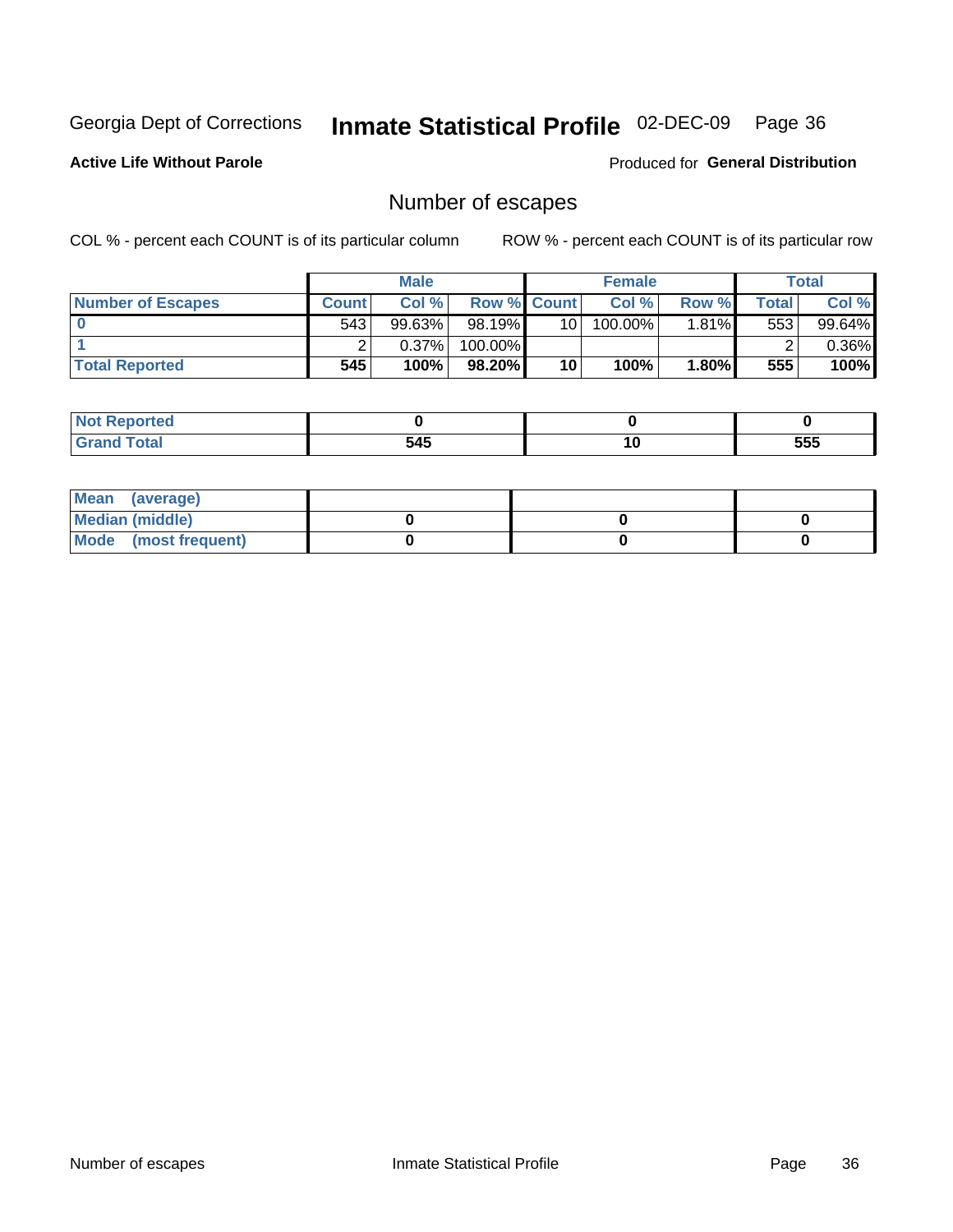### **Active Life Without Parole**

### Produced for General Distribution

## Time served in current (or last) institution

COL % - percent each COUNT is of its particular column

|                            |              | <b>Male</b> |         |              | <b>Female</b> |        |              | <b>Total</b> |
|----------------------------|--------------|-------------|---------|--------------|---------------|--------|--------------|--------------|
| <b>Time In Institution</b> | <b>Count</b> | Col %       | Row %   | <b>Count</b> | Col %         | Row %  | <b>Total</b> | Col %        |
| 0 to 3 months              | 54           | 9.91%       | 98.18%  | 1            | 10.00%        | 1.82%  | 55           | 9.91%        |
| <b>3.01 to 6 months</b>    | 54           | 9.91%       | 100.00% |              |               |        | 54           | 9.73%        |
| 6.01 to 9 months           | 47           | 8.62%       | 100.00% |              |               |        | 47           | 8.47%        |
| 9.01 to 12 months          | 44           | 8.07%       | 100.00% |              |               |        | 44           | 7.93%        |
| 12.01 to 18 months         | 47           | 8.62%       | 87.04%  | 7            | 70.00%        | 12.96% | 54           | 9.73%        |
| 18.01 to 24 months         | 65           | 11.93%      | 100.00% |              |               |        | 65           | 11.71%       |
| $2.01$ to 3 years          | 54           | 9.91%       | 100.00% |              |               |        | 54           | 9.73%        |
| 3.01 to 4 years            | 47           | 8.62%       | 100.00% |              |               |        | 47           | 8.47%        |
| 4.01 to 5 years            | 34           | 6.24%       | 97.14%  | 1            | 10.00%        | 2.86%  | 35           | 6.31%        |
| 5.01 to 6 years            | 21           | 3.85%       | 95.45%  | 1            | 10.00%        | 4.55%  | 22           | 3.96%        |
| 6.01 to 7 years            | 22           | 4.04%       | 100.00% |              |               |        | 22           | 3.96%        |
| 7.01 to 8 years            | 21           | 3.85%       | 100.00% |              |               |        | 21           | 3.78%        |
| 8.01 to 9 years            | 15           | 2.75%       | 100.00% |              |               |        | 15           | 2.70%        |
| 9.01 to 10 years           | 8            | 1.47%       | 100.00% |              |               |        | 8            | 1.44%        |
| Over 10 years              | 12           | 2.20%       | 100.00% |              |               |        | 12           | 2.16%        |
| <b>Total Reported</b>      | 545          | 100%        | 98.20%  | 10           | 100%          | 1.80%  | 555          | 100%         |

| Reported<br><b>NOT</b> |     |            |
|------------------------|-----|------------|
| <i>i</i> otal          | 545 | ---<br>555 |

| <b>Mean</b><br>(average) | 33 months | 24 months | 32 months |
|--------------------------|-----------|-----------|-----------|
| Median (middle)          | 20 months | 17 months | 20 months |
| Mode (most frequent)     | 4 months  | 1 months  | 1 months  |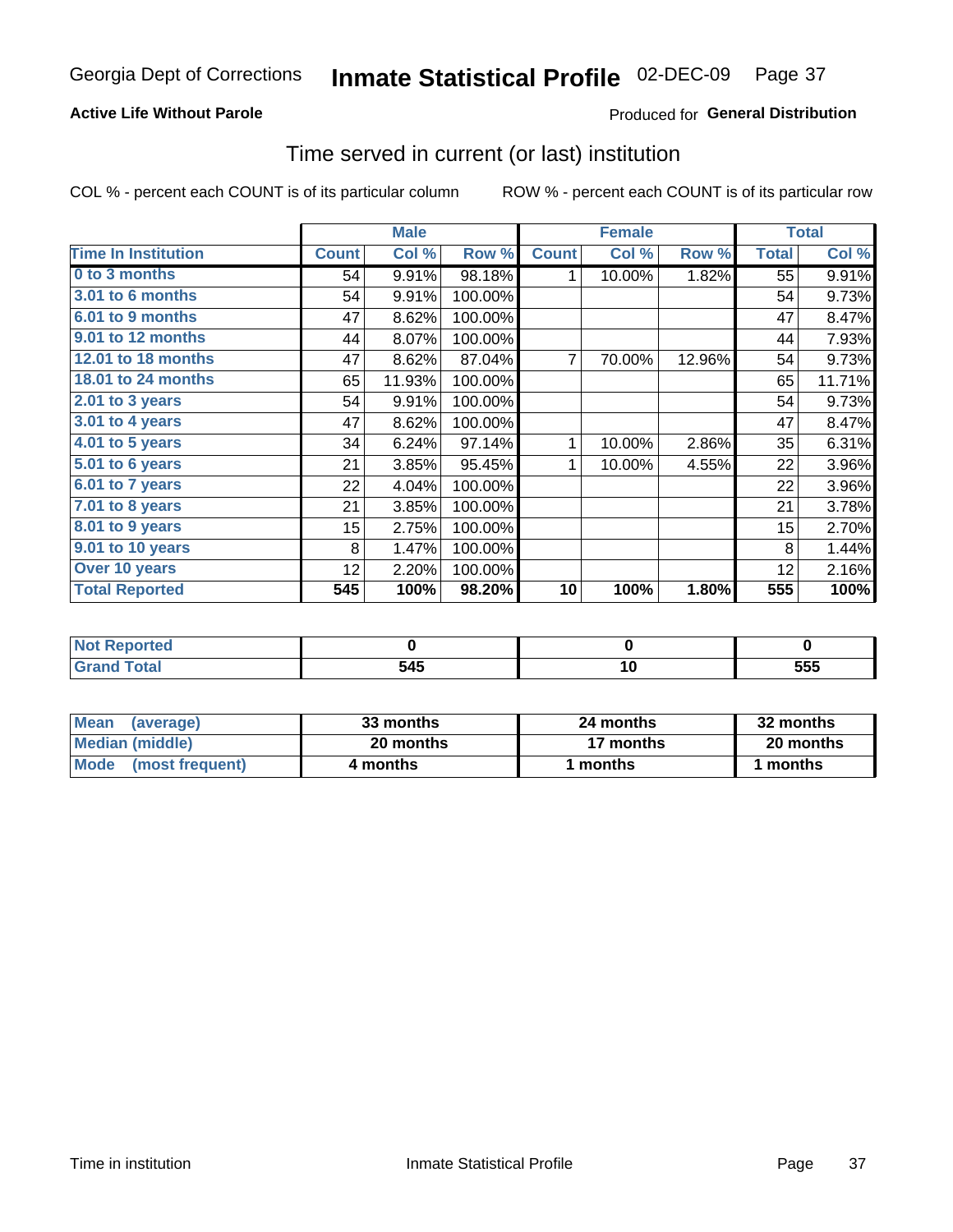#### Inmate Statistical Profile 02-DEC-09 Page 38

**Active Life Without Parole** 

Produced for General Distribution

## Highest grade level attained

COL % - percent each COUNT is of its particular column

|                              |              | <b>Male</b> |         |                         | <b>Female</b> |       |                | <b>Total</b> |
|------------------------------|--------------|-------------|---------|-------------------------|---------------|-------|----------------|--------------|
| <b>Grade Level</b>           | <b>Count</b> | Col %       | Row %   | <b>Count</b>            | Col %         | Row % | <b>Total</b>   | Col %        |
| <b>Grade 2</b>               | 1            | 0.44%       | 100.00% |                         |               |       | 1              | 0.43%        |
| <b>Grade 4</b>               | 2            | 0.88%       | 100.00% |                         |               |       | $\overline{2}$ | 0.86%        |
| Grade 5                      | 2            | 0.88%       | 100.00% |                         |               |       | $\overline{2}$ | 0.86%        |
| Grade 6                      | 2            | 0.88%       | 100.00% |                         |               |       | $\overline{2}$ | 0.86%        |
| <b>Grade 7</b>               | 9            | 3.96%       | 100.00% |                         |               |       | 9              | 3.88%        |
| <b>Grade 8</b>               | 17           | 7.49%       | 100.00% |                         |               |       | 17             | 7.33%        |
| <b>Grade 9</b>               | 32           | 14.10%      | 96.97%  | 1                       | 20.00%        | 3.03% | 33             | 14.22%       |
| Grade 10                     | 46           | 20.26%      | 97.87%  | 1                       | 20.00%        | 2.13% | 47             | 20.26%       |
| Grade 11                     | 28           | 12.33%      | 100.00% |                         |               |       | 28             | 12.07%       |
| <b>Grade 12 or GED</b>       | 56           | 24.67%      | 94.92%  | 3                       | 60.00%        | 5.08% | 59             | 25.43%       |
| <b>Completed tech school</b> | 2            | 0.88%       | 100.00% |                         |               |       | $\overline{2}$ | 0.86%        |
| College, 1 year              | 9            | 3.96%       | 100.00% |                         |               |       | 9              | 3.88%        |
| College, 2 year              | 15           | 6.61%       | 100.00% |                         |               |       | 15             | 6.47%        |
| College, 3 year              | 3            | 1.32%       | 100.00% |                         |               |       | 3              | 1.29%        |
| <b>Bachelor's degree</b>     | 2            | 0.88%       | 100.00% |                         |               |       | 2              | 0.86%        |
| Law degree                   |              | 0.44%       | 100.00% |                         |               |       | 1              | 0.43%        |
| <b>Total Reported</b>        | 227          | 100%        | 97.84%  | $\overline{\mathbf{5}}$ | 100%          | 2.16% | 232            | 100%         |

| vreo   | ິ້<br>. .<br>$ -$ |        | ົ<br>ິ     |
|--------|-------------------|--------|------------|
| ______ | 54F<br>ידי<br>$-$ | $\sim$ | ---<br>JJJ |

| <b>Mean</b><br>(average) | 10.62           |                 | 10.63           |
|--------------------------|-----------------|-----------------|-----------------|
| Median (middle)          | Grade 11        | Grade 12 or GED | Grade 11        |
| Mode<br>(most frequent)  | Grade 12 or GED | Grade 12 or GED | Grade 12 or GED |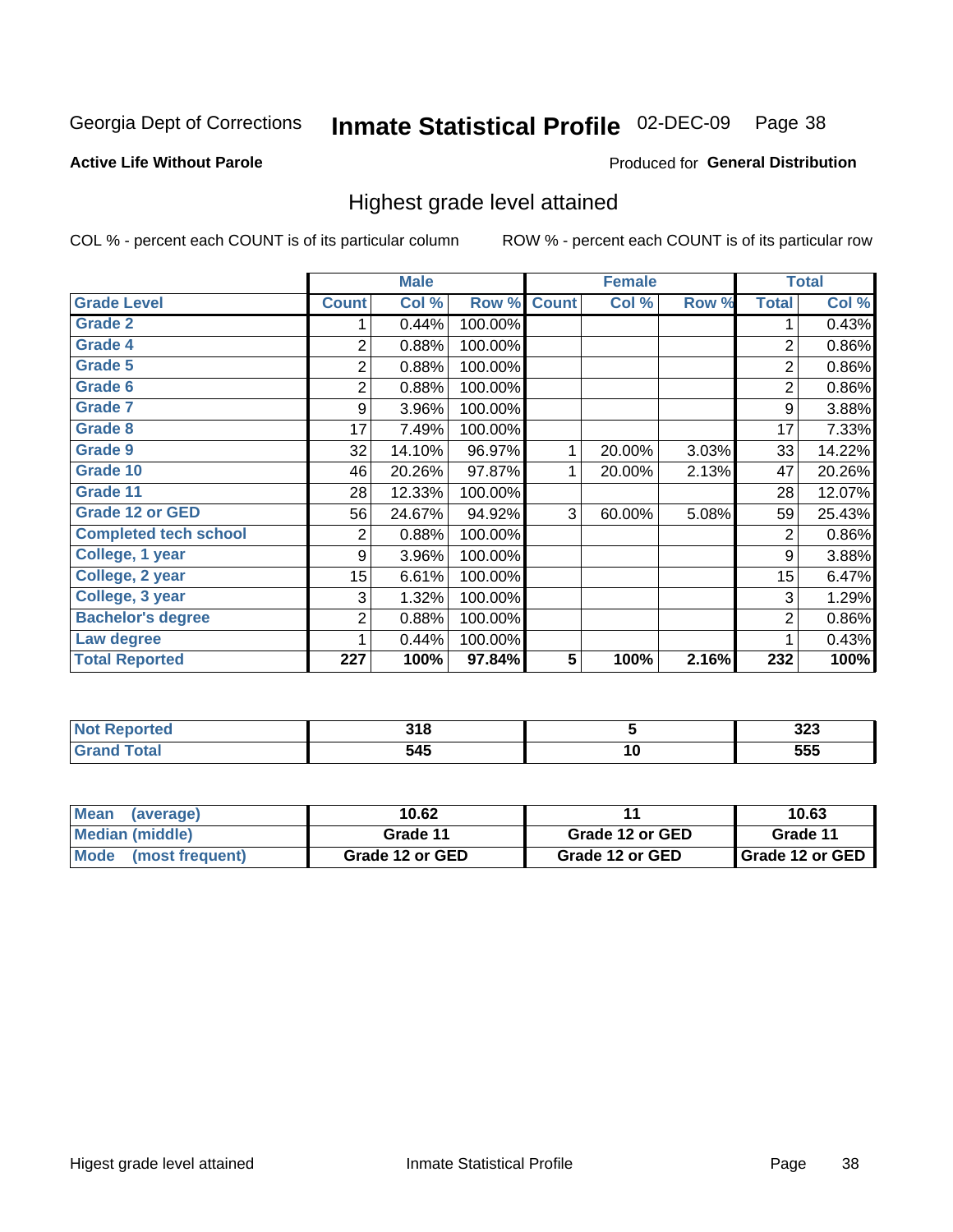#### Inmate Statistical Profile 02-DEC-09 Page 39

#### **Active Life Without Parole**

### Produced for General Distribution

## Culture fair IQ scores

COL % - percent each COUNT is of its particular column

|                       |              | <b>Male</b> |                    |                 | <b>Female</b> |          |              | <b>Total</b> |
|-----------------------|--------------|-------------|--------------------|-----------------|---------------|----------|--------------|--------------|
| <b>IQ Scores</b>      | <b>Count</b> | Col %       | <b>Row % Count</b> |                 | Col %         | Row %    | <b>Total</b> | Col %        |
| $60 - 69$             | 22           | 4.55%       | 100.00%            |                 |               |          | 22           | 4.46%        |
| $70 - 79$             | 38           | 7.87%       | 100.00%            |                 |               |          | 38           | 7.71%        |
| $80 - 89$             | 82           | 16.98%      | 97.62%             | $\overline{2}$  | 20.00%        | 2.38%    | 84           | 17.04%       |
| $90 - 99$             | 85           | 17.60%      | 96.59%             | 3               | 30.00%        | $3.41\%$ | 88           | 17.85%       |
| $100 - 109$           | 134          | 27.74%      | 99.26%             |                 | 10.00%        | 0.74%    | 135          | 27.38%       |
| $110 - 119$           | 101          | 20.91%      | 98.06%             | $\overline{2}$  | 20.00%        | $1.94\%$ | 103          | 20.89%       |
| $120 - 129$           | 21           | 4.35%       | 95.45%             | 1               | 10.00%        | 4.55%    | 22           | 4.46%        |
| $130 - 139$           |              |             |                    | 4               | 10.00%        | 100.00%  |              | 0.20%        |
| <b>Total Reported</b> | 483          | 100%        | 97.97%             | 10 <sup>1</sup> | 100%          | 2.03%    | 493          | 100%         |

| <b>Not Reported</b>  | 58  |    | 58  |
|----------------------|-----|----|-----|
| Not Valid (under 60) |     |    |     |
| <b>Grand Total</b>   | 545 | 10 | 555 |

| Mean<br>(average)              | 98  | 106 | 98  |
|--------------------------------|-----|-----|-----|
| <b>Median (middle)</b>         | 101 | 99  | 101 |
| <b>Mode</b><br>(most frequent) | 105 | 96  | 105 |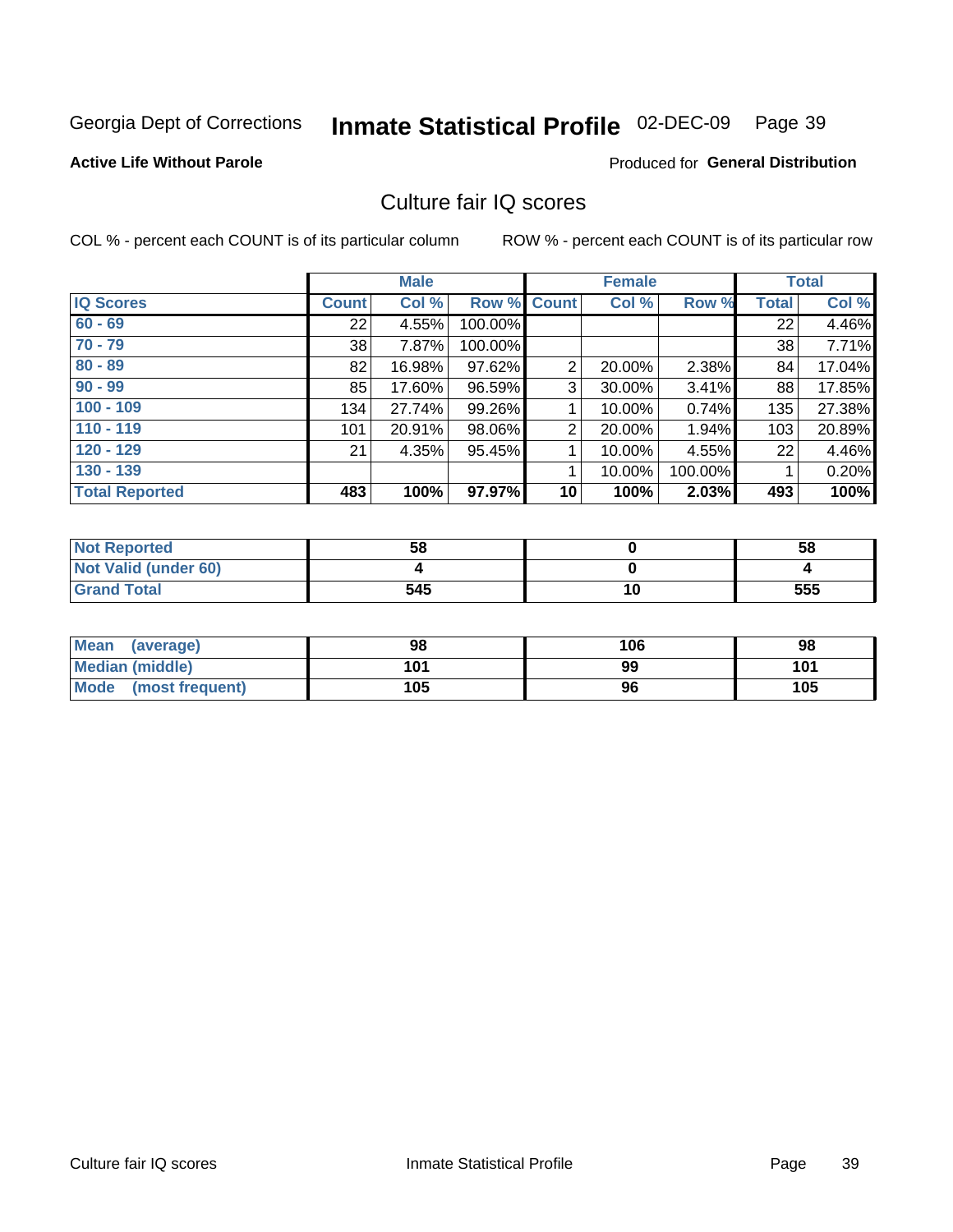# Inmate Statistical Profile 02-DEC-09 Page 40

Produced for General Distribution

#### **Active Life Without Parole**

## Wide Range Achievement Test (WRAT) reading score

COL % - percent each COUNT is of its particular column

|                           |              | <b>Male</b> |         |                | <b>Female</b> |       |              | <b>Total</b> |
|---------------------------|--------------|-------------|---------|----------------|---------------|-------|--------------|--------------|
| <b>WRAT Reading Score</b> | <b>Count</b> | Col %       | Row %   | <b>Count</b>   | Col %         | Row % | <b>Total</b> | Col %        |
| 0.1 to 0.9                | 13           | 2.64%       | 100.00% |                |               |       | 13           | 2.59%        |
| 1.0 to 1.9                | 14           | 2.85%       | 100.00% |                |               |       | 14           | 2.79%        |
| 2.0 to 2.9                | 27           | 5.49%       | 96.43%  | 1              | 10.00%        | 3.57% | 28           | 5.58%        |
| 3.0 to 3.9                | 29           | 5.89%       | 100.00% |                |               |       | 29           | 5.78%        |
| 4.0 to 4.9                | 40           | 8.13%       | 100.00% |                |               |       | 40           | 7.97%        |
| 5.0 to 5.9                | 46           | 9.35%       | 97.87%  | 1              | 10.00%        | 2.13% | 47           | 9.36%        |
| 6.0 to 6.9                | 43           | 8.74%       | 100.00% |                |               |       | 43           | 8.57%        |
| 7.0 to 7.9                | 19           | 3.86%       | 100.00% |                |               |       | 19           | 3.78%        |
| 8.0 to 8.9                | 34           | 6.91%       | 100.00% |                |               |       | 34           | 6.77%        |
| 9.0 to 9.9                | 42           | 8.54%       | 95.45%  | $\overline{2}$ | 20.00%        | 4.55% | 44           | 8.76%        |
| 10.0 to 10.9              | 11           | 2.24%       | 91.67%  | 1              | 10.00%        | 8.33% | 12           | 2.39%        |
| 11.0 to 11.9              | 28           | 5.69%       | 100.00% |                |               |       | 28           | 5.58%        |
| 12.0 to 12.9              | 94           | 19.11%      | 98.95%  | 1              | 10.00%        | 1.05% | 95           | 18.92%       |
| 13                        | 52           | 10.57%      | 92.86%  | 4              | 40.00%        | 7.14% | 56           | 11.16%       |
| <b>Total Reported</b>     | 492          | 100%        | 98.01%  | 10             | 100%          | 1.99% | 502          | 100%         |
|                           |              |             |         |                |               |       |              |              |
| <b>Not Reported</b>       |              | 53          |         |                | $\mathbf 0$   |       |              | 53           |
| <b>Grand Total</b>        |              | 545         |         |                | 10            |       |              | 555          |

| Mean<br>(average)      | 8.21       | 10.24 | 8.25 |
|------------------------|------------|-------|------|
| <b>Median (middle)</b> | י ה<br>0.Z | 11.85 | 8.5  |
| Mode (most frequent)   | 12.8       | 10    | IJ   |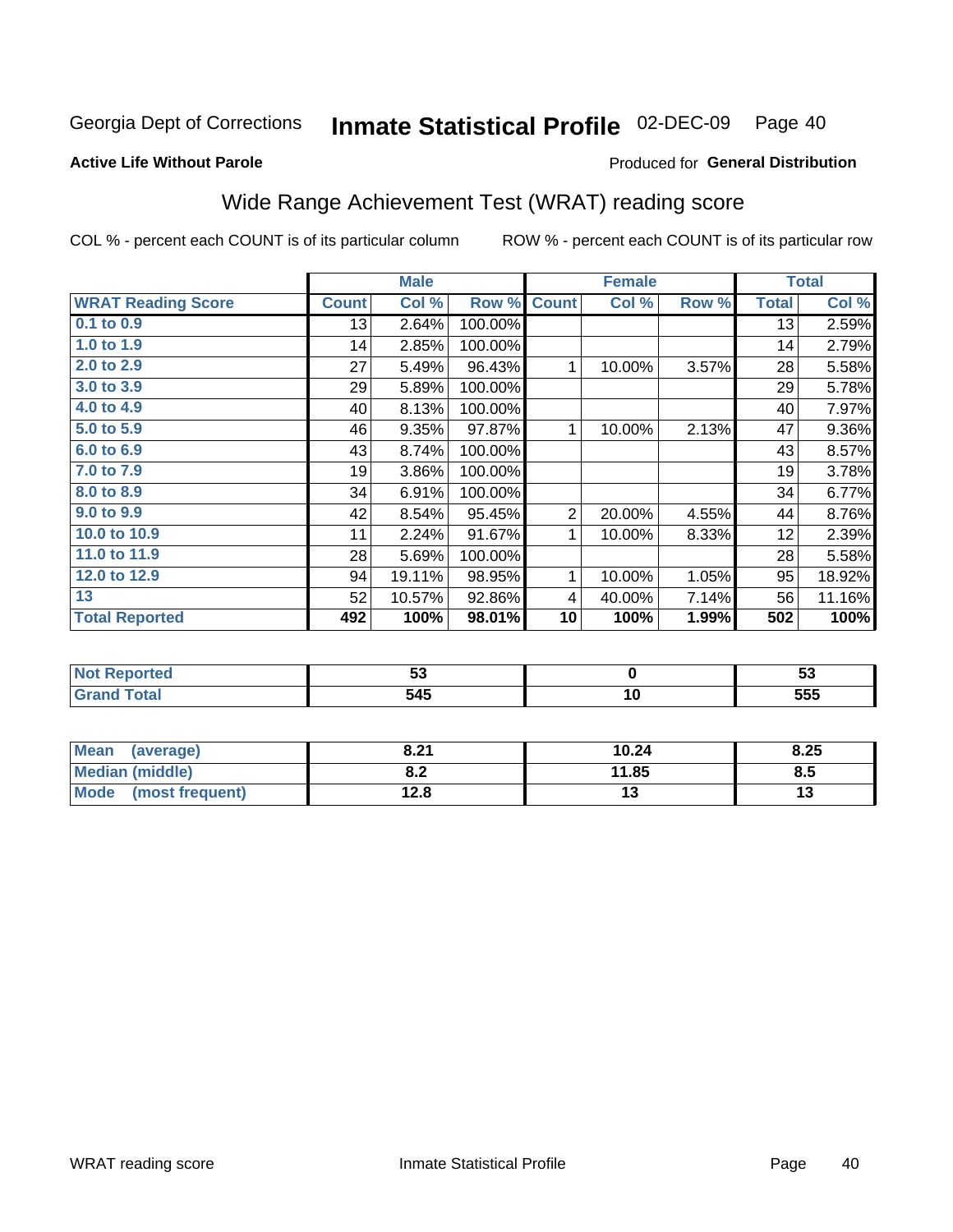#### Inmate Statistical Profile 02-DEC-09 Page 41

Produced for General Distribution

#### **Active Life Without Parole**

## Wide Range Achievement Test (WRAT) math score

COL % - percent each COUNT is of its particular column

ROW % - percent each COUNT is of its particular row

 $\overline{10}$ 

|                              |                | <b>Male</b> |         |                | <b>Female</b> |        |                | <b>Total</b> |
|------------------------------|----------------|-------------|---------|----------------|---------------|--------|----------------|--------------|
| <b>WRAT Mathematic Score</b> | <b>Count</b>   | Col %       | Row %   | <b>Count</b>   | Col %         | Row %  | <b>Total</b>   | Col %        |
| 0.1 to 0.9                   | $\overline{2}$ | 0.41%       | 100.00% |                |               |        | $\overline{2}$ | 0.40%        |
| 1.0 to 1.9                   | 4              | 0.81%       | 100.00% |                |               |        | 4              | 0.80%        |
| 2.0 to 2.9                   | 19             | 3.86%       | 100.00% |                |               |        | 19             | 3.78%        |
| 3.0 to 3.9                   | 35             | 7.11%       | 100.00% |                |               |        | 35             | 6.97%        |
| 4.0 to 4.9                   | 49             | 9.96%       | 98.00%  | 1              | 10.00%        | 2.00%  | 50             | 9.96%        |
| 5.0 to 5.9                   | 65             | 13.21%      | 100.00% |                |               |        | 65             | 12.95%       |
| 6.0 to 6.9                   | 104            | 21.14%      | 98.11%  | $\overline{2}$ | 20.00%        | 1.89%  | 106            | 21.12%       |
| 7.0 to 7.9                   | 64             | 13.01%      | 98.46%  | 1              | 10.00%        | 1.54%  | 65             | 12.95%       |
| 8.0 to 8.9                   | 35             | 7.11%       | 97.22%  | 1              | 10.00%        | 2.78%  | 36             | 7.17%        |
| 9.0 to 9.9                   | 45             | 9.15%       | 95.74%  | $\overline{2}$ | 20.00%        | 4.26%  | 47             | $9.36\%$     |
| 10.0 to 10.9                 | 26             | 5.28%       | 96.30%  | 1              | 10.00%        | 3.70%  | 27             | 5.38%        |
| 11.0 to 11.9                 | 14             | 2.85%       | 100.00% |                |               |        | 14             | 2.79%        |
| 12.0 to 12.9                 | 22             | 4.47%       | 95.65%  | 1              | 10.00%        | 4.35%  | 23             | 4.58%        |
| 13                           | 8              | 1.63%       | 88.89%  | 1              | 10.00%        | 11.11% | 9              | 1.79%        |
| <b>Total Reported</b>        | 492            | 100%        | 98.01%  | 10             | 100%          | 1.99%  | 502            | 100%         |
|                              |                |             |         |                |               |        |                |              |
| <b>Not Reported</b>          |                | 53          |         |                | $\mathbf 0$   |        |                | 53           |

| <b>Mean</b><br>(average)       | 7.03 | 8.85 | 7.07 |
|--------------------------------|------|------|------|
| <b>Median (middle)</b>         | 6.9  |      | 6.9  |
| <b>Mode</b><br>(most frequent) | 6.9  | . с  | ০.৮  |

 $545$ 

**Grand Total** 

 $\overline{555}$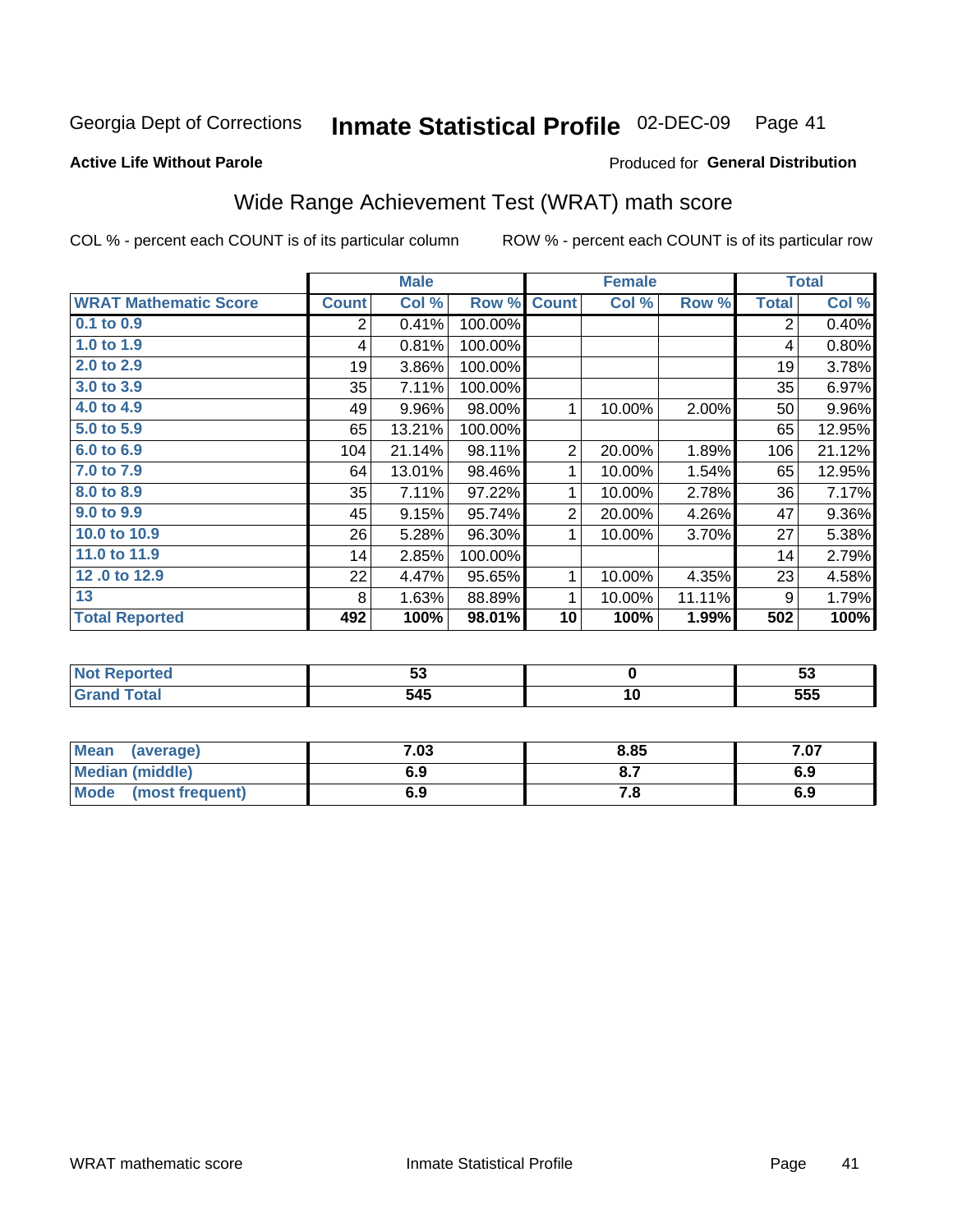#### Inmate Statistical Profile 02-DEC-09 Page 42

### **Active Life Without Parole**

#### Produced for General Distribution

## Wide Range Achievement Test (WRAT) spelling score

COL % - percent each COUNT is of its particular column

|                            |              | <b>Male</b> |         |                | <b>Female</b>   |       |              | <b>Total</b> |
|----------------------------|--------------|-------------|---------|----------------|-----------------|-------|--------------|--------------|
| <b>WRAT Spelling Score</b> | <b>Count</b> | Col %       | Row %   | <b>Count</b>   | Col %           | Row % | <b>Total</b> | Col %        |
| 0.1 to 0.9                 | 7            | 1.43%       | 100.00% |                |                 |       | 7            | 1.40%        |
| 1.0 to 1.9                 | 20           | 4.07%       | 100.00% |                |                 |       | 20           | 3.99%        |
| 2.0 to 2.9                 | 37           | 7.54%       | 100.00% |                |                 |       | 37           | 7.39%        |
| 3.0 to 3.9                 | 29           | 5.91%       | 100.00% |                |                 |       | 29           | 5.79%        |
| 4.0 to 4.9                 | 45           | 9.16%       | 97.83%  | 1              | 10.00%          | 2.17% | 46           | 9.18%        |
| 5.0 t0 5.9                 | 50           | 10.18%      | 100.00% |                |                 |       | 50           | 9.98%        |
| 6.0 to 6.9                 | 55           | 11.20%      | 98.21%  | 1              | 10.00%          | 1.79% | 56           | 11.18%       |
| 7.0 to 7.9                 | 40           | 8.15%       | 100.00% |                |                 |       | 40           | 7.98%        |
| 8.0 to 8.9                 | 39           | 7.94%       | 100.00% |                |                 |       | 39           | 7.78%        |
| 9.0 to 9.9                 | 36           | 7.33%       | 97.30%  | 1              | 10.00%          | 2.70% | 37           | 7.39%        |
| 10.0 to 10.9               | 32           | 6.52%       | 96.97%  | 1              | 10.00%          | 3.03% | 33           | 6.59%        |
| 11.0 to 11.9               | 30           | 6.11%       | 93.75%  | $\overline{2}$ | 20.00%          | 6.25% | 32           | 6.39%        |
| 12.0 to 12.9               | 46           | 9.37%       | 93.88%  | 3              | 30.00%          | 6.12% | 49           | 9.78%        |
| 13                         | 25           | 5.09%       | 96.15%  | 1              | 10.00%          | 3.85% | 26           | 5.19%        |
| <b>Total Reported</b>      | 491          | 100%        | 98.00%  | 10             | 100%            | 2.00% | 501          | 100.0%       |
|                            |              |             |         |                |                 |       |              |              |
| <b>Not Reported</b>        |              | 54          |         |                | $\mathbf 0$     |       |              | 54           |
| <b>Grand Total</b>         |              | 545         |         |                | $\overline{10}$ |       |              | 555          |

| <b>Mean</b><br>(average)       | 7.36 | 10.34         | 7.42 |
|--------------------------------|------|---------------|------|
| <b>Median (middle)</b>         | ں. ا | 11.15         | ن. ا |
| <b>Mode</b><br>(most frequent) | 0.J  | 1つ ?<br>1 Z.J | ၓ.Ე  |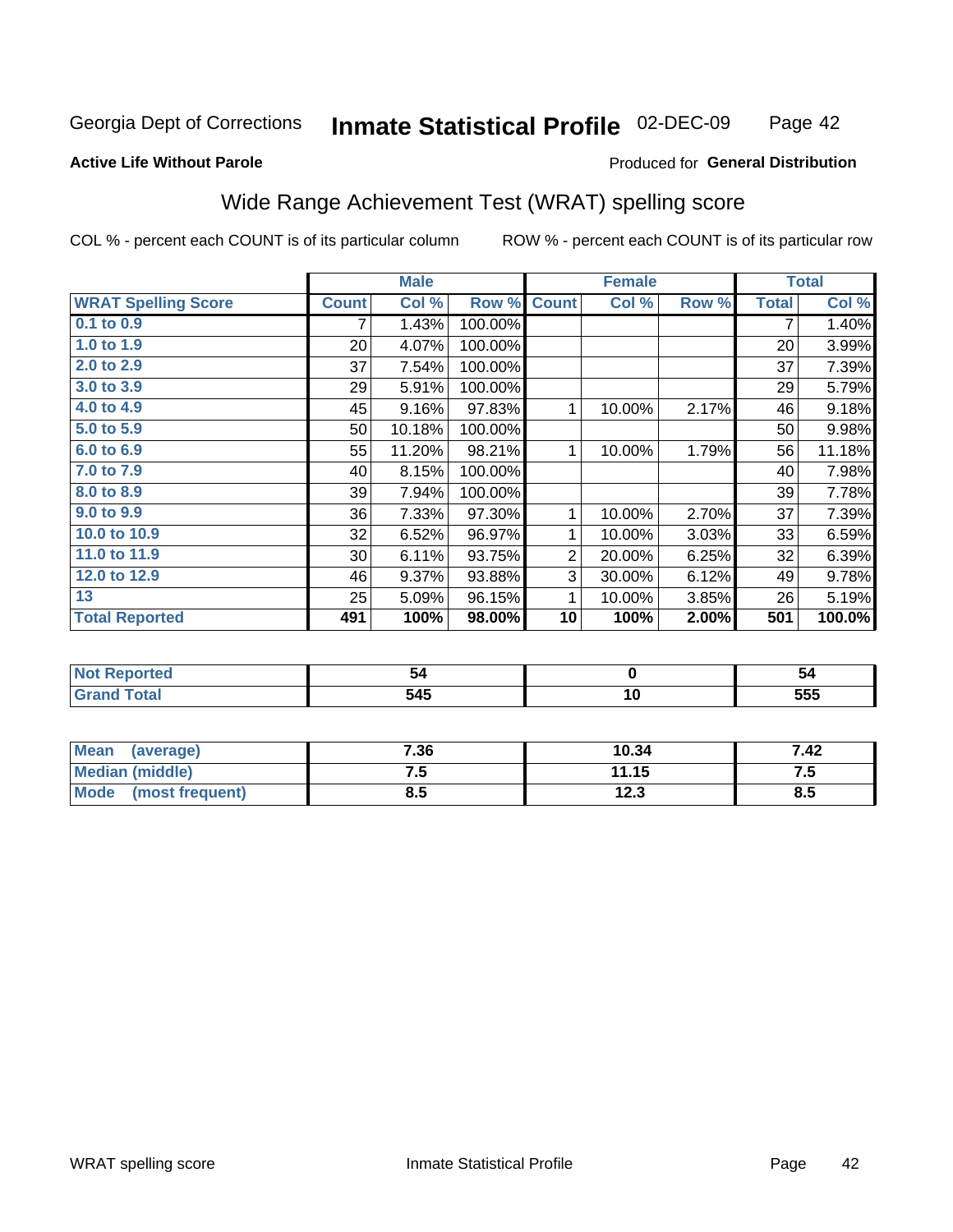### **Active Life Without Parole**

### Produced for General Distribution

### Scope of substance abuse - summary

COL % - percent each COUNT is of its particular column

|                        |              | <b>Male</b> |         |              | <b>Female</b> |          |              | <b>Total</b> |
|------------------------|--------------|-------------|---------|--------------|---------------|----------|--------------|--------------|
| <b>Substance Abuse</b> | <b>Count</b> | Col %       | Row %   | <b>Count</b> | Col %         | Row %    | <b>Total</b> | Col %        |
| <b>None</b>            | 195          | 35.78%      | 97.50%  | 5            | $50.00\%$     | 2.50%    | 200          | 36.04%       |
| <b>Drugs only</b>      | 201          | 36.88%      | 98.53%  |              | 30.00%        | 1.47%    | 204          | 36.76%       |
| <b>Alcohol only</b>    | 34           | 6.24%       | 100.00% |              |               |          | 34           | 6.13%        |
| Drugs and alcohol      | 115          | $21.10\%$   | 98.29%  |              | 20.00%        | $1.71\%$ | 117          | 21.08%       |
| <b>Total Reported</b>  | 545          | 100%        | 98.20%  | 10           | 100%          | 1.80%    | 555          | $100.0\%$    |

| Reported     |     |            |
|--------------|-----|------------|
| <b>Total</b> | 545 | ccc<br>ວວະ |

|  | Mode | Truas only | MOP⊆ | only<br>∴2Γ <sup>.</sup> |
|--|------|------------|------|--------------------------|
|--|------|------------|------|--------------------------|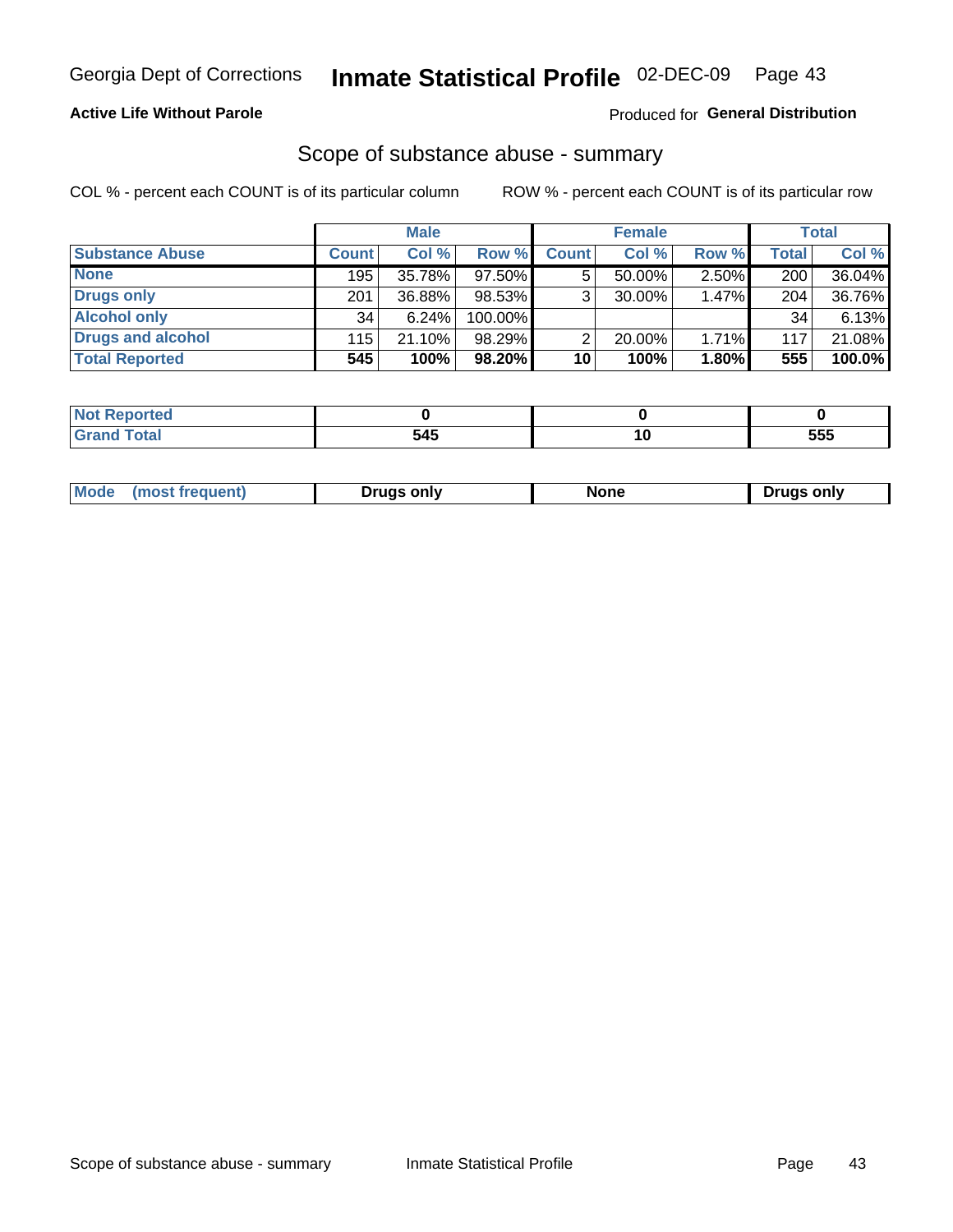### **Active Life Without Parole**

### Produced for General Distribution

## Scope of substance abuse - detail

COL % - percent each COUNT is of its particular column

|                                      |                 | <b>Male</b> |         |              | <b>Female</b> |       |                | <b>Total</b> |
|--------------------------------------|-----------------|-------------|---------|--------------|---------------|-------|----------------|--------------|
| <b>Substance Abuse</b>               | <b>Count</b>    | Col %       | Row %   | <b>Count</b> | Col %         | Row % | Total          | Col %        |
| No drug or alcohol problems          | 195             | 35.78%      | 97.50%  | 5            | 50.00%        | 2.50% | 200            | 36.04%       |
| Drug addiction but no alcohol        | 3               | 0.55%       | 100.00% |              |               |       | 3              | 0.54%        |
| <b>Drug addiction and alcohol</b>    | 3               | 0.55%       | 100.00% |              |               |       | 3              | 0.54%        |
| abuse                                |                 |             |         |              |               |       |                |              |
| <b>Drug addiction and alcoholism</b> | 2               | 0.37%       | 100.00% |              |               |       | $\overline{2}$ | 0.36%        |
| No drug problem but alcohol          | 28              | 5.14%       | 100.00% |              |               |       | 28             | 5.05%        |
| abuse                                |                 |             |         |              |               |       |                |              |
| No drug problem but alcoholism       | 6               | 1.10%       | 100.00% |              |               |       | 6              | 1.08%        |
| Drug experiment but no alcohol       | 120             | 22.02%      | 99.17%  |              | 10.00%        | 0.83% | 121            | 21.80%       |
| <b>Drug experiment &amp; alcohol</b> | 13 <sup>1</sup> | 2.39%       | 100.00% |              |               |       | 13             | 2.34%        |
| abuse                                |                 |             |         |              |               |       |                |              |
| Drug experiment & alcoholism         | 9               | 1.65%       | 100.00% |              |               |       | 9              | 1.62%        |
| Drug abuse but no alcohol            | 78              | 14.31%      | 97.50%  | 2            | 20.00%        | 2.50% | 80             | 14.41%       |
| Drug abuse and alcohol abuse         | 74              | 13.58%      | 98.67%  |              | 10.00%        | 1.33% | 75             | 13.51%       |
| <b>Drug abuse and alcoholism</b>     | 14              | 2.57%       | 93.33%  |              | 10.00%        | 6.67% | 15             | 2.70%        |
| <b>Total Reported</b>                | 545             | 100%        | 98.20%  | 10           | 100%          | 1.80% | 555            | 100%         |

| rtea  |     |    |     |
|-------|-----|----|-----|
| _____ | 545 | יי | 555 |

| Mode (most frequent) | No drug or alcohol problems No drug or alcohol problems No drug or alcohol |          |
|----------------------|----------------------------------------------------------------------------|----------|
|                      |                                                                            | problems |
|                      |                                                                            |          |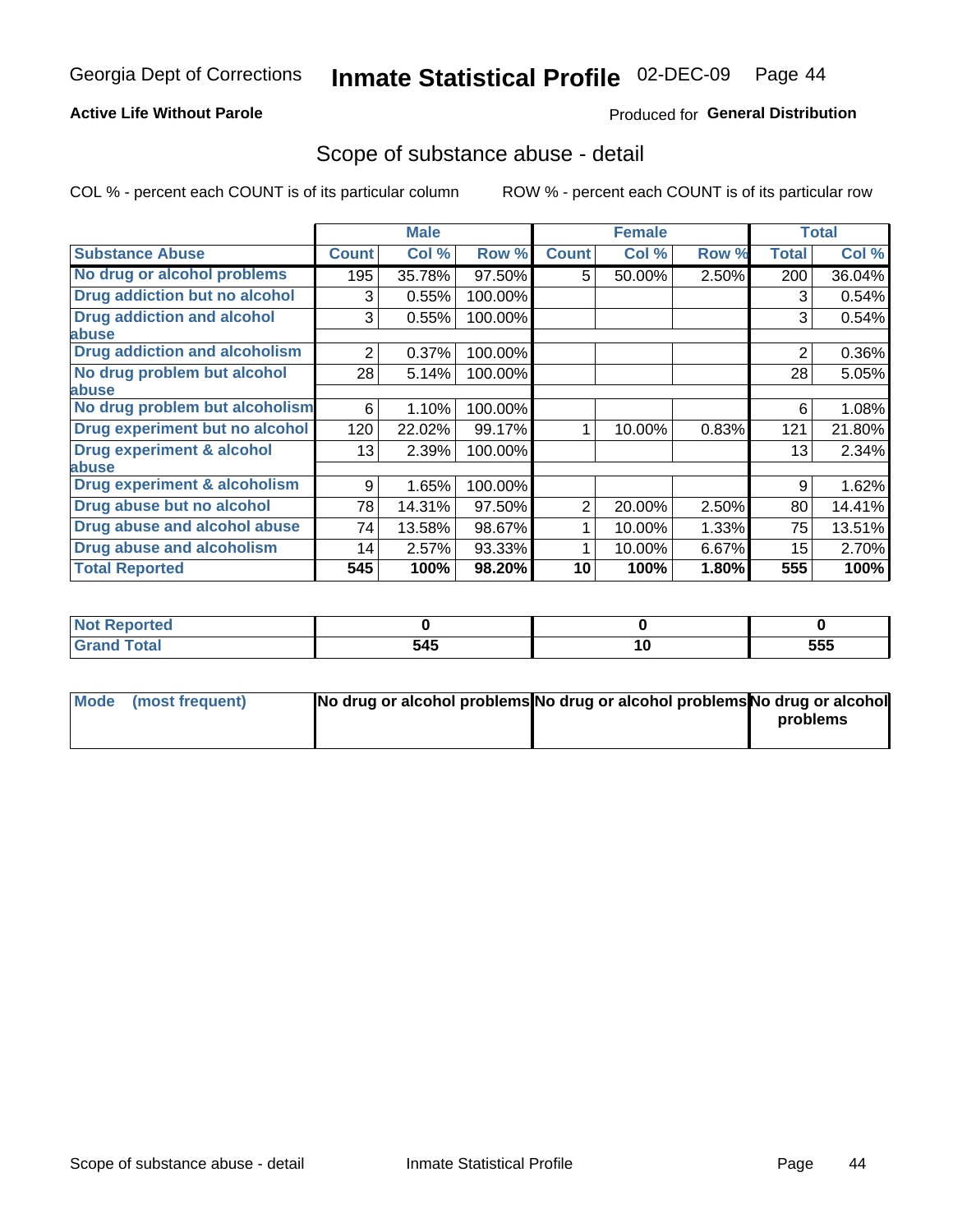#### Inmate Statistical Profile 02-DEC-09 Page 45

#### **Active Life Without Parole**

#### **Produced for General Distribution**

## Current / last mental health treatment level

COL % - percent each COUNT is of its particular column

|                                             |                | <b>Male</b> |         |              | <b>Female</b> |       |              | <b>Total</b> |
|---------------------------------------------|----------------|-------------|---------|--------------|---------------|-------|--------------|--------------|
| <b>Mental Health Treatment Lev</b>          | <b>Count</b>   | Col %       | Row %   | <b>Count</b> | Col %         | Row % | <b>Total</b> | Col %        |
| 1 No problem at current time                | $\overline{2}$ | 14.29%      | 100.00% |              |               |       | 2            | 14.29%       |
| 2 Receiving outpatient<br><b>Treatment</b>  | 5              | 35.71%      | 100.00% |              |               |       | 5            | 35.71%       |
| 3 Inpatient, moderate<br><b>Treatment</b>   | 3              | 21.43%      | 100.00% |              |               |       | 3            | 21.43%       |
| 4 Inpatient, intensive<br><b>Treatment</b>  | 3              | 21.43%      | 100.00% |              |               |       | 3            | 21.43%       |
| 5 Undergoing crisis<br><b>stabilization</b> |                | 7.14%       | 100.00% |              |               |       |              | 7.14%        |
| <b>Total Evaluated</b>                      | 14             | 100%        | 100.00% |              |               | 0.00% | 14           | 100%         |

| uation<br>Aval<br>. MF<br><b>NAVAL</b><br>nar | につイ<br>" | ١U | 54'        |
|-----------------------------------------------|----------|----|------------|
|                                               | 545      | ١U | ドドド<br>ນບພ |

| <b>Median (middle)</b>         |                                          |             |                                             |
|--------------------------------|------------------------------------------|-------------|---------------------------------------------|
| <b>Mode</b><br>(most frequent) | <b>Receiving outpatient</b><br>treatment | <b>Null</b> | <b>Receiving</b><br>outpatient<br>treatment |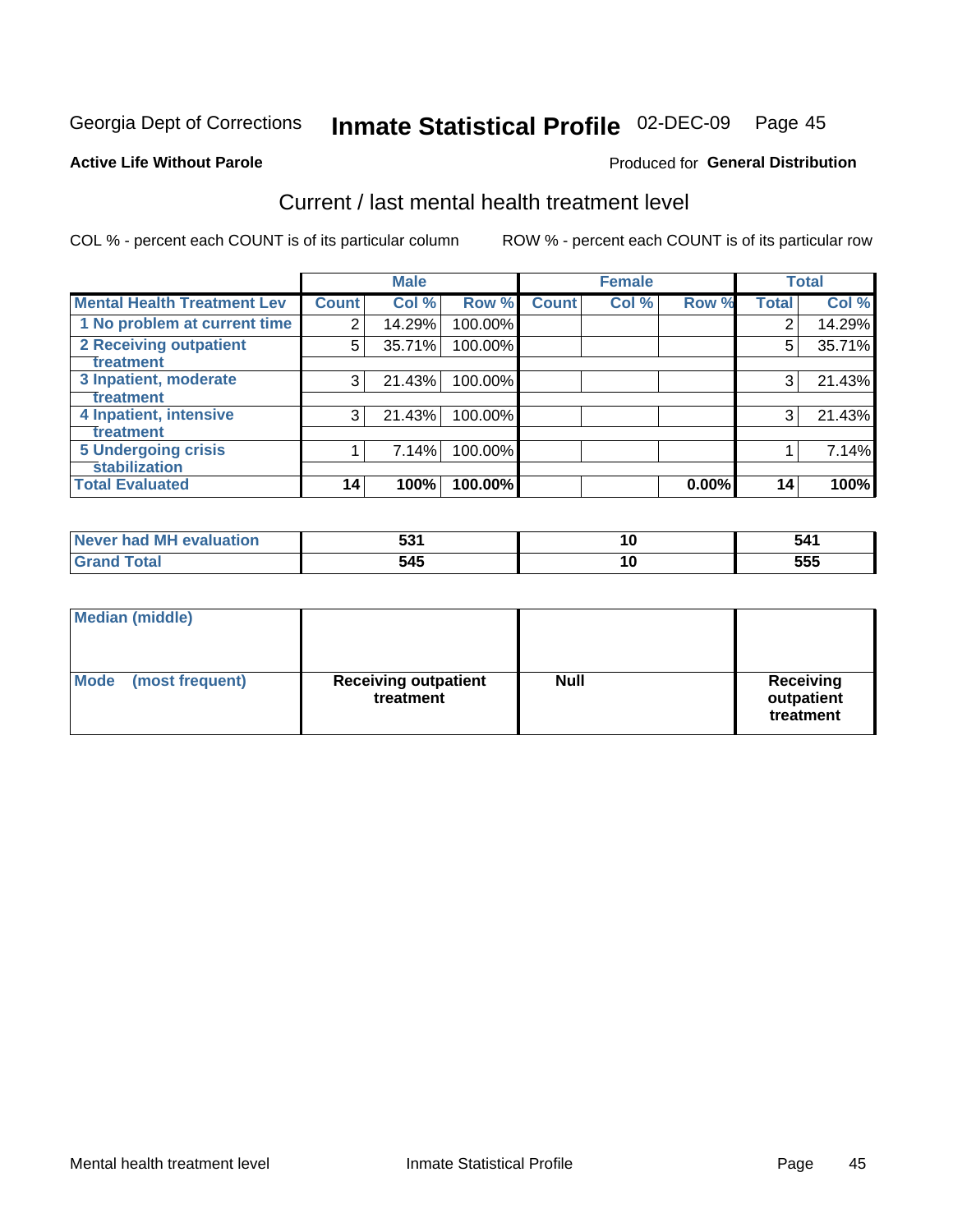#### Inmate Statistical Profile 02-DEC-09 Page 46

### **Active Life Without Parole**

### Produced for General Distribution

## PULHESDWIT medical scale - 'P' overall condition ('P'hysical)

COL % - percent each COUNT is of its particular column

|                                  |         | <b>Male</b> |         |                 | <b>Female</b> |       |              | <b>Total</b> |
|----------------------------------|---------|-------------|---------|-----------------|---------------|-------|--------------|--------------|
| 'P' Overall Condition            | Count l | Col %       |         | Row % Count     | Col %         | Row % | <b>Total</b> | Col %        |
| 1 No medical illness             | 363     | 69.27%      | 98.64%  | 5               | 50.00%        | 1.36% | 368          | 68.91%       |
| 2 Well-controlled chronic        | 128     | 24.43%      | 96.24%  | 5               | 50.00%        | 3.76% | 133          | 24.91%       |
| <b>illness</b>                   |         |             |         |                 |               |       |              |              |
| 3 Poorly-controlled chronic      | 31      | $5.92\%$    | 100.00% |                 |               |       | 31           | 5.81%        |
| <b>illness</b>                   |         |             |         |                 |               |       |              |              |
| 4 Significant problems requiring | 2       | 0.38%       | 100.00% |                 |               |       | 2            | 0.37%        |
| special housing                  |         |             |         |                 |               |       |              |              |
| <b>Total Reported</b>            | 524     | 100%        | 98.13%  | 10 <sup>1</sup> | 100%          | 1.87% | 534          | 100%         |

| --    | . .          |   | . .<br>-- |
|-------|--------------|---|-----------|
| _____ | - - -<br>5Л! | _ | 555       |

| <b>Mode</b> | (most frequent) | 1 No medical illness | 2 Well-controlled chronic<br>illness | 1 No medical<br>illness |
|-------------|-----------------|----------------------|--------------------------------------|-------------------------|
|-------------|-----------------|----------------------|--------------------------------------|-------------------------|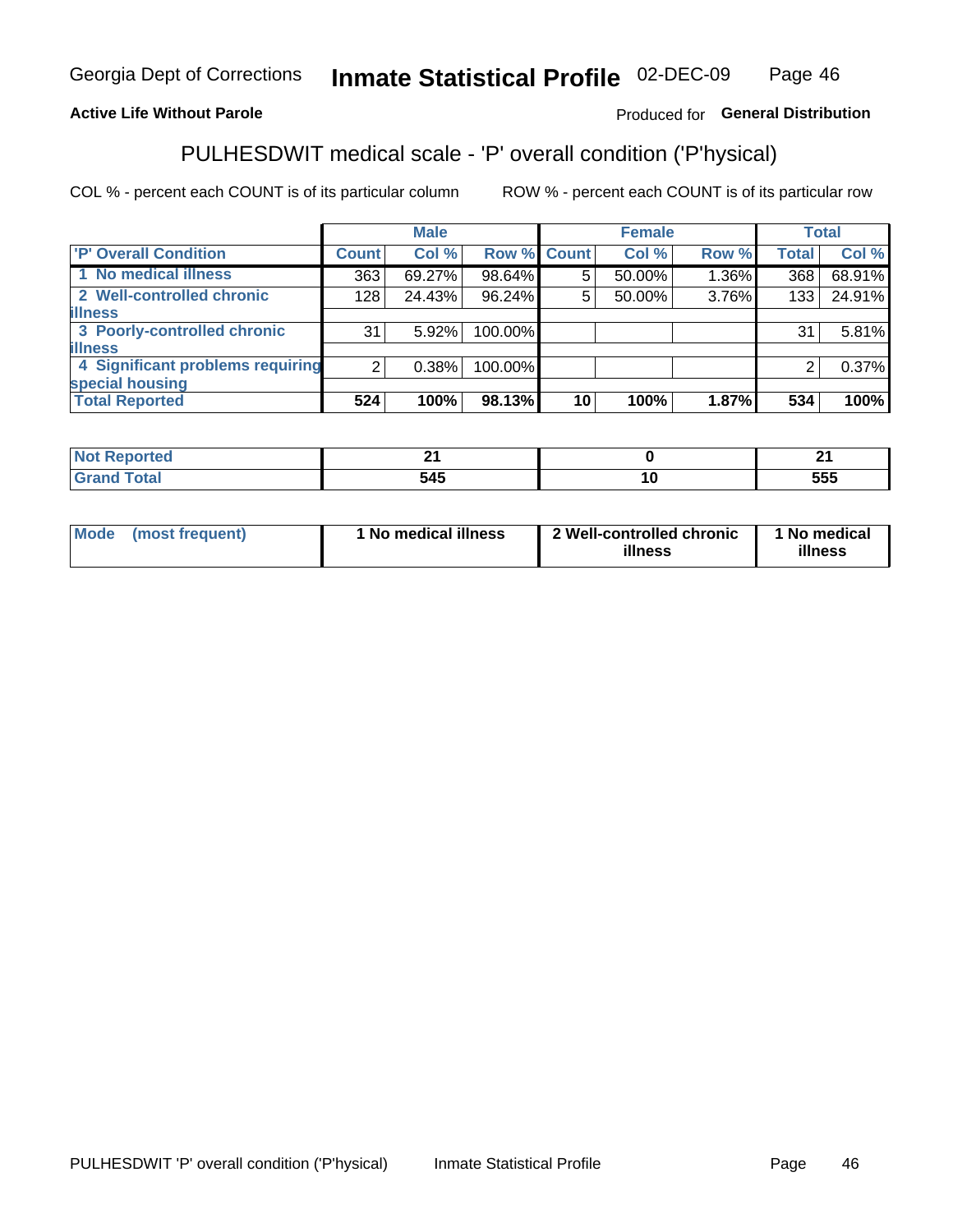#### **Active Life Without Parole**

### Produced for General Distribution

# PULHESDWIT medical scale - 'U' upper body

COL % - percent each COUNT is of its particular column

|                              |                | <b>Male</b> |           |              | <b>Female</b> |       |              | <b>Total</b> |
|------------------------------|----------------|-------------|-----------|--------------|---------------|-------|--------------|--------------|
| <b>'U' Upper Body</b>        | <b>Count</b>   | Col %       | Row %     | <b>Count</b> | Col %         | Row % | <b>Total</b> | Col %        |
| 1 Upper bones, joints,       | 498            | 95.40%      | 98.22%    | 9            | 90.00%        | 1.78% | 507          | 95.30%       |
| muscles all OK               |                |             |           |              |               |       |              |              |
| 2 One or both arms minimally | 20             | 3.83%       | $95.24\%$ |              | 10.00%        | 4.76% | 21           | 3.95%        |
| limited                      |                |             |           |              |               |       |              |              |
| 3 One or both arms           | $\overline{2}$ | 0.38%       | 100.00%   |              |               |       | 2            | 0.38%        |
| <b>moderately limited</b>    |                |             |           |              |               |       |              |              |
| 4 One arm disabled,          | 2              | 0.38%       | 100.00%   |              |               |       | 2            | 0.38%        |
| paralyzed, or amputated      |                |             |           |              |               |       |              |              |
| <b>Total Reported</b>        | 522            | 100%        | 98.12%    | 10           | 100%          | 1.88% | 532          | 100.0%       |

| <b>Not Reported</b>      | --  |   | n.<br>$\sim$ |
|--------------------------|-----|---|--------------|
| <b>Total</b><br>ا الله ا | 545 | w | 555          |

| Mode | (most frequent) | 1 Upper bones, joints,<br>muscles all OK | 1 Upper bones, joints,<br>muscles all OK | 1 Upper bones,<br>ljoints, muscles all<br>OK |
|------|-----------------|------------------------------------------|------------------------------------------|----------------------------------------------|
|------|-----------------|------------------------------------------|------------------------------------------|----------------------------------------------|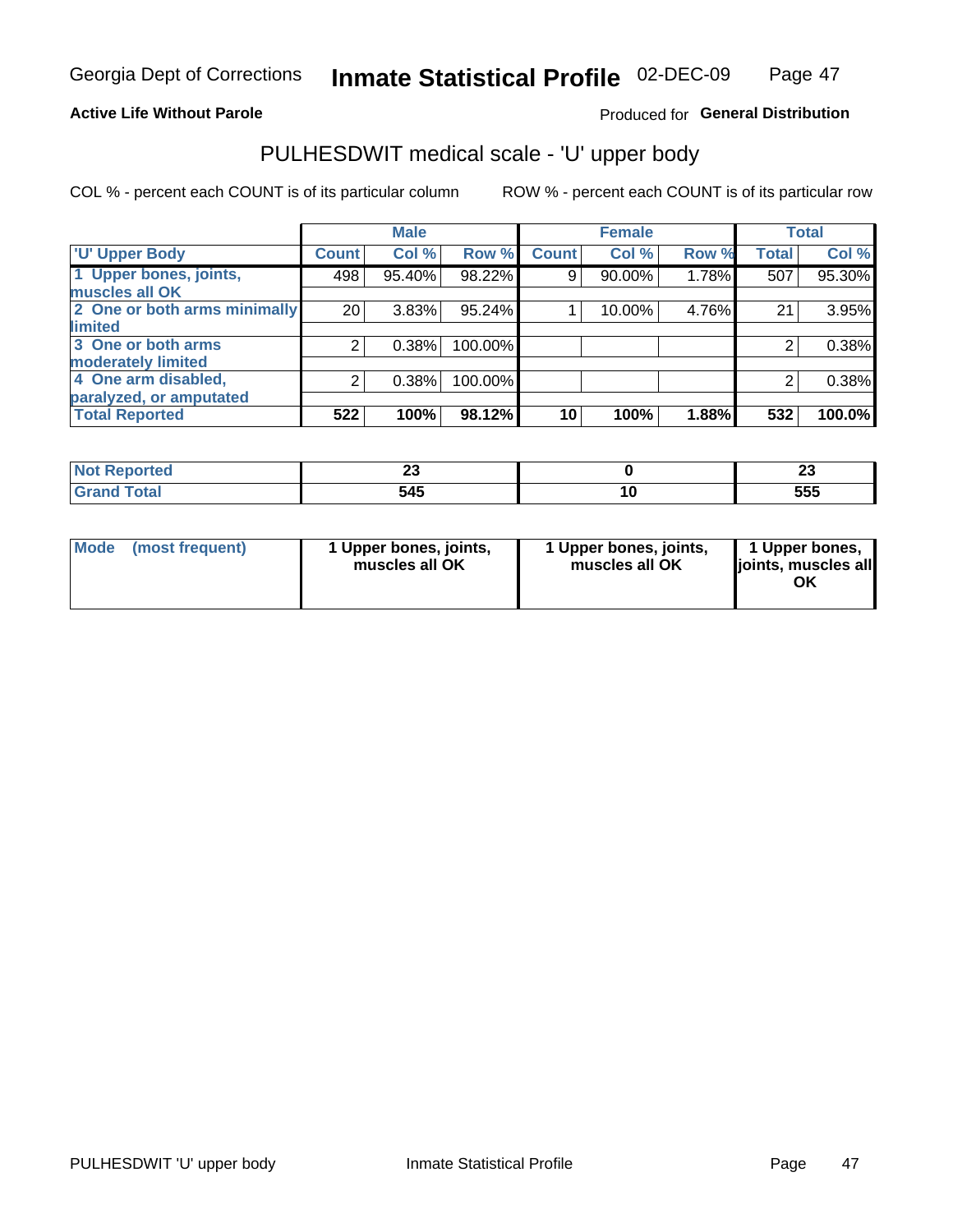### **Active Life Without Parole**

### Produced for General Distribution

## PULHESDWIT medical scale - 'L' lower body

COL % - percent each COUNT is of its particular column

|                                |              | <b>Male</b> |         |              | <b>Female</b> |       |              | <b>Total</b> |
|--------------------------------|--------------|-------------|---------|--------------|---------------|-------|--------------|--------------|
| 'L' Lower Body                 | <b>Count</b> | Col %       | Row %   | <b>Count</b> | Col %         | Row % | <b>Total</b> | Col %        |
| 1 Lower bones, joints,         | 440          | 84.29%      | 98.21%  | 8            | 80.00%        | 1.79% | 448          | 84.21%       |
| muscles all OK                 |              |             |         |              |               |       |              |              |
| 2 One or both legs minimally   | 70           | 13.41%      | 97.22%  | 2            | 20.00%        | 2.78% | 72           | 13.53%       |
| limited                        |              |             |         |              |               |       |              |              |
| 3 One or both legs             | 9            | 1.72%       | 100.00% |              |               |       | 9            | 1.69%        |
| moderately limited             |              |             |         |              |               |       |              |              |
| 4 One leg disabled, paralyzed, | 3            | 0.57%       | 100.00% |              |               |       | 3            | 0.56%        |
| or amputated                   |              |             |         |              |               |       |              |              |
| <b>Total Reported</b>          | 522          | 100%        | 98.12%  | 10           | 100%          | 1.88% | 532          | 100%         |

| ∩rteα⊤<br>NOT<br>. <b>.</b> | __  | $\ddot{\phantom{0}}$<br>~ |
|-----------------------------|-----|---------------------------|
|                             | 545 | 555                       |

| Mode | (most frequent) | 1 Lower bones, joints,<br>muscles all OK | 1 Lower bones, joints,<br>muscles all OK | 1 Lower bones,<br>ljoints, muscles all<br>OK |
|------|-----------------|------------------------------------------|------------------------------------------|----------------------------------------------|
|------|-----------------|------------------------------------------|------------------------------------------|----------------------------------------------|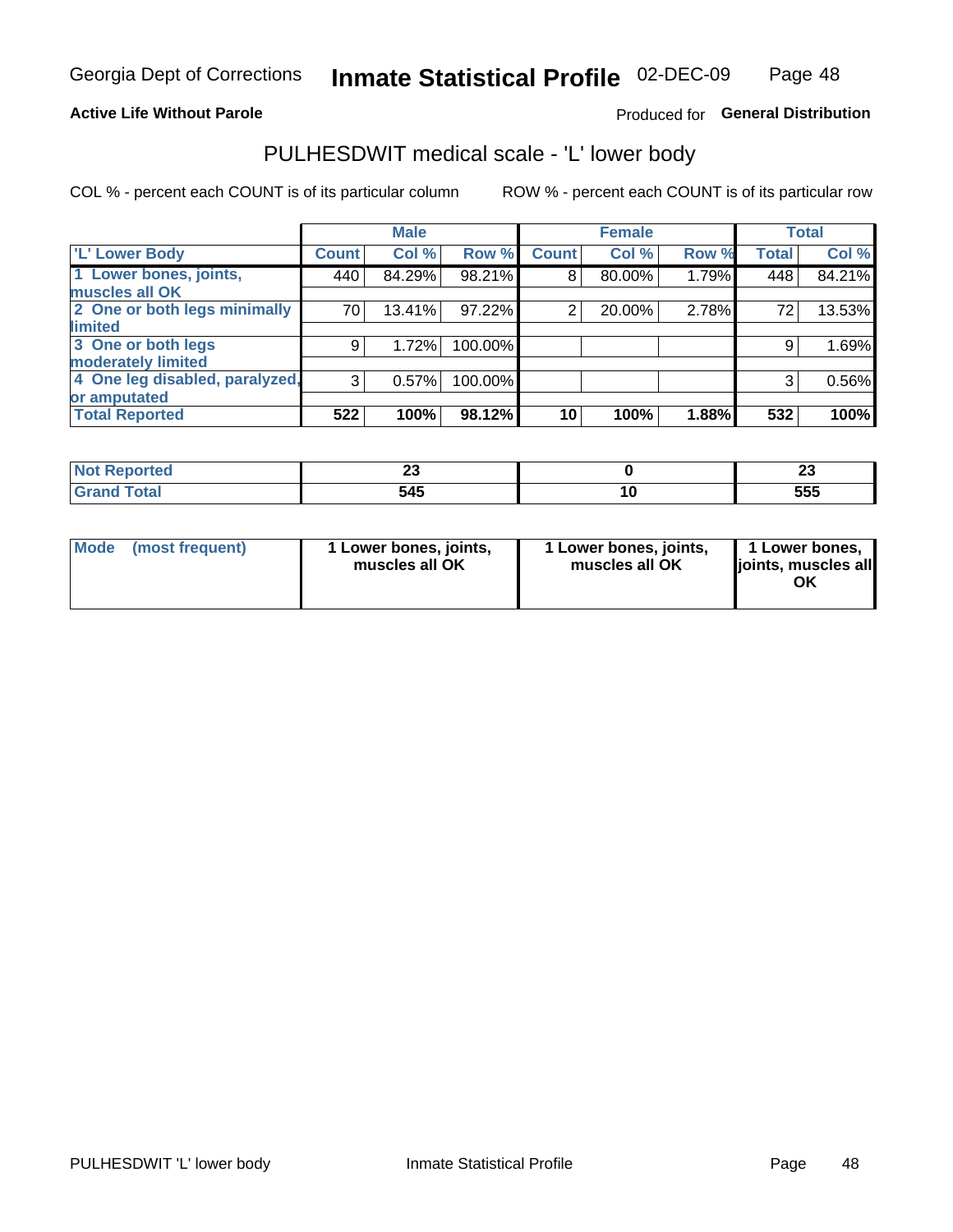**Active Life Without Parole** 

Inmate Statistical Profile 02-DEC-09 Page 49

Produced for General Distribution

## PULHESDWIT medical scale - 'H' hearing

COL % - percent each COUNT is of its particular column

|                                |              | <b>Male</b> |                    |                 | <b>Female</b> |          | Total        |        |
|--------------------------------|--------------|-------------|--------------------|-----------------|---------------|----------|--------------|--------|
| <b>H' Hearing</b>              | <b>Count</b> | Col%        | <b>Row % Count</b> |                 | Col%          | Row %    | <b>Total</b> | Col %  |
| 1 Normal hearing both ears     | 514          | 98.66%      | 98.09%             | 10 I            | $100.00\%$    | 1.91%    | 524          | 98.68% |
| 2 Some loss in one ear with    |              | 1.34%       | 100.00%            |                 |               |          |              | 1.32%  |
| other OK, or mild loss in both |              |             |                    |                 |               |          |              |        |
| <b>Total Reported</b>          | 521          | 100%        | 98.12%             | 10 <sup>1</sup> | 100%          | $1.88\%$ | 531          | 100%   |

|        |                    | - -        |
|--------|--------------------|------------|
| ______ | - - -<br>. .<br>г. | EEE<br>ວວວ |

| Mode (most frequent) | 1 Normal hearing both ears 1 Normal hearing both ears 1 Normal hearing | both ears |
|----------------------|------------------------------------------------------------------------|-----------|
|                      |                                                                        |           |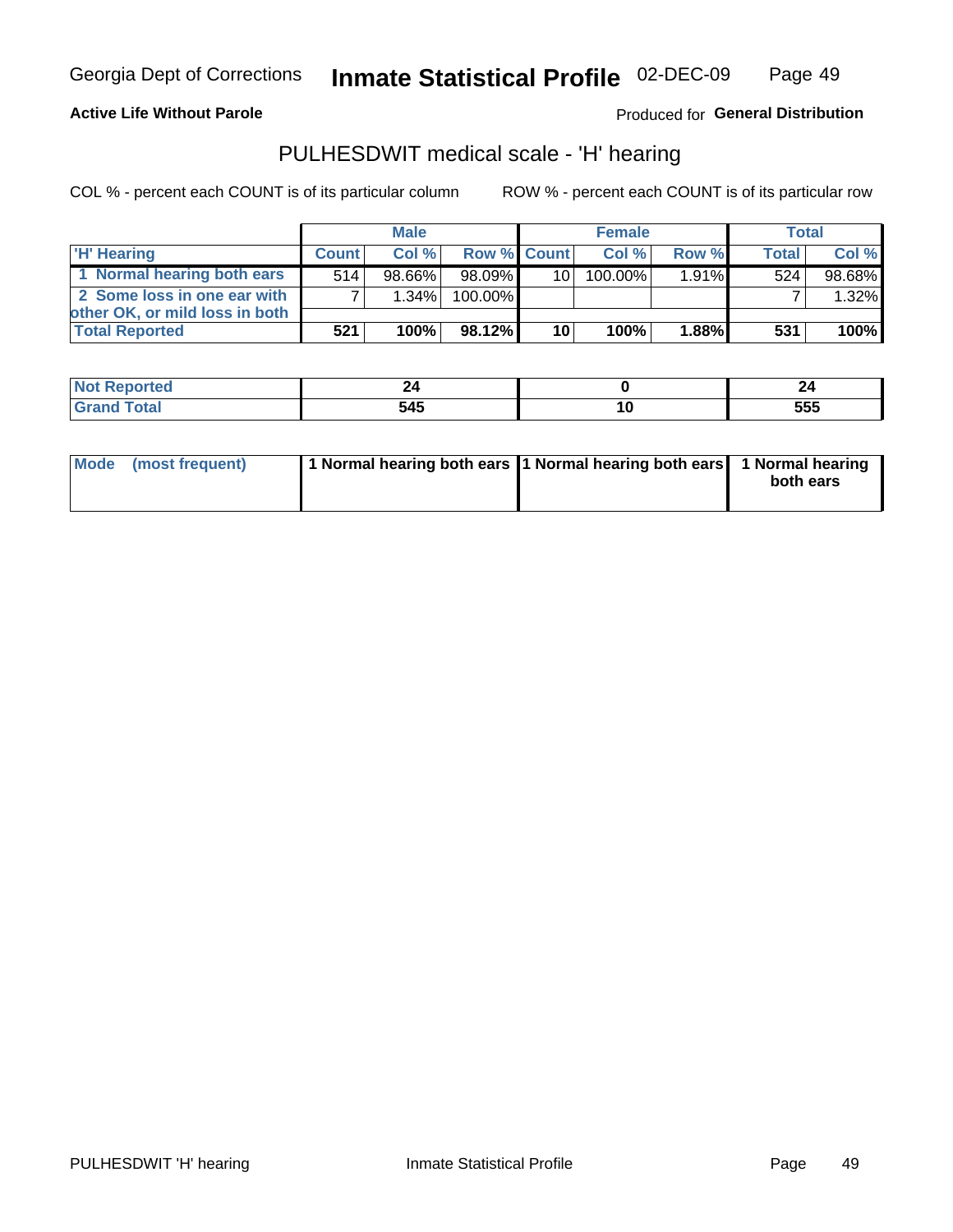#### **Active Life Without Parole**

### Produced for General Distribution

## PULHESDWIT medical scale - 'E' vision

COL % - percent each COUNT is of its particular column

|                                |              | <b>Male</b> |             |    | <b>Female</b> |          |       | Total  |
|--------------------------------|--------------|-------------|-------------|----|---------------|----------|-------|--------|
| 'E' Vision                     | <b>Count</b> | Col %       | Row % Count |    | Col%          | Row %    | Total | Col %  |
| 1 Correctable to 20/40 in both | 403          | 80.92%      | 98.29%      |    | 70.00%        | 1.71%    | 410   | 80.71% |
| eyes                           |              |             |             |    |               |          |       |        |
| 2 Correctable to 20/70 in one  | 87           | 17.47%      | 96.67%      | 3  | 30.00%        | $3.33\%$ | 90    | 17.72% |
| eye, may be blind in other     |              |             |             |    |               |          |       |        |
| 3 Correctable to 20/200 in one |              | 1.61%       | 100.00%     |    |               |          | 8     | 1.57%  |
| eye, may be blind in other     |              |             |             |    |               |          |       |        |
| <b>Total Reported</b>          | 498          | 100%        | 98.03%      | 10 | 100%          | 1.97%    | 508   | 100%   |

| rtea<br>тепо |     |     | 4.          |
|--------------|-----|-----|-------------|
|              | 545 | 1 Y | ---<br>່ວວບ |

| Mode | (most frequent) | 1 Correctable to 20/40 in both | 1 Correctable to 20/40 in   1 Correctable to |                    |
|------|-----------------|--------------------------------|----------------------------------------------|--------------------|
|      |                 | eves                           | both eves                                    | 20/40 in both eyes |
|      |                 |                                |                                              |                    |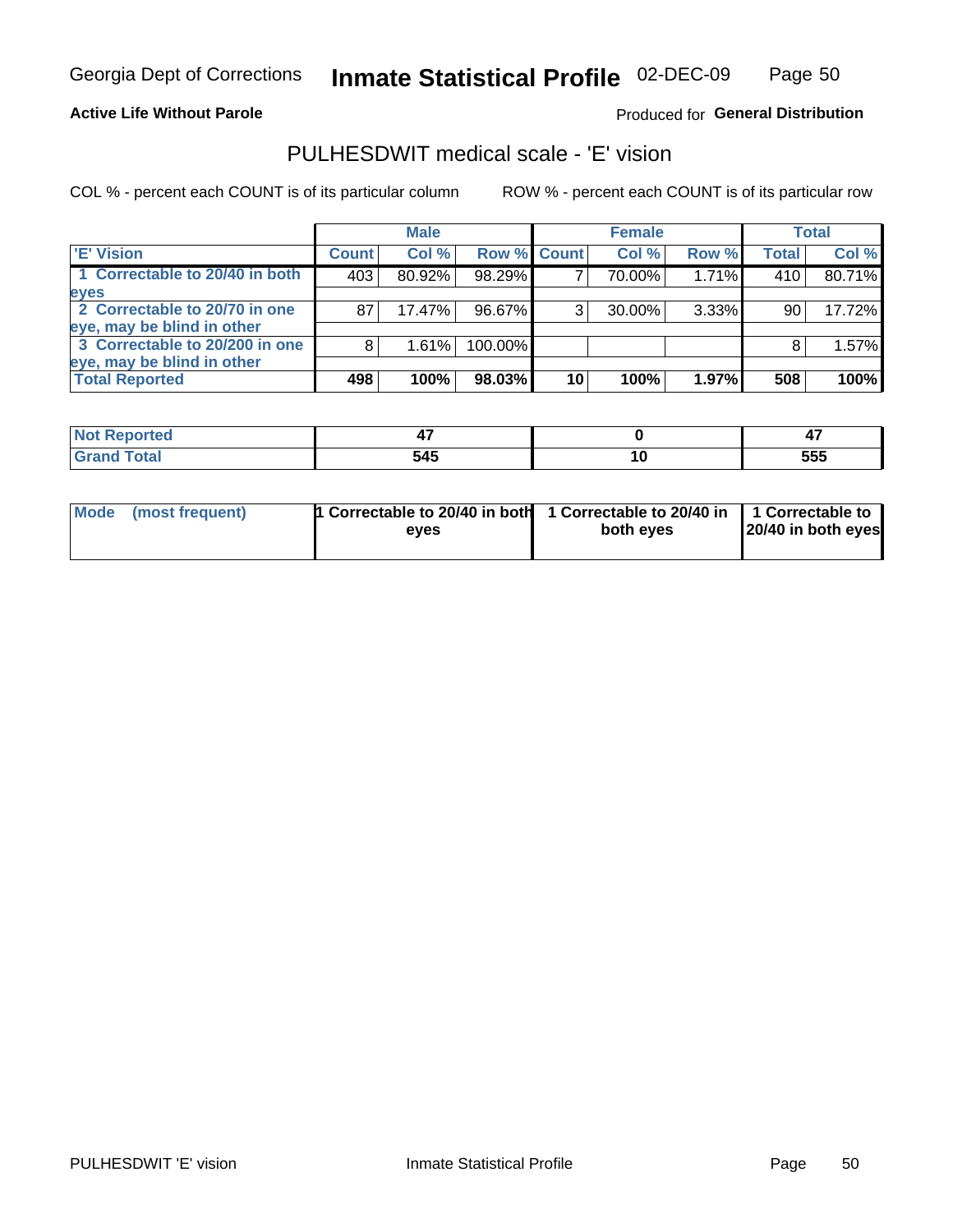#### **Active Life Without Parole**

### Produced for General Distribution

## PULHESDWIT medical scale - 'S' pSychiatric

COL % - percent each COUNT is of its particular column

|                                                                 |              | <b>Male</b> |                    |   | <b>Female</b> |       |              | <b>Total</b> |
|-----------------------------------------------------------------|--------------|-------------|--------------------|---|---------------|-------|--------------|--------------|
| 'S' pSychiatric                                                 | <b>Count</b> | Col %       | <b>Row % Count</b> |   | Col %         | Row % | <b>Total</b> | Col %        |
| 1 No impairment or disorders                                    | 416          | 84.21%      | 99.05%             | 4 | 57.14%        | 0.95% | 420          | 83.83%       |
| 2 Stable, or in remission, or<br>mild impairment or retardation | 53           | 10.73%      | 94.64%             | 3 | 42.86%        | 5.36% | 56           | 11.18%       |
| 3 Requires moderate inpatient                                   | 21           | 4.25%       | 100.00%            |   |               |       | 21           | 4.19%        |
| treatment                                                       |              |             |                    |   |               |       |              |              |
| 4 Requires intensive inpatient                                  | 3            | 0.61%       | 100.00%            |   |               |       | 3            | 0.60%        |
| treatment                                                       |              |             |                    |   |               |       |              |              |
| <b>5 Requires Crisis Stabilization</b>                          |              | 0.20%       | 100.00%            |   |               |       |              | 0.20%        |
| Unit (CSU) inpatient care                                       |              |             |                    |   |               |       |              |              |
| <b>Total Reported</b>                                           | 494          | 100%        | 98.60%             |   | 100%          | 1.40% | 501          | 100%         |

| <b>orted</b> |     |    | 54  |
|--------------|-----|----|-----|
| <b>Total</b> | 545 | 10 | 555 |

| Mode<br>1 No impairment or disorders<br>(most frequent) | 1 No impairment or<br>disorders | 1 No impairment or<br>disorders |
|---------------------------------------------------------|---------------------------------|---------------------------------|
|---------------------------------------------------------|---------------------------------|---------------------------------|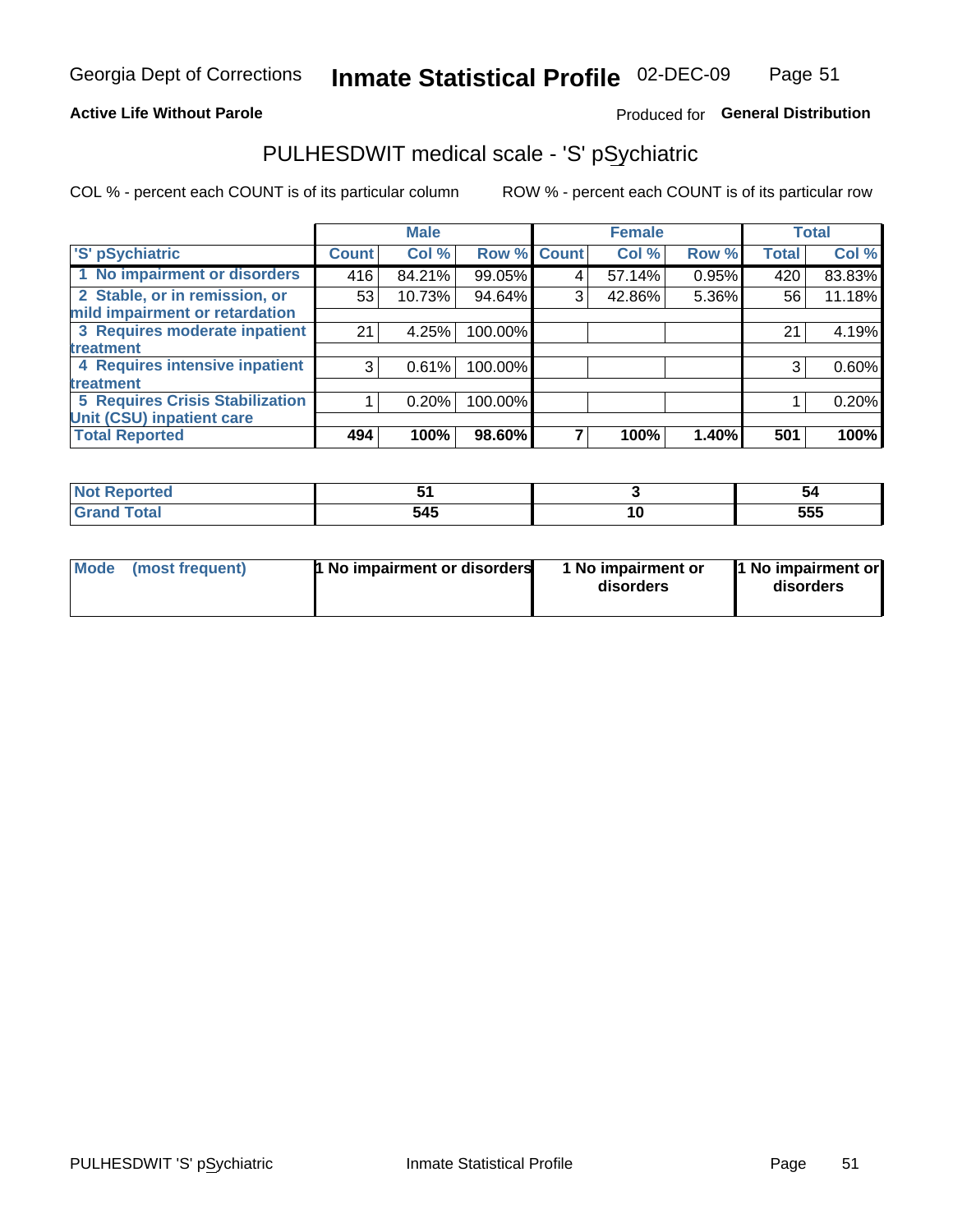### **Active Life Without Parole**

### Produced for General Distribution

## PULHESDWIT medical scale - 'D' dental

COL % - percent each COUNT is of its particular column

|                                 |              | <b>Male</b> |             |   | <b>Female</b> |       |              | <b>Total</b> |
|---------------------------------|--------------|-------------|-------------|---|---------------|-------|--------------|--------------|
| 'D' Dental                      | <b>Count</b> | Col %       | Row % Count |   | Col %         | Row % | <b>Total</b> | Col %        |
| 1 Minimal routine dental health | 344          | 70.20%      | 98.85%      |   | 57.14%        | 1.15% | 348          | 70.02%       |
| <b>needs</b>                    |              |             |             |   |               |       |              |              |
| 2 Moderate cavities and/or gum  | 114          | 23.27%      | 97.44%      | 3 | 42.86%        | 2.56% | 117          | 23.54%       |
| disease                         |              |             |             |   |               |       |              |              |
| 3 Extensive gum disease         | 31           | 6.33%       | 100.00%     |   |               |       | 31           | 6.24%        |
| and/or widespread decay         |              |             |             |   |               |       |              |              |
| 4 Urgent need for dental        |              | 0.20%       | 100.00%     |   |               |       |              | 0.20%        |
| <b>services</b>                 |              |             |             |   |               |       |              |              |
| <b>Total Reported</b>           | 490          | 100%        | 98.59%      |   | 100%          | 1.41% | 497          | 100%         |

| prτea<br>NOT RADO<br>$\sim$ . The set of $\sim$ | --<br>$\sim$<br>ึ |     | ວເ  |
|-------------------------------------------------|-------------------|-----|-----|
| Total                                           | 545               | ט ו | 555 |

| <b>Mode</b> | (most frequent) | <b>Minimal routine dental</b><br>health needs | 1 Minimal routine dental<br>health needs | 11 Minimal routine<br>dental health<br>needs |
|-------------|-----------------|-----------------------------------------------|------------------------------------------|----------------------------------------------|
|-------------|-----------------|-----------------------------------------------|------------------------------------------|----------------------------------------------|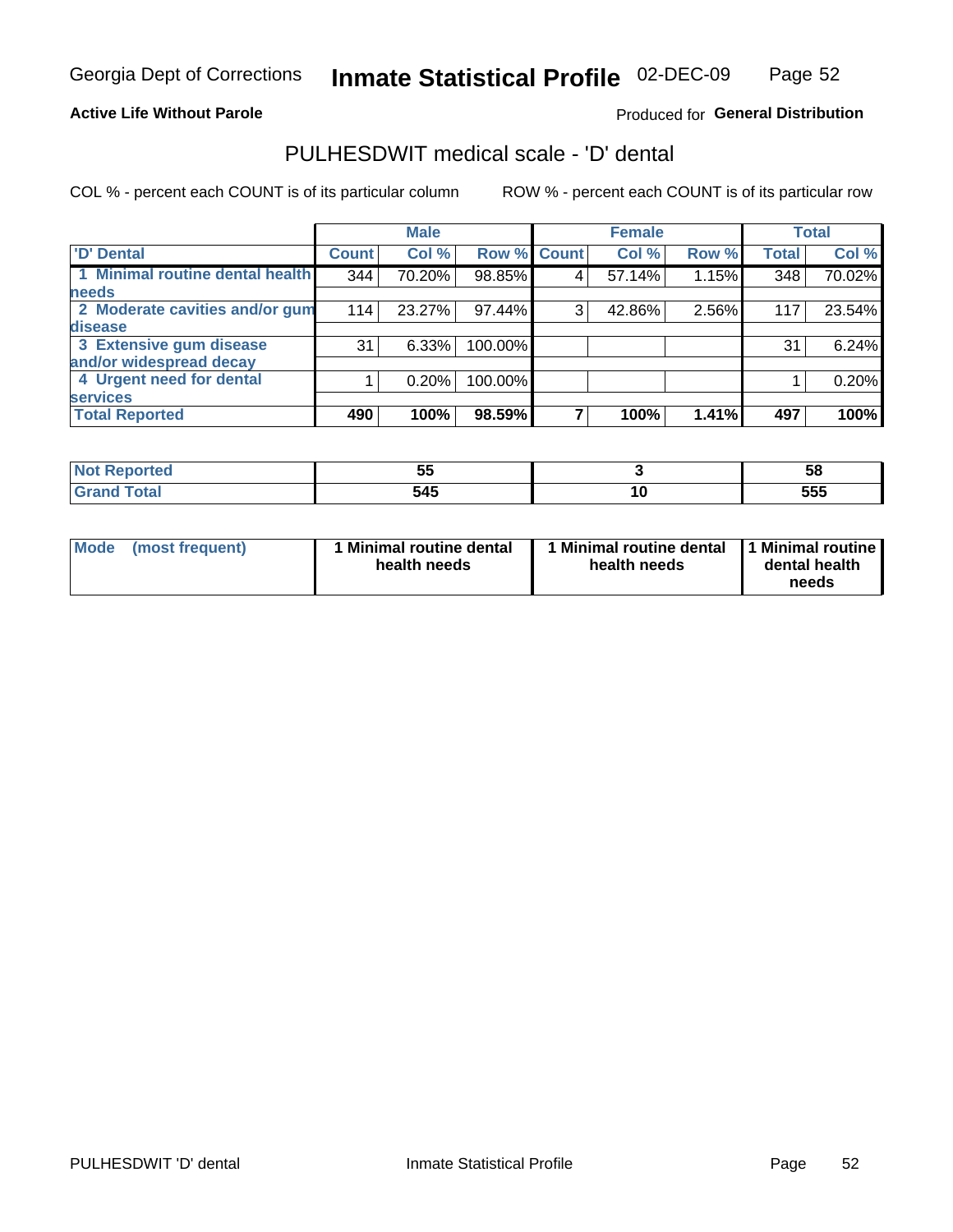#### **Active Life Without Parole**

### Produced for General Distribution

# PULHESDWIT medical scale - 'W' work ability

COL % - percent each COUNT is of its particular column

|                                 |              | <b>Male</b> |                    |    | <b>Female</b> |       |              | Total  |
|---------------------------------|--------------|-------------|--------------------|----|---------------|-------|--------------|--------|
| <b>W' work ability</b>          | <b>Count</b> | Col %       | <b>Row % Count</b> |    | Col %         | Row % | <b>Total</b> | Col %  |
| 1 Unrestricted work or activity | 401          | 76.97%      | 98.04%             | 8  | 80.00%        | 1.96% | 409          | 77.02% |
| 2 Minor restrictions on type of | 99           | 19.00%      | 98.02%             | റ  | 20.00%        | 1.98% | 101          | 19.02% |
| <b>work</b>                     |              |             |                    |    |               |       |              |        |
| 3 Moderate restrictions on type | 15           | 2.88%       | 100.00%            |    |               |       | 15           | 2.82%  |
| of work                         |              |             |                    |    |               |       |              |        |
| 4 Major restrictions on type of | 6            | 1.15%       | 100.00%            |    |               |       | 6            | 1.13%  |
| <b>work</b>                     |              |             |                    |    |               |       |              |        |
| <b>Total Reported</b>           | 521          | 100%        | 98.12%             | 10 | 100%          | 1.88% | 531          | 100%   |

|             | -            |         | --         |
|-------------|--------------|---------|------------|
| $\sim$ 0000 | - - -<br>J4J | <u></u> | ---<br>JJJ |

| Mode            | 1 Unrestricted work or | 1 Unrestricted work or | 1 Unrestricted   |
|-----------------|------------------------|------------------------|------------------|
| (most frequent) | activity               | activity               | work or activity |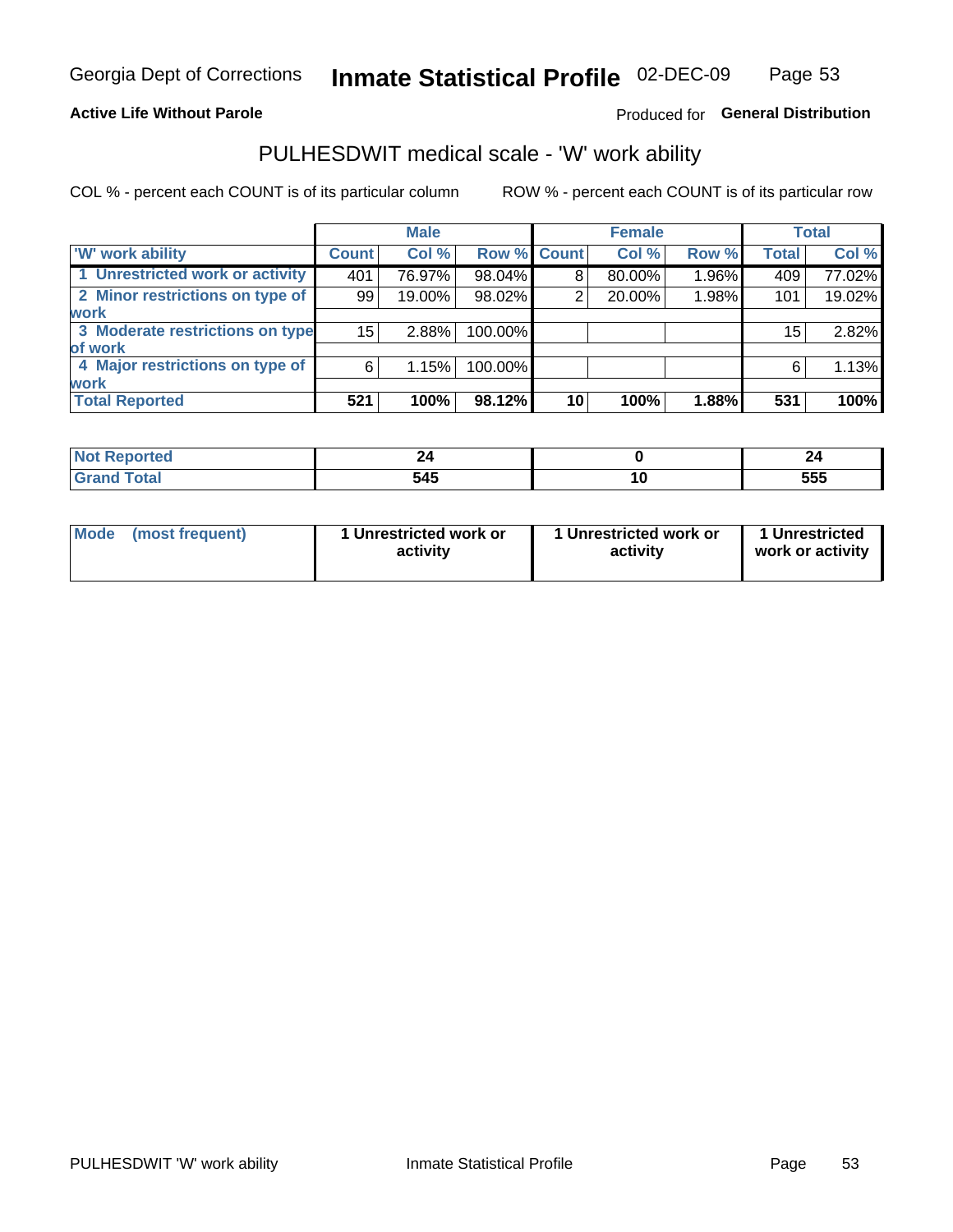#### **Active Life Without Parole**

Produced for General Distribution

## PULHESDWIT medical scale - 'I' impairment

COL % - percent each COUNT is of its particular column ROW % - percent each COUNT is of its particular row

|                                     |              | <b>Male</b> |                    |    | <b>Female</b> |       |              | <b>Total</b> |
|-------------------------------------|--------------|-------------|--------------------|----|---------------|-------|--------------|--------------|
| <b>T' Impairment</b>                | <b>Count</b> | Col %       | <b>Row % Count</b> |    | Col %         | Row % | <b>Total</b> | Col %        |
| 1 No impairments or<br>disabilities | 515          | 98.66%      | 98.10%             | 10 | 100.00%       | 1.90% | 525          | 98.68%       |
| 2 Wheelchair-bound but              | 6            | 1.15%       | $100.00\%$         |    |               |       | 6            | 1.13%        |
| otherwise OK                        |              |             |                    |    |               |       |              |              |
| 4 Needs moderate Assisted           |              | 0.19%       | 100.00%            |    |               |       |              | 0.19%        |
| Living (level II)                   |              |             |                    |    |               |       |              |              |
| <b>Total Reported</b>               | 522          | 100%        | 98.12%             | 10 | 100%          | 1.88% | 532          | 100%         |

| orted        | $\sim$ |    | $\sim$ |
|--------------|--------|----|--------|
| N            | ~      |    | ∠J     |
| <b>Total</b> | 545    | IО | 555    |

| <b>Mode</b>     | 1 No impairments or | 1 No impairments or | 1 No impairments |
|-----------------|---------------------|---------------------|------------------|
| (most frequent) | disabilities        | disabilities        | or disabilities  |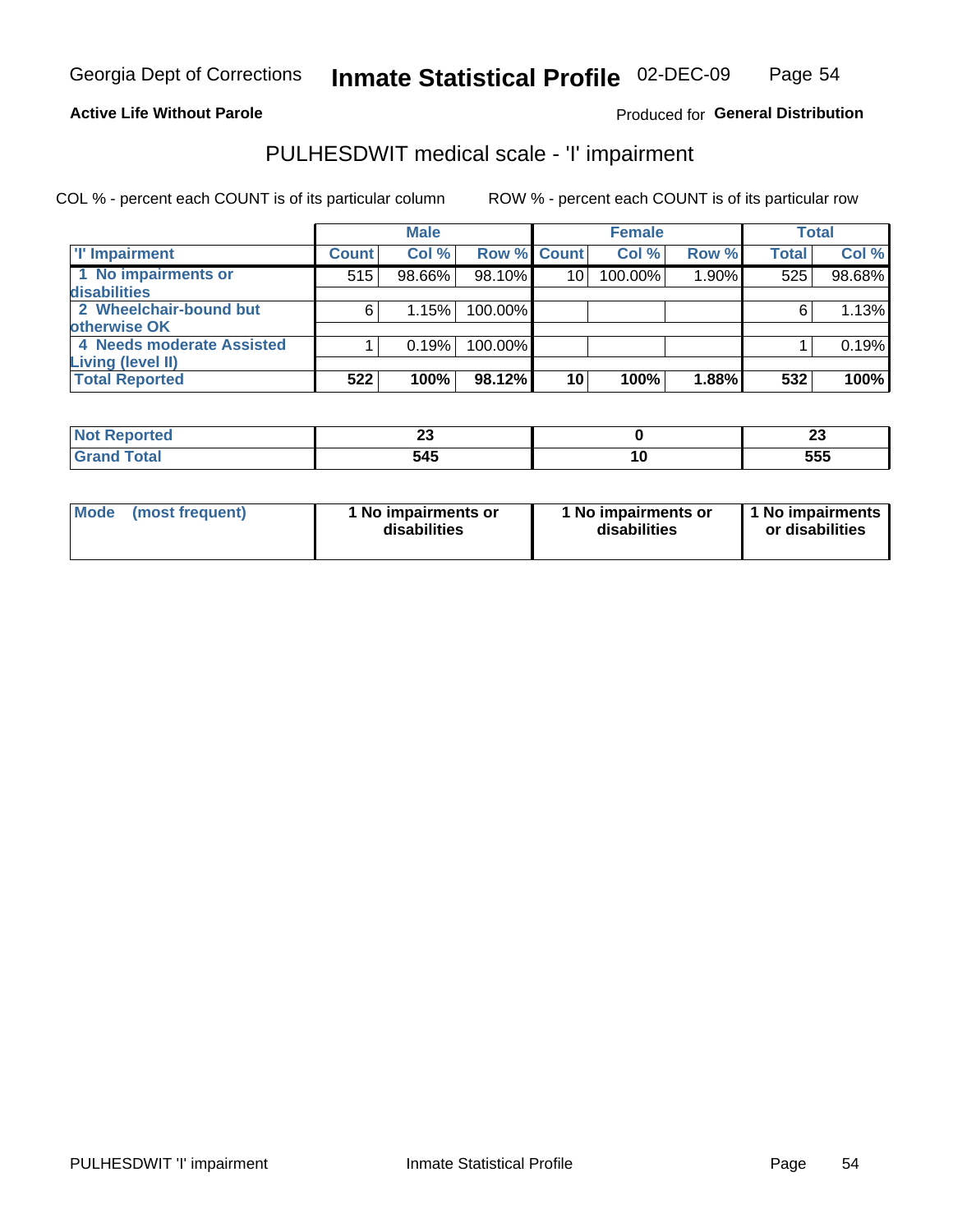#### **Active Life Without Parole**

### Produced fo General Distribution

## PULHESDWIT medical scale - 'T' transportability

COL % - percent each COUNT is of its particular column

|                              |              | <b>Male</b> |             |    | <b>Female</b> |       |              | <b>Total</b> |
|------------------------------|--------------|-------------|-------------|----|---------------|-------|--------------|--------------|
| <b>T' Transportability</b>   | <b>Count</b> | Col %       | Row % Count |    | Col %         | Row % | <b>Total</b> | Col %        |
| 1 Can be transported in any  | 522          | 99.24%      | 98.12%      | 10 | 100.00%       | 1.88% | 532          | 99.25%       |
| ordinary approved vehicle    |              |             |             |    |               |       |              |              |
| 2 Wheelchair-bound, not      |              | 0.57%       | 100.00%     |    |               |       |              | 0.56%        |
| needing special vehicle      |              |             |             |    |               |       |              |              |
| 3 Wheelchair-bound, requires |              | 0.19%       | 100.00%     |    |               |       |              | 0.19%        |
| special vehicle              |              |             |             |    |               |       |              |              |
| <b>Total Reported</b>        | 526          | 100%        | 98.13%      | 10 | 100%          | 1.87% | 536          | 100%         |

| <b>Reported</b> | ı.           |    | . . |
|-----------------|--------------|----|-----|
|                 | - - -<br>545 | ч. | 555 |

| Mode (most frequent) | 1 Can be transported in any 1 Can be transported in any | ordinary approved vehicle   ordinary approved vehicle   transported in any | 1 Can be<br>ordinary approved<br>vehicle |
|----------------------|---------------------------------------------------------|----------------------------------------------------------------------------|------------------------------------------|
|                      |                                                         |                                                                            |                                          |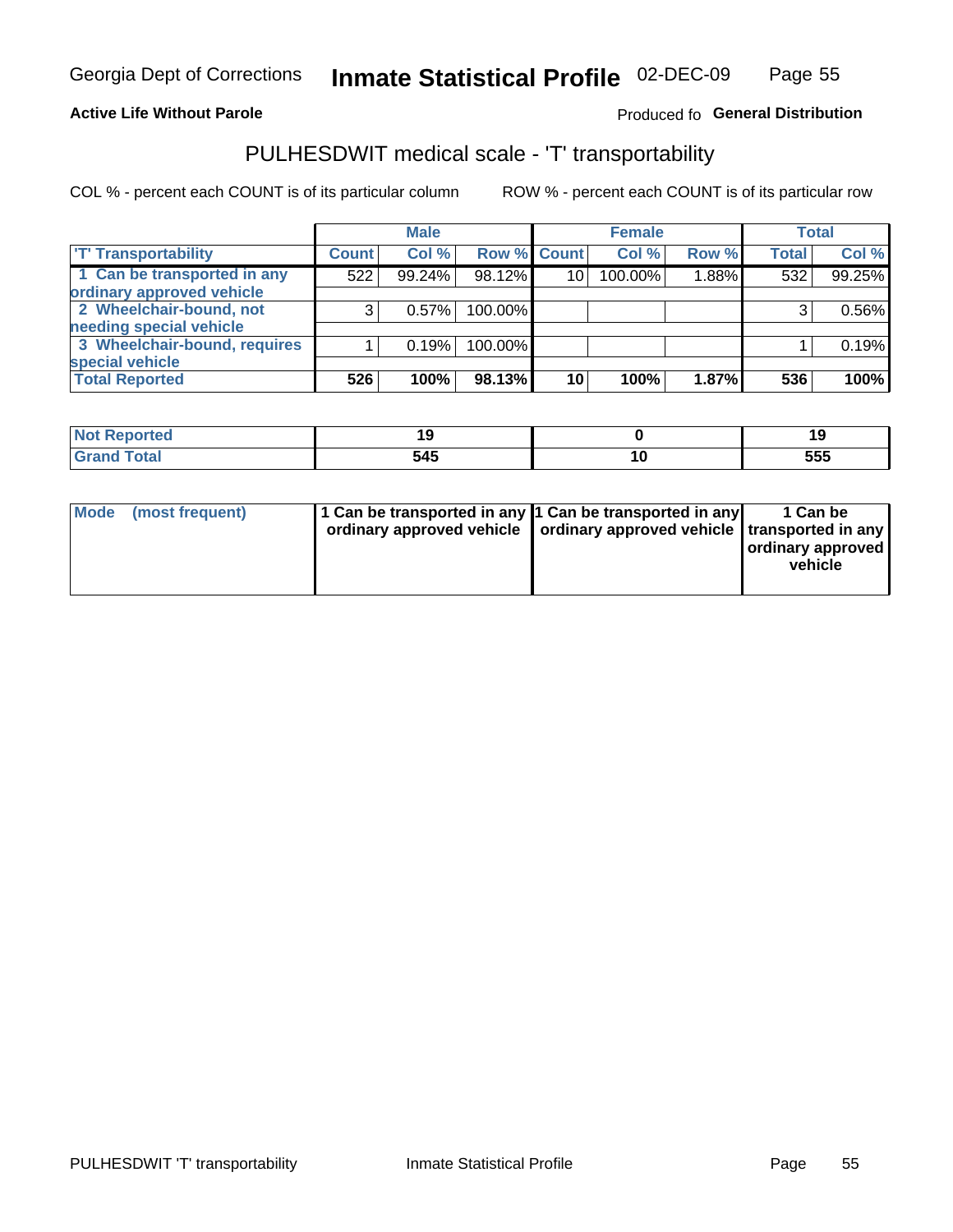### **Active Life Without Parole**

### Produced for General Distribution

## Criminality in family, self-reported

COL % - percent each COUNT is of its particular column

|                              |              | <b>Male</b> |        |              | <b>Female</b> |          |       | Total  |
|------------------------------|--------------|-------------|--------|--------------|---------------|----------|-------|--------|
| <b>Criminality In Family</b> | <b>Count</b> | Col %       | Row %  | <b>Count</b> | Col %         | Row %    | Total | Col %  |
| Yes, criminality in family   | 156 l        | 29.38%      | 96.89% | 5            | 55.56%        | $3.11\%$ | 161   | 29.81% |
| No criminality in family     | 375          | 70.62%      | 98.94% | 4            | 44.44%        | $1.06\%$ | 379   | 70.19% |
| <b>Total Reported</b>        | 531          | 100%        | 98.33% | 9            | 100%          | $1.67\%$ | 540   | 100%   |

| المنتقب بالتعبين<br>≺eported<br><b>NOT</b> |     | . . |
|--------------------------------------------|-----|-----|
| <b>otal</b>                                | 545 | 555 |

|  | Mode (most frequent) | No criminality in family | Yes, criminality in family | No criminality in<br>family |
|--|----------------------|--------------------------|----------------------------|-----------------------------|
|--|----------------------|--------------------------|----------------------------|-----------------------------|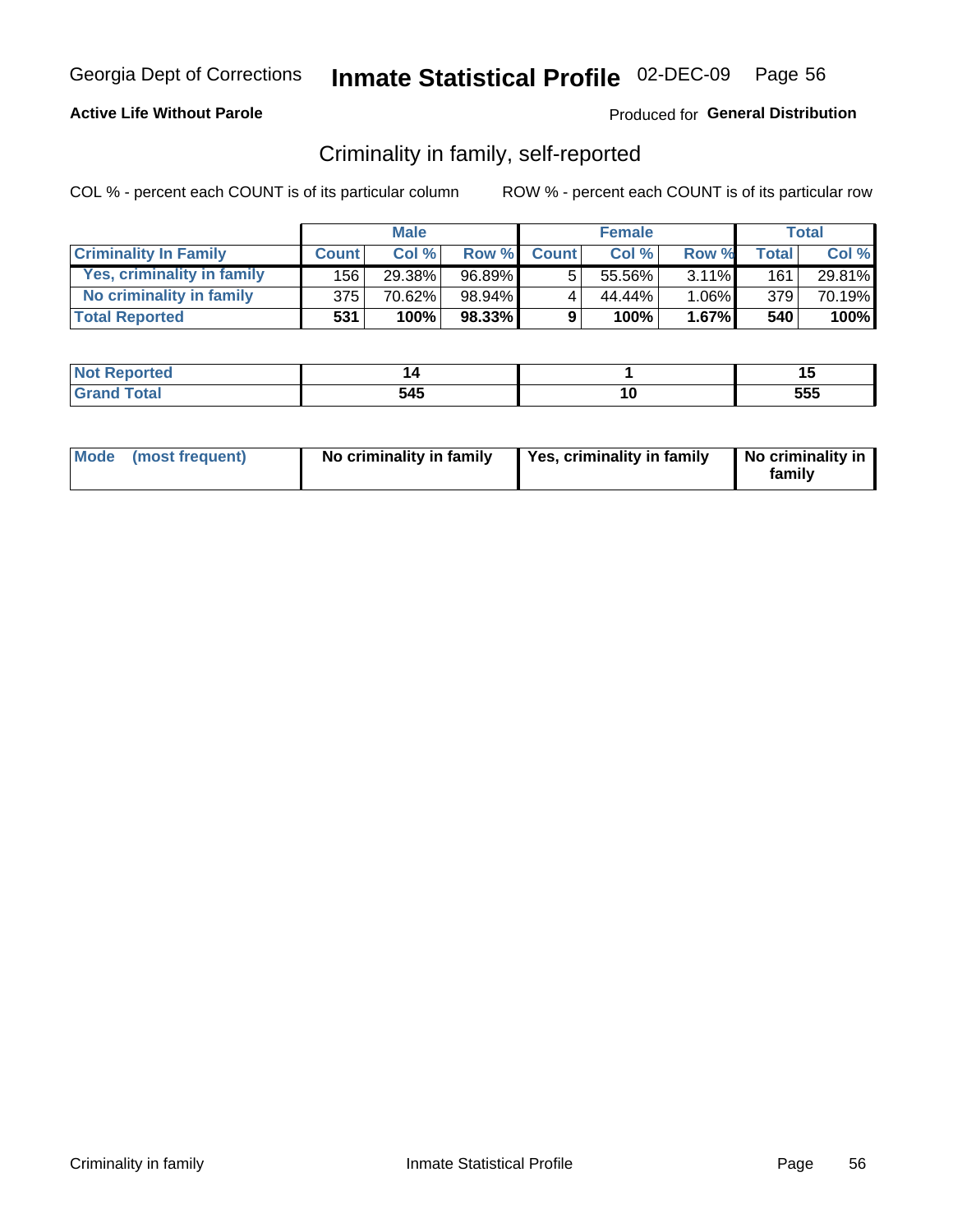### **Active Life Without Parole**

### Produced for General Distribution

## Alcoholism in family, self-reported

COL % - percent each COUNT is of its particular column

|                             |              | <b>Male</b> |        |              | <b>Female</b> |          |                    | Total  |
|-----------------------------|--------------|-------------|--------|--------------|---------------|----------|--------------------|--------|
| <b>Alcoholism In Family</b> | <b>Count</b> | Col%        | Row %  | <b>Count</b> | Col%          | Row %    | Total <sub>I</sub> | Col %  |
| Yes, alcoholism in family   | 106          | 19.96%      | 98.15% |              | $22.22\%$     | $1.85\%$ | 108                | 20.00% |
| No alcoholism in family     | 425          | 80.04%      | 98.38% |              | 77.78%        | $1.62\%$ | 432                | 80.00% |
| <b>Total Reported</b>       | 531          | 100%        | 98.33% | 9            | 100%          | $1.67\%$ | 540                | 100%   |

| المنتشر بالتعبير<br>≺eported<br><b>NOT</b> |     |    | . . |
|--------------------------------------------|-----|----|-----|
| <b>otal</b>                                | 545 | ιv | 555 |

|  | Mode (most frequent) | No alcoholism in family | No alcoholism in family | No alcoholism in<br>family |
|--|----------------------|-------------------------|-------------------------|----------------------------|
|--|----------------------|-------------------------|-------------------------|----------------------------|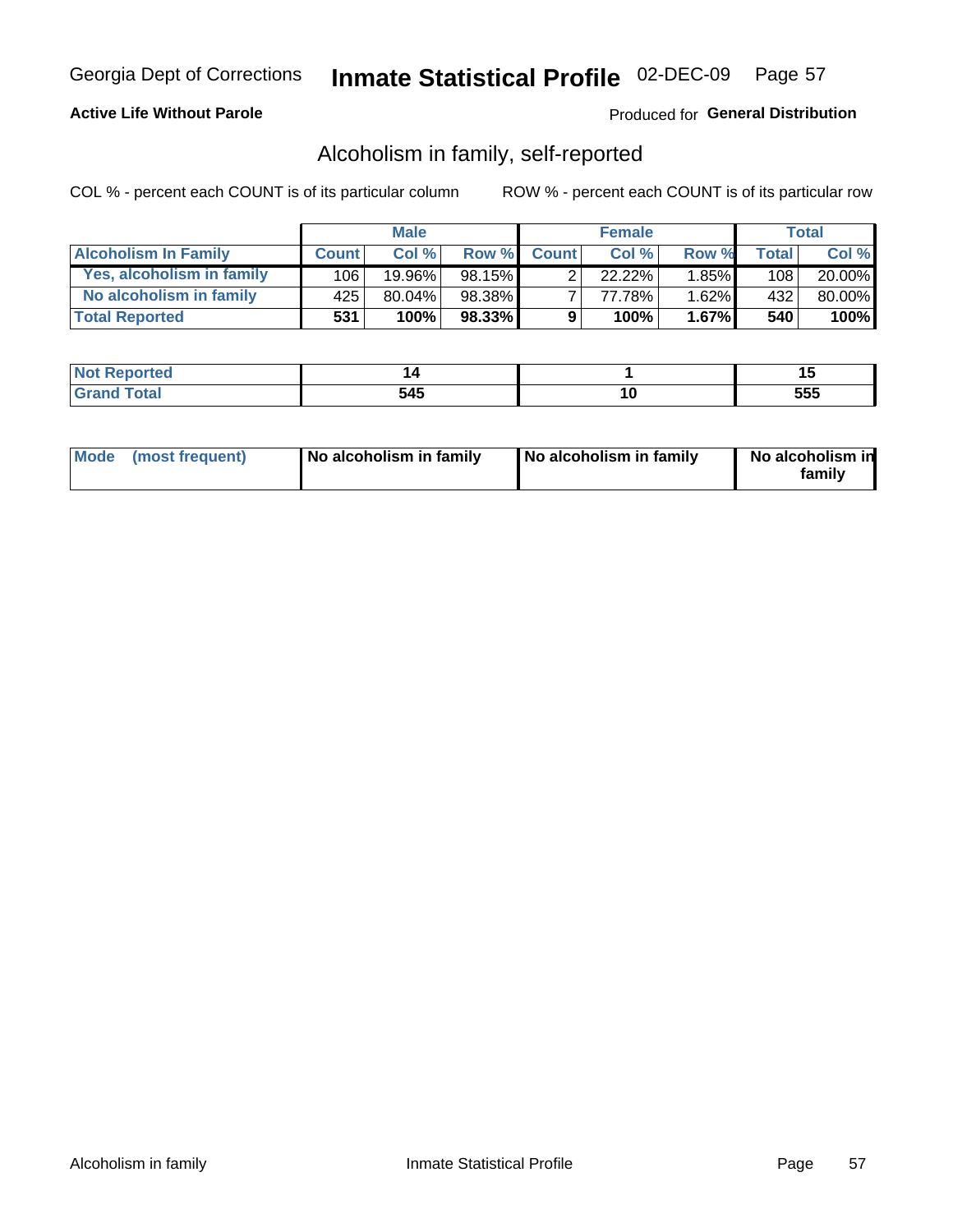### **Active Life Without Parole**

Produced for General Distribution

## Drug abuse in family, self-reported

COL % - percent each COUNT is of its particular column

|                           |              | <b>Male</b> |        |                | <b>Female</b> |          |              | Total   |
|---------------------------|--------------|-------------|--------|----------------|---------------|----------|--------------|---------|
| Drug Abuse In Family      | <b>Count</b> | Col %       | Row %  | <b>Count</b>   | Col%          | Row %    | <b>Total</b> | Col %   |
| Yes, drug abuse in family | 62           | 11.68%      | 96.88% | ◠              | 22.22%        | $3.13\%$ | 64           | 11.85%  |
| No drug abuse in family   | 469          | 88.32%      | 98.53% | $\overline{ }$ | 77.78%        | $1.47\%$ | 476          | 88.15%  |
| <b>Total Reported</b>     | 531          | 100%        | 98.33% | 9              | 100%          | $1.67\%$ | 540          | $100\%$ |

| المنتقب بالتعبين<br>≺eported<br><b>NOT</b> |     | . . |
|--------------------------------------------|-----|-----|
| <b>otal</b>                                | 545 | 555 |

|  | Mode (most frequent) | No drug abuse in family | No drug abuse in family | No drug abuse in<br>family |
|--|----------------------|-------------------------|-------------------------|----------------------------|
|--|----------------------|-------------------------|-------------------------|----------------------------|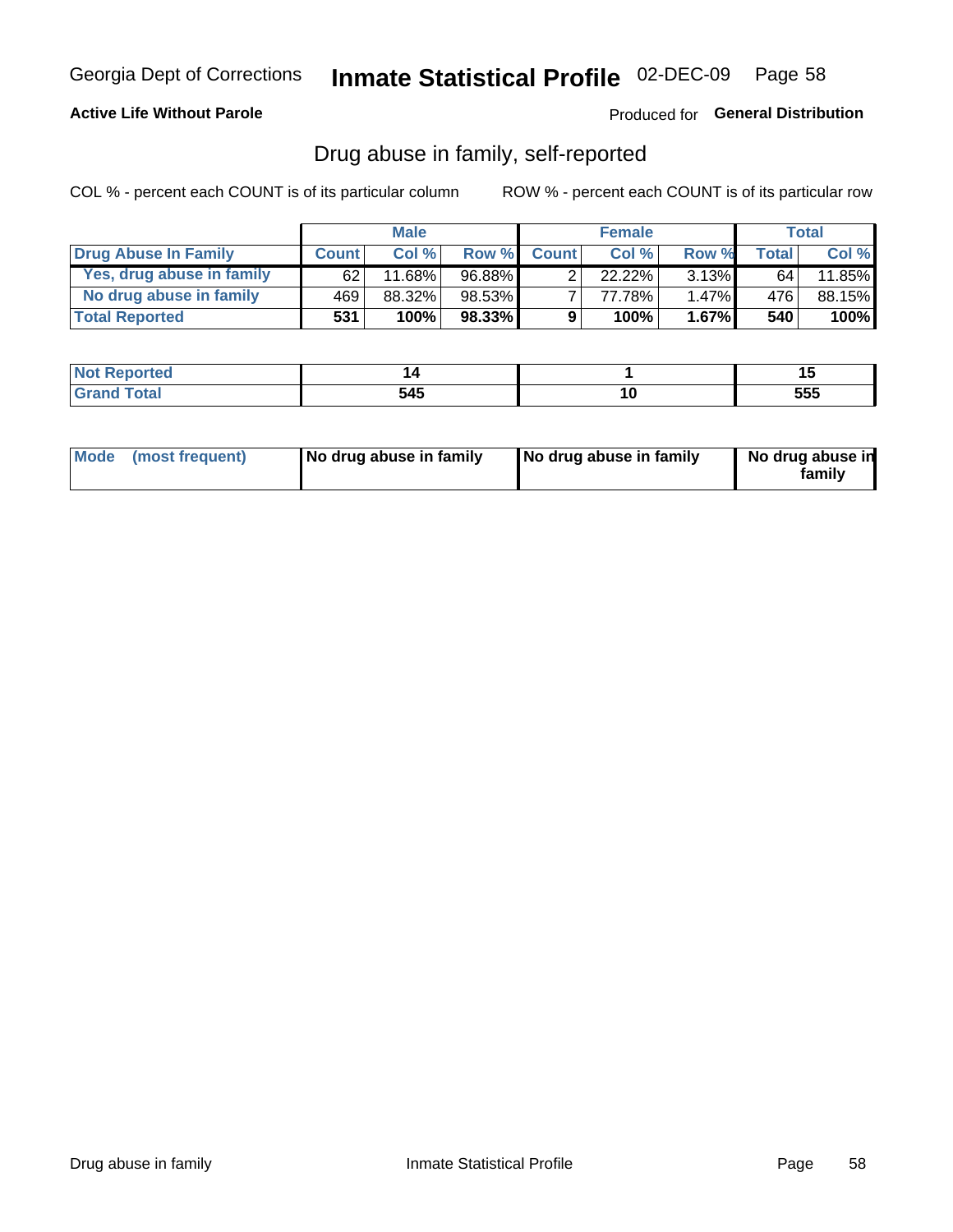### **Active Life Without Parole**

### Produced for General Distribution

## Subjected to frequent beatings, self-reported

COL % - percent each COUNT is of its particular column

|                                   |              | <b>Male</b> |        |              | <b>Female</b> |       |              | Total  |
|-----------------------------------|--------------|-------------|--------|--------------|---------------|-------|--------------|--------|
| <b>Frequent beatings</b>          | <b>Count</b> | Col %       | Row %  | <b>Count</b> | Col %         | Row % | <b>Total</b> | Col %  |
| <b>Yes, subjected to frequent</b> | 36           | 6.78%       | 97.30% |              | $11.11\%$     | 2.70% | 37           | 6.85%  |
| beatings                          |              |             |        |              |               |       |              |        |
| Not subjected to frequent         | 495          | 93.22%      | 98.41% | 8            | 88.89%        | 1.59% | 503          | 93.15% |
| beatings                          |              |             |        |              |               |       |              |        |
| <b>Total Reported</b>             | 531          | 100%        | 98.33% | 9            | 100%          | 1.67% | 540          | 100%   |

| <b>Not Reported</b> |     |     | . . |
|---------------------|-----|-----|-----|
| <b>Total</b>        | 545 | ı u | 555 |

| Mode (most frequent) | Not subjected to frequent<br>beatings | Not subjected to frequent<br>beatings | Not subjected to<br><b>frequent beatings</b> |
|----------------------|---------------------------------------|---------------------------------------|----------------------------------------------|
|                      |                                       |                                       |                                              |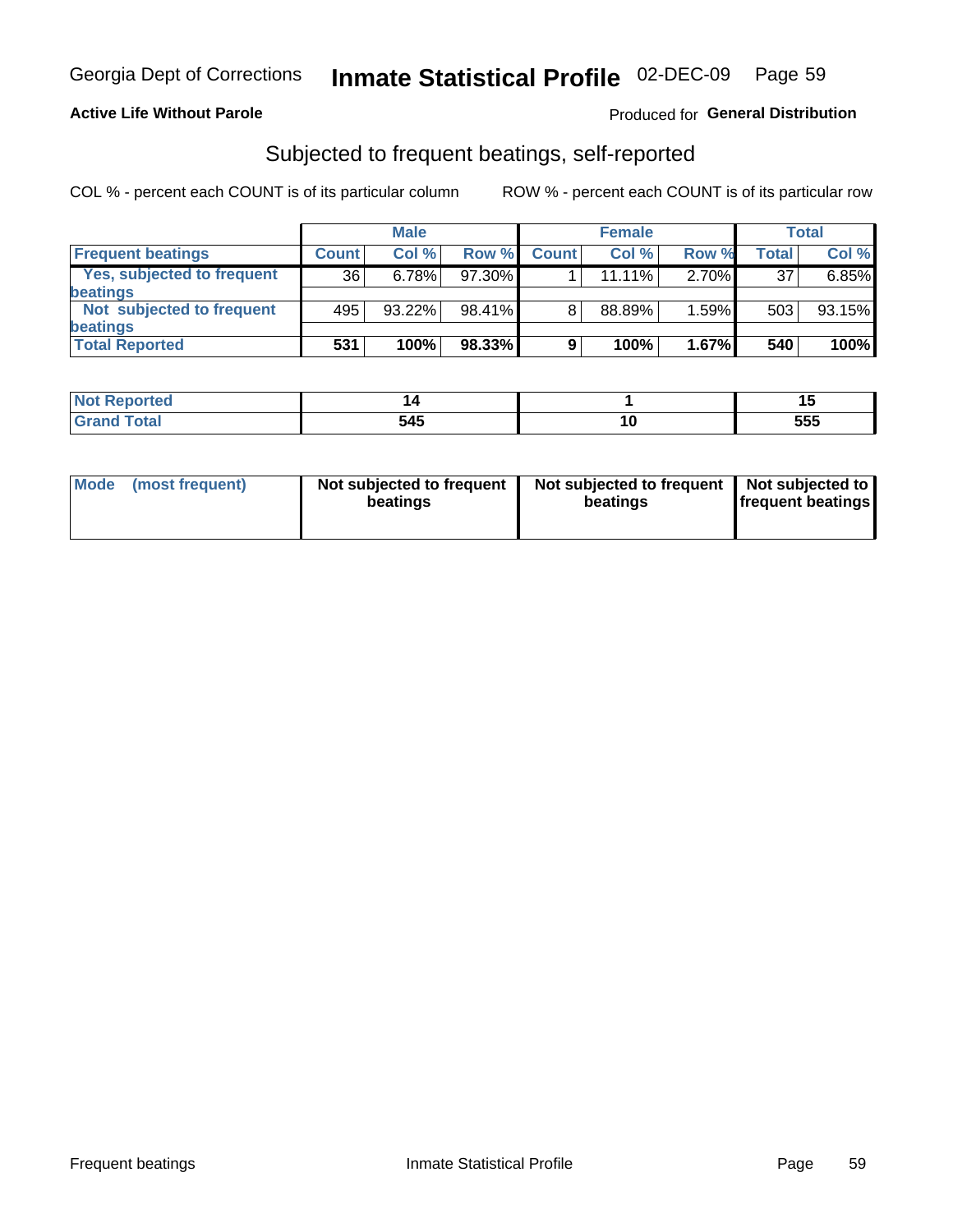### **Active Life Without Parole**

### Produced for General Distribution

## Father absent during inmate's childhood

COL % - percent each COUNT is of its particular column

|                           |              | <b>Male</b> |           |                | <b>Female</b> |          |              | Total   |
|---------------------------|--------------|-------------|-----------|----------------|---------------|----------|--------------|---------|
| <b>Father Absent</b>      | <b>Count</b> | Col%        | Row %     | <b>Count</b>   | Col %         | Row %    | <b>Total</b> | Col %   |
| Yes, father was absent    | 266          | $50.09\%$   | 98.88%    | 3 <sub>1</sub> | $33.33\%$     | $1.12\%$ | 269          | 49.81%  |
| No, father was not absent | 265          | 49.91%      | $97.79\%$ | 6              | 66.67%        | 2.21%    | 271          | 50.19%  |
| <b>Total Reported</b>     | 531          | 100%        | $98.33\%$ | 9              | 100%          | $1.67\%$ | 540          | $100\%$ |

| <b>Not Reported</b>      |     | -<br> |
|--------------------------|-----|-------|
| <b>c</b> otal<br>' Grano | 545 | 555   |

|  | Mode (most frequent) | Yes, father was absent | <b>No. father was not absent</b> | No, father was not<br>absent |
|--|----------------------|------------------------|----------------------------------|------------------------------|
|--|----------------------|------------------------|----------------------------------|------------------------------|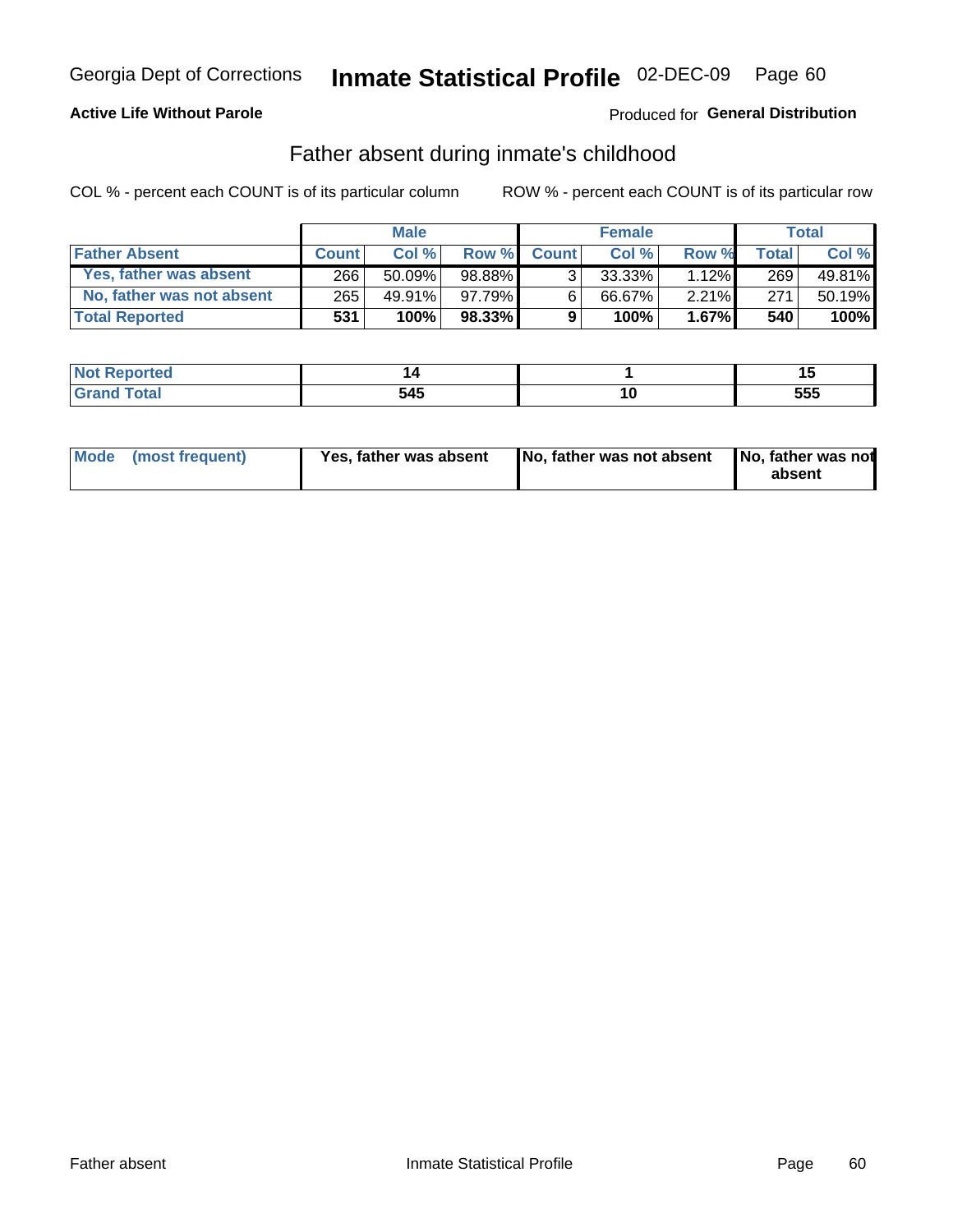### **Active Life Without Parole**

### Produced for General Distribution

## Mother absent during inmate's childhood

COL % - percent each COUNT is of its particular column

|                           |              | <b>Male</b> |           |              | <b>Female</b> |          |       | Total  |
|---------------------------|--------------|-------------|-----------|--------------|---------------|----------|-------|--------|
| <b>Mother Absent</b>      | <b>Count</b> | Col%        | Row %     | <b>Count</b> | Col %         | Row %    | Total | Col %  |
| Yes, mother was absent    | 781          | 14.69%      | $97.50\%$ | ົ            | $22.22\%$     | $2.50\%$ | 80    | 14.81% |
| No, mother was not absent | 453          | 85.31%      | 98.48%    |              | 77.78%        | $1.52\%$ | 460   | 85.19% |
| <b>Total Reported</b>     | 531          | 100%        | $98.33\%$ | 9            | 100%          | $1.67\%$ | 540   | 100%   |

| <b>Not Reported</b> |     |     |
|---------------------|-----|-----|
| <b>Total</b>        | 545 | 555 |

| Mode (most frequent) | No, mother was not absent   No, mother was not absent   No, mother was | not absent |
|----------------------|------------------------------------------------------------------------|------------|
|                      |                                                                        |            |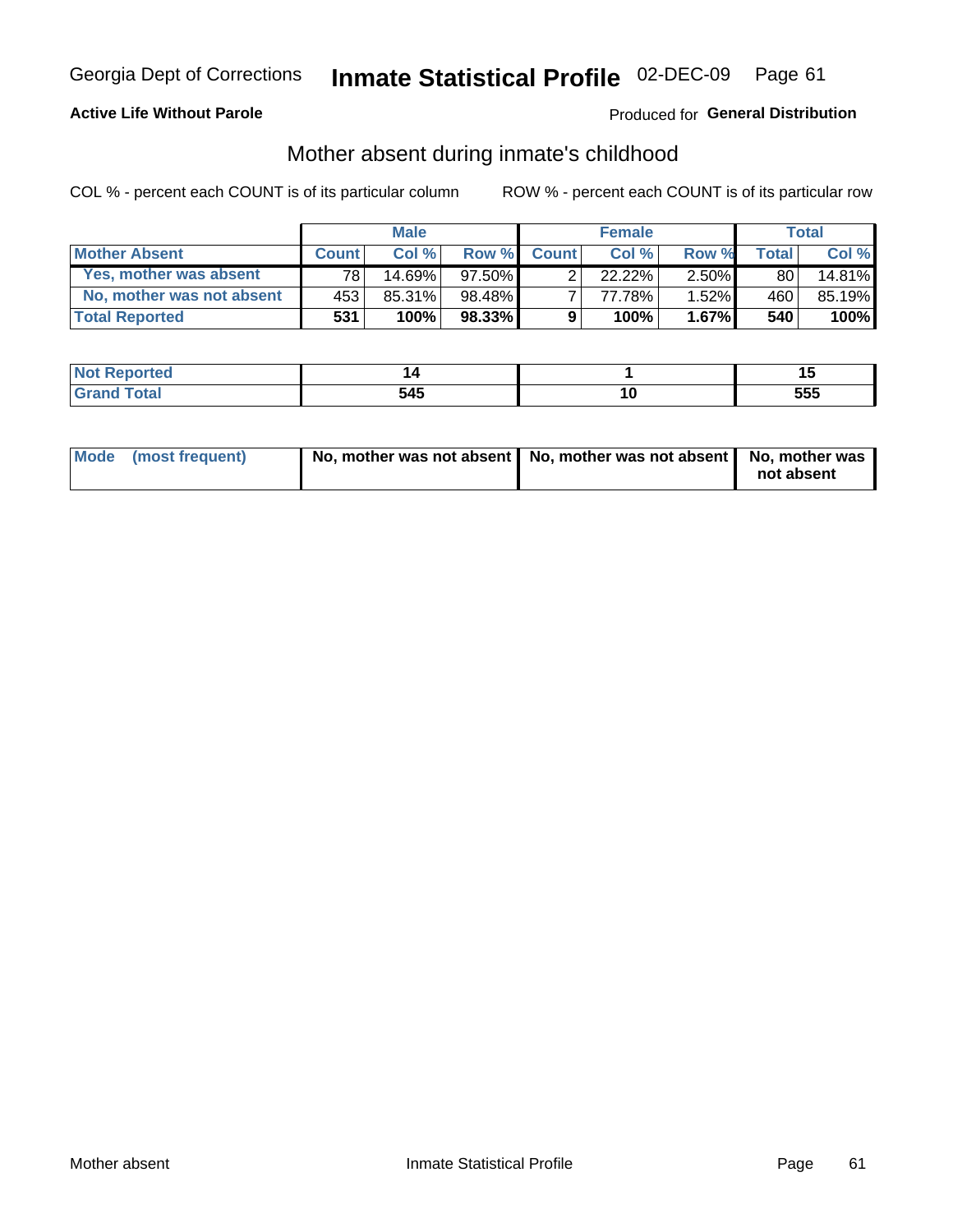### **Active Life Without Parole**

### Produced for General Distribution

## Inmate diagnosed as manipulative

COL % - percent each COUNT is of its particular column

|                          |              | <b>Male</b> |        |              | <b>Female</b> |       |                                 | Total  |
|--------------------------|--------------|-------------|--------|--------------|---------------|-------|---------------------------------|--------|
| <b>Manipulative</b>      | <b>Count</b> | Col %       | Row %  | <b>Count</b> | Col %         | Row % | <b>Total</b>                    | Col %  |
| <b>Yes, manipulative</b> | 124          | 23.44%      | 98.41% | ົ            | $22.22\%$     | 1.59% | 126                             | 23.42% |
| No, not manipulative     | 405          | 76.56%      | 98.30% | ⇁            | 77.78%        | 1.70% | $412$ <sup><math>+</math></sup> | 76.58% |
| <b>Total Reported</b>    | 529          | 100%        | 98.33% | 9            | 100%          | 1.67% | 538                             | 100%   |

| المنتبط المتعدد<br><b>eported</b> |            |    |     |
|-----------------------------------|------------|----|-----|
| <b>otal</b>                       | БИБ<br>ు4ప | ιu | 555 |

|  | Mode (most frequent) | No, not manipulative | No, not manipulative | No. not<br><b>I</b> manipulative |
|--|----------------------|----------------------|----------------------|----------------------------------|
|--|----------------------|----------------------|----------------------|----------------------------------|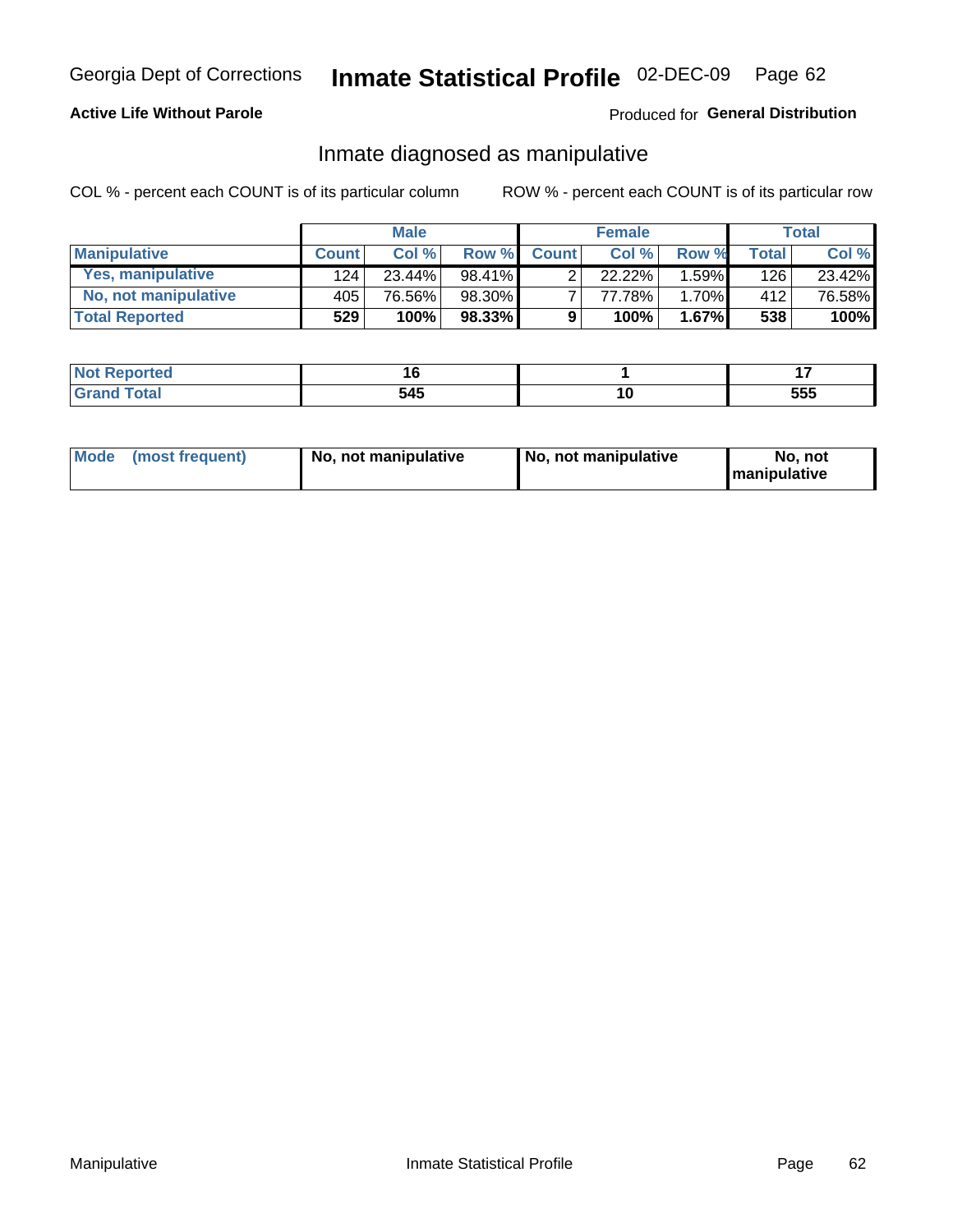## Inmate Statistical Profile 02-DEC-09 Page 63

### **Active Life Without Parole**

Produced for General Distribution

## Inmate diagnosed as assaultive

COL % - percent each COUNT is of its particular column

|                        |              | <b>Male</b> |         |              | <b>Female</b> |          |         | Total  |
|------------------------|--------------|-------------|---------|--------------|---------------|----------|---------|--------|
| <b>Assaultive</b>      | <b>Count</b> | Col%        | Row %   | <b>Count</b> | Col %         | Row %    | Total I | Col %  |
| <b>Yes. assaultive</b> | 426          | 80.53%      | 97.93%  |              | 100.00%       | $2.07\%$ | 435     | 80.86% |
| No, not assaultive     | 103          | 19.47%      | 100.00% |              |               |          | 103     | 19.14% |
| <b>Total Reported</b>  | 529          | 100%        | 98.33%  | 9            | 100%          | 1.67%    | 538     | 100%   |

| <b>Not Reported</b> |     |     | $\sim$ |
|---------------------|-----|-----|--------|
| <b>Total</b>        | 545 | í U | 555    |

| <b>Mode</b><br>(most frequent) | <b>Yes, assaultive</b> | Yes, assaultive | <b>Yes, assaultive</b> |
|--------------------------------|------------------------|-----------------|------------------------|
|--------------------------------|------------------------|-----------------|------------------------|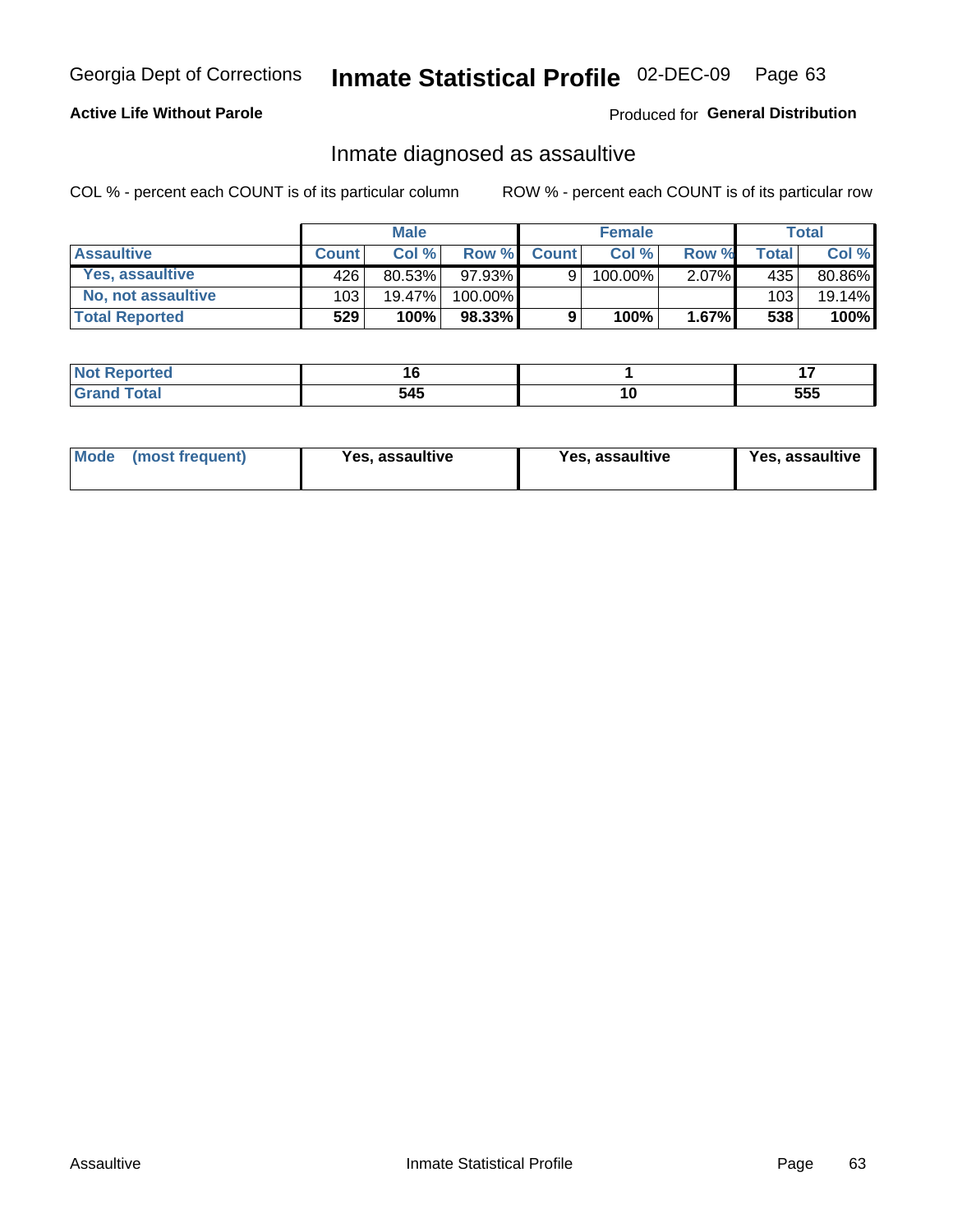#### Inmate Statistical Profile 02-DEC-09 Page 64

Produced for General Distribution

#### **Active Life Without Parole**

## Number of prior Georgia incarcerations

COL % - percent each COUNT is of its particular column

|                                       |              | <b>Male</b> |                    |    | <b>Female</b> |       |       | <b>Total</b> |
|---------------------------------------|--------------|-------------|--------------------|----|---------------|-------|-------|--------------|
| <b>Num of Prior GA Incarcerations</b> | <b>Count</b> | Col %       | <b>Row % Count</b> |    | Col %         | Row % | Total | Col %        |
|                                       | 253          | 46.42%      | 96.56%             | 9  | 90.00%        | 3.44% | 262   | 47.21%       |
|                                       | 109          | 20.00%      | 100.00%            |    |               |       | 109   | 19.64%       |
|                                       | 69           | 12.66%      | 100.00%            |    |               |       | 69    | 12.43%       |
|                                       | 55           | 10.09%      | 98.21%             |    | 10.00%        | 1.79% | 56    | 10.09%       |
|                                       | 28           | 5.14%       | 100.00%            |    |               |       | 28    | 5.05%        |
| 5                                     | 16           | 2.94%       | 100.00%            |    |               |       | 16    | 2.88%        |
| <b>More Than 5</b>                    | 15           | 2.75%       | 100.00%            |    |               |       | 15    | 2.70%        |
| <b>Total Reported</b>                 | 545          | 100%        | 98.20%             | 10 | 100%          | 1.80% | 555   | 100%         |

| onteo         |              |     |
|---------------|--------------|-----|
| <b>c</b> otal | . A C<br>J4J | 555 |

| Mean (average)       | 1.29 | 1.28 |
|----------------------|------|------|
| Median (middle)      |      |      |
| Mode (most frequent) |      |      |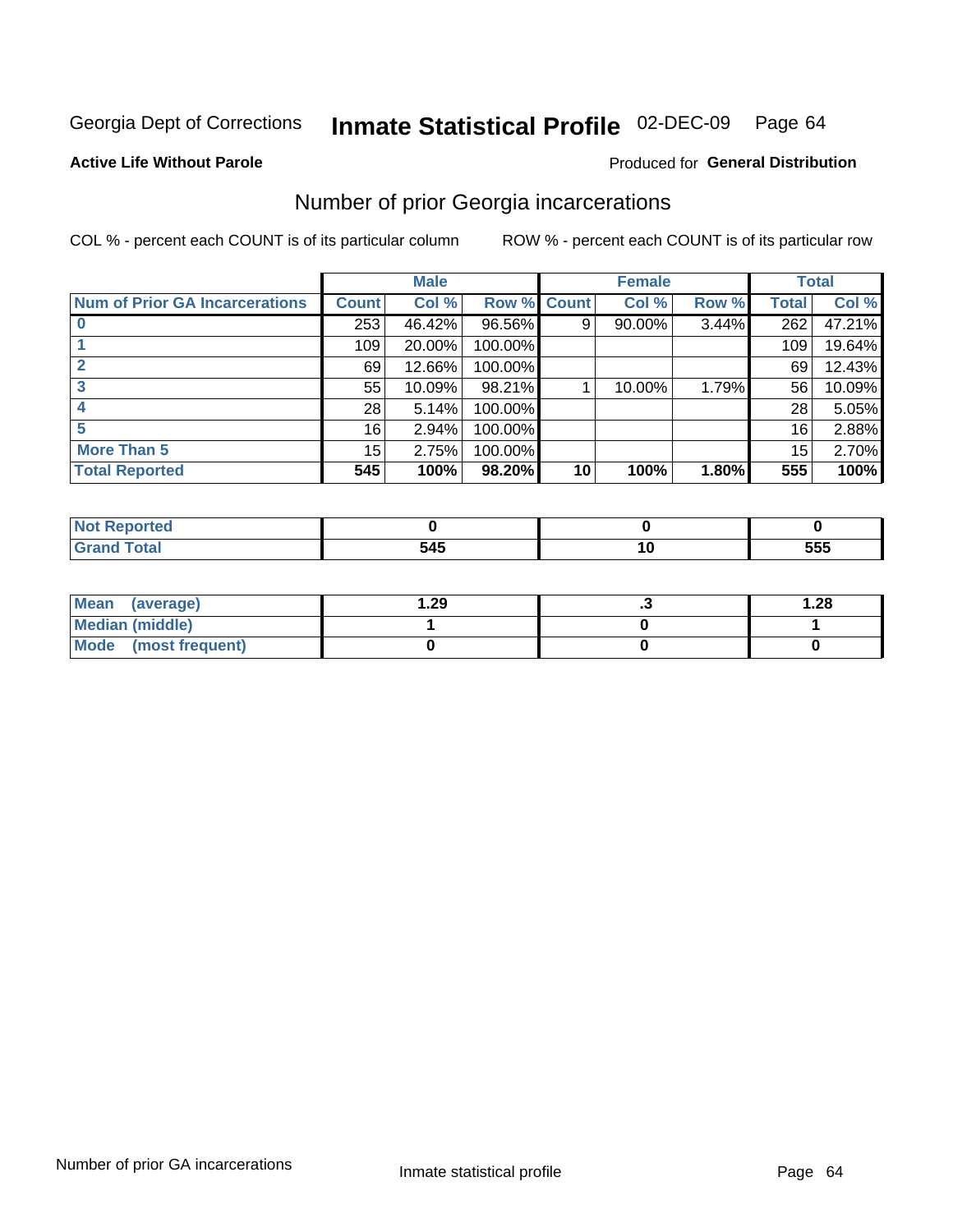#### Inmate Statistical Profile 02-DEC-09 Page 65

**Active Life Without Parole** 

Produced for General Distribution

### Prison sentence in years

COL % - percent each COUNT is of its particular column

ROW % - percent each COUNT is of its particular row

|                                 |              | <b>Male</b> |                    |                 | <b>Female</b> |          |        | Total      |
|---------------------------------|--------------|-------------|--------------------|-----------------|---------------|----------|--------|------------|
| <b>Prison Sentence In Years</b> | <b>Count</b> | Col %       | <b>Row % Count</b> |                 | Col%          | Row %    | Total. | Col %      |
| <b>Life Without Parole</b>      | 545          | $100.00\%$  | 98.20%             | 10 <sub>1</sub> | $100.00\%$    | $1.80\%$ | 555    | $100.00\%$ |
| <b>Total Reported</b>           | 545          | 100%        | $98.20\%$          | 10              | 100%          | 1.80%    | 555    | 100%       |

| Reported<br>$\sim$ $\sim$ $\sim$ |            |     |
|----------------------------------|------------|-----|
|                                  | . .<br>∕TV | 555 |

#### **Determinate (numeric) sentences only**

| <b>Mean</b><br><i>(average)</i> |  |
|---------------------------------|--|
|---------------------------------|--|

All sentences (including determinate), with life, life without parole, and death sentences figured at 45 years

| Me<br>.<br> | -- | -- |  |
|-------------|----|----|--|
|             |    |    |  |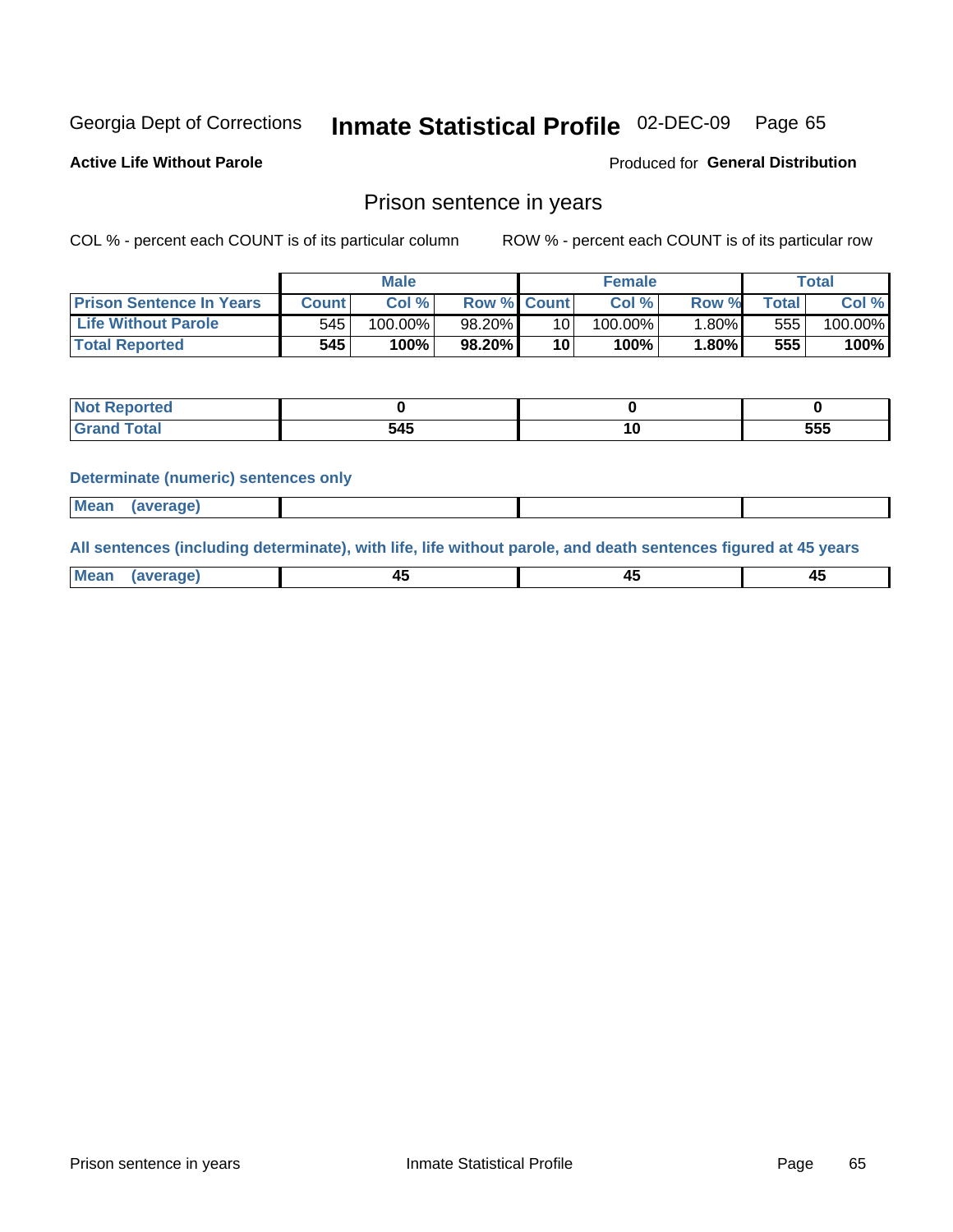#### Georgia Dept of Corrections Inmate Statistical Profile 02-DEC-09 Page 66

#### **Active Life Without Parole**

#### Produced for General Distribution

## Primary offense, broken out into felonies vs misdemeanors

COL % - percent each COUNT is of its particular column

|                                  | <b>Male</b>  |         |                    |      | <b>Female</b> | Total    |                    |         |
|----------------------------------|--------------|---------|--------------------|------|---------------|----------|--------------------|---------|
| <b>Felonies and Misdemeanors</b> | <b>Count</b> | Col%    | <b>Row % Count</b> |      | Col%          | Row %    | Total <sub>1</sub> | Col %   |
| <b>Felonies</b>                  | 545          | 100.00% | 98.20%             | 10 l | $100.00\%$    | $1.80\%$ | 555                | 100.00% |
| <b>Total Reported</b>            | 545          | 100%    | 98.2%              | 10   | $100\%$       | 1.8%     | 555                | 100%    |

| <b>Not Reported</b>                       |            |     |     |
|-------------------------------------------|------------|-----|-----|
| <b>c</b> otal<br>Gran<br>$\mathbf{v}$ and | . .<br>טדי | 545 | 555 |

| Mode (most frequent)<br>elonies | Felonies | Felonies |
|---------------------------------|----------|----------|
|---------------------------------|----------|----------|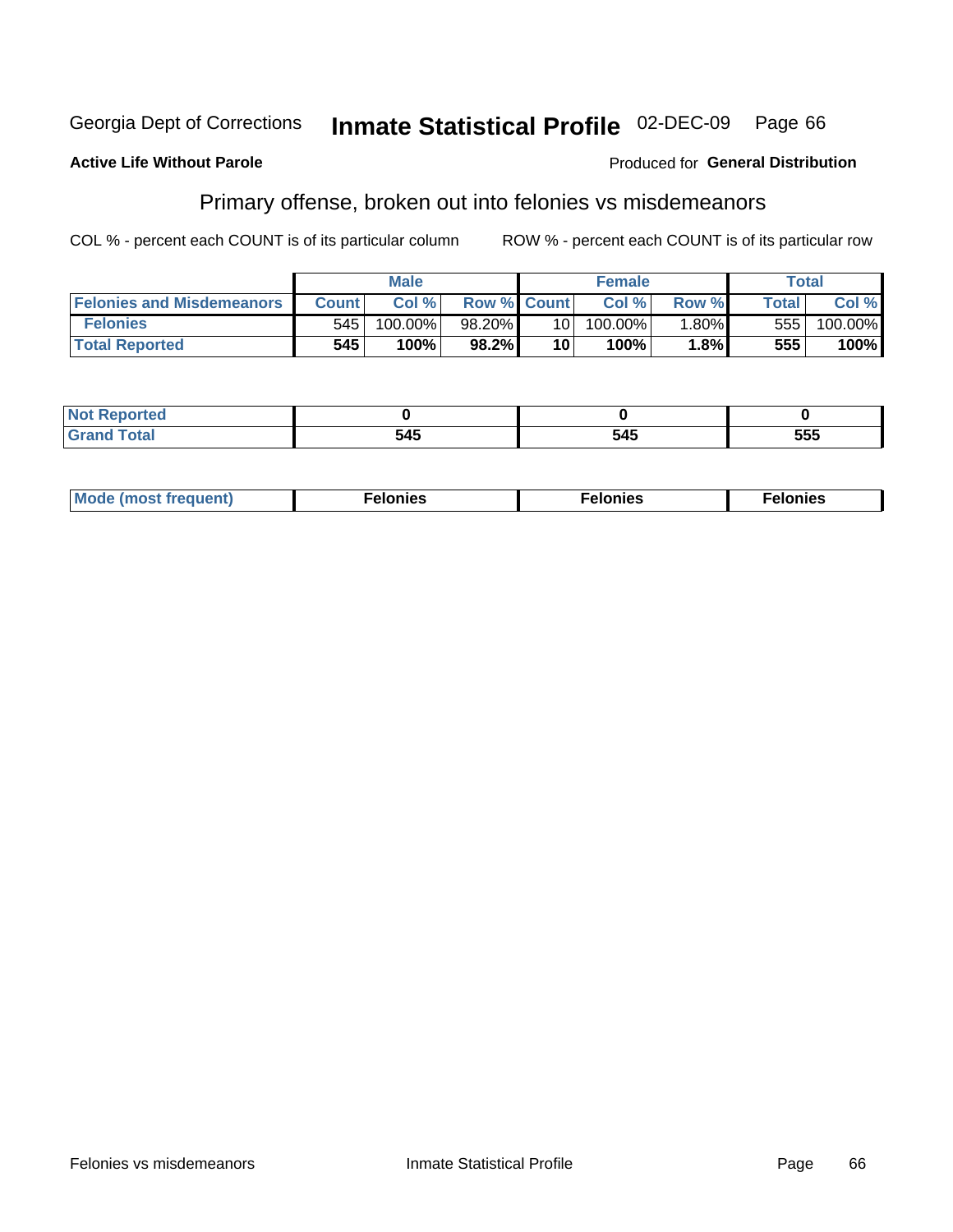#### Inmate Statistical Profile 02-DEC-09 Page 67

### **Active Life Without Parole**

#### Produced for General Distribution

## Primary offense, broken out into six broad crime categories

COL % - percent each COUNT is of its particular column

|                         | <b>Male</b>  |         |             | <b>Female</b> |         |       | <b>Total</b> |         |  |
|-------------------------|--------------|---------|-------------|---------------|---------|-------|--------------|---------|--|
| <b>Crime Categories</b> | <b>Count</b> | Col %   | Row % Count |               | Col %   | Row % | <b>Total</b> | Col %   |  |
| <b>Violent</b>          | 452          | 82.94%  | 97.84%      | 10            | 100.00% | 2.16% | 462          | 83.24%  |  |
| <b>Sex Crime</b>        | 79           | 14.50%  | 100.00%     |               | .00%    |       | 79           | 14.23%  |  |
| 3<br><b>Property</b>    | 2            | $.37\%$ | 100.00%     |               | .00%    |       |              | $.36\%$ |  |
| <b>Drug</b><br>4        | 11           | 2.02%   | 100.00%     |               | .00%    |       | 11           | 1.98%   |  |
| <b>Other</b><br>6       |              | .18%    | 100.00%     |               | .00%    |       |              | .18%    |  |
| <b>Total Reported</b>   | 545          | 100%    | 98.2%       | 10            | 100%    | 1.8%  | 555          | 100%    |  |

| <b>Not Reported</b> |            |    |     |
|---------------------|------------|----|-----|
| Total               | 545<br>טדי | ιu | 555 |

| M | . | 40 O |
|---|---|------|
|   |   |      |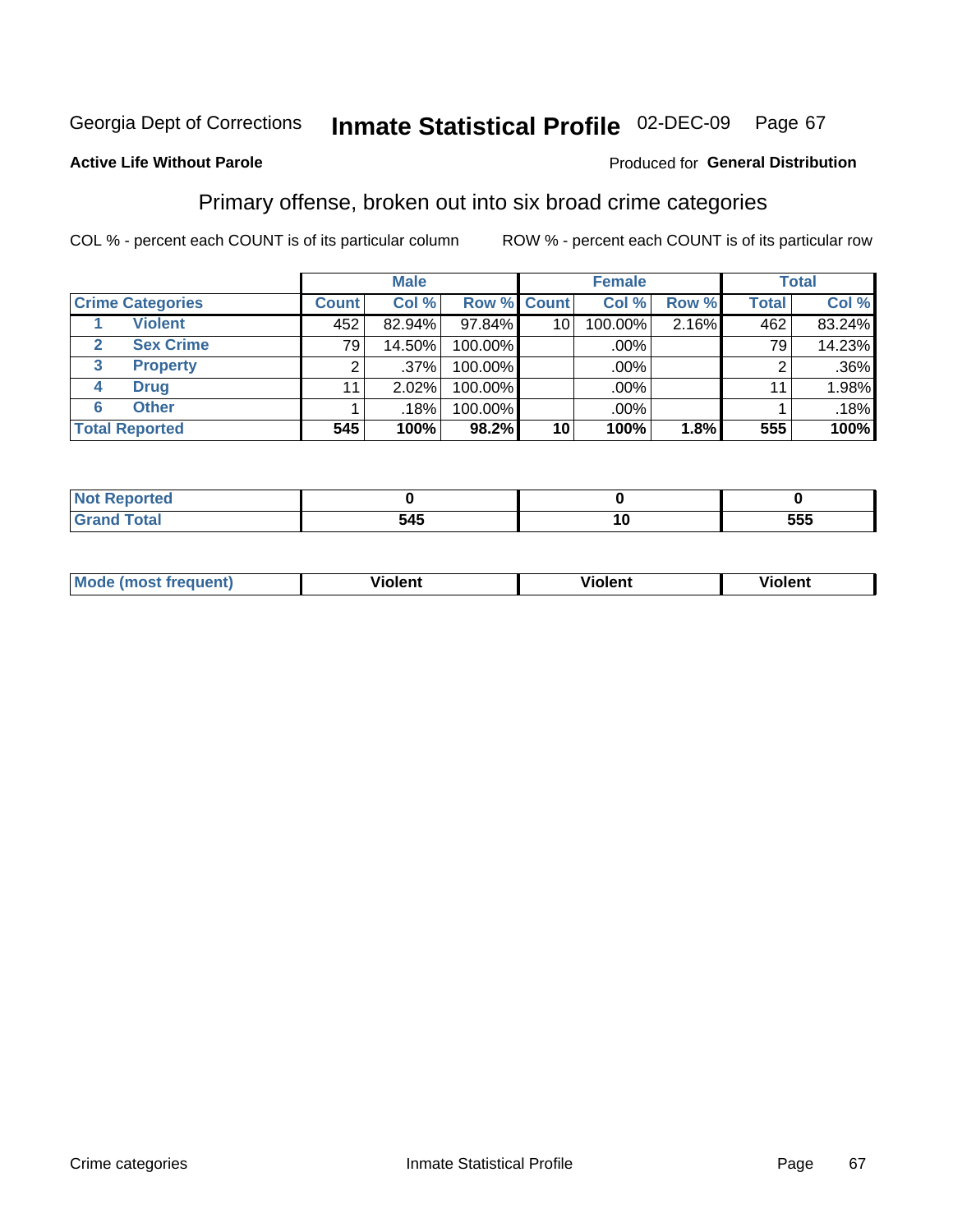#### Inmate Statistical Profile 02-DEC-09 Page 68

### **Active Life Without Parole**

#### **Produced for General Distribution**

## Primary offense, detailed offense code

COL % - percent each COUNT is of its particular column

|      |                                 |                | <b>Male</b> |         |              | <b>Female</b> |       |                | <b>Total</b> |
|------|---------------------------------|----------------|-------------|---------|--------------|---------------|-------|----------------|--------------|
|      | <b>Primary Offense</b>          | <b>Count</b>   | Col %       | Row %   | <b>Count</b> | Col %         | Row % | <b>Total</b>   | Col %        |
| 1101 | <b>Murder</b>                   | 310            | 56.88%      | 97.18%  | 9            | 90.00%        | 2.82% | 319            | 57.48%       |
| 1311 | <b>Kidnapping</b>               | 61             | 11.19%      | 100.00% |              |               |       | 61             | 10.99%       |
| 1601 | <b>Burglary</b>                 | $\overline{2}$ | .37%        | 100.00% |              |               |       | $\overline{2}$ | .36%         |
| 1902 | <b>Armed Robbery</b>            | 80             | 14.68%      | 98.77%  | 1            | 10.00%        | 1.23% | 81             | 14.59%       |
| 1911 | <b>Hijacking Motor Vehicle</b>  |                | .18%        | 100.00% |              |               |       |                | .18%         |
| 2001 | Rape                            | 55             | 10.09%      | 100.00% |              |               |       | 55             | 9.91%        |
| 2003 | <b>Aggrav Sodomy</b>            | 4              | .73%        | 100.00% |              |               |       | 4              | .72%         |
| 2009 | <b>Aggrav Sexual Battery</b>    | 5              | .92%        | 100.00% |              |               |       | 5              | .90%         |
| 2019 | <b>Child Molestation</b>        | 3              | .55%        | 100.00% |              |               |       | 3              | .54%         |
| 2021 | <b>Aggrav Child Molestation</b> | 12             | 2.20%       | 100.00% |              |               |       | 12             | 2.16%        |
| 2912 | <b>Poss Of Certain</b>          |                | .18%        | 100.00% |              |               |       |                | .18%         |
|      | <b>Weapons</b>                  |                |             |         |              |               |       |                |              |
| 4012 | <b>Viol Ga Cntrl Sbst Act</b>   |                | .18%        | 100.00% |              |               |       |                | .18%         |
| 4018 | <b>S/D Cont Sub School</b>      |                | .18%        | 100.00% |              |               |       |                | .18%         |
| 4021 | <b>S/D Cocaine</b>              | 3              | .55%        | 100.00% |              |               |       | 3              | .54%         |
| 4022 | <b>Poss Of Cocaine</b>          | 4              | .73%        | 100.00% |              |               |       | 4              | .72%         |
| 4103 | <b>Traf Cocaine 401+ Gm</b>     |                | .18%        | 100.00% |              |               |       |                | .18%         |
| 4134 | <b>Att/Consprcy Commt</b>       |                | .18%        | 100.00% |              |               |       |                | .18%         |
|      | C/S/Of                          |                |             |         |              |               |       |                |              |
|      | <b>Total Rported</b>            | 545            | 100%        | 98.2%   | 10           | 100%          | 1.8%  | 555            | 100%         |

| Reportea     |              |          |     |
|--------------|--------------|----------|-----|
| <b>Total</b> | - 4 -<br>JTJ | יי<br>__ | 555 |

| Mode (most frequent) | 1101 Murder | 1101 Murder | 1101 Murder |
|----------------------|-------------|-------------|-------------|
|----------------------|-------------|-------------|-------------|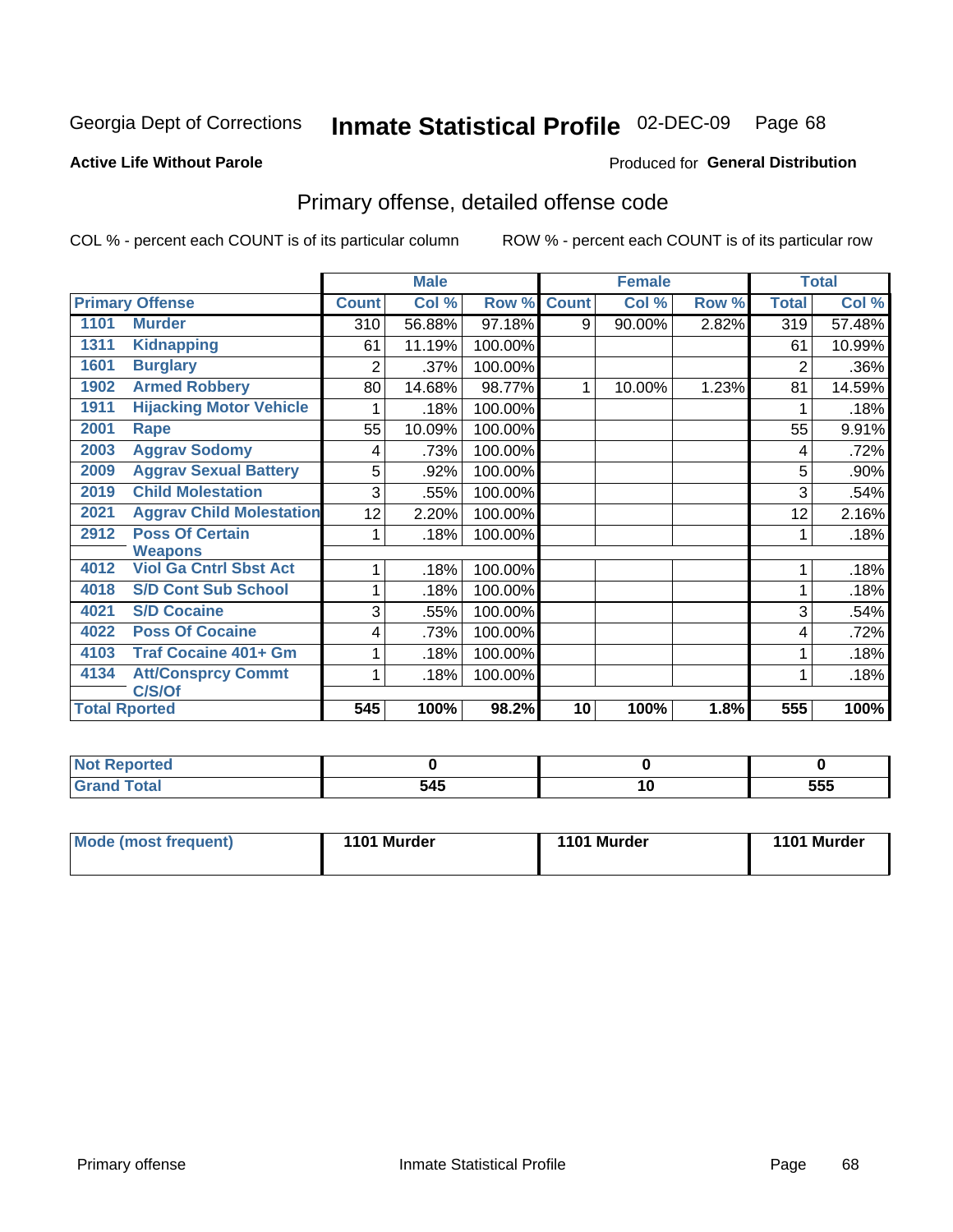#### Inmate Statistical Profile 02-DEC-09 Page 69

**Active Life Without Parole** 

Produced for General Distribution

## County of conviction of primary offense

COL % - percent each COUNT is of its particular column

|                         |                             |                           | <b>Male</b> |         |              | <b>Female</b> |        |                | <b>Total</b> |
|-------------------------|-----------------------------|---------------------------|-------------|---------|--------------|---------------|--------|----------------|--------------|
|                         | <b>County of Conviction</b> | <b>Count</b>              | Col %       | Row %   | <b>Count</b> | Col %         | Row %  | <b>Total</b>   | Col %        |
| 1                       | <b>Appling</b>              | 1                         | .18%        | 100.00% |              |               |        | 1              | .18%         |
| $\overline{2}$          | <b>Atkinson</b>             | 1                         | .18%        | 100.00% |              |               |        | $\mathbf{1}$   | .18%         |
| $\overline{\mathbf{3}}$ | <b>Bacon</b>                | $\overline{c}$            | .37%        | 100.00% |              |               |        | $\overline{2}$ | .36%         |
| 5                       | <b>Baldwin</b>              | $\,6$                     | 1.10%       | 100.00% |              |               |        | 6              | 1.08%        |
| $6\phantom{a}$          | <b>Banks</b>                | 1                         | .18%        | 100.00% |              |               |        | 1              | .18%         |
| 7                       | <b>Barrow</b>               | $\ensuremath{\mathsf{3}}$ | .55%        | 100.00% |              |               |        | 3              | .54%         |
| $\overline{\mathbf{8}}$ | <b>Bartow</b>               | 3                         | .55%        | 100.00% |              |               |        | 3              | .54%         |
| 9                       | <b>Ben Hill</b>             | 4                         | .73%        | 100.00% |              |               |        | 4              | .72%         |
| 10                      | <b>Berrien</b>              | 1                         | .18%        | 100.00% |              |               |        | 1              | .18%         |
| $\overline{11}$         | <b>Bibb</b>                 | 16                        | 2.94%       | 100.00% |              |               |        | 16             | 2.88%        |
| 12                      | <b>Bleckley</b>             | 1                         | .18%        | 100.00% |              |               |        | 1              | .18%         |
| 13                      | <b>Brantley</b>             | $\overline{2}$            | .37%        | 100.00% |              |               |        | $\overline{2}$ | .36%         |
| $\overline{14}$         | <b>Brooks</b>               | 1                         | .18%        | 100.00% |              |               |        | 1              | .18%         |
| 16                      | <b>Bulloch</b>              | $\mathbf{3}$              | .55%        | 75.00%  | 1            | 10.00%        | 25.00% | 4              | .72%         |
| $\overline{17}$         | <b>Burke</b>                | $\,6$                     | 1.10%       | 100.00% |              |               |        | 6              | 1.08%        |
| 18                      | <b>Butts</b>                | $\mathbf{3}$              | .55%        | 100.00% |              |               |        | $\mathbf{3}$   | .54%         |
| 20                      | <b>Camden</b>               | $\overline{c}$            | .37%        | 100.00% |              |               |        | $\overline{2}$ | .36%         |
| $\overline{22}$         | <b>Carroll</b>              | $\overline{2}$            | .37%        | 100.00% |              |               |        | $\overline{2}$ | .36%         |
| $\overline{23}$         | <b>Catoosa</b>              | $\overline{c}$            | .37%        | 100.00% |              |               |        | $\overline{c}$ | .36%         |
| 24                      | <b>Charlton</b>             | 1                         | .18%        | 100.00% |              |               |        | 1              | .18%         |
| 25                      | <b>Chatham</b>              | 23                        | 4.22%       | 100.00% |              |               |        | 23             | 4.14%        |
| $\overline{27}$         | <b>Chattooga</b>            | 1                         | .18%        | 100.00% |              |               |        | $\mathbf{1}$   | .18%         |
| 28                      | <b>Cherokee</b>             | 3                         | .55%        | 100.00% |              |               |        | 3              | .54%         |
| 29                      | <b>Clarke</b>               | 12                        | 2.20%       | 100.00% |              |               |        | 12             | 2.16%        |
| 31                      | <b>Clayton</b>              | 18                        | 3.30%       | 100.00% |              |               |        | 18             | 3.24%        |
| 33                      | <b>Cobb</b>                 | 16                        | 2.94%       | 94.12%  | 1            | 10.00%        | 5.88%  | 17             | 3.06%        |
| 34                      | <b>Coffee</b>               | 4                         | .73%        | 100.00% |              |               |        | 4              | .72%         |
| 35                      | <b>Colquitt</b>             | $\overline{\mathbf{4}}$   | .73%        | 100.00% |              |               |        | 4              | .72%         |
| 36                      | <b>Columbia</b>             | 5                         | .92%        | 100.00% |              |               |        | 5              | .90%         |
| 37                      | <b>Cook</b>                 | 3                         | .55%        | 100.00% |              |               |        | $\sqrt{3}$     | .54%         |
| 38                      | <b>Coweta</b>               | 3                         | .55%        | 100.00% |              |               |        | 3              | .54%         |
| 40                      | <b>Crisp</b>                | 1                         | .18%        | 100.00% |              |               |        | 1              | .18%         |
| 41                      | <b>Dade</b>                 | 1                         | .18%        | 100.00% |              |               |        | $\mathbf{1}$   | .18%         |
| 43                      | <b>Decatur</b>              | $\overline{2}$            | .37%        | 100.00% |              |               |        | $\overline{2}$ | .36%         |
| 44                      | <b>Dekalb</b>               | 45                        | 8.26%       | 97.83%  | 1            | 10.00%        | 2.17%  | 46             | 8.29%        |
| 45                      | <b>Dodge</b>                | 1                         | .18%        | 100.00% |              |               |        | 1              | .18%         |
| 46                      | <b>Dooly</b>                | $\mathbf 2$               | .37%        | 100.00% |              |               |        | $\mathbf 2$    | .36%         |
| 47                      | <b>Dougherty</b>            | 19                        | 3.49%       | 100.00% |              |               |        | 19             | 3.42%        |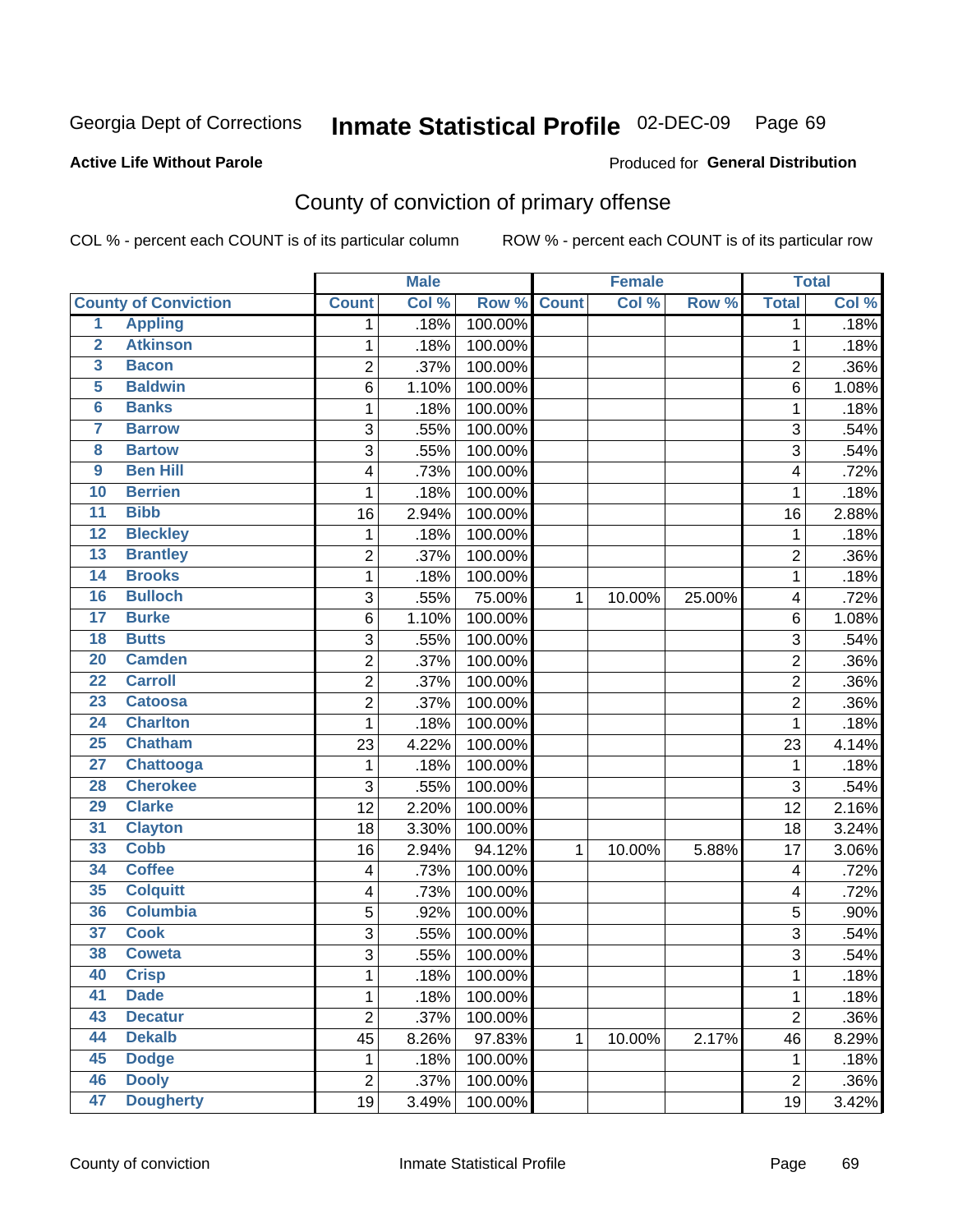# Inmate Statistical Profile 02-DEC-09 Page 70

#### **Active Life Without Parole**

#### Produced for General Distribution

## County of conviction of primary offense

COL % - percent each COUNT is of its particular column

|                 |                             |                 | <b>Male</b> |         |              | <b>Female</b> |        |                | <b>Total</b> |
|-----------------|-----------------------------|-----------------|-------------|---------|--------------|---------------|--------|----------------|--------------|
|                 | <b>County of Conviction</b> | <b>Count</b>    | Col %       | Row %   | <b>Count</b> | Col %         | Row %  | <b>Total</b>   | Col %        |
| 48              | <b>Douglas</b>              | $\overline{15}$ | 2.75%       | 93.75%  | 1            | 10.00%        | 6.25%  | 16             | 2.88%        |
| 49              | <b>Early</b>                | 1               | .18%        | 100.00% |              |               |        | 1              | .18%         |
| $\overline{51}$ | <b>Effingham</b>            | 3               | .55%        | 100.00% |              |               |        | 3              | .54%         |
| 52              | <b>Elbert</b>               | $\overline{2}$  | .37%        | 100.00% |              |               |        | $\overline{2}$ | .36%         |
| 53              | <b>Emanuel</b>              | 2               | .37%        | 100.00% |              |               |        | $\overline{c}$ | .36%         |
| 56              | <b>Fayette</b>              | 4               | .73%        | 100.00% |              |               |        | 4              | .72%         |
| 57              | <b>Floyd</b>                | 6               | 1.10%       | 100.00% |              |               |        | 6              | 1.08%        |
| 58              | <b>Forsyth</b>              | 1               | .18%        | 100.00% |              |               |        | 1              | .18%         |
| 59              | <b>Franklin</b>             | $\overline{2}$  | .37%        | 100.00% |              |               |        | $\overline{2}$ | .36%         |
| 60              | <b>Fulton</b>               | 54              | 9.91%       | 100.00% |              |               |        | 54             | 9.73%        |
| 61              | <b>Gilmer</b>               | 1               | .18%        | 100.00% |              |               |        | 1              | .18%         |
| 63              | <b>Glynn</b>                | 15              | 2.75%       | 100.00% |              |               |        | 15             | 2.70%        |
| 66              | <b>Greene</b>               | 1               | .18%        | 100.00% |              |               |        | $\mathbf 1$    | .18%         |
| 67              | <b>Gwinnett</b>             | 8               | 1.47%       | 88.89%  | $\mathbf{1}$ | 10.00%        | 11.11% | 9              | 1.62%        |
| 68              | <b>Habersham</b>            | 4               | .73%        | 100.00% |              |               |        | 4              | .72%         |
| 69              | <b>Hall</b>                 | 11              | 2.02%       | 100.00% |              |               |        | 11             | 1.98%        |
| $\overline{71}$ | <b>Haralson</b>             | 2               | .37%        | 100.00% |              |               |        | $\overline{2}$ | .36%         |
| $\overline{72}$ | <b>Harris</b>               | 1               | .18%        | 100.00% |              |               |        | 1              | .18%         |
| 73              | <b>Hart</b>                 | 4               | .73%        | 100.00% |              |               |        | 4              | .72%         |
| 75              | <b>Henry</b>                | 10              | 1.83%       | 100.00% |              |               |        | 10             | 1.80%        |
| 76              | <b>Houston</b>              | $\overline{7}$  | 1.28%       | 100.00% |              |               |        | $\overline{7}$ | 1.26%        |
| $\overline{77}$ | <b>Irwin</b>                | 1               | .18%        | 100.00% |              |               |        | 1              | .18%         |
| 78              | <b>Jackson</b>              | 9               | 1.65%       | 100.00% |              |               |        | 9              | 1.62%        |
| 79              | <b>Jasper</b>               | 1               | .18%        | 100.00% |              |               |        | 1              | .18%         |
| 80              | <b>Jeff Davis</b>           | 1               | .18%        | 100.00% |              |               |        | 1              | .18%         |
| $\overline{81}$ | <b>Jefferson</b>            | 1               | .18%        | 100.00% |              |               |        | 1              | .18%         |
| 82              | <b>Jenkins</b>              | 1               | .18%        | 100.00% |              |               |        | 1              | .18%         |
| 84              | <b>Jones</b>                | 1               | .18%        | 100.00% |              |               |        | 1              | .18%         |
| 87              | <b>Laurens</b>              | 3               | .55%        | 100.00% |              |               |        | 3              | .54%         |
| 88              | Lee                         | $\overline{2}$  | .37%        | 100.00% |              |               |        | $\overline{2}$ | .36%         |
| 89              | <b>Liberty</b>              | 5               | .92%        | 100.00% |              |               |        | 5              | .90%         |
| 91              | Long                        | 3               | .55%        | 100.00% |              |               |        | 3              | .54%         |
| 92              | <b>Lowndes</b>              | 5               | .92%        | 100.00% |              |               |        | 5              | .90%         |
| 95              | <b>Madison</b>              | $\mathbf 1$     | .18%        | 100.00% |              |               |        | 1              | .18%         |
| 96              | <b>Marion</b>               | 1               | .18%        | 100.00% |              |               |        | 1              | .18%         |
| 97              | <b>Mcduffie</b>             | 1               | .18%        | 100.00% |              |               |        | 1              | .18%         |
| 98              | <b>Mcintosh</b>             | 1               | .18%        | 100.00% |              |               |        | 1              | .18%         |
| 100             | <b>Miller</b>               | $\mathbf 1$     | .18%        | 100.00% |              |               |        | 1              | .18%         |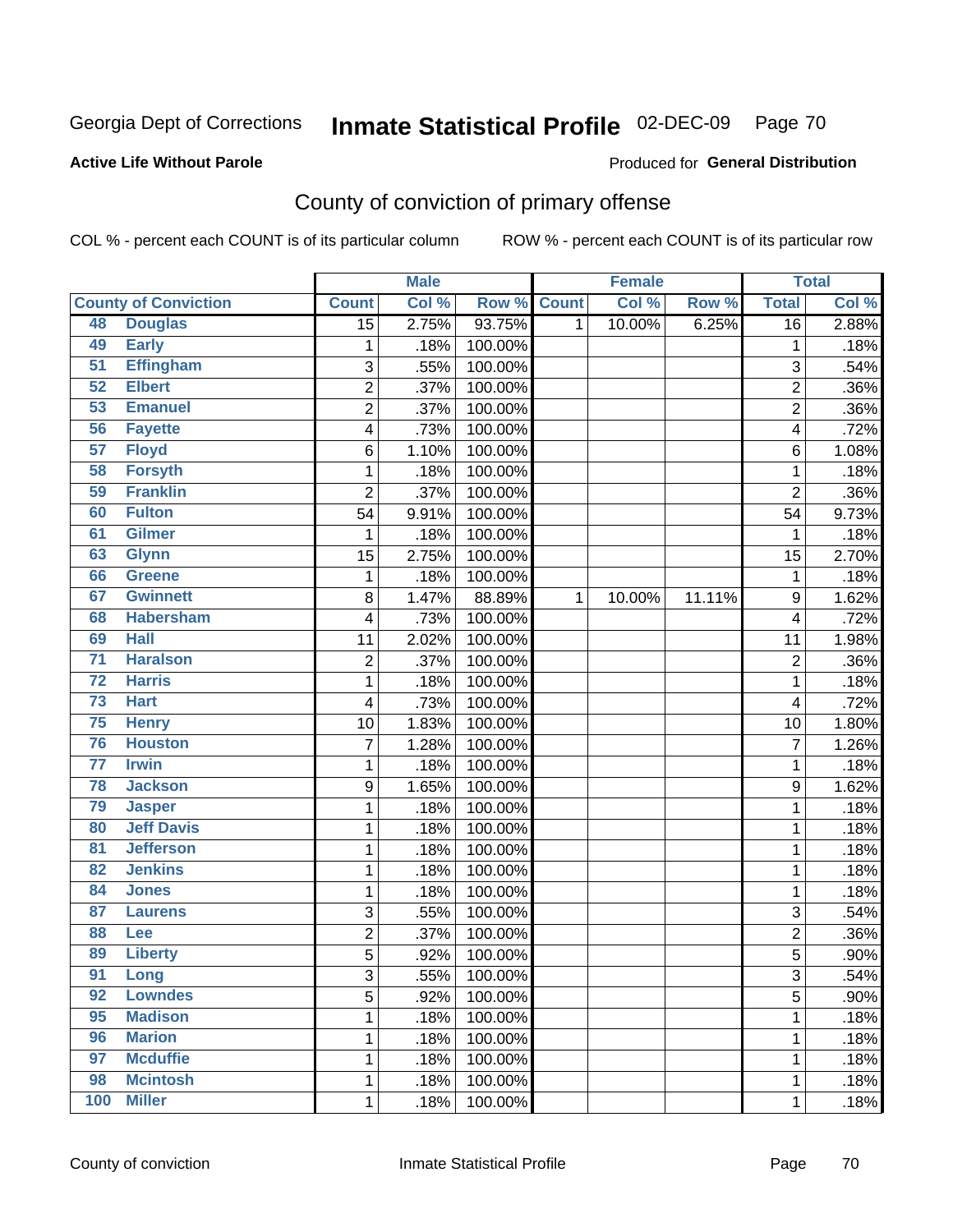#### Inmate Statistical Profile 02-DEC-09 Page 71

#### **Active Life Without Parole**

#### Produced for General Distribution

## County of conviction of primary offense

COL % - percent each COUNT is of its particular column

|                                     |                         | <b>Male</b> |         |                 | <b>Female</b> |        |                         | <b>Total</b> |
|-------------------------------------|-------------------------|-------------|---------|-----------------|---------------|--------|-------------------------|--------------|
| <b>County of Conviction</b>         | <b>Count</b>            | Col %       | Row %   | <b>Count</b>    | Col %         | Row %  | <b>Total</b>            | Col %        |
| 102<br><b>Monroe</b>                | $\overline{3}$          | .55%        | 100.00% |                 |               |        | $\overline{3}$          | .54%         |
| 106<br><b>Muscogee</b>              | 18                      | 3.30%       | 100.00% |                 |               |        | 18                      | 3.24%        |
| 107<br><b>Newton</b>                | 4                       | .73%        | 80.00%  | $\mathbf{1}$    | 10.00%        | 20.00% | 5                       | .90%         |
| <b>Oglethorpe</b><br>109            | 1                       | .18%        | 100.00% |                 |               |        | $\mathbf{1}$            | .18%         |
| 110<br><b>Paulding</b>              | $\overline{2}$          | .37%        | 100.00% |                 |               |        | $\overline{2}$          | .36%         |
| <b>Pierce</b><br>113                | $\overline{2}$          | .37%        | 100.00% |                 |               |        | $\overline{2}$          | .36%         |
| <b>Pike</b><br>114                  | $\overline{3}$          | .55%        | 75.00%  | $\mathbf{1}$    | 10.00%        | 25.00% | 4                       | .72%         |
| 115<br><b>Polk</b>                  | $\overline{2}$          | .37%        | 100.00% |                 |               |        | $\overline{2}$          | .36%         |
| 116<br><b>Pulaski</b>               | 1                       | .18%        | 100.00% |                 |               |        | $\mathbf 1$             | .18%         |
| 117<br><b>Putnam</b>                | 4                       | .73%        | 100.00% |                 |               |        | 4                       | .72%         |
| 119<br><b>Rabun</b>                 | $\mathbf{1}$            | .18%        | 100.00% |                 |               |        | $\mathbf 1$             | .18%         |
| <b>Randolph</b><br>120              | $\mathbf{1}$            | .18%        | 100.00% |                 |               |        | $\mathbf 1$             | .18%         |
| 121<br><b>Richmond</b>              | 23                      | 4.22%       | 95.83%  | $\mathbf{1}$    | 10.00%        | 4.17%  | 24                      | 4.32%        |
| 122<br><b>Rockdale</b>              | $\overline{\mathbf{4}}$ | .73%        | 100.00% |                 |               |        | $\overline{\mathbf{4}}$ | .72%         |
| 126<br><b>Spalding</b>              | 5                       | .92%        | 100.00% |                 |               |        | 5                       | .90%         |
| <b>Stephens</b><br>127              | $\overline{2}$          | .37%        | 100.00% |                 |               |        | $\overline{2}$          | .36%         |
| 129<br><b>Sumter</b>                | 1                       | .18%        | 100.00% |                 |               |        | 1                       | .18%         |
| <b>Tattnall</b><br>$\overline{132}$ | $\overline{2}$          | .37%        | 100.00% |                 |               |        | $\overline{c}$          | .36%         |
| <b>Terrell</b><br>135               | 1                       | .18%        | 100.00% |                 |               |        | $\mathbf{1}$            | .18%         |
| 136<br><b>Thomas</b>                | 4                       | .73%        | 100.00% |                 |               |        | 4                       | .72%         |
| $\overline{137}$<br><b>Tift</b>     | 5                       | .92%        | 100.00% |                 |               |        | 5                       | .90%         |
| <b>Toombs</b><br>138                | 6                       | 1.10%       | 100.00% |                 |               |        | 6                       | 1.08%        |
| 139<br><b>Towns</b>                 | 1                       | .18%        | 100.00% |                 |               |        | $\mathbf 1$             | .18%         |
| <b>Troup</b><br>141                 | 1                       | .18%        | 100.00% |                 |               |        | $\mathbf{1}$            | .18%         |
| 142<br><b>Turner</b>                | $\mathbf{1}$            | .18%        | 100.00% |                 |               |        | $\mathbf 1$             | .18%         |
| 144<br><b>Union</b>                 | $\mathbf{1}$            | .18%        | 100.00% |                 |               |        | $\mathbf 1$             | .18%         |
| 145<br><b>Upson</b>                 | $\overline{2}$          | .37%        | 100.00% |                 |               |        | $\overline{2}$          | .36%         |
| <b>Walker</b><br>146                | 3                       | .55%        | 75.00%  | 1               | 10.00%        | 25.00% | 4                       | .72%         |
| 147<br><b>Walton</b>                | 4                       | .73%        | 100.00% |                 |               |        | 4                       | .72%         |
| <b>Ware</b><br>148                  | 10                      | 1.83%       | 100.00% |                 |               |        | 10                      | 1.80%        |
| 150<br><b>Washington</b>            | $\overline{c}$          | .37%        | 100.00% |                 |               |        | $\overline{2}$          | .36%         |
| 151<br><b>Wayne</b>                 | 2                       | .37%        | 66.67%  | $\mathbf{1}$    | 10.00%        | 33.33% | 3                       | .54%         |
| <b>Whitfield</b><br>155             | 6                       | 1.10%       | 100.00% |                 |               |        | 6                       | 1.08%        |
| 157<br><b>Wilkes</b>                | $\mathbf{1}$            | .18%        | 100.00% |                 |               |        | 1                       | .18%         |
| <b>Total Rported</b>                | $\overline{545}$        | 100%        | 98.2%   | $\overline{10}$ | 100%          | 1.8%   | $\overline{555}$        | 100%         |

| <b>Reported</b><br>. Not |  |  |
|--------------------------|--|--|
|                          |  |  |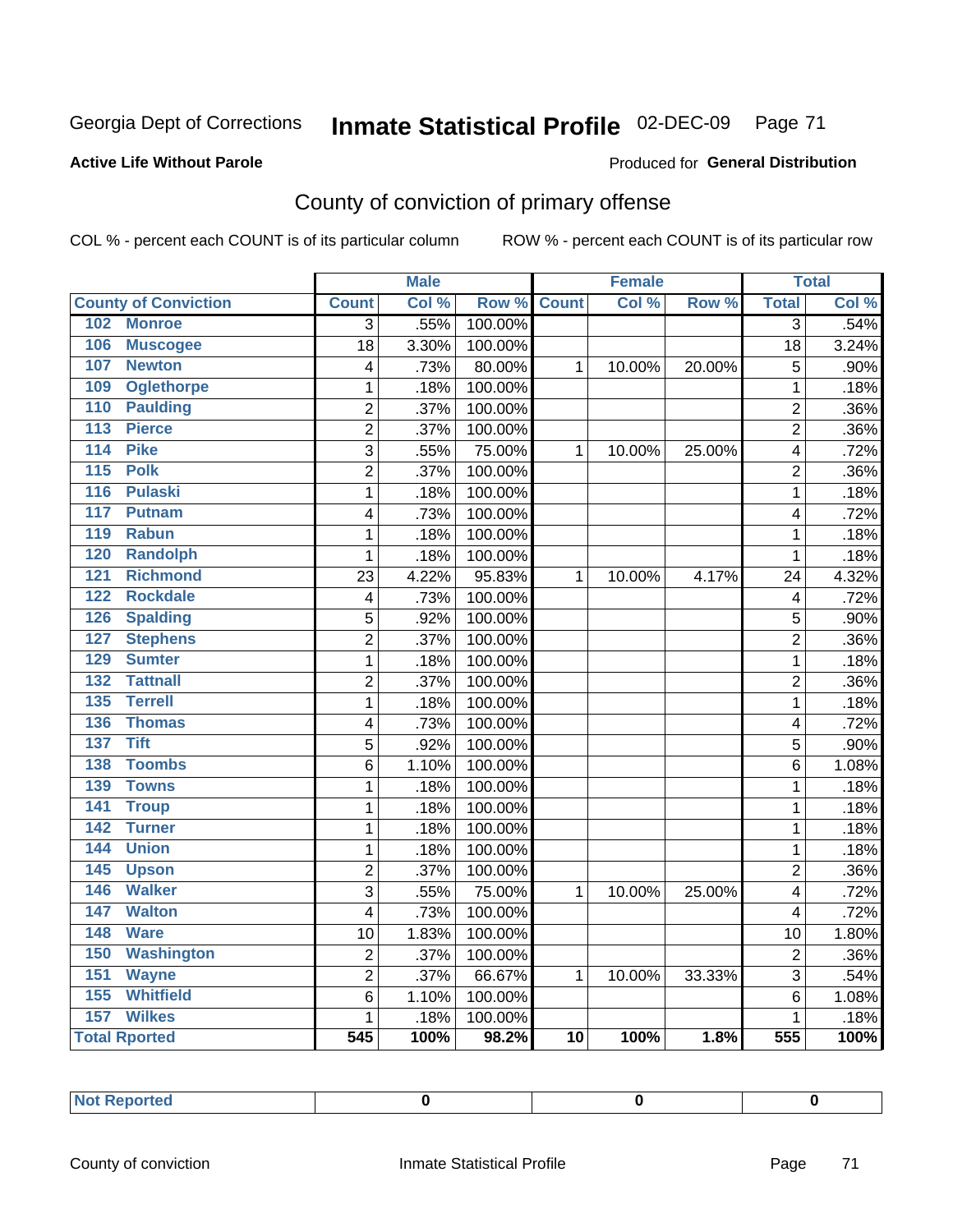# Inmate Statistical Profile 02-DEC-09 Page 72

#### **Active Life Without Parole**

#### Produced for General Distribution

## County of conviction of primary offense

COL % - percent each COUNT is of its particular column

|                    | <b>Male</b> | Female | <b>Total</b> |
|--------------------|-------------|--------|--------------|
| <b>Grand Total</b> | 545         | 10     | 555          |
|                    |             |        |              |

| M | --- | $\mathsf{W}$<br>alker. | . |
|---|-----|------------------------|---|
|---|-----|------------------------|---|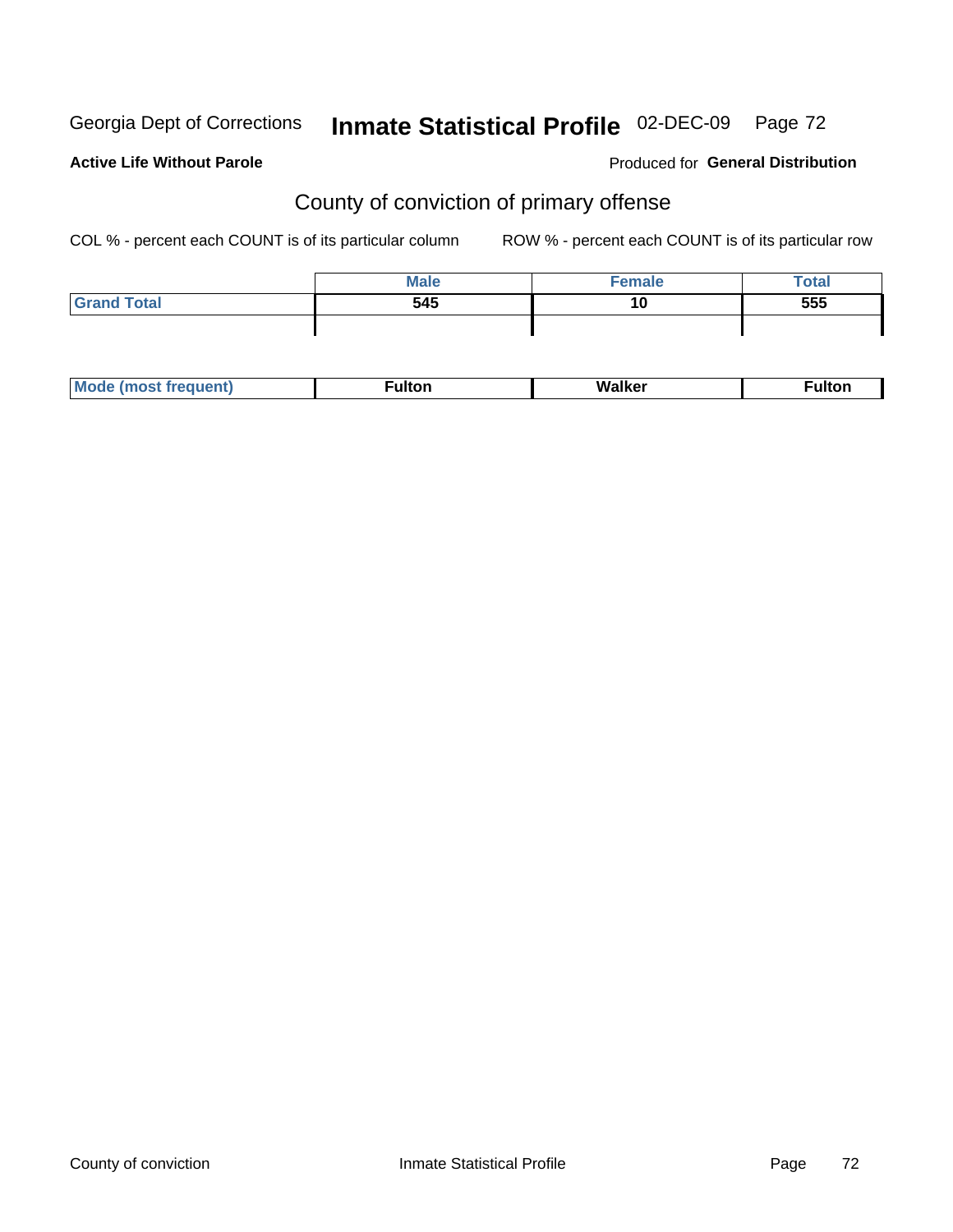Georgia Dept of Corrections

# Inmate Statistical Profile 02-DEC-09 Page 76

**Active Life Without Parole** 

Produced for General Distribution

## Circuit of conviction of primary offense

COL % - percent each COUNT is of its particular column

|                         |                                 |                | <b>Male</b> |         |              | <b>Female</b> |        |                         | <b>Total</b> |
|-------------------------|---------------------------------|----------------|-------------|---------|--------------|---------------|--------|-------------------------|--------------|
|                         | <b>Circuit of Conviction</b>    | <b>Count</b>   | Col %       | Row %   | <b>Count</b> | Col %         | Row %  | <b>Total</b>            | Col %        |
| 1                       | <b>Alapaha Circuit</b>          | 5              | .92%        | 100.00% |              |               |        | $\overline{5}$          | $.90\%$      |
| $\overline{2}$          | <b>Alcovy Circuit</b>           | 8              | 1.47%       | 88.89%  | 1            | 10.00%        | 11.11% | 9                       | 1.62%        |
| $\overline{\mathbf{3}}$ | <b>Atlanta Circuit</b>          | 54             | 9.91%       | 100.00% |              |               |        | 54                      | 9.73%        |
| 4                       | <b>Atlantic Circuit</b>         | 11             | 2.02%       | 100.00% |              |               |        | 11                      | 1.98%        |
| 5                       | <b>Augusta Circuit</b>          | 34             | 6.24%       | 97.14%  | $\mathbf{1}$ | 10.00%        | 2.86%  | 35                      | 6.31%        |
| $\overline{6}$          | <b>Blue Ridge Circuit</b>       | 3              | .55%        | 100.00% |              |               |        | 3                       | .54%         |
| $\overline{\mathbf{7}}$ | <b>Brunswick Circuit</b>        | 21             | 3.85%       | 95.45%  | $\mathbf{1}$ | 10.00%        | 4.55%  | 22                      | 3.96%        |
| 8                       | <b>Chattahoochee Circuit</b>    | 20             | 3.67%       | 100.00% |              |               |        | 20                      | 3.60%        |
| $\overline{9}$          | <b>Cherokee Circuit</b>         | 3              | .55%        | 100.00% |              |               |        | 3                       | .54%         |
| 10                      | <b>Clayton Circuit</b>          | 18             | 3.30%       | 100.00% |              |               |        | 18                      | 3.24%        |
| $\overline{11}$         | <b>Cobb Circuit</b>             | 16             | 2.94%       | 94.12%  | 1            | 10.00%        | 5.88%  | 17                      | 3.06%        |
| $\overline{12}$         | <b>Conasauga Circuit</b>        | 6              | 1.10%       | 100.00% |              |               |        | $\,6$                   | 1.08%        |
| 13                      | <b>Cordele Circuit</b>          | 7              | 1.28%       | 100.00% |              |               |        | $\overline{7}$          | 1.26%        |
| 14                      | <b>Coweta Circuit</b>           | $\,6$          | 1.10%       | 100.00% |              |               |        | $\,6$                   | 1.08%        |
| 15                      | <b>Dougherty Circuit</b>        | 19             | 3.49%       | 100.00% |              |               |        | 19                      | 3.42%        |
| 16                      | <b>Dublin Circuit</b>           | 3              | .55%        | 100.00% |              |               |        | 3                       | .54%         |
| 17                      | <b>Eastern Circuit</b>          | 23             | 4.22%       | 100.00% |              |               |        | 23                      | 4.14%        |
| 18                      | <b>Flint Circuit</b>            | 10             | 1.83%       | 100.00% |              |               |        | 10                      | 1.80%        |
| 19                      | <b>Griffin Circuit</b>          | 14             | 2.57%       | 93.33%  | 1            | 10.00%        | 6.67%  | 15                      | 2.70%        |
| 20                      | <b>Gwinnett Circuit</b>         | 8              | 1.47%       | 88.89%  | 1            | 10.00%        | 11.11% | $\boldsymbol{9}$        | 1.62%        |
| $\overline{21}$         | <b>Houston Circuit</b>          | $\overline{7}$ | 1.28%       | 100.00% |              |               |        | $\overline{7}$          | 1.26%        |
| $\overline{22}$         | <b>Lookout Mountain Circuit</b> | $\overline{7}$ | 1.28%       | 87.50%  | $\mathbf{1}$ | 10.00%        | 12.50% | 8                       | 1.44%        |
| 23                      | <b>Macon Circuit</b>            | 16             | 2.94%       | 100.00% |              |               |        | 16                      | 2.88%        |
| $\overline{24}$         | <b>Middle Circuit</b>           | 11             | 2.02%       | 100.00% |              |               |        | 11                      | 1.98%        |
| $\overline{25}$         | <b>Mountain Circuit</b>         | $\overline{7}$ | 1.28%       | 100.00% |              |               |        | $\overline{7}$          | 1.26%        |
| 26                      | <b>Northeastern Circuit</b>     | 11             | 2.02%       | 100.00% |              |               |        | 11                      | 1.98%        |
| $\overline{27}$         | <b>Northern Circuit</b>         | 10             | 1.83%       | 100.00% |              |               |        | 10                      | 1.80%        |
| 28                      | <b>Ocmulgee Circuit</b>         | 13             | 2.39%       | 100.00% |              |               |        | 13                      | 2.34%        |
| 29                      | <b>Oconee Circuit</b>           | 3              | .55%        | 100.00% |              |               |        | 3                       | .54%         |
| 30                      | <b>Ogeechee Circuit</b>         | $\overline{7}$ | 1.28%       | 87.50%  | $\mathbf{1}$ | 10.00%        | 12.50% | 8                       | 1.44%        |
| $\overline{31}$         | <b>Pataula Circuit</b>          | 4              | .73%        | 100.00% |              |               |        | $\overline{\mathbf{4}}$ | .72%         |
| 32                      | <b>Piedmont Circuit</b>         | 13             | 2.39%       | 100.00% |              |               |        | 13                      | 2.34%        |
| 33                      | <b>Rome Circuit</b>             | 6              | 1.10%       | 100.00% |              |               |        | 6                       | 1.08%        |
| 34                      | <b>South Georgia Circuit</b>    | $\overline{2}$ | .37%        | 100.00% |              |               |        | $\overline{2}$          | .36%         |
| 35                      | <b>Southern Circuit</b>         | 14             | 2.57%       | 100.00% |              |               |        | 14                      | 2.52%        |
| 36                      | <b>Southwestern Circuit</b>     | 3              | .55%        | 100.00% |              |               |        | $\sqrt{3}$              | .54%         |
| 37                      | <b>Stone Mountain Circuit</b>   | 45             | 8.26%       | 97.83%  | $\mathbf{1}$ | 10.00%        | 2.17%  | 46                      | 8.29%        |
| 38                      | <b>Tallapoosa Circuit</b>       | $\overline{4}$ | .73%        | 100.00% |              |               |        | $\overline{\mathbf{4}}$ | .72%         |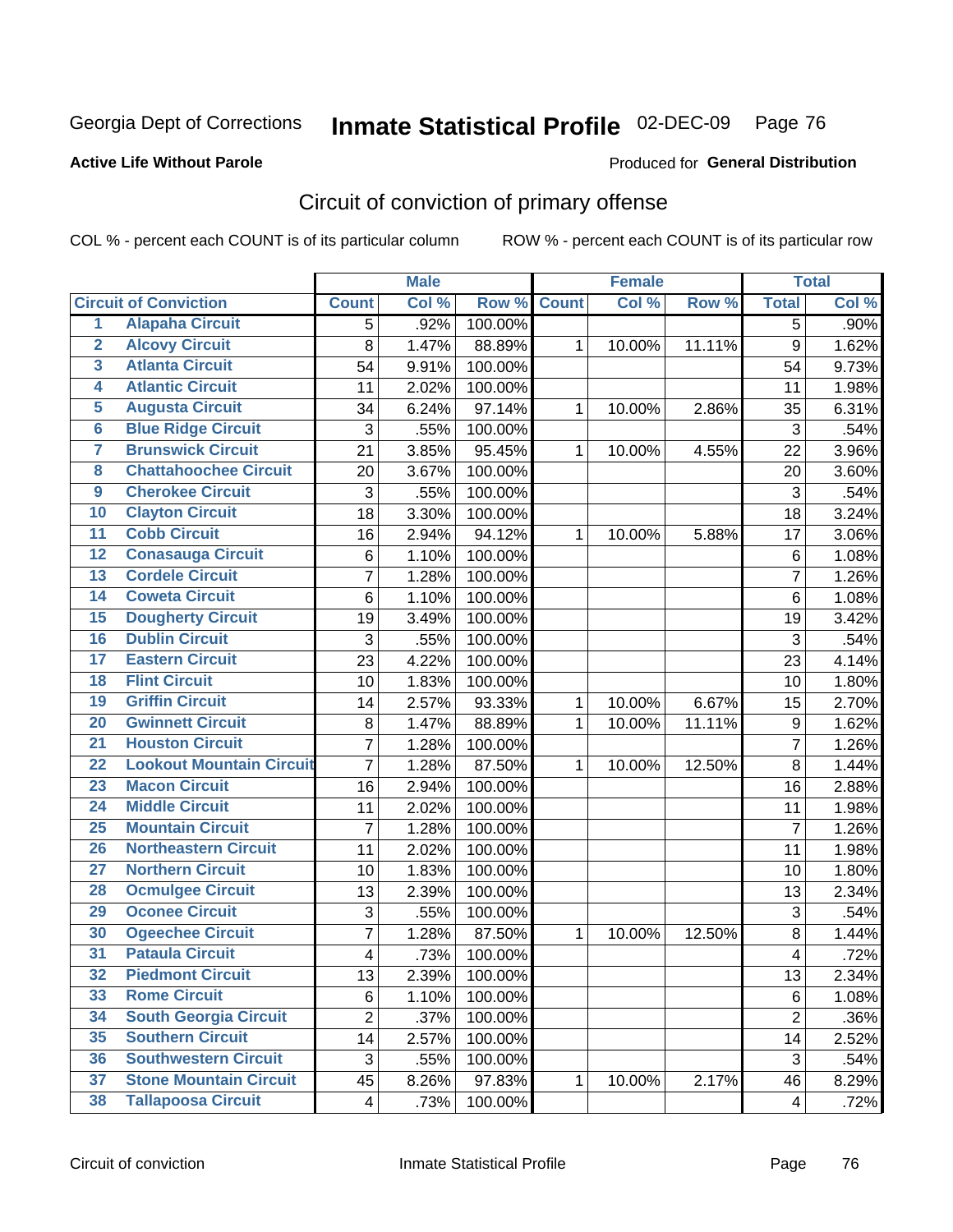Georgia Dept of Corrections

#### Inmate Statistical Profile 02-DEC-09 Page 77

**Active Life Without Parole** 

#### Produced for General Distribution

## Circuit of conviction of primary offense

COL % - percent each COUNT is of its particular column

|    |                              |              | <b>Male</b> |         |              | <b>Female</b> |       |              | <b>Total</b> |
|----|------------------------------|--------------|-------------|---------|--------------|---------------|-------|--------------|--------------|
|    | <b>Circuit of Conviction</b> | <b>Count</b> | Col %       | Row %   | <b>Count</b> | Col %         | Row % | <b>Total</b> | Col %        |
| 39 | <b>Tifton Circuit</b>        |              | 1.28%       | 100.00% |              |               |       |              | 1.26%        |
| 40 | <b>Toombs Circuit</b>        | 2            | $.37\%$     | 100.00% |              |               |       | 2            | $.36\%$      |
| 41 | <b>Waycross Circuit</b>      | 21           | 3.85%       | 100.00% |              |               |       | 21           | 3.78%        |
| 42 | <b>Western Circuit</b>       | 12           | 2.20%       | 100.00% |              |               |       | 12           | 2.16%        |
| 43 | <b>Rockdale Circuit</b>      | 4            | .73%        | 100.00% |              |               |       | 4            | .72%         |
| 44 | <b>Douglas Circuit</b>       | 15           | 2.75%       | 93.75%  |              | 10.00%        | 6.25% | 16           | 2.88%        |
| 45 | <b>Appalachian Circuit</b>   |              | .18%        | 100.00% |              |               |       |              | .18%         |
| 46 | <b>Enotah Circuit</b>        | 2            | $.37\%$     | 100.00% |              |               |       | 2            | $.36\%$      |
| 47 | <b>Bell-Forsyth Circuit</b>  |              | .18%        | 100.00% |              |               |       |              | .18%         |
| 48 | <b>Towaliga Circuit</b>      | 6            | 1.10%       | 100.00% |              |               |       | 6            | 1.08%        |
| 49 | <b>Paulding Circuit</b>      | 2            | $.37\%$     | 100.00% |              |               |       | 2            | $.36\%$      |
|    | <b>Total Rported</b>         | 545          | 100%        | 98.2%   | 10           | 100%          | 1.8%  | 555          | 100%         |

| N<br>τeα |            |   |            |
|----------|------------|---|------------|
| $\sim$   | 545<br>- - | י | ---<br>ວວວ |

| Mc<br>tlanta<br>\tlanta<br>echee: |
|-----------------------------------|
|-----------------------------------|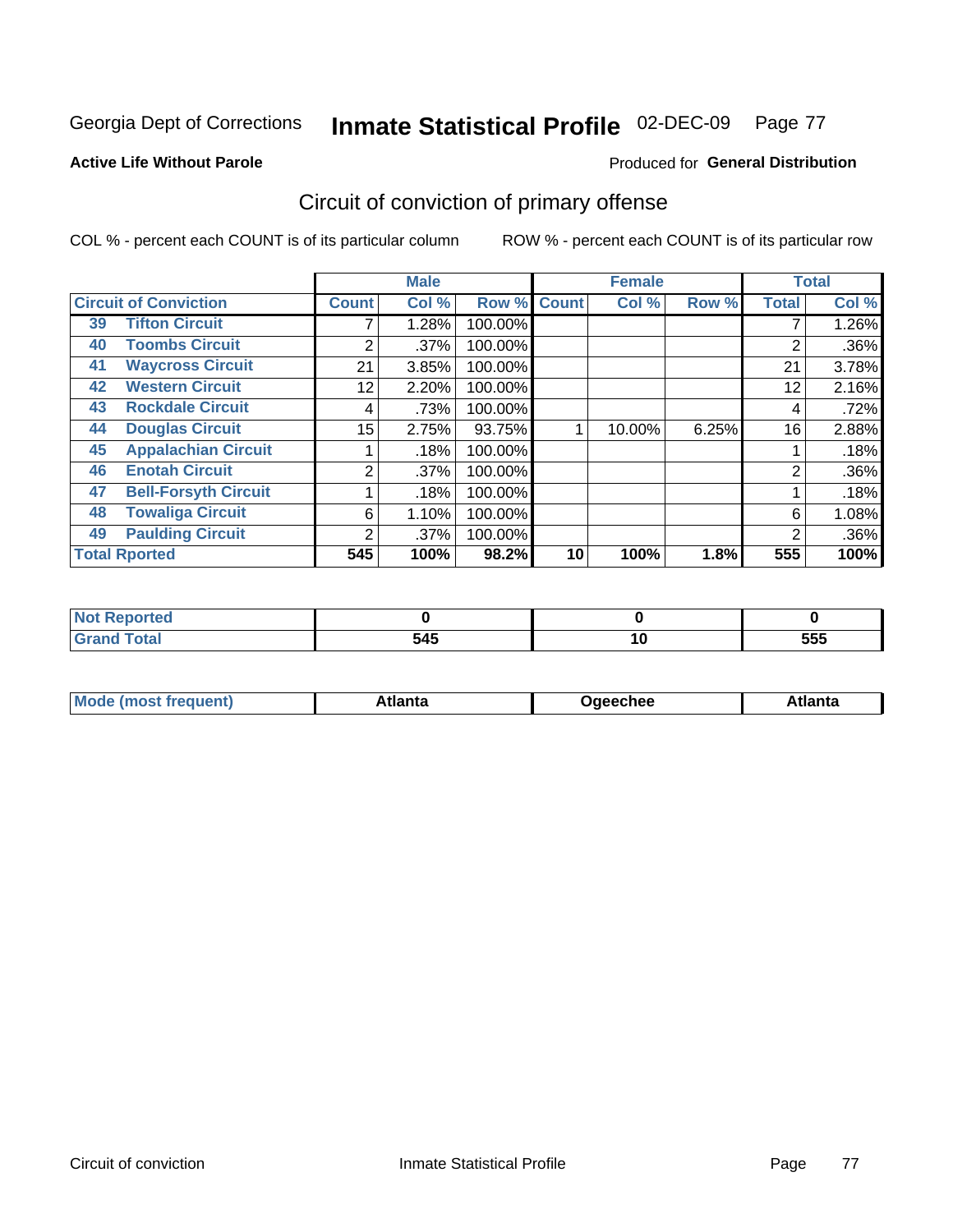#### Inmate Statistical Profile 02-DEC-09 Page 78

### **Active Life Without Parole**

### Produced for General Distribution

## Years served (jail + prison) in this incarceration

COL % - percent each COUNT is of its particular column

|                       |                | <b>Male</b> |         |                | <b>Female</b> |       |                         | <b>Total</b> |
|-----------------------|----------------|-------------|---------|----------------|---------------|-------|-------------------------|--------------|
| <b>Years Served</b>   | <b>Count</b>   | Col %       | Row %   | <b>Count</b>   | Col %         | Row % | <b>Total</b>            | Col %        |
| Less than one year    | 21             | 3.88%       | 95.45%  | 1              | 11.11%        | 4.55% | 22                      | 4.00%        |
| 1 to 1.99 years       | 16             | 2.96%       | 100.00% |                |               |       | 16                      | 2.91%        |
| 2 to 2.99 years       | 23             | 4.25%       | 100.00% |                |               |       | 23                      | 4.18%        |
| 3 to 3.99 years       | 15             | 2.77%       | 93.75%  | $\mathbf{1}$   | 11.11%        | 6.25% | 16                      | 2.91%        |
| 4 to 4.99 years       | 27             | 4.99%       | 96.43%  | 1              | 11.11%        | 3.57% | 28                      | 5.09%        |
| 5 to 5.99 years       | 33             | 6.10%       | 100.00% |                |               |       | 33                      | 6.00%        |
| 6 to 6.99 years       | 28             | 5.18%       | 96.55%  | $\mathbf 1$    | 11.11%        | 3.45% | 29                      | 5.27%        |
| 7 to 7.99 years       | 41             | 7.58%       | 93.18%  | 3              | 33.33%        | 6.82% | 44                      | 8.00%        |
| 8 to 8.99 years       | 42             | 7.76%       | 100.00% |                |               |       | 42                      | 7.64%        |
| 9 to 9.99 years       | 48             | 8.87%       | 100.00% |                |               |       | 48                      | 8.73%        |
| 10 to 10.99 years     | 32             | 5.91%       | 100.00% |                |               |       | 32                      | 5.82%        |
| 11 to 11.99 years     | 45             | 8.32%       | 97.83%  | 1              | 11.11%        | 2.17% | 46                      | 8.36%        |
| 12 to 12.99 years     | 46             | 8.50%       | 97.87%  | 1              | 11.11%        | 2.13% | 47                      | 8.55%        |
| 13 to 13.99 years     | 41             | 7.58%       | 100.00% |                |               |       | 41                      | 7.45%        |
| 14 to 14.99 years     | 22             | 4.07%       | 100.00% |                |               |       | 22                      | 4.00%        |
| 15 to 15.99 years     | 23             | 4.25%       | 100.00% |                |               |       | 23                      | 4.18%        |
| 16 to 16.99 years     | 14             | 2.59%       | 100.00% |                |               |       | 14                      | 2.55%        |
| 17 to 17.99 years     | 3              | 0.55%       | 100.00% |                |               |       | 3                       | 0.55%        |
| 18 to 18.99 years     | 6              | 1.11%       | 100.00% |                |               |       | 6                       | 1.09%        |
| 19 to 19.99 years     | 1              | 0.18%       | 100.00% |                |               |       | $\mathbf{1}$            | 0.18%        |
| 20 to 20.99 years     | 4              | 0.74%       | 100.00% |                |               |       | $\overline{\mathbf{4}}$ | 0.73%        |
| 21 to 21.99 years     | $\mathbf 1$    | 0.18%       | 100.00% |                |               |       | $\mathbf 1$             | 0.18%        |
| 22 to 22.99 years     | $\overline{c}$ | 0.37%       | 100.00% |                |               |       | $\overline{2}$          | 0.36%        |
| 23 to 23.99 years     | $\mathbf 1$    | 0.18%       | 100.00% |                |               |       | $\mathbf{1}$            | 0.18%        |
| 25 to 25.99 years     | $\mathbf 1$    | 0.18%       | 100.00% |                |               |       | $\mathbf{1}$            | 0.18%        |
| 29 to 29.99 years     | $\mathbf 1$    | 0.18%       | 100.00% |                |               |       | $\mathbf 1$             | 0.18%        |
| Thirty + years        | 4              | 0.74%       | 100.00% |                |               |       | 4                       | 0.73%        |
| <b>Total Reported</b> | 541            | 100%        | 98.36%  | $\overline{9}$ | 100%          | 1.64% | 550                     | 100%         |

| тес |     |            |
|-----|-----|------------|
|     | 545 | ---<br>ວວວ |

| <b>Mean</b><br>(average) | 9.59              | 6.65               | 9.54                |
|--------------------------|-------------------|--------------------|---------------------|
| Median (middle)          | 9.54              | 7.19               | 9.455               |
| Mode (most frequent)     | 13 to 13.99 years | Less than one year | $13$ to 13.99 years |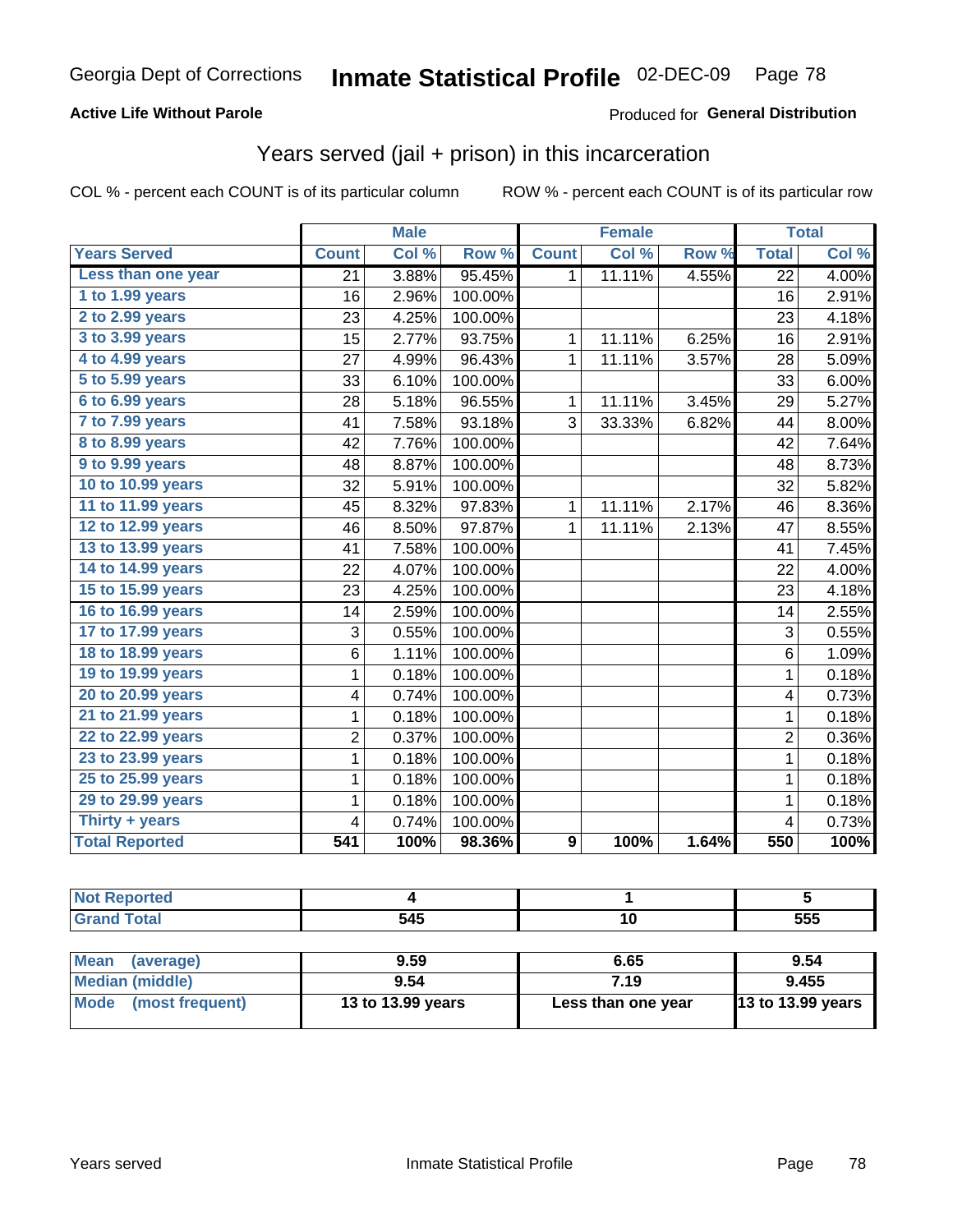Georgia Dept of Corrections

#### Inmate Statistical Profile 02-DEC-09 Page 79

#### **Active Life Without Parole**

Produced for General Distribution

## Results of most recent HIV tests

COL % - percent each COUNT is of its particular column

|                         | <b>Male</b>  |        | <b>Female</b> |              |           | Total    |             |        |
|-------------------------|--------------|--------|---------------|--------------|-----------|----------|-------------|--------|
| <b>HIV Test Results</b> | <b>Count</b> | Col%   | Row %I        | <b>Count</b> | Col %     | Row %    | $\tau$ otal | Col %  |
| <b>Positive</b>         |              | .29%   | 87.50%        |              | $10.00\%$ | 12.50%   |             | .45%   |
| <b>Negative</b>         | 536          | 98.71% | 98.35%        |              | $90.00\%$ | $1.65\%$ | 545         | 98.55% |
| <b>Total Reported</b>   | 543          | 100%   | 98.19%        | 10           | 100%      | 1.81%    | 553         | 100%   |

| <b>Not</b><br>Reported |             |     |
|------------------------|-------------|-----|
| <b>otal</b>            | 545<br>$ -$ | 555 |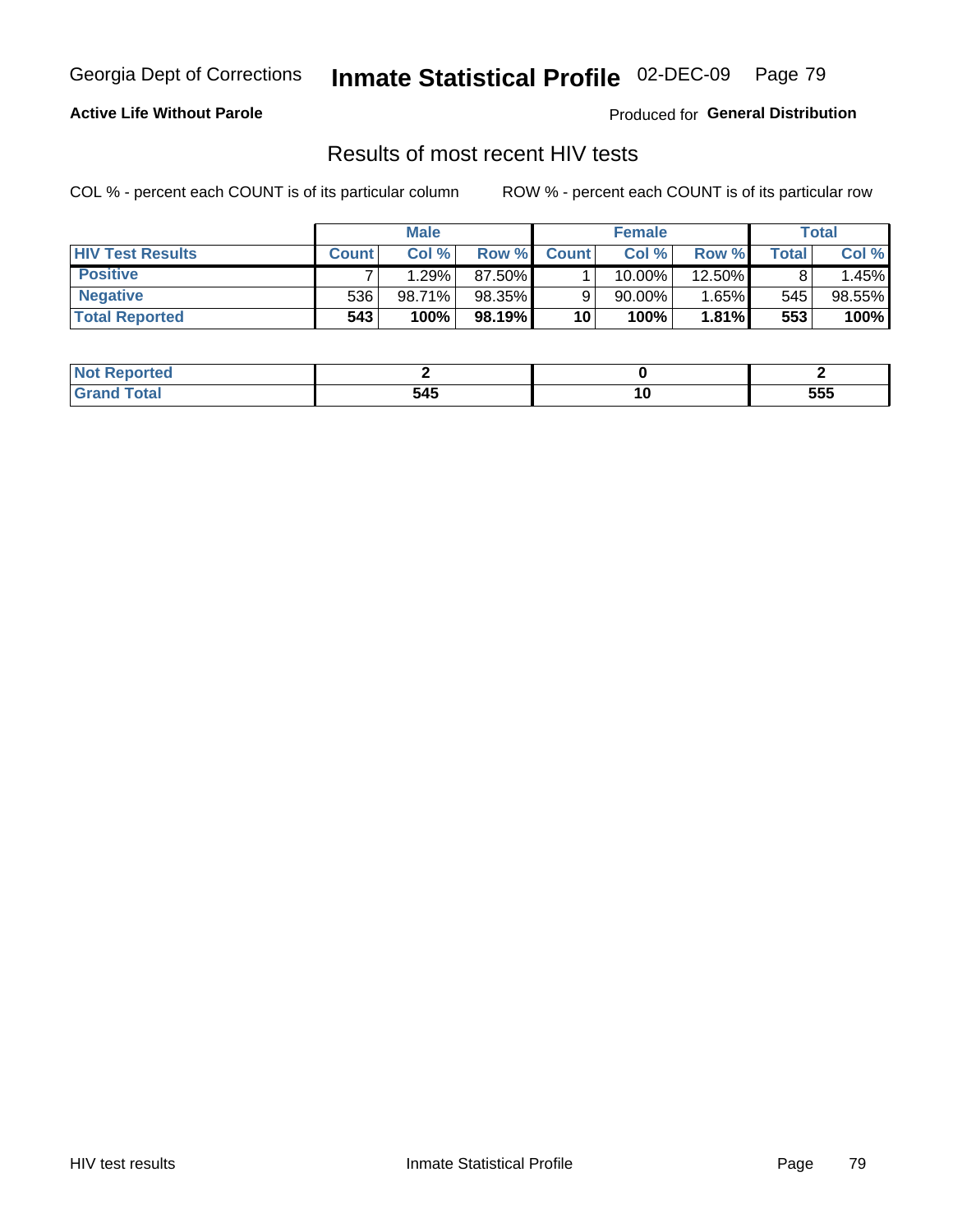## Inmate Statistical Profile 02-DEC-09 Page 80

### **Active Life Without Parole**

Produced for General Distribution

## Results of most recent tuberculosis test

COL % - percent each COUNT is of its particular column

|                                  |              | <b>Male</b> |         |              | <b>Female</b> |          |       | <b>Total</b> |
|----------------------------------|--------------|-------------|---------|--------------|---------------|----------|-------|--------------|
| <b>Tuberculosis Test Results</b> | <b>Count</b> | Col%        | Row %I  | <b>Count</b> | Col %         | Row %    | Total | Col %        |
| <b>Positive on current test</b>  | 114          | 20.99%      | 100.00% |              |               |          | 114   | 20.61%       |
| <b>Positive on previous test</b> | 28           | 5.16%       | 100.00% |              |               |          | 28    | 5.06%        |
| <b>Negative</b>                  | 401          | 73.85%      | 97.57%  | 10           | 100.00%       | $2.43\%$ | 411   | 74.32%       |
| <b>Total Reported</b>            | 543          | 100%        | 98.19%I | 10           | 100%          | 1.81%    | 553   | 100%         |

| <b>Not Reported</b>    |     |     |     |
|------------------------|-----|-----|-----|
| <b>⊺otal</b><br>-Grati | 545 | . . | 555 |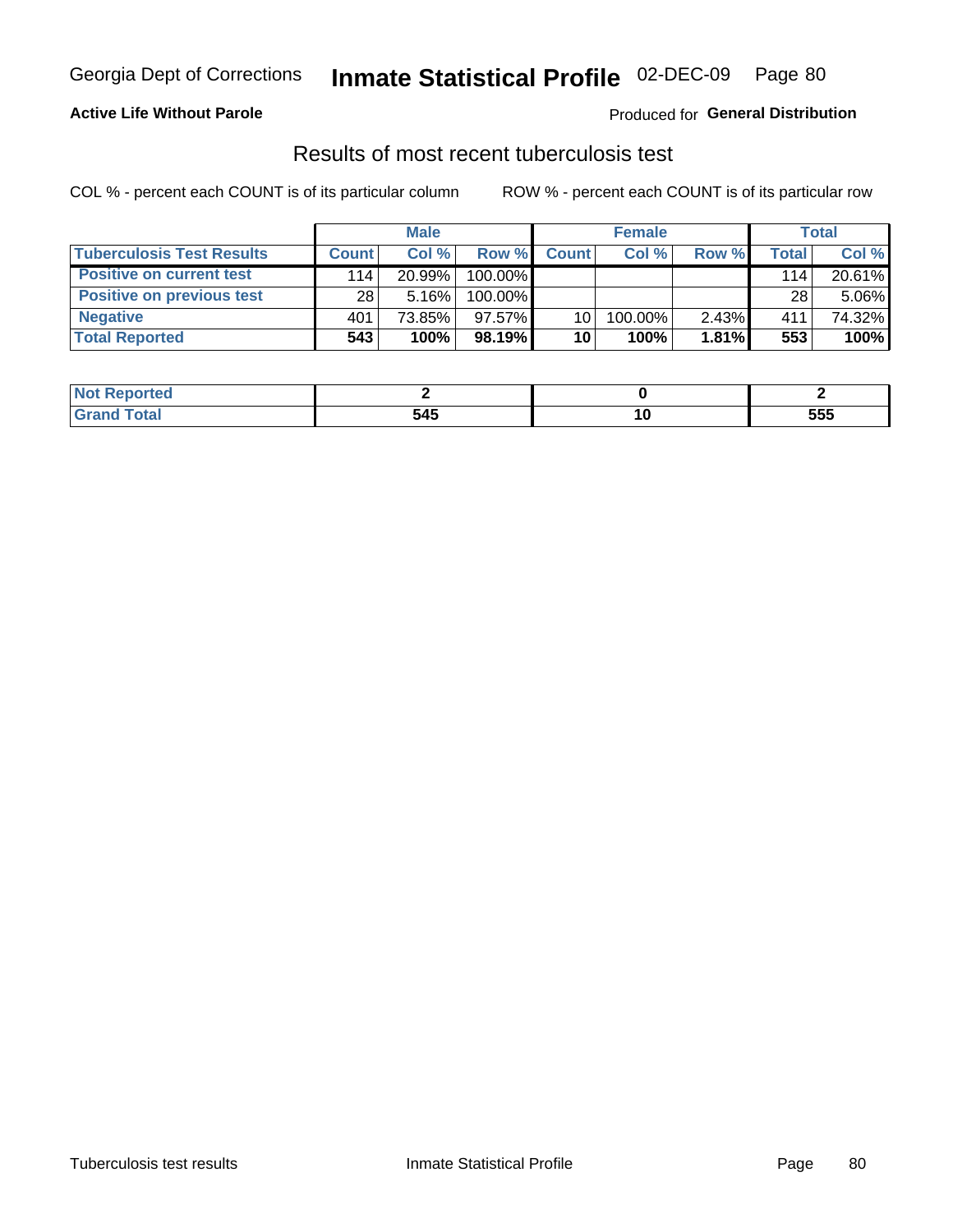#### Inmate Statistical Profile 02-DEC-09 Page 81

### **Active Life Without Parole**

**Produced for General Distribution** 

## Results of most recent syphilis test

COL % - percent each COUNT is of its particular column

|                                 |              | <b>Male</b> |           |              | <b>Female</b> |       |       | Total  |
|---------------------------------|--------------|-------------|-----------|--------------|---------------|-------|-------|--------|
| <b>Syphilis Test Results</b>    | <b>Count</b> | Col%        | Row %     | <b>Count</b> | Col %         | Row % | Total | Col %  |
| <b>Positive on current test</b> | 16           | 2.97%       | $94.12\%$ |              | 10.00%        | 5.88% | 17    | 3.10%  |
| <b>Negative</b>                 | 522          | $97.03\%$   | 98.31%    |              | 90.00%        | 1.69% | 531   | 96.90% |
| <b>Total Reported</b>           | 538          | 100%        | 98.18%    | 10           | 100%          | 1.82% | 548   | 100%   |

| ported<br><b>NOT</b>           |     |        |                   |
|--------------------------------|-----|--------|-------------------|
| $int^{\bullet}$<br>$- - - - -$ | 545 | $\sim$ | <b>EEE</b><br>ວວວ |